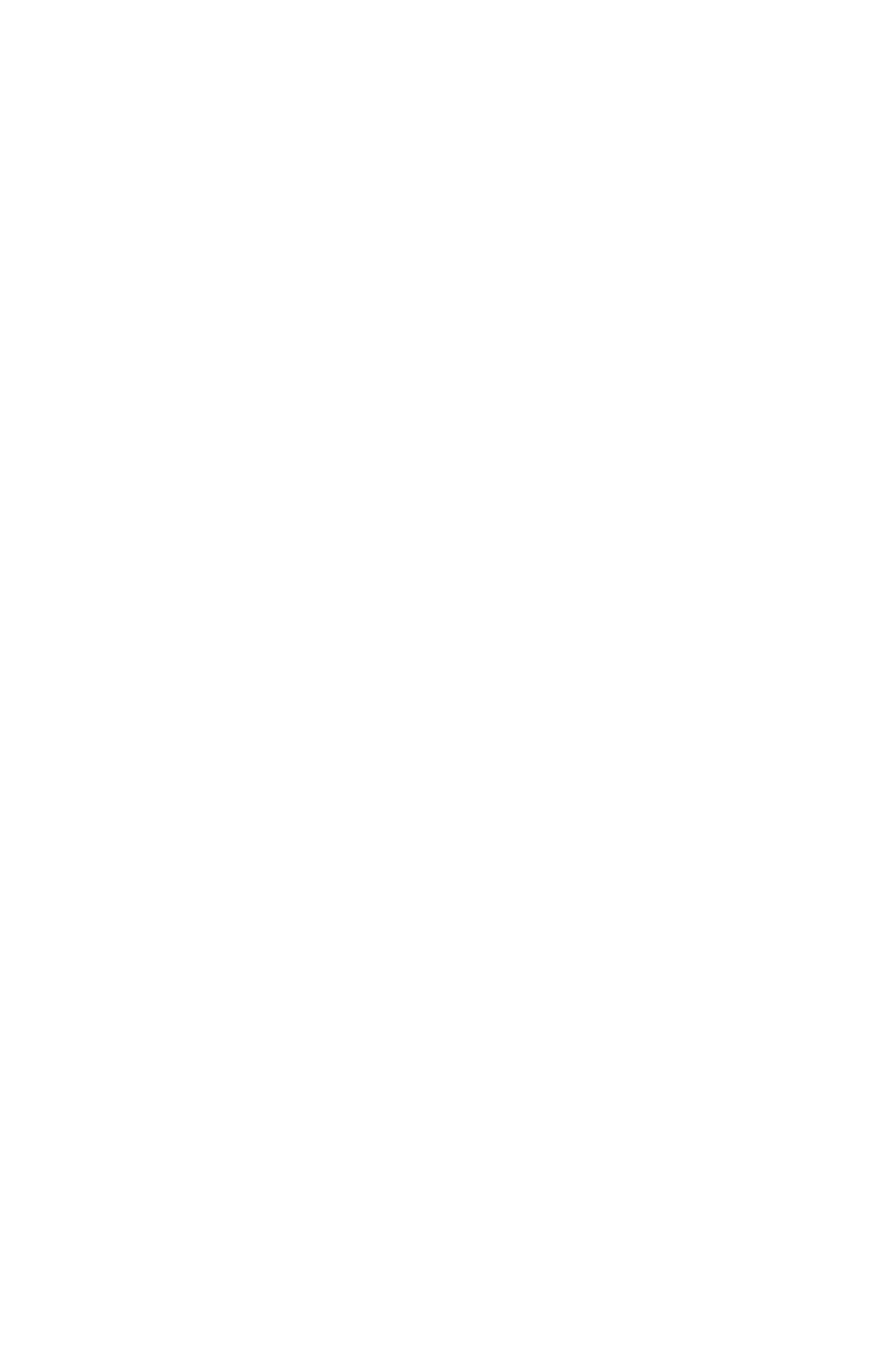# **GUIDE TO THE COURTS OF THE ORDER**

 $\mathscr{O}_\mathsf{ne}$  who seeks justice in our courts should familiarize himself with the Laws of the Order; for, he who seeks justice must himself follow the Laws."

[Grand Forum Case No. 786]

This Guide is issued by the Law Subcommittee of the Grand Lodge Advisory Committee for the instruction of Presiding Justices, Officers, and Members of Local Lodges, and Grand Lodge officials and others who have need for this information.

This Guide was compiled by Robert M. Goolrick who was a member of the Committee on Judiciary in 2002–2007 and a Grand Forum Justice in 2007–2014.

*This Guide is dedicated to Past Grand Exalted Ruler Peter T. Affatato, whose knowledge of the Laws of the Order and insightful guidance have always been invaluable.*



## **— 2014 —**

**Law Subcommittee of Grand Lodge Advisory Committee** James L. Nichelson, PGER, *Chairman* Robert Grafton, PGER John T. Traynor, PGER Peter T. Affatato, PGER Robert J. Sabin, PGER Lester C. Hess, Jr., PGER C. Valentine Bates, PGER James M. McQuillan, PGER Thomas S. Brazier, PGER Millard C. Pickering, PGER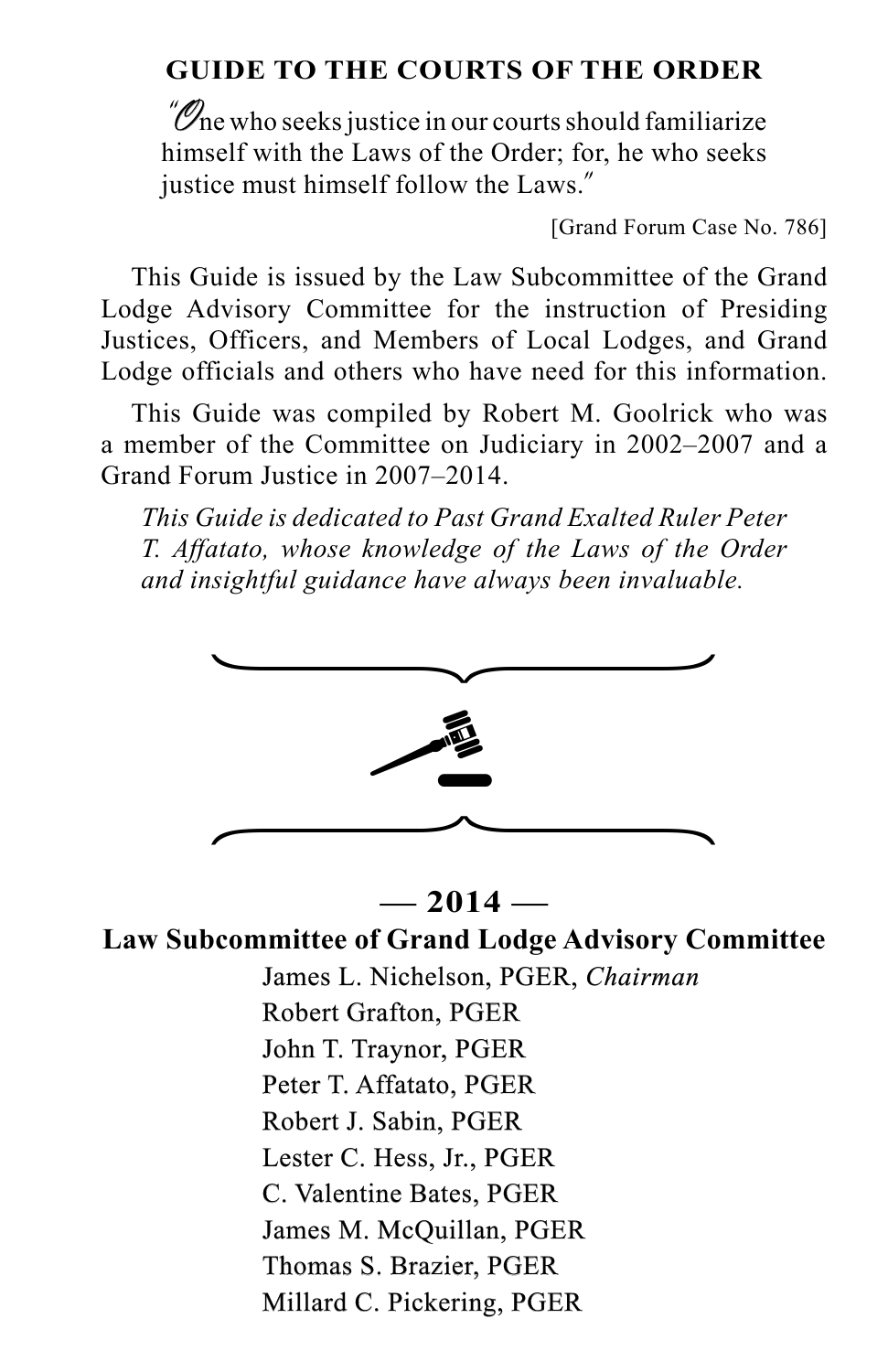## **Foreword to the Second Edition**

This booklet continues to be an invaluable resource to those seeking justice through the Courts of the Order. It is correct, concise, and extremely understandable to all users. It explains both substantive law and procedure in a way that is clear to both the seasoned legal practitioner and all members. I approached this endeavor to update and keep the procedural aspects of this booklet current because I innocently believed that a few additions and deletions plus a new reference or two would take care of business. Wrong and wrong again. The more I read, the more I came to believe that in its simplicity there exists a challenge to make the involved issues of law understandable to all. To make it a useful tool to all levels of education and experience of those seeking aid in learning the Laws of our Order isn't easy.

I express my gratitude to the Sublaws Committee of the Advisory Committee for sponsoring the editions of the Guide. It has been a useful reference to myself and other Justices in researching procedure and an excellent bench book for quick reference at hearings. It has been said that a lack of knowledge of the law is not a defense. It only follows that there must be a source to obtain that knowledge to present a reasonable and strong position to the decider of fact to follow the law. This booklet offers the basis for that information.

Bob Goolrick, the original author and compiler of the legal doctrine and case references contained in the Guide, developed a straightforward table of contents which makes it easy to find and research the judicial functions that have developed over more than hundred years within the Order. Brother Bob was a great Elk and a versatile attorney practicing law before the Federal and State Courts of the Commonwealth of Virginia. He was deeply involved in the Judiciary of our Order. When he turned his efforts toward producing a desk book, the Guide, he was committed to make it a journeyman's tome, succinct enough to be carried to a hearing and still with enough depth to form a basis for further research. Bob passed away this last year. Thanks again, Robert.

I feel blessed to have had the competent support and drafting of this update from the current Justices of the Grand Forum: Senior Justice Vito Caruso, Justice Greg Beacom, Justice Frank Olivieri, and Justice Todd Deal. Thank you, gentlemen.

> Louis W. Ringger, Past Chief Justice Grand Forum

## **— 2020 —**

# **Law Subcommittee of Grand Lodge Advisory Committee**

Millard C. Pickering, PGER, *Chairman* Robert Grafton, PGER James M. McQuilllan, PGER James L. Nichelson, PGER John D. Amen, PGER Ronald L. Hicks, PGER Malcolm J. McPherson Jr., PGER Robert L. Duitsman, PGER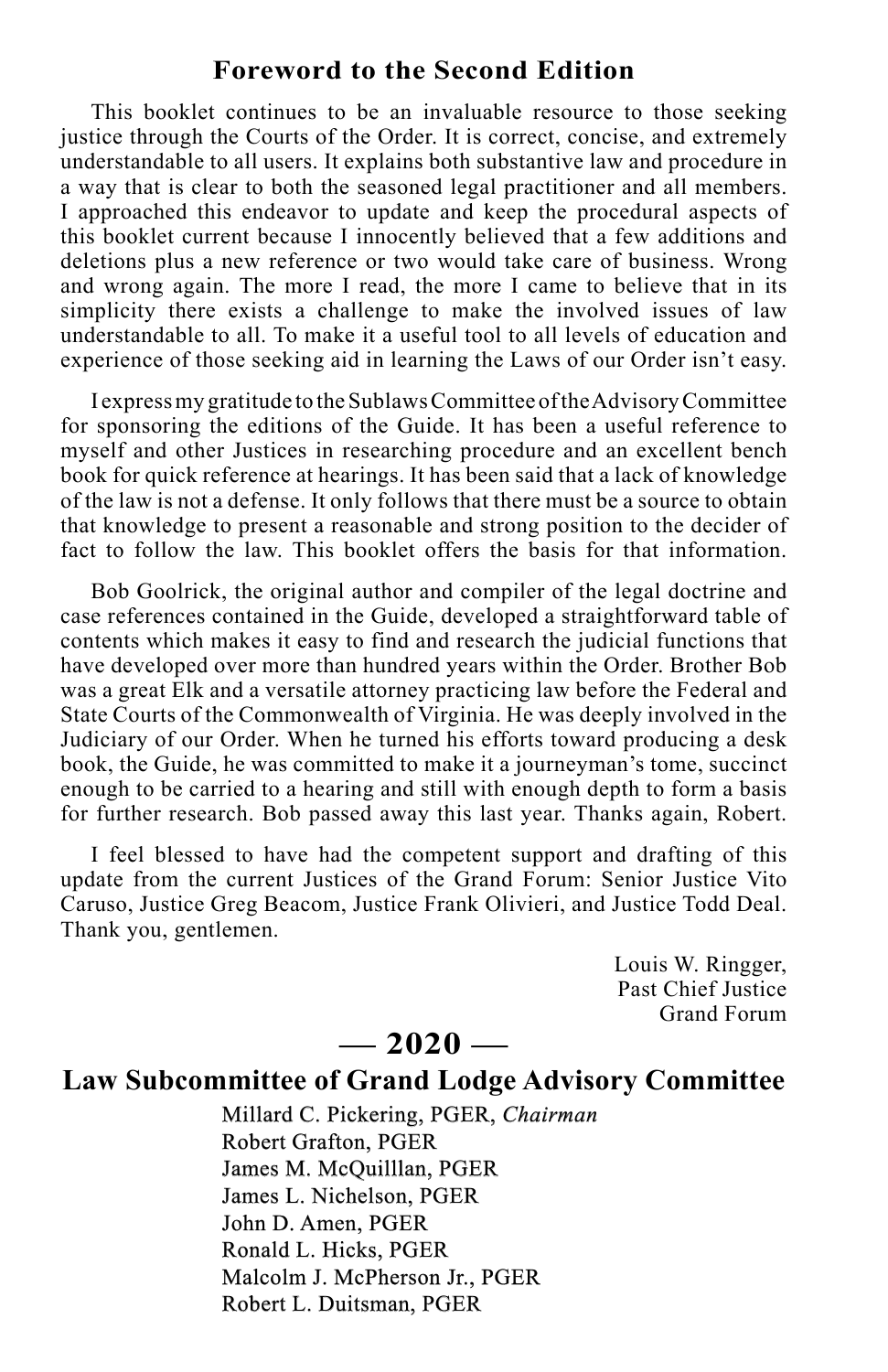# **TABLE of CONTENTS**

| I.  |                                                                                                                                                                                                  | $\overline{1}$                                     |
|-----|--------------------------------------------------------------------------------------------------------------------------------------------------------------------------------------------------|----------------------------------------------------|
| H.  | REFERENCES TO LAWS OF THE ORDER                                                                                                                                                                  | $\overline{2}$                                     |
| Ш.  |                                                                                                                                                                                                  | 3<br>$\overline{\mathbf{3}}$<br>$\overline{3}$     |
|     | 2. Disqualification of Presiding Justice                                                                                                                                                         | $\overline{3}$<br>$\overline{4}$<br>$\overline{4}$ |
|     | D. Subjects of Local Forum Proceeding<br>E. Time limitations for bringing charges                                                                                                                | 6<br>$\boldsymbol{7}$                              |
|     |                                                                                                                                                                                                  | $\overline{7}$<br>8                                |
|     |                                                                                                                                                                                                  |                                                    |
|     | L. Motion by accused to make charges more specific 14<br>M. Motion by accused to dismiss complaint 15                                                                                            |                                                    |
|     |                                                                                                                                                                                                  |                                                    |
|     |                                                                                                                                                                                                  |                                                    |
|     | W. Record of proceedings; duties of Lodge Secretary 22                                                                                                                                           |                                                    |
| IV. |                                                                                                                                                                                                  |                                                    |
| V.  | <b>EXPULSION OF MEMBER FOR CRIMINAL CONVICTION. 30</b>                                                                                                                                           |                                                    |
| VI. | LODGE ACTIONS AGAINST OFFICERS OR MEMBERS  33<br>1. Removal from office for misconduct or abuses 33<br>2. Removal from office for absences 34<br>3. Appeal to Grand Forum by removed officer. 35 |                                                    |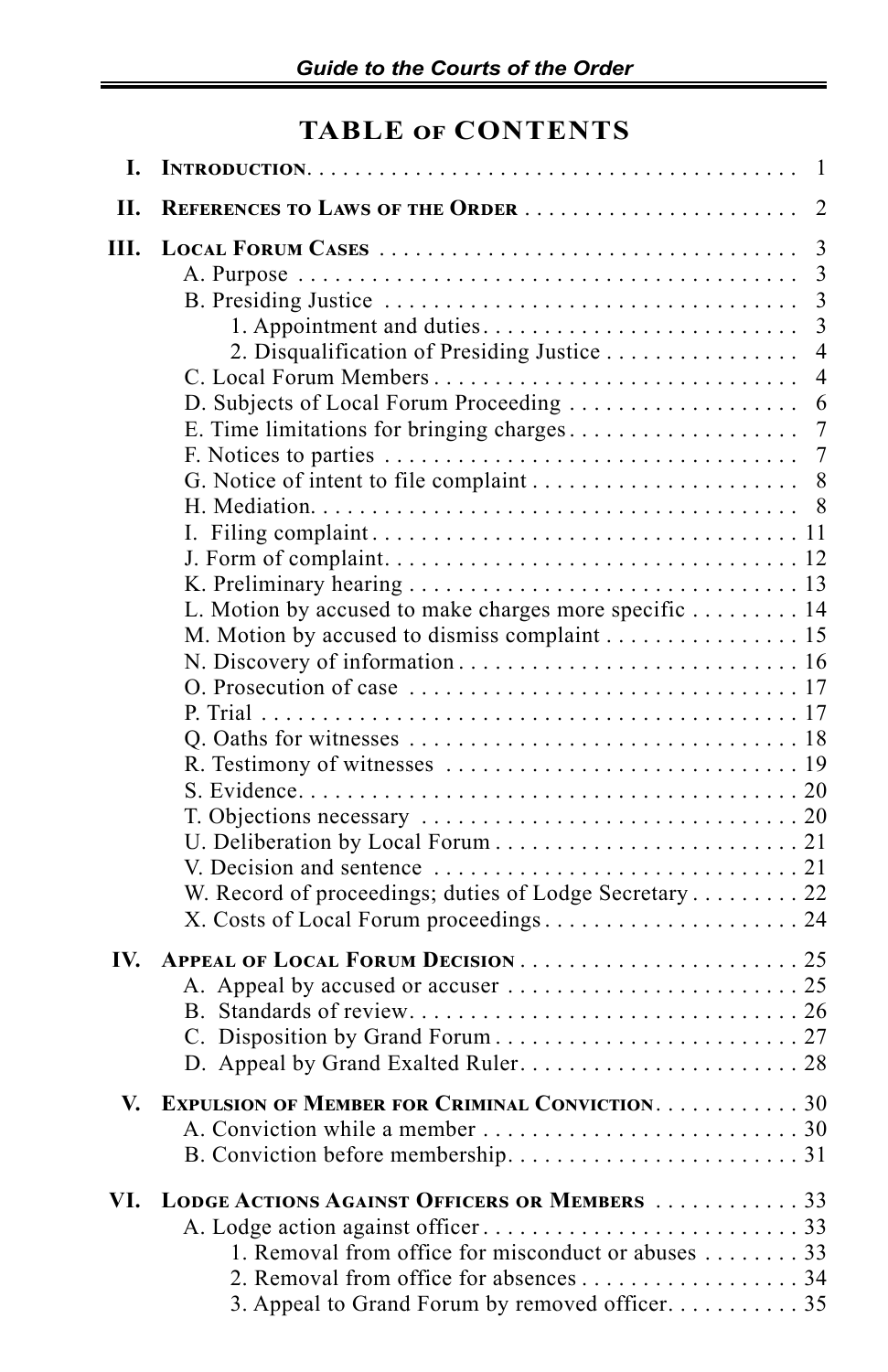|      | B. Lodge action against member for indebtedness. 35<br>1. Dropping member from rolls for indebtedness. 35<br>2. Appeal to Grand Forum by dropped member 36                                                                                                                   |  |
|------|------------------------------------------------------------------------------------------------------------------------------------------------------------------------------------------------------------------------------------------------------------------------------|--|
| VII. | CLUB SUPERVISING BODY SUSPENSION ORDERS. 37                                                                                                                                                                                                                                  |  |
|      | VIII. EXECUTIVE ORDERS AGAINST OFFICERS AND MEMBERS 42                                                                                                                                                                                                                       |  |
| IX.  | EXECUTIVE ORDERS AGAINST LODGES 47                                                                                                                                                                                                                                           |  |
| Х.   | <b>ORIGINAL ACTIONS BEFORE GRAND FORUM  49</b>                                                                                                                                                                                                                               |  |
| XI.  | E. Request for rehearing of Grand Forum decision 53<br>G. Pardons for expelled or suspended members  54                                                                                                                                                                      |  |
|      | <b>APPENDICES:</b>                                                                                                                                                                                                                                                           |  |
|      | Notice to Appear before House Comm. at Suspension Hearing. . 67<br>Notice of Suspension of your Club Privileges 68<br>Notice of Proposed Expulsion from Membership. 70<br>Notice of Appeal from Executive Order. 71<br>Form of Complaint in Original Action Against Lodge 72 |  |
|      |                                                                                                                                                                                                                                                                              |  |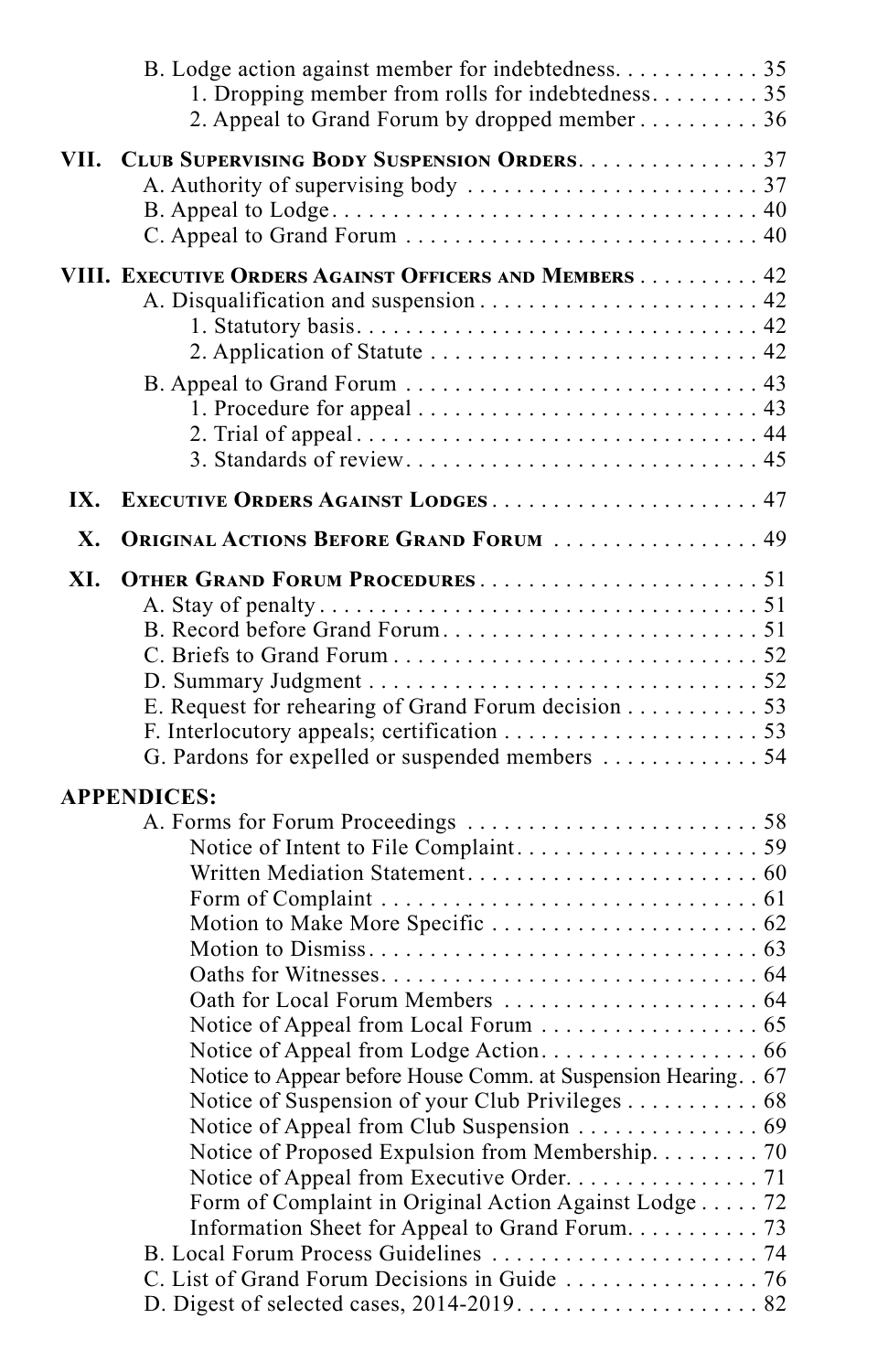# **\* PART I \* INTRODUCTION**

At initiation, each new member of our Order takes the obligation:

*"I will never apply to the courts for redress in any matter concerning the Order without first appealing to the councils of the Order."* 

The charge of the Esteemed Loyal Knight, whose motto is Justice, informs each new member:

*"But the Order of Elks not only exacts from you the strict performance of the duties of membership; it likewise bestows upon you cherished rights and privileges which its whole power and authority will insure and protect. Should you feel at any time that these rights have been invaded, the courts of the Order are open to you. The decision of its highest tribunal should be accepted as final."* 

The courts of the Order are the Forums, namely *(1)* the Local Forum of each Lodge, and *(2)* the Grand Forum of the Order. The Grand Forum is the highest tribunal of the Order.

These Forums offer redress to members for breaches by others of the standards and rules of responsibility, conduct, and decorum required of members of the Order.

Just as do civil courts, these Forums facilitate the orderly resolution of disputes. They allow for the settlement of differences by peaceable means.

The Local Forum is available to a member to bring a complaint against another member of the Order to ask that the accused member be held accountable for conduct that is not in conformance with the requirements of our Order.

If a decision against the accused is made by the Local Forum, the decision may be appealed to the Grand Forum for its review. This assures that an accused member may have a conviction reviewed a second time by the Grand Forum for compliance with requirements of due process of law.

As the highest court of the Order, the decision of the Grand Forum is the final resolution of a case.

In addition to appeals from Local Forum decisions, there are also other actions against a member that under certain circumstances may be appealed to Grand Forum, namely *(1)* Lodge proceedings to remove a Lodge officer from office, or suspend a member for indebtedness; *(2)* suspensions of a member from Club privileges by the managing body of the Club facility of a Lodge if there is a showing of denial of due process; or *(3)* an Executive Order of the Grand Exalted Ruler to remove a Lodge officer from office, disqualify a member from holding a Lodge office, suspend such officer or member from Club privileges, or suspend or terminate membership for a violation of a previous Executive Order. Each of those actions will be discussed separately.

In addition, the Grand Forum hears actions against Lodges, which can be either *(1)* an Executive Order of the Grand Exalted Ruler to revoke or suspend a Lodge charter or apply other remedies, or *(2)* an original action against a Lodge brought to the Grand Forum by a member or by another Lodge.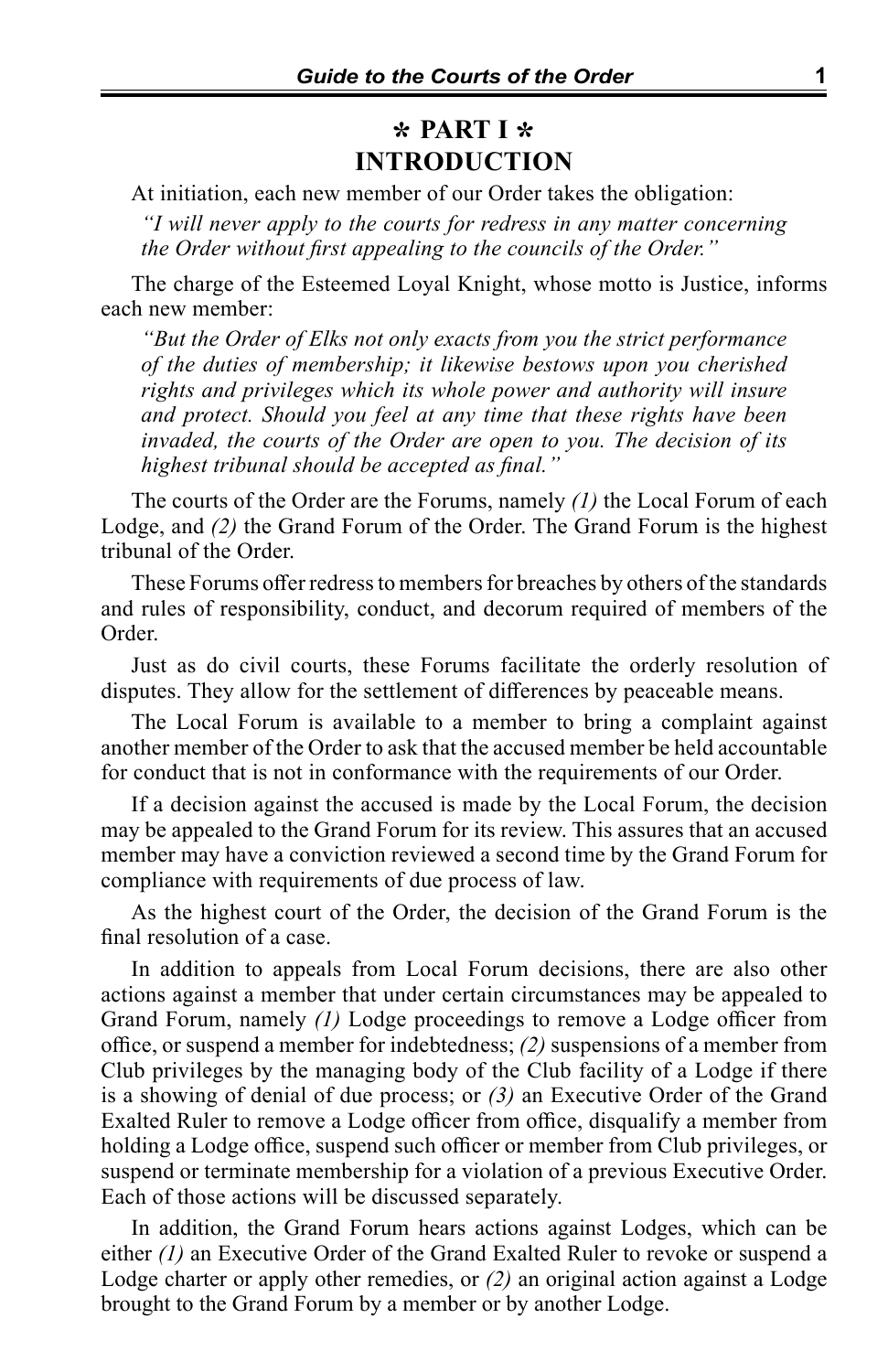# **\* PART II \* REFERENCES TO LAWS OF THE ORDER**

It is stated in the Constitution of the Order, Article I, Section 1:

"This Constitution, the Statutes enacted by the Grand Lodge not in conflict therewith, and the Ritual, shall be the Supreme Law of the Order."

The Laws of the Order are set forth in the following documents:

Constitution of the Order (cited as Const. Art., Sec.) Statutes of the Order (cited as GLS § or simply §) Rituals of the Order (cited as Ritual)

*The Appendix at the back of the Elks Statutes Annotated does not comprise the Laws of the Order.* [GF 1001]*.*

In addition, reference is to be made to rules of practice and procedure adopted by the Grand Forum pursuant to Constitution Art. VI, Sec. 8 and GLS §7.120, as follows and published as part of Statutes Annotated:

> Grand Forum Rules (cited as GFR) Local Forum Rules (cited as LFR)

In interpreting and applying the Laws of the Order, the primary source of reference is the decisions of the Grand Forum (cited as GF followed by case number). Since its inception, the Grand Forum has issued over 1,500 written decisions. Grand Forum decisions will customarily include an opinion setting forth the reasons for the decision. Grand Forum decisions are published as an appendix in the annual proceedings of the Grand Lodge.

Secondary reference can be made to the *Opinions of the Committee on Judiciary (COJ)* published as annotations to the Statutes Annotated. Those Opinions can be relied upon when not in conflict with Grand Forum decisions.

Forms that may be used in Local Forum proceedings are published as exhibits to the Forum Rules in the Statutes Annotated. For the convenience of readers, those forms are reproduced as *Appendix A* to this Guide.

The information in this Guide is current through March 31, 2020. There may be subsequent changes in Laws, Rules, and Grand Forum decisions which will need to be addressed in the future.

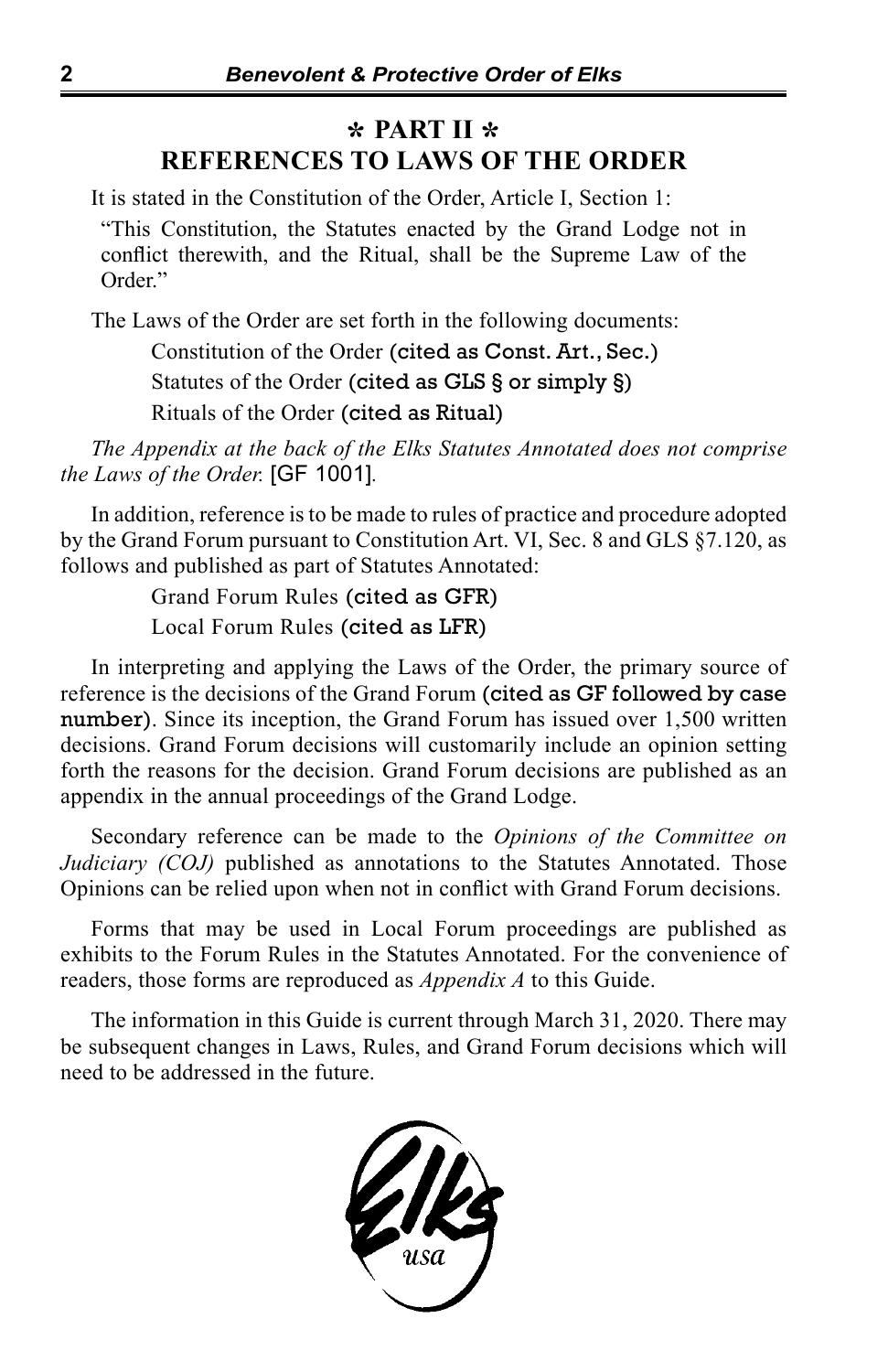## **\* PART III \* LOCAL FORUM CASES**

## **A. Purpose.**

The Local Forum allows a member to present a grievance against another member for breaches of membership duties and obligations. The Local Forum is described in Chapter 8 of the Statutes Annotated. Appendix III to the Statutes Annotated sets forth a useful "Local Forum Process Guideline" which is reproduced as *Appendix B* to this Guide.

This Part III will discuss all aspects of proceedings before the Local Forum of a Lodge, from the beginning of the proceeding through its conclusion.

GLS §8.010 states:

A Local Forum shall have jurisdiction over all cases involving an alleged offense committed against the Laws of the Order by an affiliated or unaffiliated Member of the Lodge. The Local Forum shall decide all cases and, if appropriate, prescribe the penalty.

The Local Forum shall consist of the Presiding Justice, as provided for in Section 13.020, and four members as hereinafter provided.

#### **B. Presiding Justice.**

## **1. Appointment and duties**

The Presiding Justice is the highest legal officer in the Lodge. This is an important position, and care should be taken that this position is occupied by a conscientious and qualified person.

#### GLS §13.020 provides:

The Exalted Ruler, at the first meeting after installation, shall appoint a lawyer, if available, and if not available, the Exalted Ruler may appoint a lawyer who is a Member of another Lodge, as the Presiding Justice of the Local Forum. An Exalted Ruler may appoint multiple Presiding Justices and thereafter assign a specific Presiding Justice to each case as needed. [GLS §13.020].

The same statute further provides:

An Exalted Ruler may appoint multiple Presiding Justices and/or Mediators as the needs of a Lodge may require. The Exalted Ruler shall assign a specific Presiding Justice and Mediator on each case.

If for any reason the appointment has not already been made when a Local Forum proceeding is commenced, it should be done promptly. An Exalted Ruler was guilty of neglect of office when he/she failed to use due diligence to appoint a Presiding Justice at the time it was needed, resulting in delay in a Local Forum proceeding. [GF 1224].

The Grand Forum has held that, although preferable, it is not absolutely required that the Presiding Justice must be a lawyer. GLS §13.020 is directory, not mandatory, and a non-lawyer may be appointed if a lawyer from the same or another Lodge is not reasonably available. [GF 873, 846, 456]. If it becomes necessary to appoint a non-lawyer as Presiding Justice, it should be a person "who has the necessary qualifications required for the efficient performance of his duties as Presiding Justice of the Local Forum." [GF 456].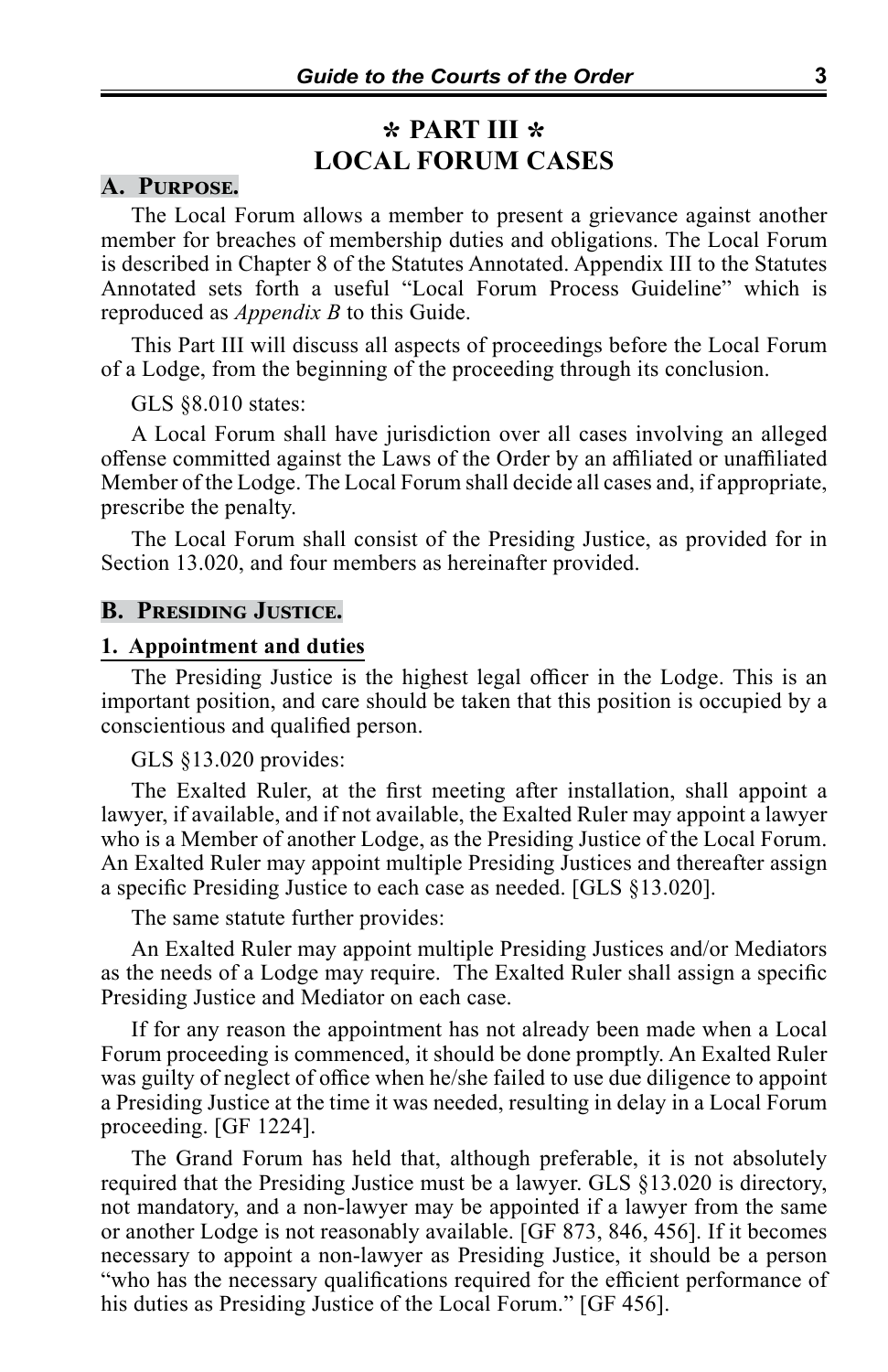Local Forum proceedings are under the general supervision of the Presiding Justice. The Presiding Justice is a voting member of the Local Forum which makes decisions in a case, and the Presiding Justice also has other duties and responsibilities over and above those of other Local Forum members.

It is the function of the Presiding Justice to assure that proper statutory procedures are followed and the case is framed properly, thereby assuring due process to all concerned parties. [GF 1083].

#### **2. Disqualification of Presiding Justice**

It is the duty of the Presiding Justice to act with impartiality and not engage in conduct which is contrary to a fair and impartial determination of the issues in a Local Forum proceeding. The Presiding Justice should not have or display a bias for or prejudice against any party either by words or actions [GF 1309, 1082, 1118], and cannot assert personal opinions concerning pending matters. [GF 997, 790].

Even if the Presiding Justice does not show bias or prejudice, nevertheless if the Justice has a pre-existing relationship with a party, he/she should be recused from the case. [GF 1118, 1060, 801, 781, 758]. The relationship could be by family relationship to a party, or a business relationship. For example, the Presiding Justice was disqualified where he and defense counsel shared the same law office [GF 1060]; where the Presiding Justice represented the accused as an attorney in an unrelated matter [GF 801]; where the Presiding Justice had represented the accused in a prior Local Forum proceeding [GF 1165]; and where the Presiding Justice renders professional services to the accused's family members [GF 676].

If those standards are not adhered to by the Presiding Justice, then it is probable that any decision made by the Justice, or by the Local Forum, will be reversed and set aside by the Grand Forum on appeal, as has happened many times. [GF 1118, 1082, 997, 790, 781].

## **C. Local Forum Members.**

Once a formal complaint to the Local Forum has been properly filed *(see below)*, it is the duty of the Exalted Ruler to appoint four Local Forum members to serve in the case.

If the Exalted Ruler is the accuser or accused, or is a probable material witness, the Exalted Ruler will be disqualified from making appointments or otherwise serving in connection with the Local Forum proceeding, with the duties for that purpose required to devolve upon other disinterested Chair Officers in order of rank. [GF 1212, 512]. *(For similar rule for the Secretary, see section F below.)*

GLS §8.040 prescribes the manner of appointing the members of the Local Forum, as follows:

At the next regular meeting after the filing of a complaint a Local Forum shall be appointed in the following manner:

*a.* Under the order of "New Business," the Local Forum Box *(GLS § 1.210)*  shall be opened by the Exalted Ruler as custodian of the key, and the Lodge Secretary shall draw therefrom twenty-five slips of paper each listing the name of a Member in good standing, or in the alternative, select the first twenty-five names from the Drawing Roster obtained from CLMS. The Secretary shall record the names so drawn or selected in the minutes of the meeting, numbering them consecutively.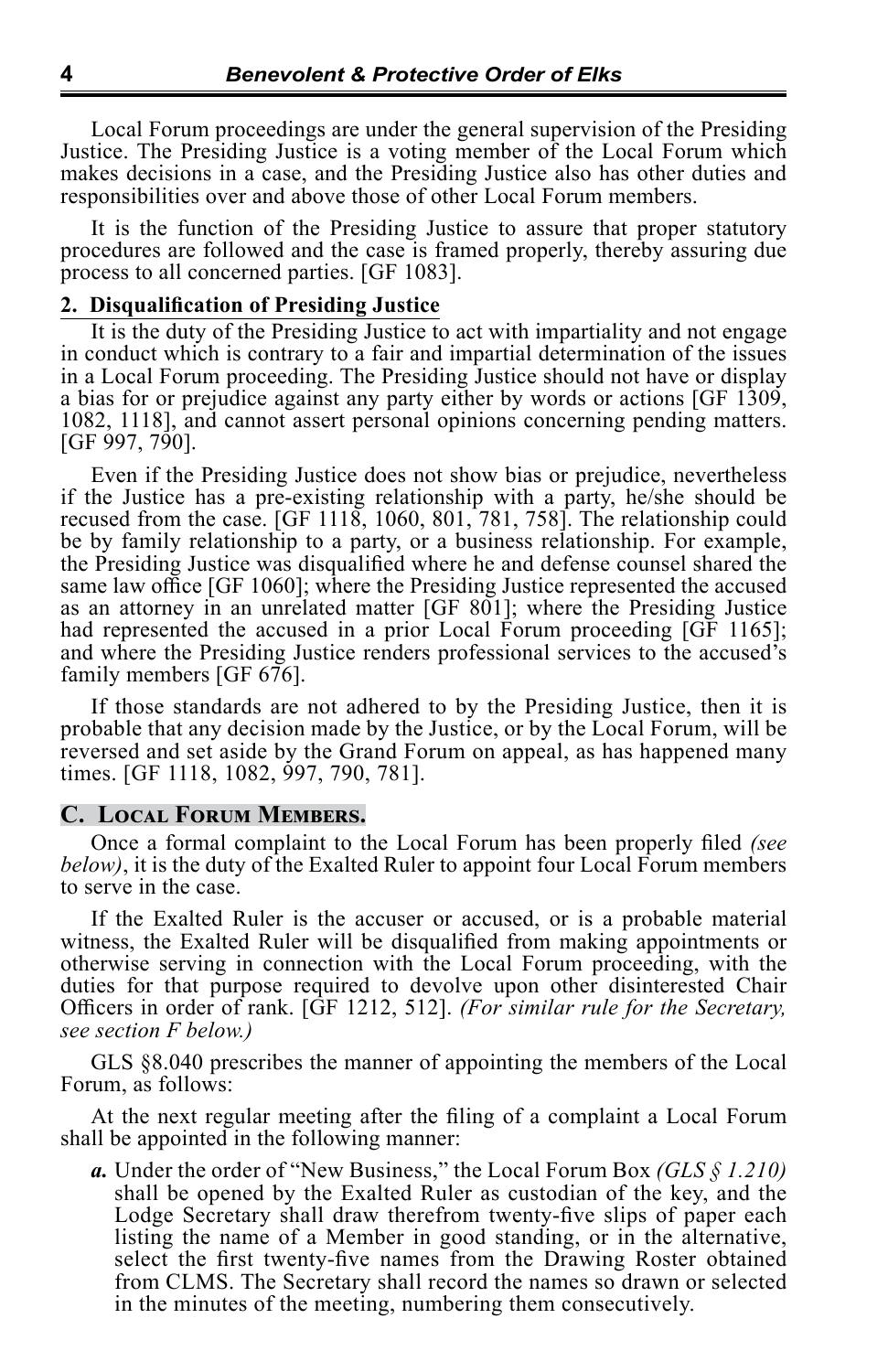Officers of the Lodge and members of the managing body of the club, and other members unable to serve for good reason shall be excused from service on the Local Forum, in which case the Secretary shall draw additional names from the Forum Box or select additional names until sufficient names are drawn and numbered as specified above.

- *b.* The Secretary shall send a list of names drawn to the Accused and the Accuser within three days after the names are drawn.
- *c.* The Accused and the Accuser each has the right to strike six names from the list by written notice to the Secretary to be received by the Secretary within seven days after the date when the names were mailed. Failure to strike shall be considered as a waiver.
- *d.* Under the order of "New Business" at the next regular meeting after seven days have expired, the Exalted Ruler shall appoint four of the unchallenged names as members of the Local Forum. The Secretary shall immediately notify the members of their appointment.
- *e.* Members appointed to the Local Forum shall serve unless excused for cause by the Presiding Justice.
- *f.* Any vacancy occurring in a Local Forum shall be filled by the Exalted Ruler from the remaining unchallenged names on the list in the order in which they were drawn.
- *g.* If, after all challenges filed and excuses allowed, an insufficient number of names remain from which to appoint the Local Forum, ten additional names shall be drawn or selected from the same Drawing Roster in the order in which they are listed. The Accused and Accuser may at that meeting each challenge three of the ten members. Unchallenged members shall then be subject to appointment in the order in which their names were drawn.
- *h.* No challenge shall be allowed by reason of any informality in procedure in preparing the Local Forum Box or in drawing the names therefrom.
- *i.* After the appointment of the Local Forum, all names drawn from the Local Forum Box shall be returned to it.

The Local Forum box should be kept current by the Trustees and Secretary in the manner prescribed in GLS  $\S 1.210$ . In the event it is not current at the time a Local Forum proceeding has been commenced, it should immediately be brought current to ensure that only names of members in good standing are in the box.

It is mandatory that Local Forum members be appointed in accordance with the requirements of the Statute, and it must be so documented in the Lodge minutes. [GF 1097, 1009, 922].

There must be a separate Local Forum panel drawn and appointed for each complaint. [GF 1170]. But if two or more complaints are consolidated by the Presiding Justice, only one Local Forum panel should be drawn and appointed to hear the consolidated complaints. [GF 1172]. *(See III(J) regarding consolidation of complaints).*

The members of the Local Forum must be appointed in the order in which the unchallenged names were drawn. [GF 1211, 1170]. A conviction will be reversed by Grand Forum for failure to appoint Local Forum members in the order in which the unchallenged names are drawn. [GF 1262].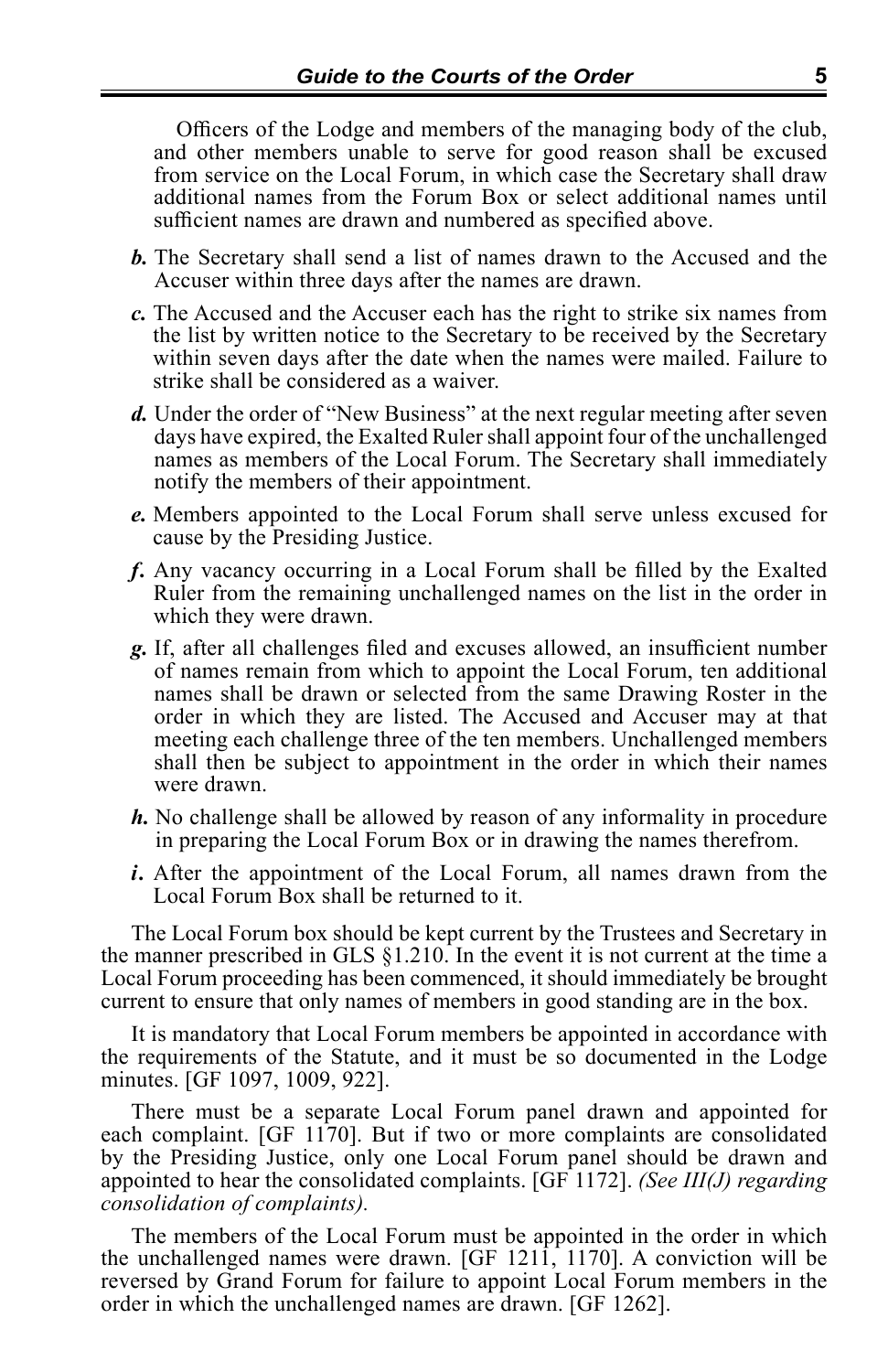Where the accused was not allowed an adequate opportunity to strike names from the list of Local Forum prospects drawn, the accused was improperly deprived of his/her right. [GF 1009, 846, 829].

The failure of a party to object to members on the list of the Local Forum constitutes a waiver of the right to thereafter object to the appointment of an unchallenged member. [GF 883].

The Presiding Justice may excuse a Local Forum member for cause. GLS 8.040(e). Until trial, a Local Forum Justice may excuse a member from serving on the Local Forum at anytime for cause, should he/she become aware of a juror's bias or prejudice. [GF 1097]. When it appears after the appointment of the Local Forum that a conflict of interest of an appointed Local Forum member transpires or is first discovered, that member should be disqualified and it is error to serve at the trial. [GF 1138, 781].

There is no provision permitting appointment of alternate members to a Local Forum. [GF 679]. In the event a vacancy arises for any reason after the appointment of the four Local Forum members, the Exalted Ruler shall simply appoint as a replacement the next unchallenged name on the list. [GF 1170].

*For necessity of timely objections to appointment of Local Forum, refer to section T below. As to Local Forum deliberation and decision, see sections U and V below.*

## **D. Subjects of Local Forum Proceeding.**

The subject of complaint must be breach of duties that a member owes to the Lodge and fellow members. The Local Forum is not designed to accommodate personal grievances, such as financial debts. The Order will not entertain charges between members arising out of transactions or matters for which there is no nexus to the Order where conduct did not take place in the Lodge or club or during a program or other matter sponsored by the Order. [GF 691].

The violations that may be brought to a Local Forum are set forth in GLS §9.060 and §9.070.

§9.060 prescribes five violations for which expulsion from the Order is *mandatory* upon a finding of violation.

§9.070 prescribes ten violations for which the penalties are *variable*, depending upon the particular violation. Included in §9.070 are two categories which cover duties of a general nature, namely: "Violation of Obligation"  $(\S 9.070(h))$ , and "Conduct Unbecoming An Elk"  $(\S 9.070(j))$ . Violation of one or both of those provisions are most often cited in Local Forum filings.

A Local Forum complaint must cite the violation of one or more of the statutory duties. The listed violations are each separate offenses which must be alleged in the complaint and proven at trial. [GF 995, 711]. But a single act of misconduct could constitute both violation of obligation and conduct unbecoming an Elk. [GF 560].

The Laws of the Order solely govern, and it is not necessary to allege that conduct would violate any State law. [GF 892, 720].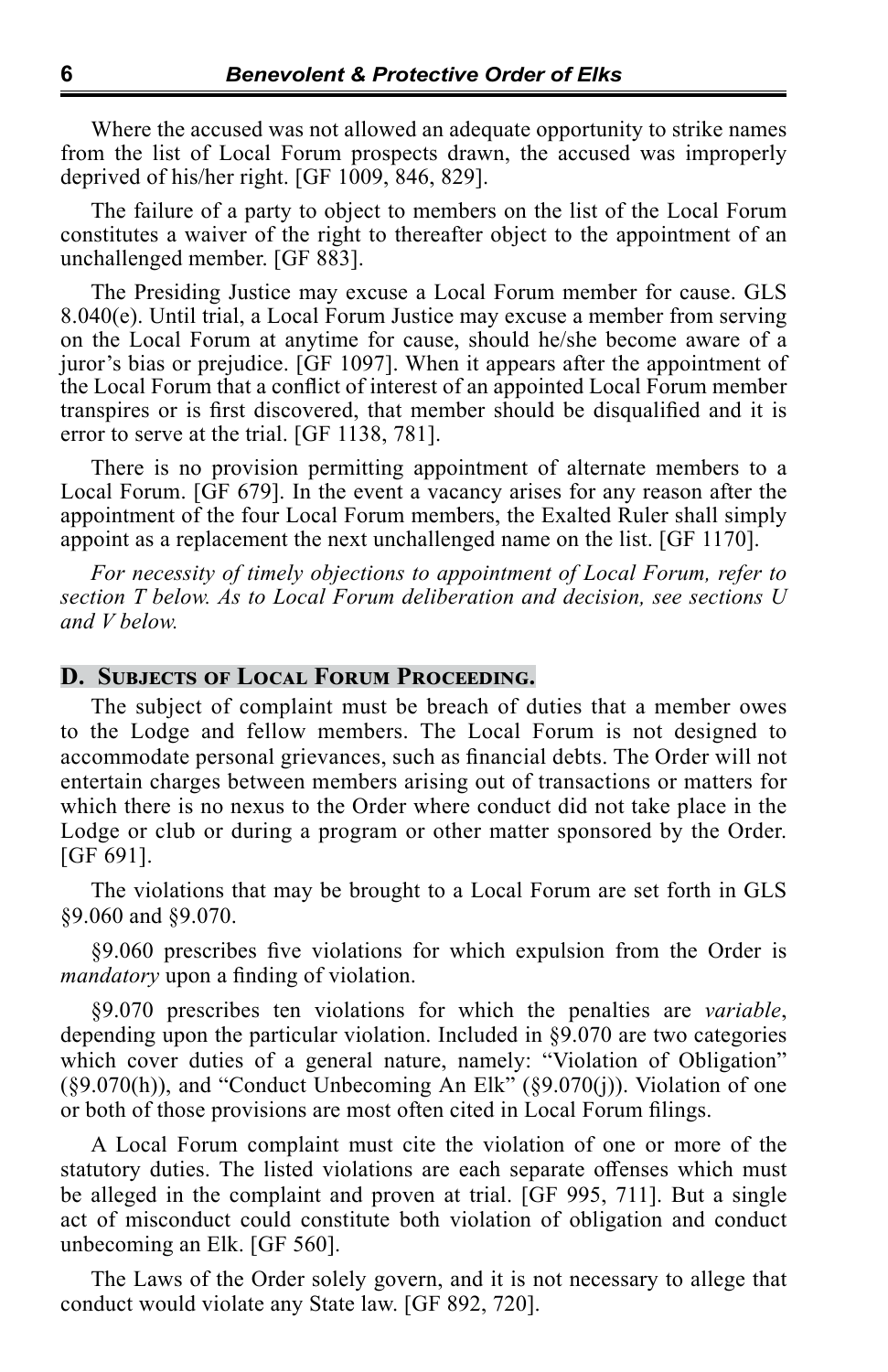A Local Forum complaint is not precluded because the same conduct has been penalized by Executive Order of the Grand Exalted Ruler. The two proceedings are separate and distinct actions. An Executive Order is an administrative action, whereas the action of a Local Forum is judicial in nature. [GF 898, 714].

Similarly, a member can be charged in a Local Forum proceeding in addition to being suspended from club privileges by the supervising body under §16.041 for the same conduct. A violation can be tried and punished before either or both of the supervising body and the Local Forum. [GF 1044, 899, 860].

This Guide will not discuss in detail the substance of the various violations that may be brought to the Local Forum. For those, reference is made to §9.060 and §9.070, quoted above, and the annotations in Statutes Annotated. The focus here rather will be on procedural aspects of proceedings.

## **E. Time limitations for bringing charges**

No charge shall be prosecuted after four years have elapsed from the date of the commission of any alleged offense, or from the date of the final resolution of a federal, state or local court criminal proceeding resulting in a determination of guilt. See, generally, GLS §9.190. A charge attacking election to membership in the Lodge is not allowable after four years after initiation. [GLS 9.180; GF 1037].

Neither section, however, shall apply to charges based upon false statements made in an application for membership, nor to constitutional qualifications for membership. For those charges, there is no statute of limitations.

In the case of criminal conviction, the date of commission is when a plea was entered or conviction made final, which is only when any appeal has been concluded. [GF 675].

The four year limitation period is counted back from the date of filing of notice of intent of the charge. [GF 1152].

## **F. Notices to parties**

Notice is a requirement in a number of aspects of Local Forum proceedings. GLS §8.200 provides:

The Secretary of the Lodge shall act as clerk of the Local Forum and shall serve any pleading, process, notice, order or other document, and service thereof shall be deemed complete upon delivering a copy thereof as follows:

*a.* Personally to the party to be served therewith.

*b.* By depositing such pleading, notice or other paper in the United States certified mail, return receipt requested, in a sealed envelope, postage prepaid, addressed to the person upon whom it is to be served, at one's address of record.

Service by mail is complete upon mailing the notice. [GFR 1.1.6; GF 1004]. Mailing of a notice creates a presumption of service, which can only be overcome by clear and convincing evidence to the contrary. [GF 975, 641, 640, 637].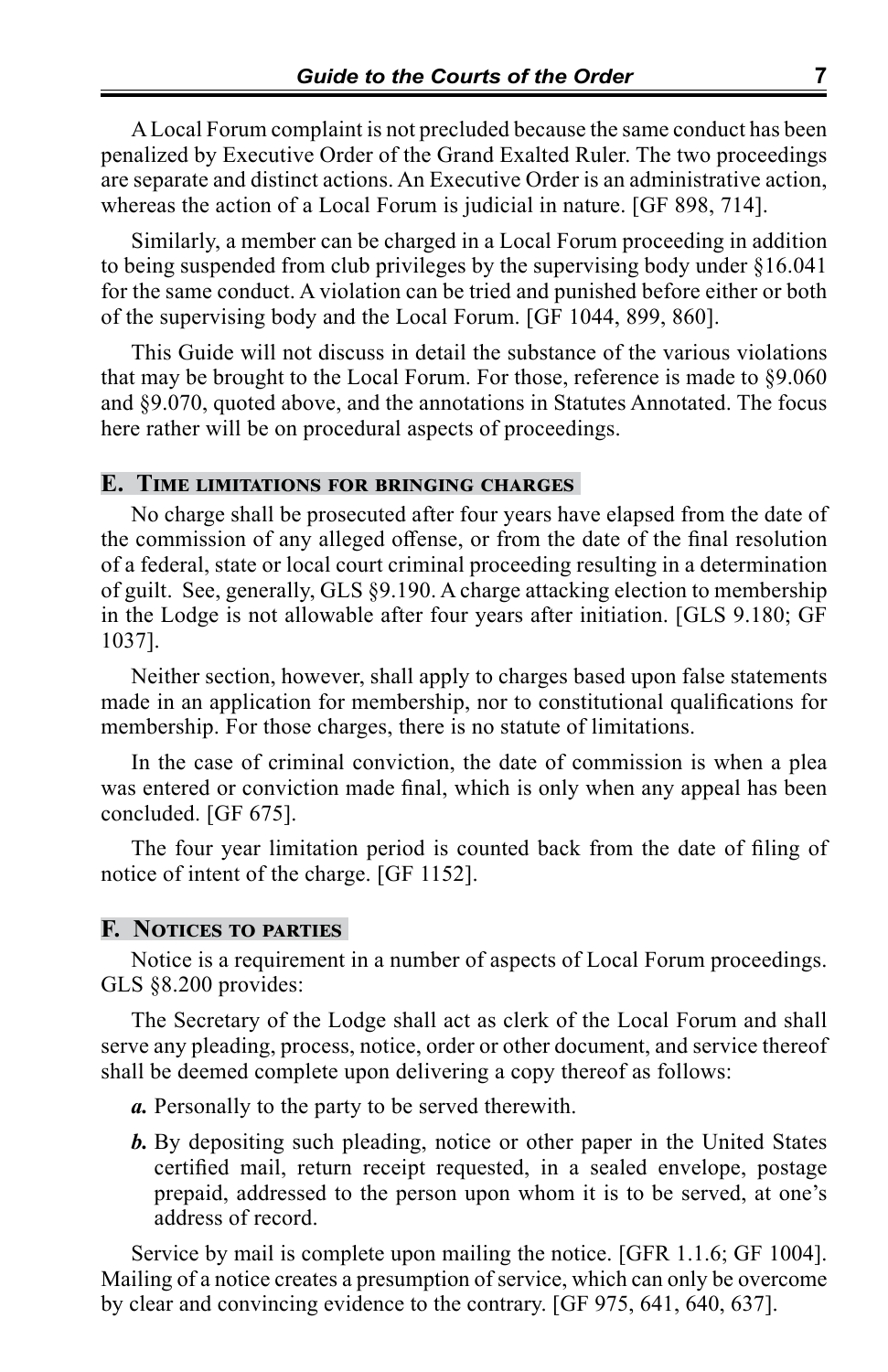Failure or neglect by the accused to accept mail does not overcome the presumption of service of the complaint. [GF 641, 640, 637].

If the Lodge Secretary is the accuser or accused, or is a probable material witness, the Exalted Ruler must appoint another impartial member temporarily to perform the duties of the Secretary in the particular case. [§8.210; GF 1211, 512].

## **G. Notice of intent to file complaint.**

A Local Forum proceeding begins with a notice of intent to file a complaint.

GLS§ 8.015 sets forth the requirement for a notice of intent, as follows:

A written "Notice of Intent" to file a complaint shall be served upon the Secretary prior to the filing of any Complaint. The Member preferring the charges shall be the "Accuser," and the Member charged shall be the "Accused." The Notice of Intent will contain the name of the Accused and the Accuser, and a brief factual statement of the conduct upon which the alleged offense is predicated. The Accuser shall sign and verify the Notice of Intent under the Obligation of the Order.

…

Once the notice of intent is filed, it becomes the responsibility of the Secretary to promptly serve a copy of the notice of intent on the accused and notify the Mediator of the filing of the notice of intent*.* [GLS §8.015(a)] *(See subsection F above for procedures for service of notice of intent.)*

The form of notice of intent is set forth in Exhibit "A" to Forum Rules in the Statutes Annotated.

The notice of intent should be prepared and documented in the same manner as a formal complaint. If the notice of intent fails to include all charges that the accuser desires to present to the Local Forum, the accuser may lose the opportunity to present those charges in a later complaint. [GF 910; see also GF 1082]. But the notice of intent need set forth only a brief statement of the conduct on which the alleged offense is based. The complaint may not be dismissed if it involves the same general facts contained in the notice of intent and the same dispute or offense arising from those facts. [GF 1303].

The notice of intent provided by Section 8.015 of the Laws of the Order must be complied with, cannot be waived, is mandatory, requiring compliance, reversal, and possibly a new trial. [GF 888]. Unless the notice of intent is complied with, the complaint must be dismissed and the Local Forum acquires no jurisdiction in the case. [GF 888, 886, 877, 873, 849, 846].

## **H. Mediation**

GLS§ 8.015 requires that, following the filing of a notice of intent, the parties must attend mediation before a Lodge mediator.

GLS §13.020 states, "The Exalted Ruler, at the first meeting after his installation, shall appoint … a Mediator from his or another Lodge…" An Exalted Ruler may appoint multiple Mediators and thereafter assign a specific Mediator to each case as needed. [GLS §13.020].

If for any reason the appointment has not already been made when a notice of intent is filed, it should be done promptly.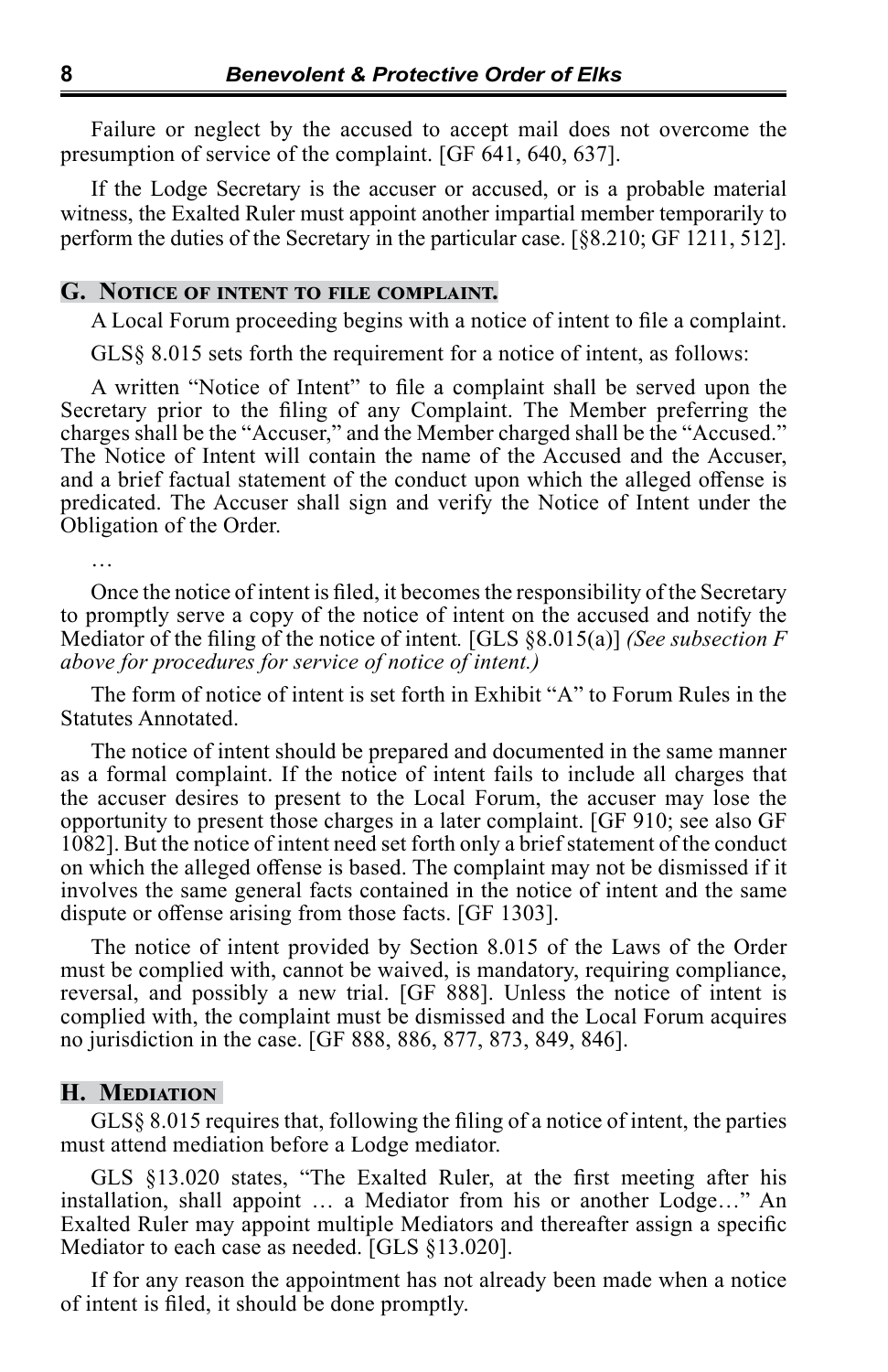The mediator may not be the same person as the Presiding Justice. [GF 1083, 967, 938].

The intent of the Statute, 8.015, is to provide a separate and well-defined procedure to be followed whereby there is an opportunity for the parties to attempt to resolve their disputes without the necessity of proceeding with a formal Local forum proceeding. [GF 889, 873].

GLS §8.015 prescribes the mediation procedures, as follows:

Upon receipt of the Notice of Intent, a mediation session shall commence as follows:

- *a.* The Secretary shall promptly serve a copy of the Notice of Intent on the Accused and, within two (2) business days of receipt, notify the Mediator of the filing of the Notice of Intent. If the Mediator cannot be contacted within two (2) days, the Exalted Ruler shall appoint another Member to act as Mediator for the purpose of this hearing only.
- *b.* The Mediator shall immediately contact the Accused and Accuser and arrange an informal mediation session within five (5) business days of the filing of the Notice of Intent.
- *c.* The Mediation session shall only be attended by the Mediator, the Accused, the Accuser, and, if desired, a Member designated by each as counsel. By July 2014 amendment to GLS §8.015(c), a Mediator, in his/ her absolute discretion, may allow other persons to attend and participate in a mediation session if it is believed the other person has meaningful information that will assist in resolving the case. No person attending a mediation session shall disclose to anyone any matter discussed during the mediation. The Mediator shall have the authority to limit or prohibit any questioning of that person by any party or counsel during the course of the mediation.
- *d.* No record of the mediation session shall be made except as hereinafter provided. No reference to the proceedings, nor any statement or occurrence at said proceeding, shall be introduced for any purpose in any subsequent Local Forum proceeding against the Accused based upon the same or similar charges.
- *e.* At the conclusion of the mediation, a simple written mediation statement shall be prepared by the Mediator and filed with the Secretary.

The statement shall state either,

- *(1)* that the Accused and Accuser have resolved their differences and provide a brief description of how the dispute was resolved, or
- *(2)* that the Accused and Accuser were unable to resolve the dispute. The statement will be signed by the Mediator, the Accused and the Accuser.
- *f.* The time for mediation may be continued, as necessary, by the Mediator but only with the consent of the Accused and Accuser.
- *g.* If the Mediator is unable to resolve the dispute, a written Complaint may be filed as provided in Section 8.030 within ten (10) business days of the filing of the statement required in subdivision (e) of this Section.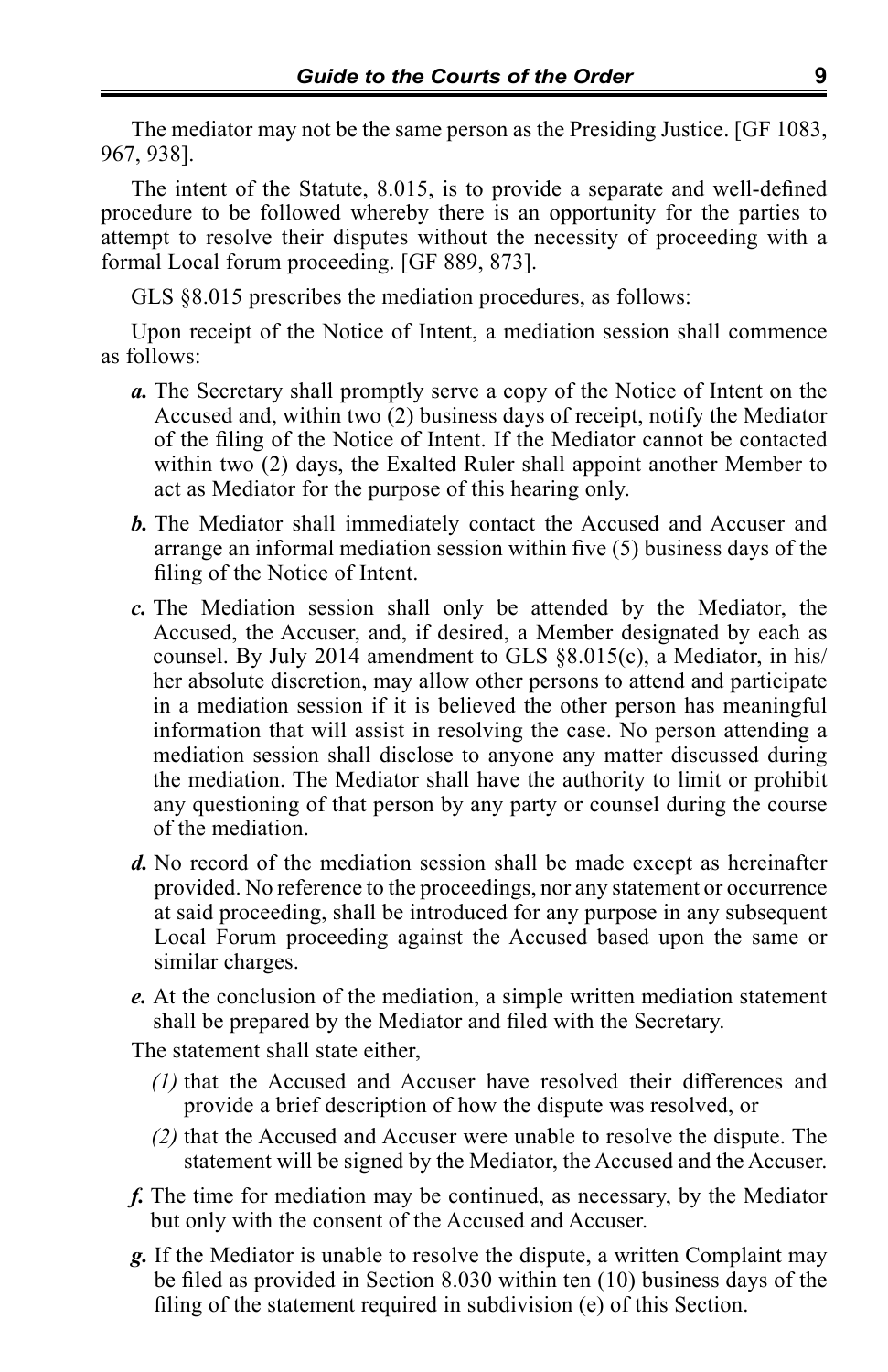- *h.* If the Accuser does not appear without good cause at the mediation session, then, in that event, the Complaint cannot be filed as provided in Section 8.030 and the Accuser cannot again file a Notice of Intent stating the same alleged offense. The Presiding Justice shall determine if the Accuser's failure to appear is excused for good cause.
- *i.* Any other procedural issues concerning this Section may be raised by written application to the Presiding Justice.

Mediation is mandatory, and unless complied with, the Local Forum is without jurisdiction and may not act further in the case. [GF 1096, 940, 933, 846].

The parties must be given notice of the time and place of a mediation session. Where it was not shown by the record that the accuser received notice of the mediation session, the case will be remanded. [GF 1117].

No one other than the mediator, the parties, and their counsel may attend a mediation session. [GF 1103]. However, see also GLS 8.015(c), set out above.

Mediation must be conducted in the physical presence of all parties and may not be conducted by telephonic conference call. [GF 967].

Group mediation of multiple cases at the same time is not permissible. [GF 1096].

The Grand Forum has said: "Absence from the scheduled Mediation by either the Accused or the Accuser will be deemed lack of good faith and if the Accuser, it will prohibit the Member from signing a Complaint to continue the process. Absence of the Accused will be just the opposite and will permit the Complaint to be filed." [GF 1069].

The Grand Forum has held, accordingly, that a complaint must be dismissed where the accuser does not appear for mediation. [GF 1103, 1069, 940].

A mediation session is adequate if the parties appear for mediation and a mediation statement is signed and filed. Thus, if the accuser is present during mediation which does not result in a settlement, the accuser will be permitted to file a complaint. [GF 1159; to similar effect, see also GF 1168, 1163].

At the conclusion of the mediation session, a mediation statement signed by the mediator and all parties must be prepared and filed with the Lodge Secretary. [§8.015(e); GF 1097, 905]. The form of mediation statement is set forth in Exhibit "B" to the Forum Rules in the Statutes Annotated. *(See Appendix A.)*

If the mediation statement is not signed by the mediator and the parties in attendance, it is error which will nullify subsequent proceedings. [GF 1097, 1096, 1009].

Disclosure to other persons which does not go beyond the contents of the mediation statement is not prohibited by GLS § 8.015c. [GF 1251].

Mediation will be conducted before the filing of a complaint. The failure to hold mediation before filing a complaint cannot be cured by a later mediation, even though agreed by the accused, because "when a dispute has progressed to this point in time, the probability of the matter being successfully resolved between the parties through mediation has been severely diminished, thereby in fact defeating the purpose and intent of the Statute." [GF 873; but see GF 889 allowing post-complaint mediation in special circumstances].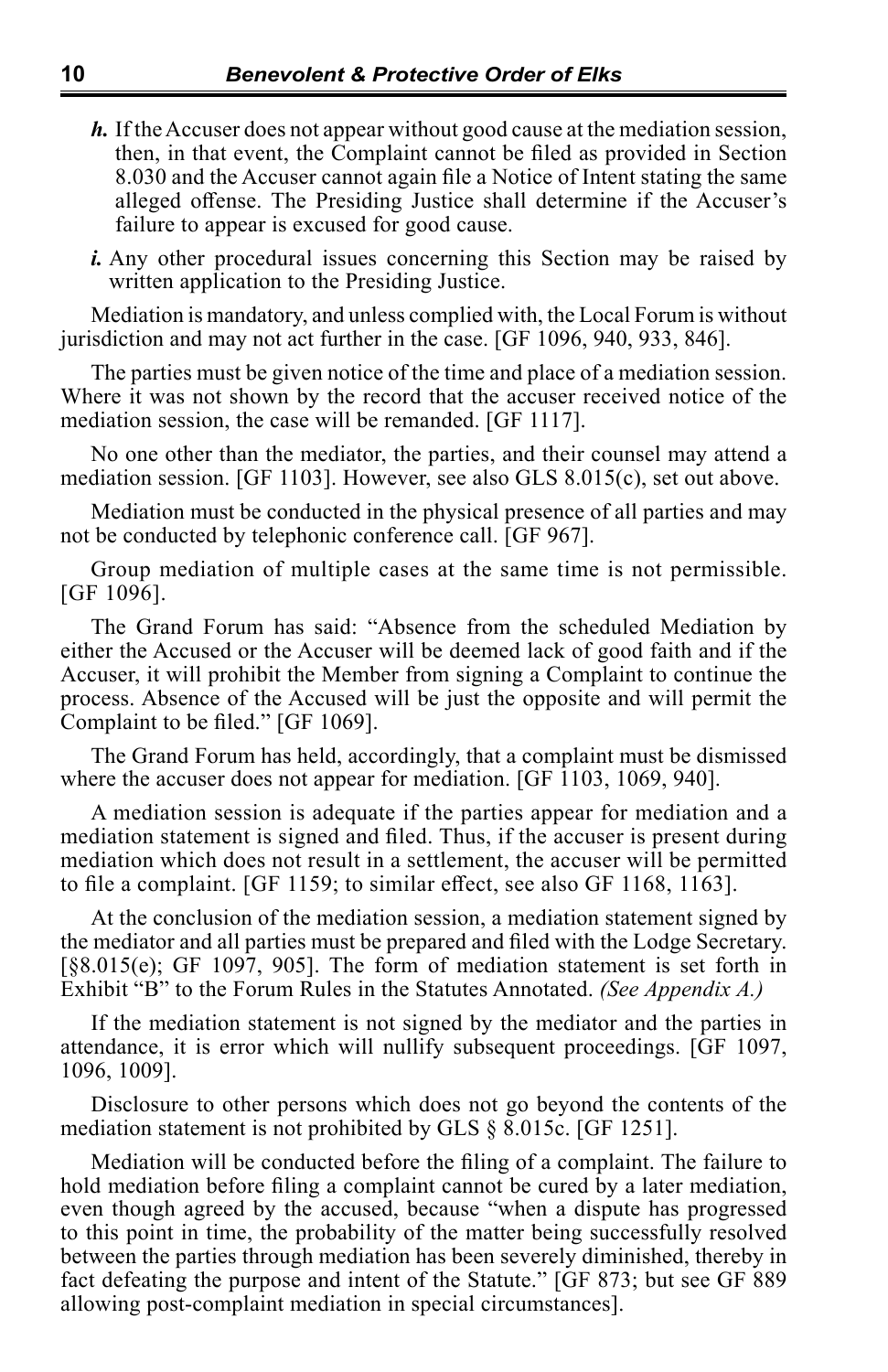Once mediation has been successful, and the accuser has received his/her remedy, no new complaint covering the same issue is valid. [GF 1198, 1001]. Grand Forum has no jurisdiction of an appeal sought to be made by a party alleging duress and misrepresentation in obtaining one's consent to a mediation agreement. [GF 1290, 1218].

The Presiding Justice may enter a final decision upon the stipulation of the Accused and Accuser after mediation or after the filing of a complaint. [§8.050].

## **I. Filing complaint.**

A written Complaint may be filed as provided in Section 8.030 within ten (10) business days after the mediation statement has been filed with the Lodge Secretary. [GLS  $\S 8.015(g)$ ]. The complaint must be dismissed if it is not properly filed within the ten business days allowed [GF 1013], not counting weekend or holiday days [GF 911].

GLS §8.030, par. 1 prescribes the manner of filing the complaint, as follows:

Every action against a Member charging an offense against the Laws of the Order is instituted by filing three copies of a complaint thereof with the Secretary of the Lodge of which the Accused is a Member. The complaint shall be entitled "\_\_\_\_\_\_\_\_\_\_\_\_\_\_\_\_\_\_ Lodge No. \_\_\_\_\_\_\_\_\_\_\_\_ vs. \_\_\_\_\_\_\_\_\_\_\_\_\_\_\_\_\_\_\_." The Member preferring the charges shall be the "Accuser" and the Member charged shall be the "Accused."

A check or money order in the amount of \$250 shall be paid by the accuser to the Secretary at the time of the filing of the complaint as a deposit against the costs of the Lodge. The accuser will be entitled to receive a refund of the deposit if the decision of the Local Forum is in favor of the accuser. [§8.020].

A failure to pay the deposit against costs prescribed by GLS §8.020 when timely filing a Local Forum complaint does not by itself invalidate the complaint. The Accuser must be given notice by the Lodge Secretary and opportunity to pay the deposit against costs before a timely-filed complaint can be dismissed. [GF 1211].

When a complaint is filed, it becomes the responsibility of the Secretary to serve a copy upon the accused, and also to notify the Exalted Ruler and the Presiding Justice. [GLS §8.020]. *(See section F above for service procedures for complaint.)*

A complaint is not properly filed if it is delivered only to a Lodge officer other than the Secretary. [GF 715].

It must be sufficiently shown that the complaint was properly served upon the accused. [GF 835, 781]. But mailing of the complaint to the accused creates a presumption of service, which can only be overcome by clear and convincing evidence to the contrary. [GF 640].

Only a Member in good standing may file a complaint. [§8.020]. An unaffiliated Elk has no right to institute a Local Forum proceeding [GF 1100].

A complaint must be filed under the name of a member, and may not be filed in the name of "Board of Trustees." [GF 784].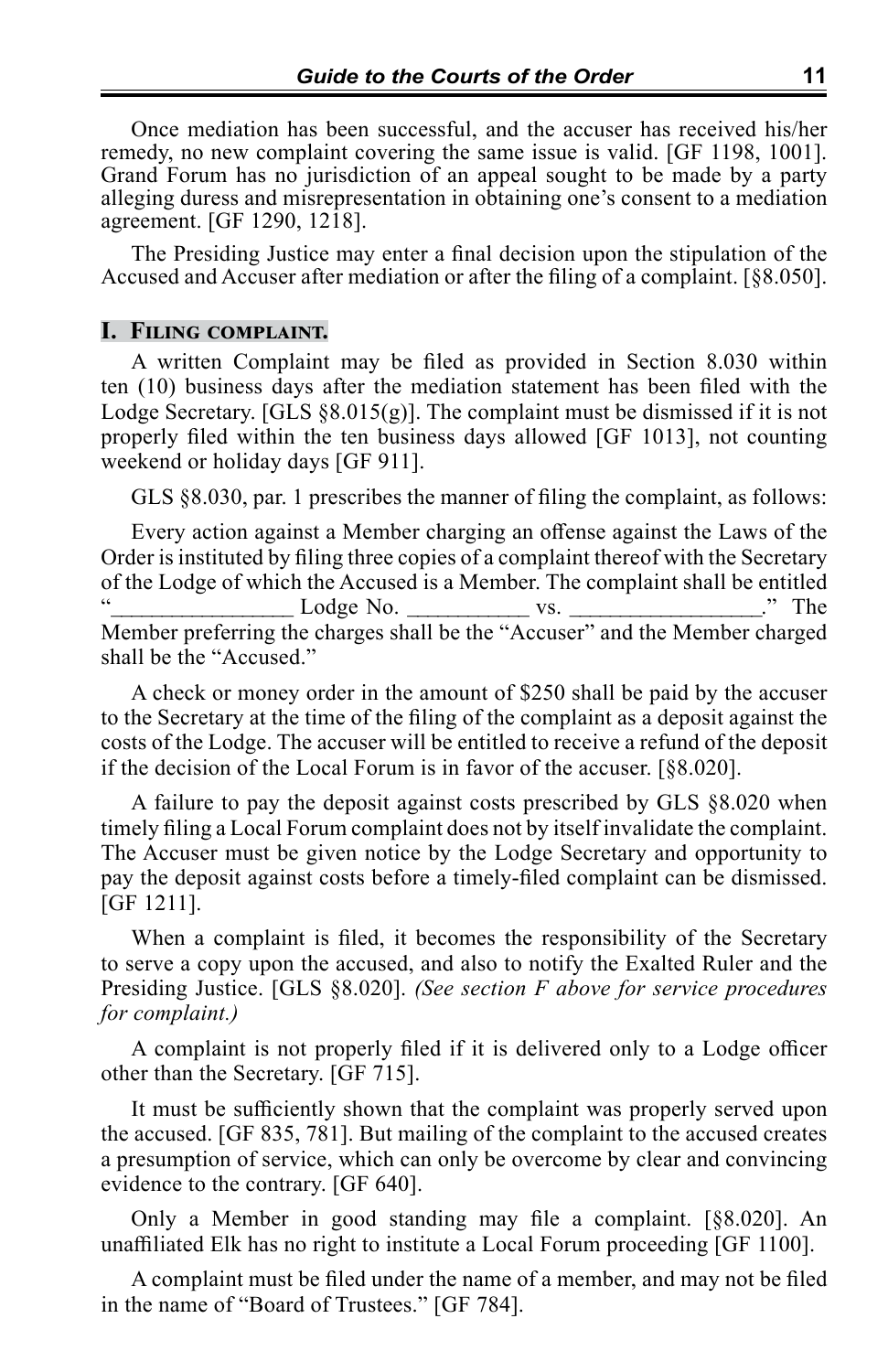A complaint can be filed by the Esteemed Loyal Knight, who "is charged with the duties of (1) prosecuting alleged offenders and (2) if necessary instituting complaints in proper cases. Neither duty disqualifies him from performing the other." [COJ Op. 01 to §8.090].

Since improper conduct of a member impacts the reputation of the Lodge and the image of its members in the community, any member has standing to bring a Local Forum complaint alleging conduct unbecoming an Elk. It is not necessary that the accuser personally witness the conduct complained of. [GF 1159].

The jurisdiction of the Local Lodge extends to any member of the Lodge in which the proceeding is begun. [§8.010]. An unaffiliated Elk for this purpose is considered to be a member of the Lodge with which he/she was last affiliated. If such Lodge is not in existence, the Complaint shall be filed in the Grand Forum. [§9.080].

The Local Forum does not have jurisdiction over a complaint against a member of a different Lodge. But a Local Forum proceeding can be initiated by a member of another Lodge against a member of the Lodge in which the proceeding is initiated. [GF 1200; COJ Op. 02 to §8.020].

The accuser may, at any time up to the start of a trial, withdraw the complaint by filing a written motion to withdraw the complaint with the Secretary or Presiding Justice. [§8.020].

Where the accused files a complaint against the accuser or any other Member of the Order (whether in the same or another Lodge) during the pendency of the original proceeding, action on the second complaint must be stayed until final disposition of the original complaint. [§8.020; GF 1200, 1069, 899]. This does not apply to stay a Local Forum proceeding where the other matter involves only a complaint made to the managing body under §16.041. [GF 1005D]. The stay does not preclude the accuser from filing an additional Local Forum complaint against the accused or another member.

## **J. Form of complaint**

GLS §8.030 prescribes the form of the complaint, as follows:

Every complaint must be in writing and may be upon information and belief. The facts and circumstances, with the date, place and particulars of occurrence of the alleged offense, must be specified in concise terms with reasonable certainty. The Accuser shall sign and verify the complaint under the obligation of the Order.

The form of complaint is set forth in Exhibit "C" to the Forum Rules in the Statutes Annotated. *(See Appendix A.)* Addition of exhibits to written allegations does not render a complaint defective. [GF 968].

Not more than one accused person may be charged in a single complaint. [LFR 2.2].

Different offenses may be charged in the same complaint, with each offense stated in a separate count, only if they are of the same or similar character, or are based upon the same conduct or on a series of acts connected together or constituting parts of single scheme or plan. [LFR 2.3].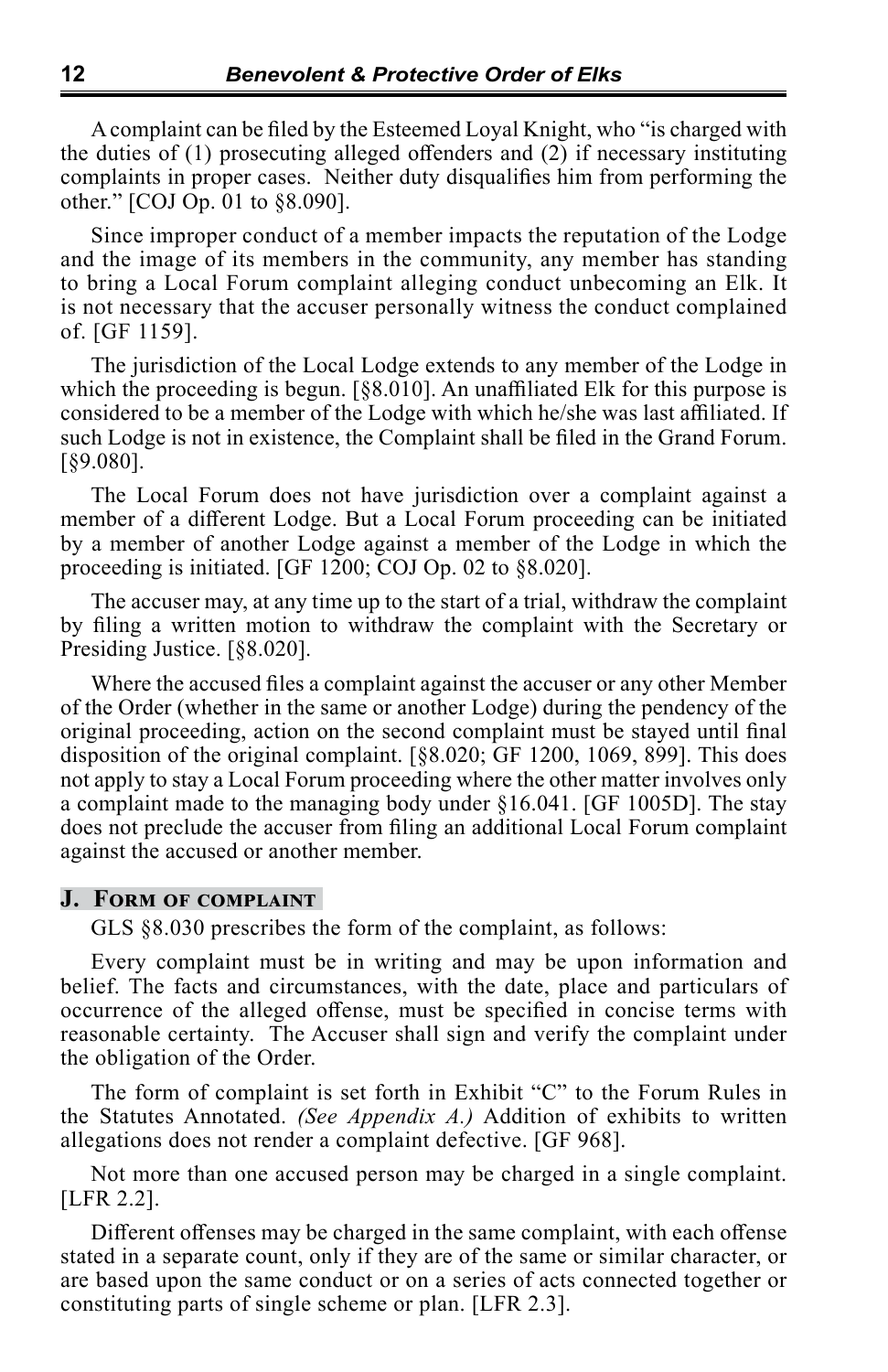The Presiding Justice may consolidate for trial two or more complaints charging related offenses based on the same conduct, provided such consolidation will not prevent a fair determination of the guilt or innocence of each accused of each offense. [LFR 2.4]. *(See III(C) regarding appointing Local Forum for consolidated complaints).*

A complaint not signed and verified under the obligation of the Order is insufficient and is subject to dismissal. [GF 1104, 1013, 740, 725, 702]. But the accuser should be given opportunity to cure the defect of lack of signature or verification. [GF 995, 846]. Failure to verify a complaint may be cured by amendment even during progress of the trial and before submission of the case to the Local Forum. [GF 323]. A Grand Forum reversal of a conviction for lack of a verified complaint is without prejudice to amendment of the complaint or filing a new complaint. [GF 911, 417].

A member may verify a complaint based upon information and belief, without having personal knowledge of the contents. [GF 1159].

A complaint must state the facts and circumstances with date, place, and particulars of the occurrence of the alleged offense in concise terms with reasonable certainty, or it will be dismissed. [GF 985, 787A, 776, 747, 709, 677]. The failure of the accused to move to dismiss or make more specific waives objections to specificity. [GF 301, 294].

It is not necessary that a complaint allege that a violation of obligation was "willful" where the allegations themselves portray willful conduct. [GF 726, 560; see also GF 1191-B, where allegations found insufficient].

A complaint cannot be based on statements or actions of the accused at a mediation session. [§8.015(d); GF 1008].

A complaint cannot properly make a charge for an act which occurred subsequent to the notice of intent and was not part of the mediation process. [GF 910].

As described in *section N* below, a complaint can be amended by the accuser to cure insufficiency or uncertainty if the Presiding Justice enters an order to make the complaint more specific. [§8.070(b)]. Also, before the Presiding Justice rules on a motion to dismiss a complaint which otherwise alleges conduct that constitutes an offense against the Laws of the Order, the complaint can be amended by the accuser on his/her own to correct technical error, such as an incorrect citation of the statutes involved. [GF 684]. There is no authority to amend a Complaint at time of trial which has the effect of charging new offenses or to cure a defective complaint. [GF 775].

## **K. Preliminary Hearing.**

Once a formal complaint is filed, the Presiding Justice shall conduct a preliminary hearing at which the Justice will receive the plea of the accused. [§8.050]. At the preliminary hearing, the accused may file a plea of guilty or not guilty, and is allowed to present motions to dismiss or make more specific *(as discussed in the following sections)*. [§8.060]. The preliminary hearing may be conducted by the Presiding Justice without the attendance of other Local Forum members. [§8.050].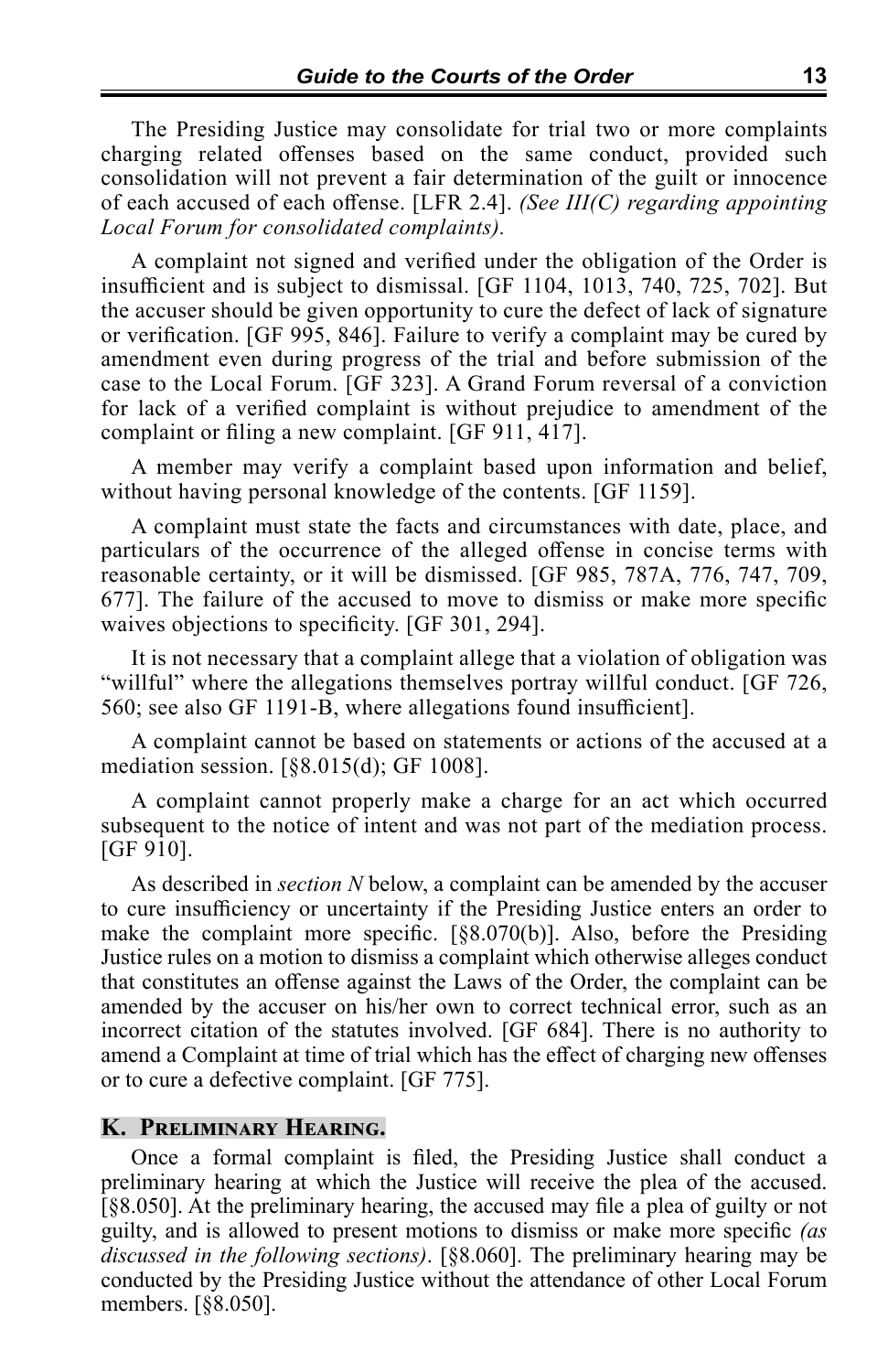By GLS §8.050, the preliminary hearing is be held at a place designated by the Presiding Justice between five to ten days after the appointment of the Local Forum. The Presiding Justice has discretion to vary the time of the preliminary hearing so long as it does not unduly prejudice the rights of the accused. Justices of our Order must timely set matters before them, in light of the realistic and practical problems that surround volunteer organizations. [GF 1121].

The Lodge Secretary shall give notice to the accused and the accuser of the time and place of the preliminary hearing. [§8.050]. Failure to give to both the accuser and the accused written notice of time, date, and place of the preliminary hearing is grounds for reversal. [§8.050; GF 1005B, 996, 944C, 944E, 784, 685]. The notice must state specifically the purpose of the hearing. [GF 775].

A preliminary hearing is mandatory and failure to conduct the hearing is reversible error. [GF 886, 733, 731, 682].

Neither the accuser nor the accused is required by Statute to attend the preliminary hearing if they choose not to do so. [§8.050; GF 1005B, 996, 944E, 944C, 751, 748]. Failure to appear is not grounds for dismissal of the complaint. [GF 748].

If the accused does not enter a plea, the Presiding Justice is to enter a not guilty plea on his/her behalf. [§8.080; GF 751].

If the accused pleads guilty to an offense in violation of §9.070, for which penalties are variable, the Presiding Justice must fix a time for testimony to be taken before the Local Forum, which is to determine the penalty to be imposed. [§8.080]. But if the plea is guilty to an offense in violation of §9.060, requiring mandatory expulsion, the Presiding Justice should enter an order of expulsion without further proceedings. [GF 1150].

## **L. Motion by accused to make charges more specific.**

The motion to make more specific may be filed when the allegations contained in the complaint are stated uncertainly, and the Accused is not sufficiently informed to enable one to properly defend oneself. The motion must be filed not later than the time of the preliminary hearing.

The form of motion is set forth in Exhibit "D" to the Forum Rules in the Statutes Annotated*. (See Appendix A)*. The motion should be made in writing [LFR 3.1], and filed with the Lodge Secretary with a copy sent to the Presiding Justice and the accuser.

It will be up to the Presiding Justice to rule whether the allegations in the complaint are stated uncertainly or inadequately. If the Presiding Justice rules against the motion, then the case will go forward based on the complaint as filed, and the accused will be required within 7 days to enter a plea. [§8.070b].

The Presiding Justice is required to grant a motion for greater specificity where the charges are plainly insufficient for proper notice to the accused. [GF 863].

The accuser must be given an opportunity to amend the complaint to cure insufficiencies in specifications or other technical errors, and it is erroneous for the Presiding Justice to dismiss a complaint without first allowing that opportunity. [GF 1177, 1166, 1008, 1001, 998, 997].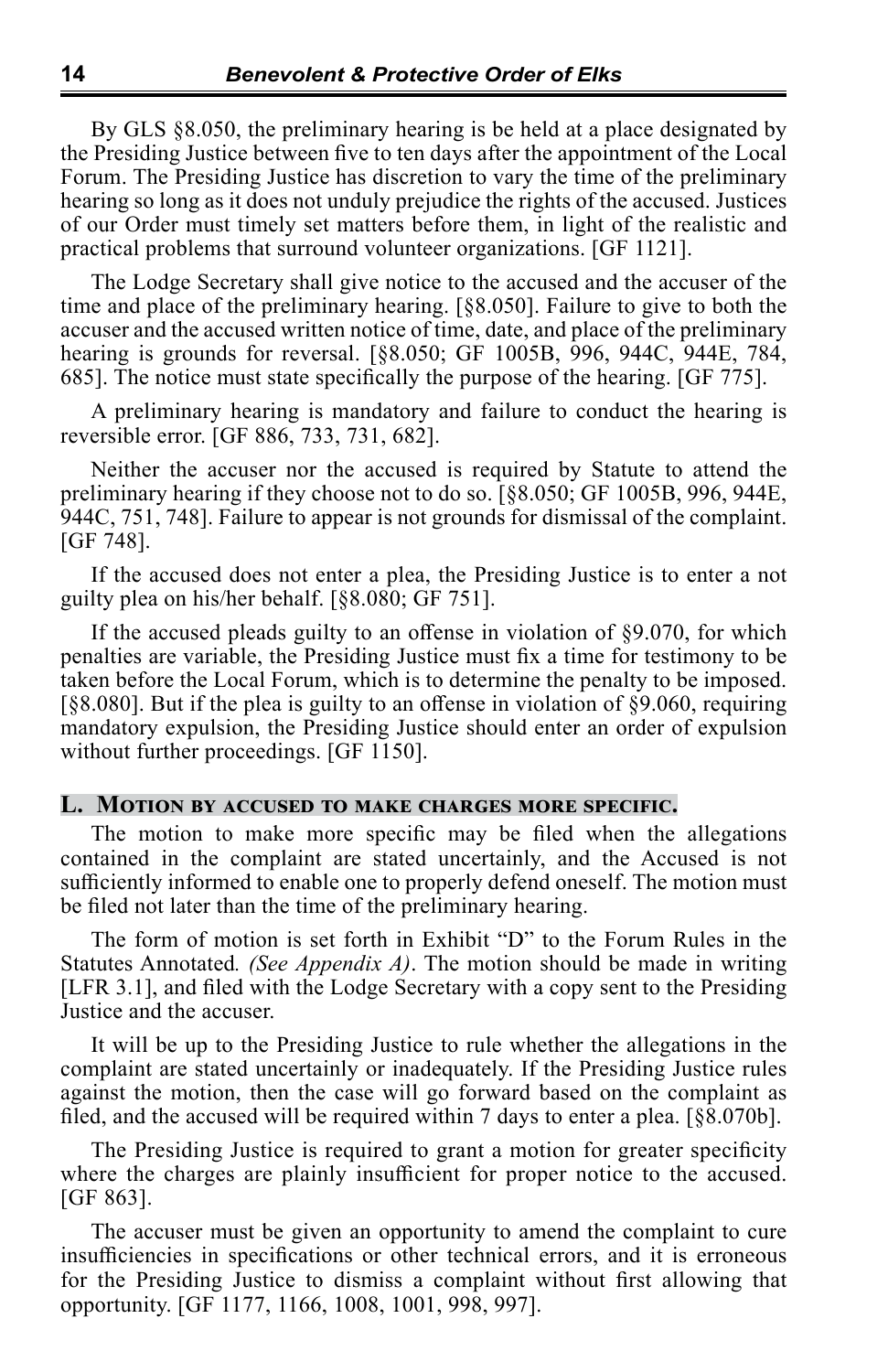Where an order to make more specific is entered, an amended complaint must be filed by the accuser within seven days after the order of the Presiding Justice, or the complaint must be dismissed. [§8.070(b); GF 1029, 979, 944C, 649]. Failure to allow the accuser time to amend the complaint is error. [GF 801].

When an amended complaint is filed, the accused must be given the opportunity to enter a plea or to file motions against the amended complaint which must be considered by the Presiding Justice. [GF 1104, 911]. The accused is allowed ten days to respond to the amended complaint by plea or motion. [§8.070(b)].

A complaint cannot be amended at trial to cure insufficient specifications. [GF 775].

## **M. Motion by accused to dismiss complaint.**

A motion to dismiss may be filed when the allegations contained in the complaint would not, if proven, constitute an offense. [GLS § 8.060].

A motion to dismiss may be filed at any time after the filing of the complaint, and may be acted upon by the Presiding Justice without awaiting completion of any other procedures in the case. [GLS §8.060]. This means that the motion to dismiss the Complaint may be filed at any time during the Local Forum proceeding.

The form of motion is set forth in Exhibit "E" to the Forum Rules in Statutes Annotated. *(See Appendix A.)* The motion should be made in writing [GF 1096; LFR 3.1], and filed with the Lodge Secretary with a copy sent to the Presiding Justice and the accuser.

The Presiding Justice may not on his/her own initiative dismiss a complaint without a properly prepared and submitted motion to dismiss. [GF 1234, 1083, 1075].

The accuser must be given notice and opportunity to respond to a motion to dismiss. [GF 1239, 1190C, 1165, 1081].

The Presiding Justice alone decides upon a motion to dismiss, without participation of other Local Forum members. [GF 851A, 668].

In considering a motion to dismiss the complaint, the Presiding Justice must assume that all facts alleged in the complaint are true. A motion to dismiss can be sustained only when it appears that, after admitting all the facts alleged or that can by reasonable and fair intendment be implied from them, the complaint still fails to state a cause of action, and deficiencies cannot be cured by amendment. [§8.060; GF 1190A, 1165, 1123, 1118, 1109, 1012].

A motion to dismiss only reaches the sufficiency of the complaint and any attempt to hold an evidentiary hearing, or to take testimony of witnesses, or to consider any facts outside the complaint, is inappropriate and requires reversal. [GF 1245, 1165, 1123, 1109, 1080, 1060]. However, where a complaint is based on an alleged violation of the express terms of a written document, that document is deemed to be incorporated into the complaint and may be considered on a motion to dismiss; for example, where the terms of a mediation agreement are breached. [GF 1251].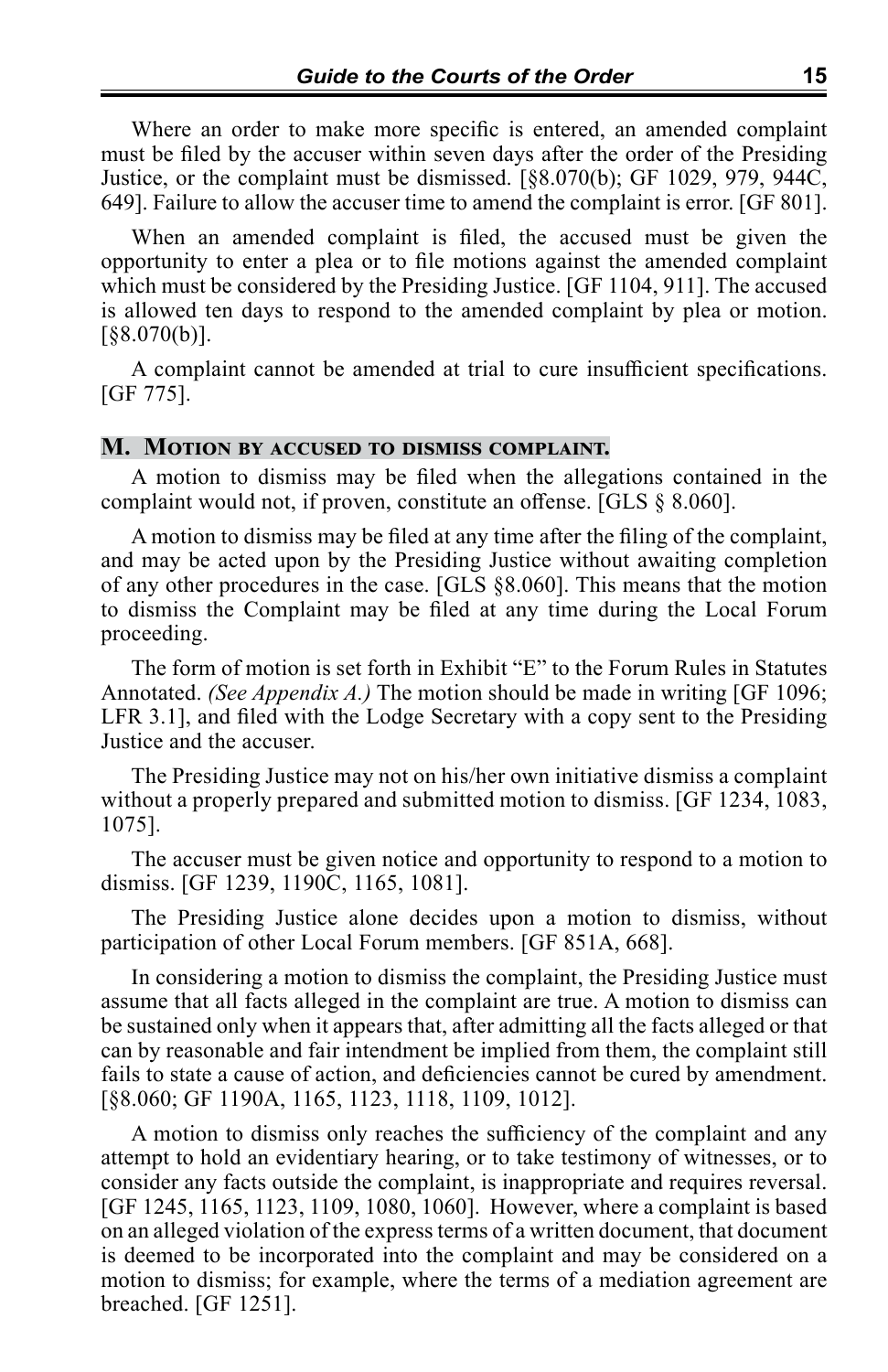Dismissal of a complaint cannot be based on an allegation of "prosecutorial misconduct" since it did not relate to the sufficiency of the charges in the complaint. [GF 1253].

A Presiding Justice may grant a summary decision upon motion by a party who can show that there is no genuine issue as to any material fact and the moving party is entitled to judgment as a matter of law. The motion can be submitted at any time after the filing of the complaint, and the opposing party will have ten days to file an opposition to the motion. Parties may file authenticated documents and sworn affidavits in support of or in opposition to the motion. The procedures are set forth in GLS §8.075.

 The Presiding Justice errs in dismissing a complaint where the Justice concludes as a factual matter that the accused was not guilty of the charges brought by the accuser [GF 1101], or where the Justice concludes erroneously that the conduct alleged in the complaint would not, if proven, constitute an offense [GF 1093, 1016, 734, 690].

Where the facts alleged in the complaint could not constitute a statutory violation, then the Presiding Justice acts properly in dismissing the complaint as insufficient. [GF 1045, 952, 949, 945B, 876, 819].

Where a complaint is found to lack specificity, or is defective in form only, the complaint should not be dismissed without first giving the accuser leave to file an amended complaint to cure the deficiencies. [GF 1177, 1166, 1109, 1012, 1001, 998]. But an accuser may not amend the complaint after a motion to dismiss has been granted on the ground the facts stated therein, if proven, would not constitute an offense under the Laws of the Order. [GF 644].

An order of dismissal must be reported at the next regular Lodge meeting.  $\left[\frac{88.070(c)}{c}\right]$ .

*Dismissal of a complaint can be appealed by the accuser to the Grand Forum, as discussed in Part IV.*

## **N. Discovery of information.**

Under general law, parties to a case usually are allowed to obtain mandatory discovery of information from the opposing party, or from other persons, which is relevant to the case.

The Statutes of the Order **do not** make specific provision for pre-trial discovery procedures to obtain evidence from the opposing party or other persons. (As set forth in *subpart L* above, the accuser can be ordered to expand the complaint to make it more specific.)

The Grand Forum has held that a Presiding Justice has no authority to order a party to disclose, in advance of trial, the identities and summary of testimony of witnesses. [GF 818].

However, when necessary in the interests of due process, the Courts of the Order have authority to order that a party in a Local Forum proceeding be given access to such Lodge records as are relevant and material to presenting his/her case. [GF 1159, 1123]. Accordingly, an order to produce such records would be appropriate. [GF 1109, 1082]. Alternatively, the Presiding Justice can properly deny access to Lodge records which the Justice reasonably determines are not relevant and material to the case at hand. [GF 1159].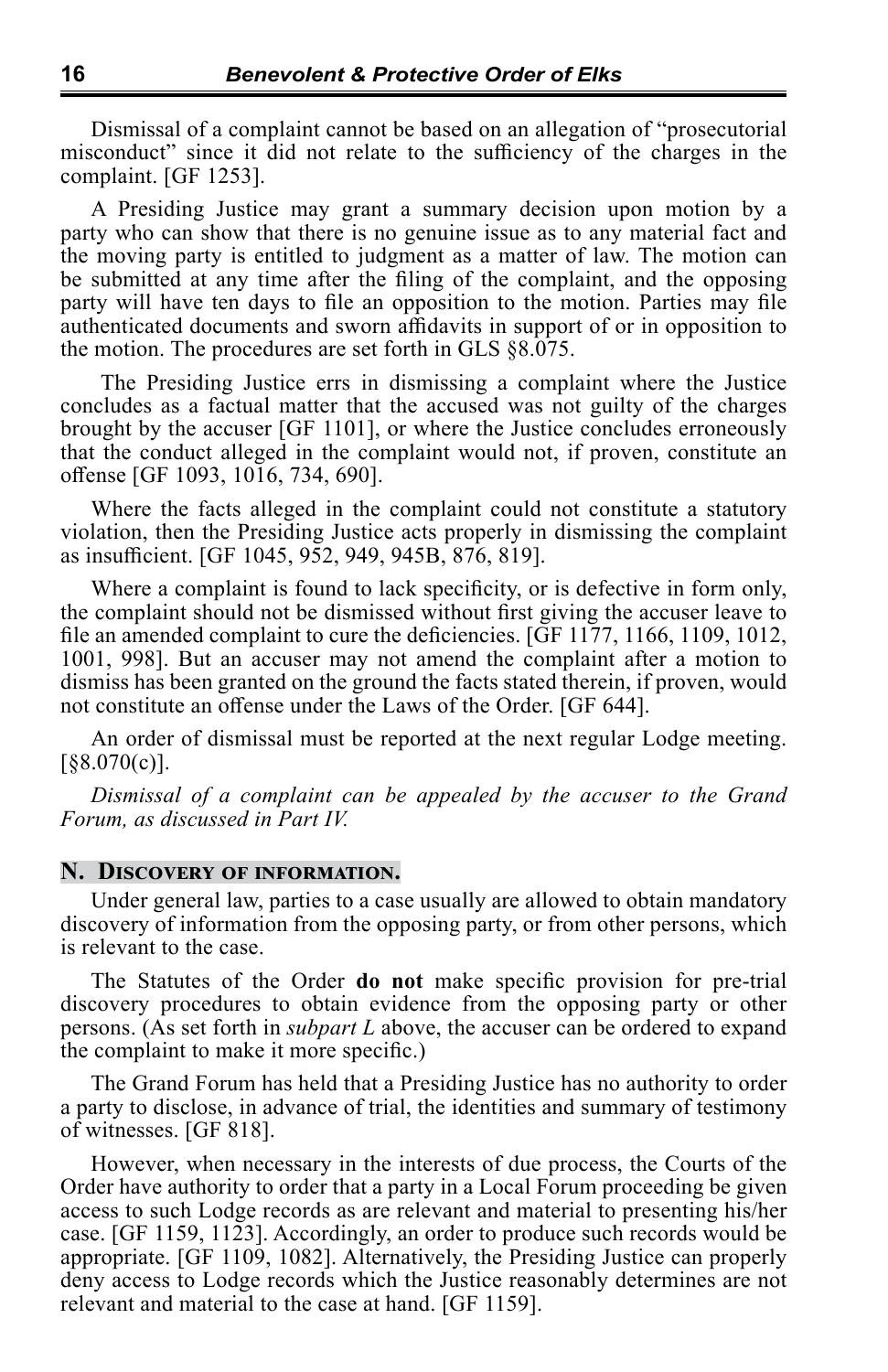## **O. Prosecution of case.**

GLS §8.090 provides:

The Esteemed Loyal Knight shall conduct the prosecution of the case and may be assisted by others who are Members of the Order. The Esteemed Loyal Knight may be assisted by counsel, who must be a Member of the Order unless otherwise ordered by the Presiding Justice. Should the Esteemed Loyal Knight be disqualified, the Exalted Ruler shall appoint a Member to prosecute the charge.

Another member cannot be appointed to prosecute the charge where the Loyal Knight was not disqualified. [GF 858, 792]. When another member has been appointed due to disqualification of the Loyal Knight, the appointed member is to continue to serve until the case is completed. [GF 1286].

GLS §8.090 allows the Loyal Knight to be assisted by other members of the Order or by counsel. The Loyal Knight may have assistance, but to so have assistance does not mean that another member take over the prosecution. [GF 792]. Where the record did not show that the Loyal Knight was even present at the trial, it was improper for the prosecution to be conducted solely by another member. [GF 1137].

A prosecutor who had been charged in a prior Local Forum complaint by the present accused, which was one of acts referred to in the present case, is disqualified from prosecution for conflict of interest and as being a potential witness. [GF 1138, 792].

An accuser should not participate in a Local Forum trial except as a witness. [GF 748, 480]. However, participation by the Accuser in motions and, hearings before trial is not prohibited, although it is subject to control of the Presiding Justice to prevent duplication and irrelevant and immaterial information. [GF 1294].

The Loyal Knight has no authority to initiate or agree to dismissal of charges of the complaint without the consent of the Accuser. [GF 1294].

## **P. Trial**

Under GLS 8.080, when a plea of not guilty is entered by or for the accused, the Presiding Justice shall fix a trial date not less than ten days after the plea is filed. The trial itself shall be set to commence within 30 days of the entry of the not guilty plea. The Presiding Justice must give written notice to the parties not later than five days after he or she sets the trial date, and not less than 10 days prior to the trial date.

The Presiding Justice has discretion to continue the trial date so long as it does not otherwise unduly prejudice the rights of the accused. [GF 1121].

GLS §8.100 specifies the trial procedure as follows:

Unless otherwise directed by the Presiding Justice the trial shall proceed in the following manner:

- *a.* The Esteemed Loyal Knight, or his/her counsel, shall offer the evidence in support of the charges.
- *b.* The Accused or his/her counsel may present the defense, examine and cross examine witnesses and offer evidence in support of the defense.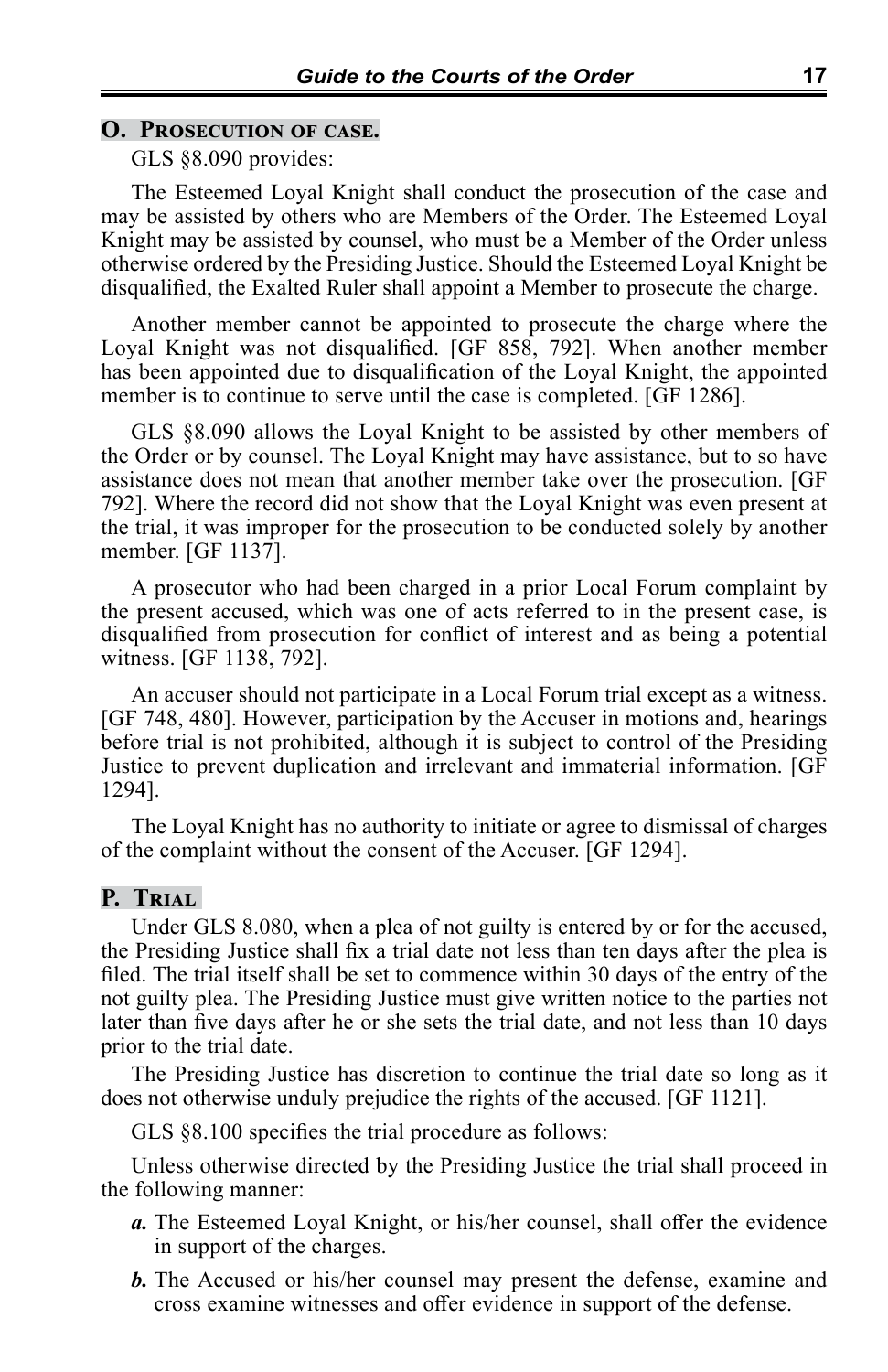- *c.* The parties may then offer rebutting testimony only, unless the Presiding Justice, for good reason in the furtherance of justice, permits them to offer additional direct evidence.
- *d.* At the conclusion of the testimony the Esteemed Loyal Knight or other counsel for the Accuser and the defense counsel may make final arguments or may elect to submit the case without argument. The Esteemed Loyal Knight or other counsel for the Accuser, shall have the right to open and close.

GLS §8.090 provides:

The Accused shall be entitled to be personally present at all proceedings until the case is submitted for decision. The Accused may be represented by counsel, who must be a Member of the Order unless otherwise ordered by the Presiding Justice.

Although there is no absolute right to be represented by non-Elk counsel [GF 844], nevertheless the Presiding Justice should allow the accused to be represented by non-Elk counsel when it was shown that a member was not readily available to serve as counsel in the case [GF 781, 677].

However, the accused cannot be represented by an unaffiliated Elk. [GF 1060].

The accused must be given sufficient notice of trial, or it is error which nullifies the trial. [GF 775].

Failure of the accused to appear at trial does not prohibit the holding of the trial as long as the charges are supported by competent evidence. Absence of the accused must not prejudice any decision by the Local Forum. [GF 926, 751, 749].

An accuser is not required to attend trial, and unless subpoenaed, the accused cannot complain of denial of the right to cross examine the accuser. [GF 873].

A Local Forum trial must be conducted in a manner to assure all parties their constitutional and statutory rights, including the right to call witnesses. The trial must be recessed if witnesses for either party become unavailable due to the late hour of the trial. [GF 1172].

Elks who are members in good standing should be allowed to witness the proceedings of the Local Forum. [GF 1052, 745]. But non-members cannot be permitted to view and hear the trial. [GF 798].

## **Q. Oaths for witnesses**

Witnesses who are Members of the Order shall testify under the Obligation of the Order. Witnesses who are not Members, if willing, shall be sworn. If such witness declines to be sworn, a record of such fact shall be made in the minutes of the trial, and the testimony of such witness shall be heard. [GLS 8.110].

All witnesses shall be sworn prior to giving testimony, which said oath shall be administered to each witness individually. The trial record must affirmatively show compliance with this Rule. [LFR §4.6.1].

The form of oath for witnesses is shown in Exhibit "F-1" to the Forum Rules in Statutes Annotated. *(See Appendix A)*.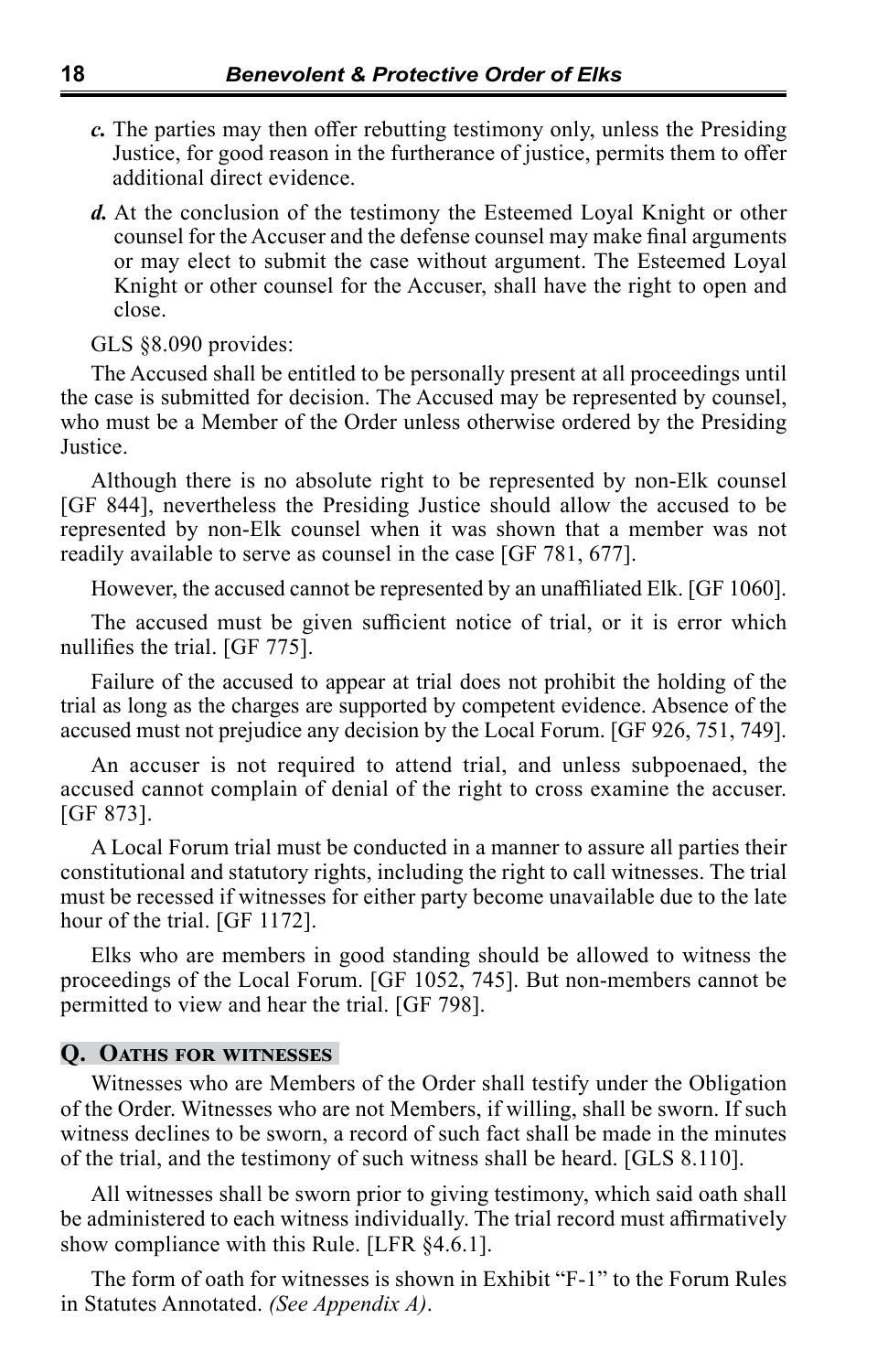Witnesses must be sworn in the form of oath prescribed by LFR 4.6.1, and it is error to use a different form of oath. [GF 1170].

The trial record must show that each witness was properly sworn, and testimony of all unsworn [Member] witnesses must be discarded. [GF 1087, 1050, 902, 863, 831, 821].

The Presiding Justice's admonition or instructions to witnesses that they will be testifying under the Obligation of the Order, without the actual administration of the oath, is not sufficient. [GF 831, 800, 751]. Proper trial procedure requires that the oath be administered to each witness by the Presiding Justice. [GF 708].

## **R. Testimony of witnesses**

Each side is entitled to call witnesses to testify on their behalf.

Although witnesses in a Local Forum proceeding usually are members of the Order, nevertheless a witness who is not a member may testify at trial. [GF 693].

It is not permissible for witn**es**ses to testify by telephone [GF 1009], or by written affidavit [GF 783, 663, 249].

GLS §8.090 authorizes the Presiding Justice to issue subpoenas to witnesses residing within the jurisdiction of the Lodge, as follows:

The Presiding Justice shall have the power to issue subpoenas and other process to compel attendance of witnesses and the production of evidence. Either party shall be entitled to subpoenas to compel attendance at the trial of any witnesses residing within a 50-mile radius of the Lodge or within the jurisdiction of the Lodge. Subpoenas must be issued by the Presiding Justice and shall be personally served upon a witness. Any Member not a party to the case may serve a subpoena.

Members of the Order who are served with a lawful subpoena in a Local Forum case are under obligation to obey the subpoena and attend the trial and give testimony. Failure to fulfill that obligation can result in penalty under §8.090.

Objection to failure by the Presiding Justice to issue a subpoena for a witness must be made before the conclusion of the trial. [GF 560].

GLS §8.120 provides a procedure to obtain written testimony of a material witness residing outside the jurisdiction of the Lodge, if the Presiding Justice determines the testimony is not cumulative and if not presented would prevent the Local Forum from having all pertinent facts. The parties may agree upon the testimony of the witness and reduce it to writing, to be filed with the Secretary to become part of the record of the case. Alternatively, the deposition of the witness can be taken upon written interrogatories which may be propounded by both parties. The deposition is to be taken before a member of the Order and at a time and place designated by the Presiding Justice. The interrogatories are to be answered by the witness and a record made of the answers, to be then returned to the Secretary. The deposition can be introduced in evidence at trial by either party.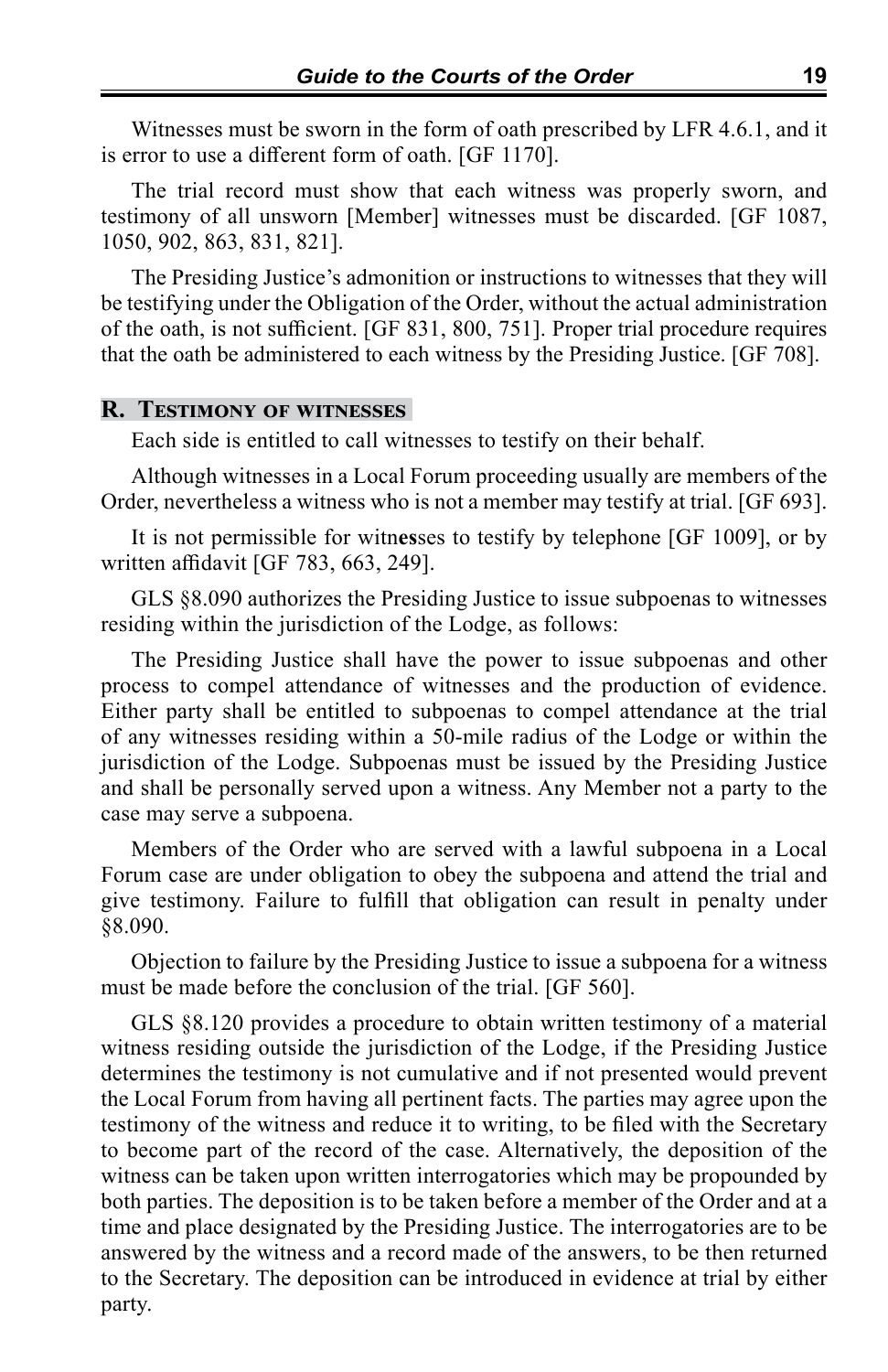## **S. Evidence**

GLS §8.130 states:

The Presiding Justice shall rule upon the competency, materiality or relevancy of evidence offered. Technical objections to the form of questions shall not be entertained.

Evidence must be competent as judged by ordinary legal standards. [GF 260]. Where the record fails to provide any competent and admissible evidence to sustain the finding of guilty of the charge, the conviction will not stand. [GF 1131].

A conviction based solely on hearsay evidence, or opinions and speculation, cannot be sustained. [GF 1286, 807, 787B, 783, 751, 750, 747, 260].

Evidence should be material and relevant to the specific charge of the complaint. [GF 562].

It is error to deny to the accused opportunity for adequate cross examination of witnesses. [GF 1082, 1060].

When a party fails to call a witness whom it would be natural under the circumstances to call in support of one's case, the "missing witness" presumption allows the inference that the testimony, if produced, would be unfavorable to that party. [GF 1199].

Additional testimony or other evidence should not be allowed after the Local Forum has retired into executive session. [GF 751].

An admission or confession of the accused in a court of the land, or elsewhere, may be received, if in writing. [§8.130].

It is not a defense to allegations of misconduct that other members are guilty of the same transgressions. Each member will be judged individually on the facts and circumstances particularly involved in the proceeding against the member. [GF 1121, 672].

## **T. Objections necessary**

The general rule in law is that a party must first make procedural objections to the trial tribunal so that any errors can be considered and acted upon promptly and correction made if need be. The rule in the Courts of the Order is the same.

An appellant to the Grand Forum cannot raise on appeal pre-trial errors which were not raised in the Local Forum proceeding. [GF 1121, 995, 892, 858]. Objections raising questions of procedure must be made at or before the time of trial, and not in the first instance on appeal. [GF 882, 842, 661, 656, 640, 637].

Objection to appointment of the Local Forum must be made prior to commencement of trial. [GF 883, 882, 875, 844, 802, 774]. The same is true for objection to the Presiding Justice [GF 875, 873, 775], or for objection to the appointment of a substitute prosecutor [GF 858].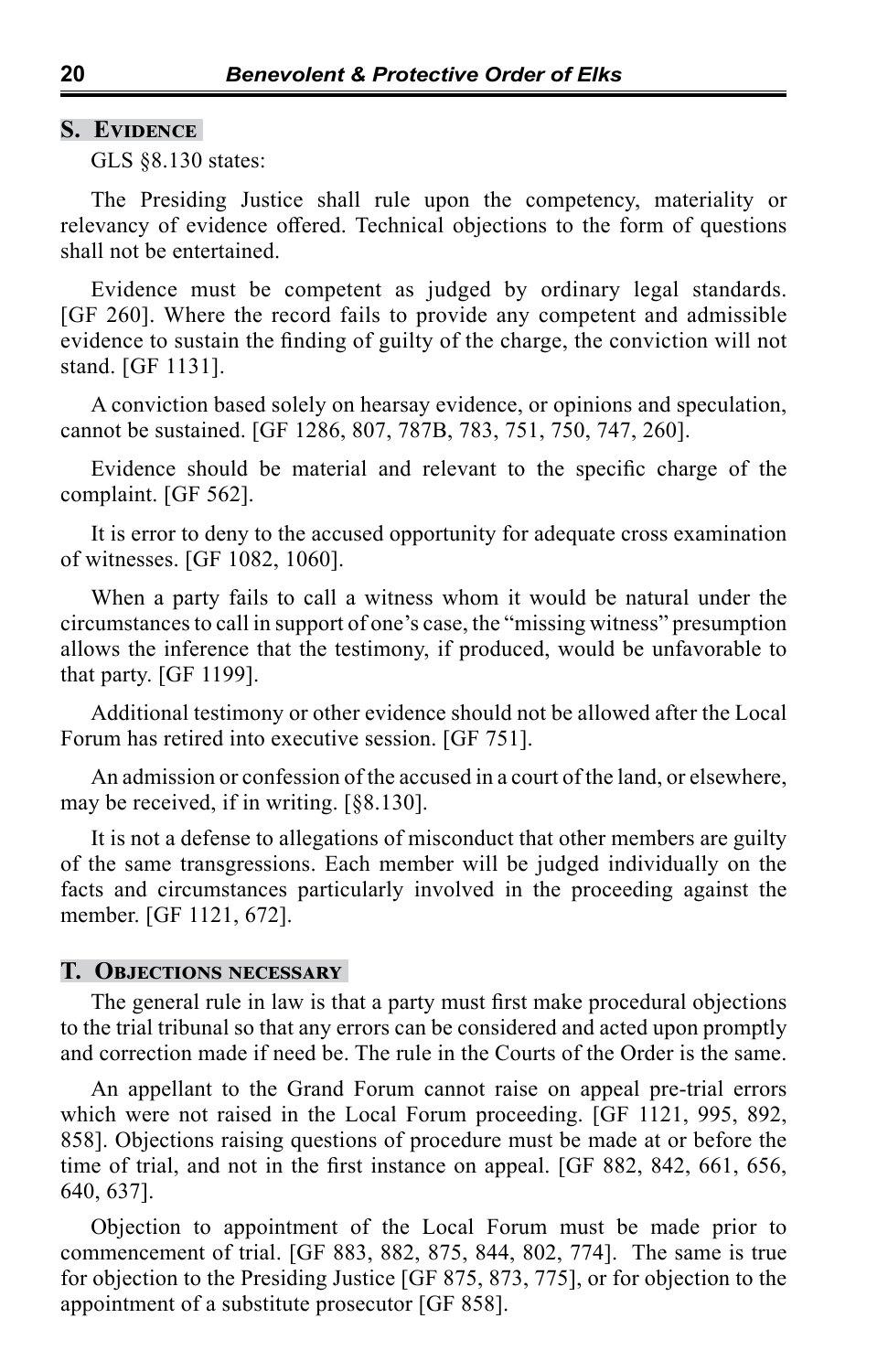## **U. Deliberation by Local Forum**

Members appointed to the Local Forum shall serve unless excused for cause by the Presiding Justice. [GLS §8.040(e)]. If a member who has been appointed to the Local Forum fails to attend the trial, after proper notice, he/she can be subject to penalty under §8.090, the same as a witness. *(See section S above.)*

LFR 4.6.3 states, "All Local Forum members shall be sworn prior to the commencement of the Local Forum trial. The trial record must affirmatively show compliance with this Rule." The form of oath for Local Forum members is shown in Exhibit "F-2" to the Forum Rules in Statutes Annotated. *(See Appendix A)*.

Local Forum members must be sworn in the form of oath prescribed by LFR 4.6.3, and it is error to use a different form of oath. [GF 1170].

If the trial record does not affirmatively show that the members of the Local Forum were sworn, the decision of the Local Forum will be reversed. [GF 1156, 1153, 1131, 1115].

All members of the Local Forum must be present during the trial. [GLS §8.0130; GF 1115]. If all members of the Local Forum are not present during trial, a conviction by the Local Forum will be reversed. [GF 1115, 1062, 1009, 960, 687]. If a Local Forum member does not appear for trial, the proper procedure is to continue the trial to a subsequent date to ensure attendance of all Local Forum members. [GF 1115, 1062].

The Presiding Justice cannot dismiss a complaint for lack of attendance of Local Forum members at trial. [GF 883]. The parties cannot stipulate to proceed with trial when a member of the Local Forum is absent. [GF 1115].

The Presiding Justice cannot appoint a replacement for an appointed Local Forum member who is absent. [GF 1009]. That can be done only by the Exalted Ruler under §8.040(f).

The Presiding Justice, together with other members of the Local Forum, must participate in Local Forum deliberations and vote, or the Local Forum decision will be reversed. [GF 1103, 1062, 992, 963, 960, 831].

## **V. Decision and sentence.**

GLS 8.140 states:

Upon conclusion of the testimony, the Local Forum without adjournment shall go into executive session and decide the guilt or innocence of the Accused by secret ballot. The votes of three members of the Local Forum shall be required to decide the case and determine the sentence. If the Accused is found guilty the sentence shall be imposed by the Local Forum. The decision shall be signed by the Presiding Justice, reported to and entered in the minutes of the Lodge by the Secretary at the first regular Lodge meeting after the conclusion of the trial. The report of the decision and sentence fixed by the Local Forum shall constitute the pronouncement of sentence.

Conviction and sentence must be based upon competent evidence as judged by ordinary legal standards. [GF 661].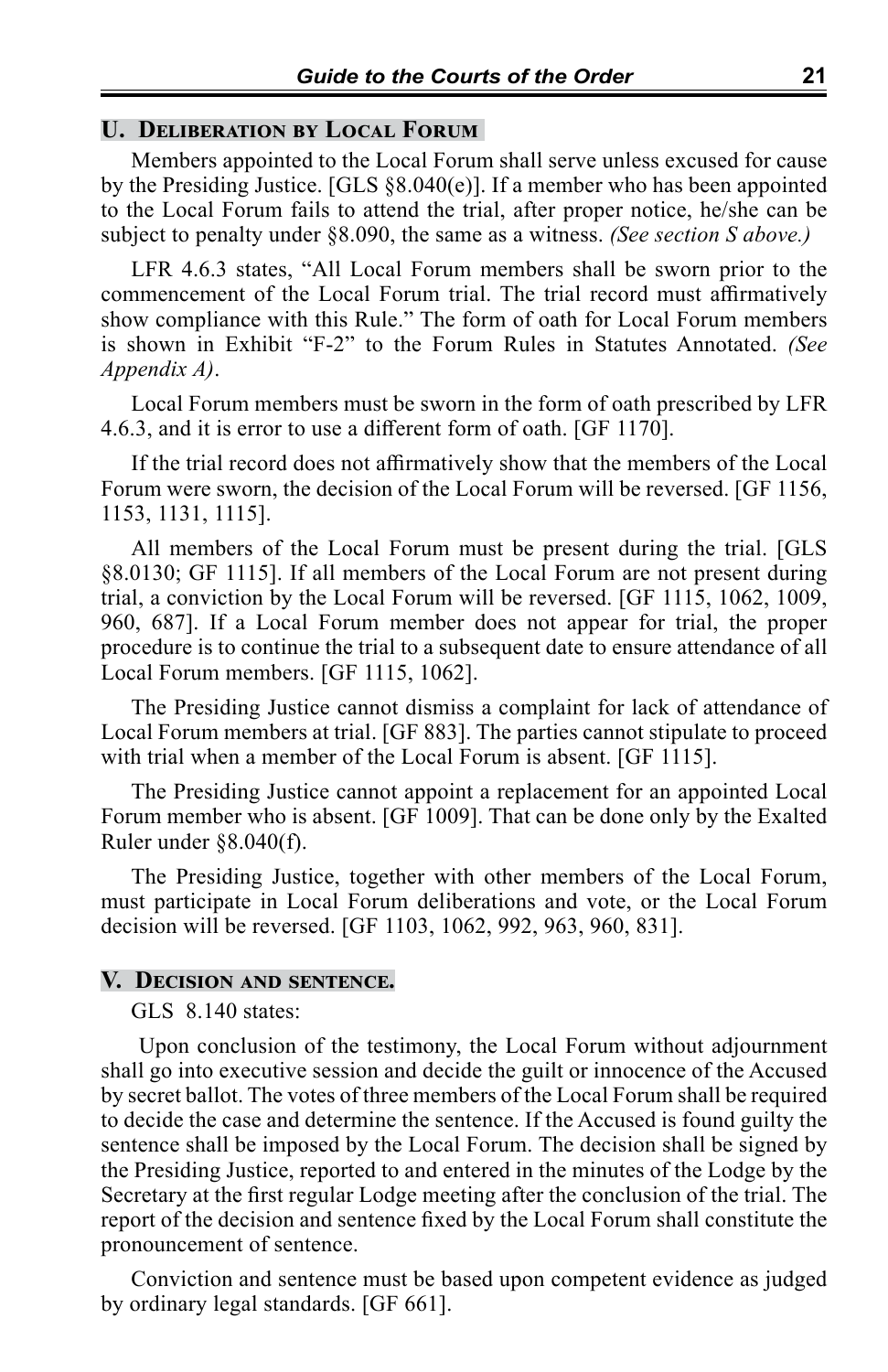The Local Forum must make specific findings as to provisions of law found to be violated and of acts the accused has been found guilty of committing. [GF 831].

The Local Forum cannot find the accused guilty of an offense which is not charged in the complaint. [GF 775; GF Dec. 20 to Sec. 83, 1981 Stats. Annot.].

 The penalty which can be set by a Local Forum is set forth in the Statutes, depending upon the nature of the offense found. The offenses defined in §9.060 require expulsion from the Order. The offenses defined in §9.070 range from a minimum suspension from membership from 1 month to 3 years, or expulsion from the Order.

The Local Forum has no authority to go beyond the statutory penalties. The Local Forum has no authority to impose a fine [GF 757]; to order restitution [GF 745]; to issue a reprimand [GF 1170]; or to remove a Lodge officer from office [GF 1306, 995].

A sentence must be definite and cannot be open ended. [GF1171, 194]. A sentence cannot be made conditional on future behavior. [GF 1172].

The Local Forum cannot order multiple sentences to run consecutively. [GF 823, 802, 757]. An accused cannot be sentenced for multiple charges arising out of the same offense. [GF 828, 641]. The test to be applied to determine whether there is more than one offense is whether each provision requires proof of a fact which the others do not. [GF 641].

The Grand Forum can and must revise any penalty that does not comply with the Statutes. It will increase a penalty that is less than the statutory minimum, or reduce any penalty that exceeds the statutory maximum. [§7.090; GF 1125, 713, 670]. However, the Grand Forum has no authority to change a legal sentence properly imposed by the Local Forum. [GF 1142, 1125, 1078, 1038].

GLS §8.150 provides that it is the duty of the Exalted Ruler and the Lodge to enforce the sentence imposed, unless upon appeal the sentence be stayed or suspended by order of a Grand Justice.

If a member is expelled, his/her membership card must be confiscated. If is suspended, he/she must surrender the membership card to the Secretary, and may not participate in the Lodge or club during the period of suspension, but is still obligated to pay dues. [§8.190].

## **W. Record of proceedings; duties of Lodge Secretary.**

In a Local Forum trial, the Presiding Justice shall appoint a stenographer to take testimony produced at trial or shall cause a recording device to be used. [§8.090].

If a Local Forum verdict of guilty is appealed by the accused to the Grand Forum, the testimony introduced at trial shall be transcribed and together with all exhibits offered in evidence shall be sent to the Grand Secretary as part of the record of the proceedings. [§8.090]. The recorded testimony must be transcribed within thirty days after the notice of appeal, and must be certified by the Presiding Justice.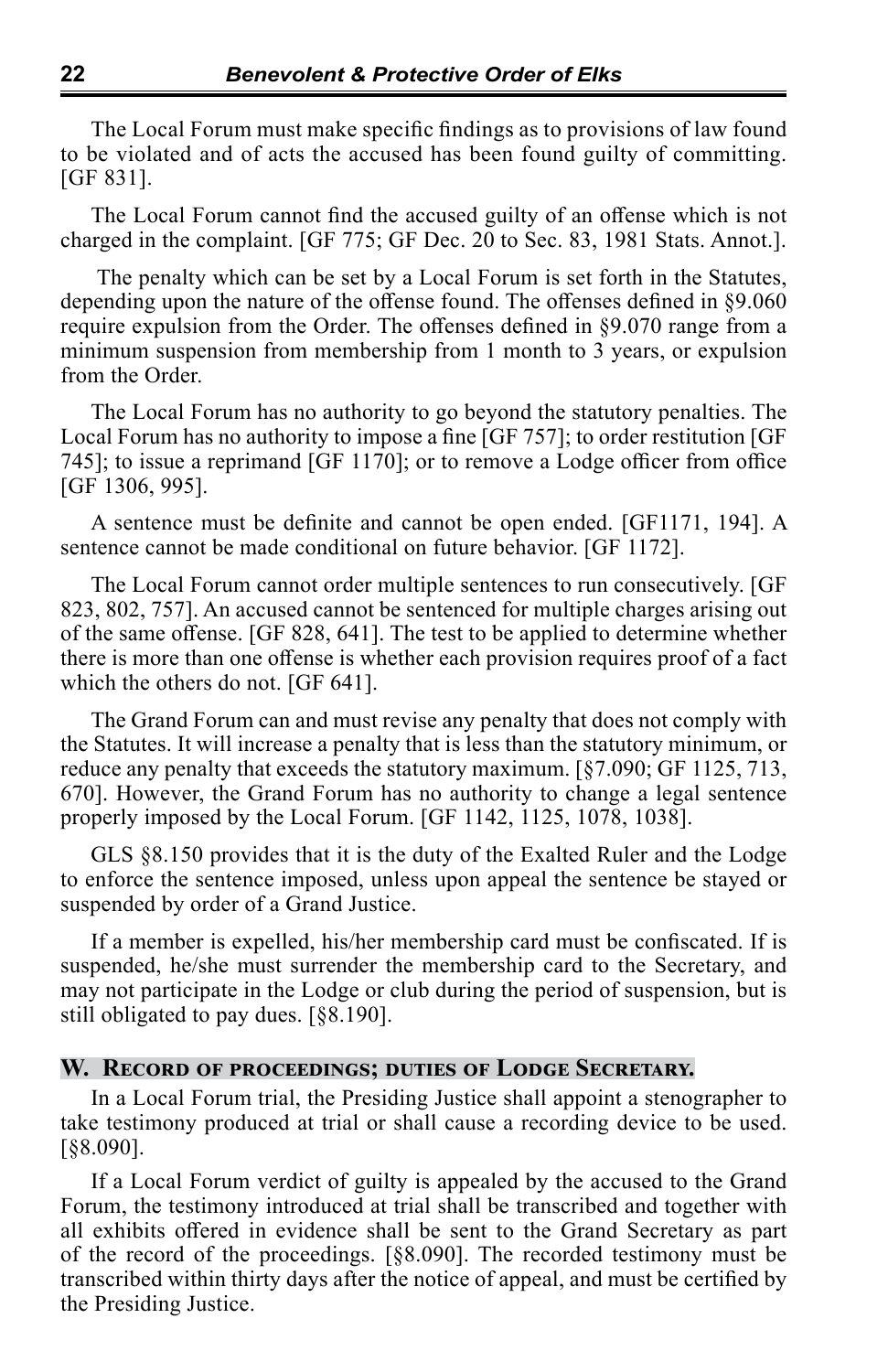For an appeal, the Lodge Secretary is required to send to the Grand Secretary a copy of all pleadings and minutes of the case, including the transcribed testimony. [§8.240a]. On appeal from an order of dismissal by the Presiding Justice, the record to be submitted must consist of a copy of the pleadings, minutes, and order of dismissal. [§8.240b]. The record shall be transmitted by the Lodge Secretary to the Grand Secretary within thirty days after copy of the notice of appeal is received by the Lodge Secretary, and must be certified as to accuracy by the Lodge Secretary. [GFR 2:8].

Testimony of witnesses and proceedings of Local Forum must be taken down verbatim or by recorder and transcribed to produce a clear and accurate report of the testimony produced at trial. [GF 1103]. If the transcript is not certified as to accuracy by the Presiding Justice, the transcript will not be accepted for appeal to Grand Forum. [GF 1096].

An untranscribed tape recording is not sufficient as a transcript. [GF 1026].

Minutes or notes of proceeding are not an allowable substitute. [§8.090; GF 1103, 1087, 652, 648]. This is true even if minutes are taken by the Lodge Secretary and certified as accurate by the Presiding Justice. [GF 652, 648].

If a written transcript of testimony is not taken and provided by the Lodge Secretary, the Grand Forum will reverse a Local Forum conviction and either remand the case for retrial [GF 1232, 1096, 1026, 927, 844], or dismiss the case [GF 1103, 969, 904].

The Lodge Secretary has no duty to have a transcript prepared until the Secretary receives notice of appeal [GF 823], together with \$250 deposit for cost of transcription as discussed in *Part IV(A)*.

If either the accused or accuser desires to have a copy of the transcript for their own use, they must order a copy from the transcriber of the testimony or arrange to have the Lodge Secretary make a copy for them. In either case, the party requesting a copy of the transcript will be responsible to pay the costs of copying same, separate from the cost of the original transcript.

The Lodge Secretary has the following additional responsibilities upon conclusion of any Local Forum proceeding, whether or not an appeal is taken:

- *(1)* Under GLS § 12.050*j*, the Lodge Secretary has the duty to report all expulsions and suspensions to the Grand Secretary.
- *(2)* The Lodge Secretary is required to send to the Grand Secretary a brief summary of each Local Forum proceeding, including the names of the parties, summary of the nature of the charges, and the disposition of the case. [LFR 5.1].
- *(3)* Where an accused member has been acquitted by a Local Forum, it is the duty of the Lodge Secretary to send to the Grand Exalted Ruler a copy of all pleadings and minutes of the trial. [§8.170].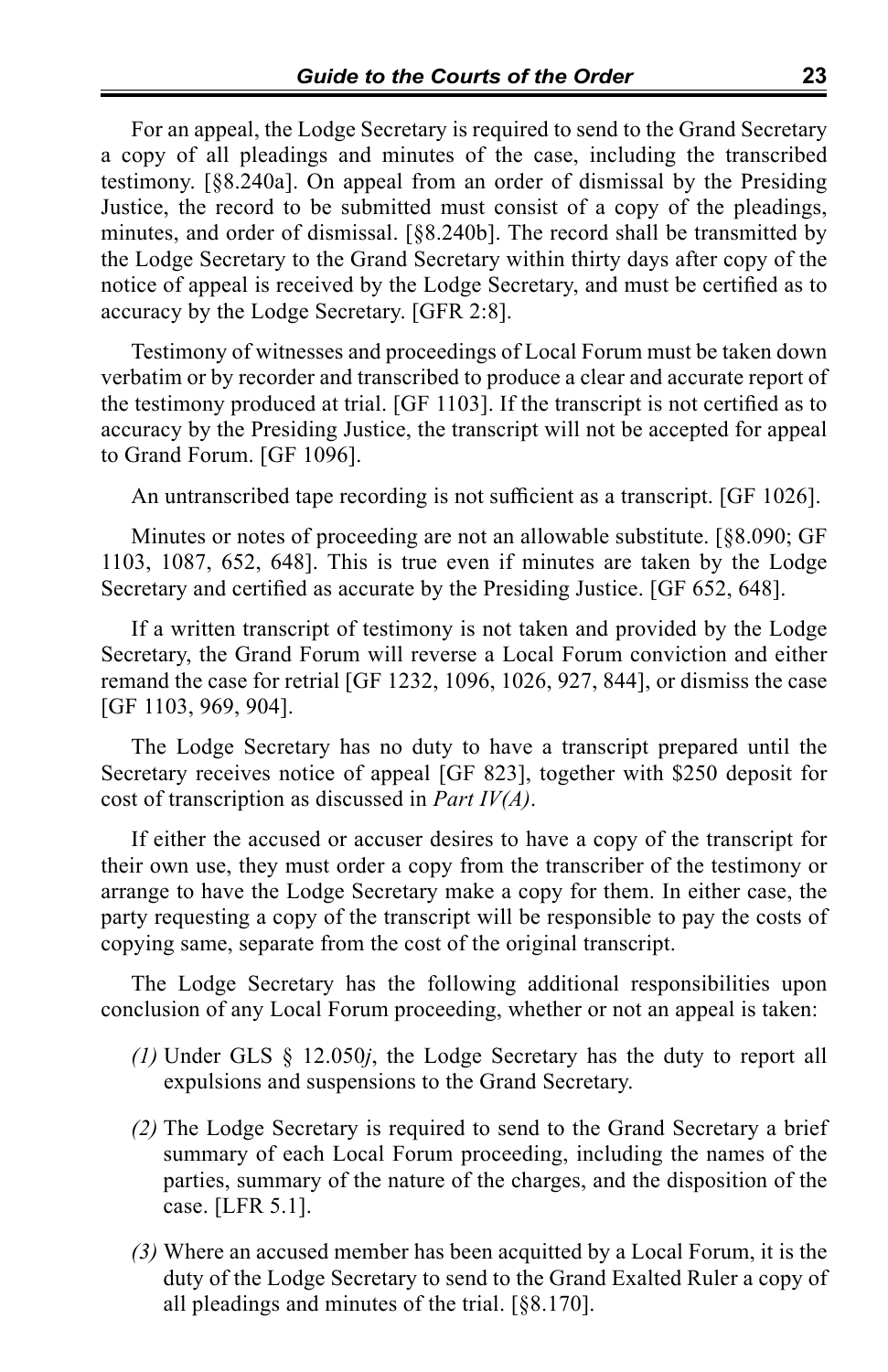## **X. Costs of Local Forum proceedings.**

There can be expenses associated with a Local Forum case.

GLS §8.140 states:

All reasonable costs and expenses incurred by the Lodge in connection with the Local Forum shall be assessed to the non-prevailing party, at the discretion of the Presiding Justice.

There is no statutory definition of what may be included in the reasonable costs and expenses which may be assessed. Under GLS §8.140, assessment for costs and expenses in connection with the Local Forum is to be based on actual out of pocket expenses to the Lodge. [GF 1161].

A fee charged by a prosecuting attorney for a Local Forum case is not an allowable expense under §8.140. [GF 1142]. Costs and expenses to be assessed must be necessary as well as reasonable in amount. [GF 1179].

The cost to record the record the testimony at the trial is a proper expense which may be assessed. However, there is no need to transcribe the testimony in written form unless an appeal is taken to the Grand Forum; and if no appeal is taken, costs or expenses for transcribing the recorded testimony cannot be assessed to a party. [GF 1179].

Costs and expenses can be assessed against the Accuser as the non-prevailing party when the Local Forum decision is in favor of the Accused. [GF 1179].

In some circumstances, the Grand Forum holds that costs and expenses must be borne by the Lodge where the procedures in the Local Forum proceeding failed to comply with statutory requirements. [GF 1172, 1171, 1170, 1165, 978, 969].

*For costs and expenses for an appeal to the Grand Forum, see Part IV(A).*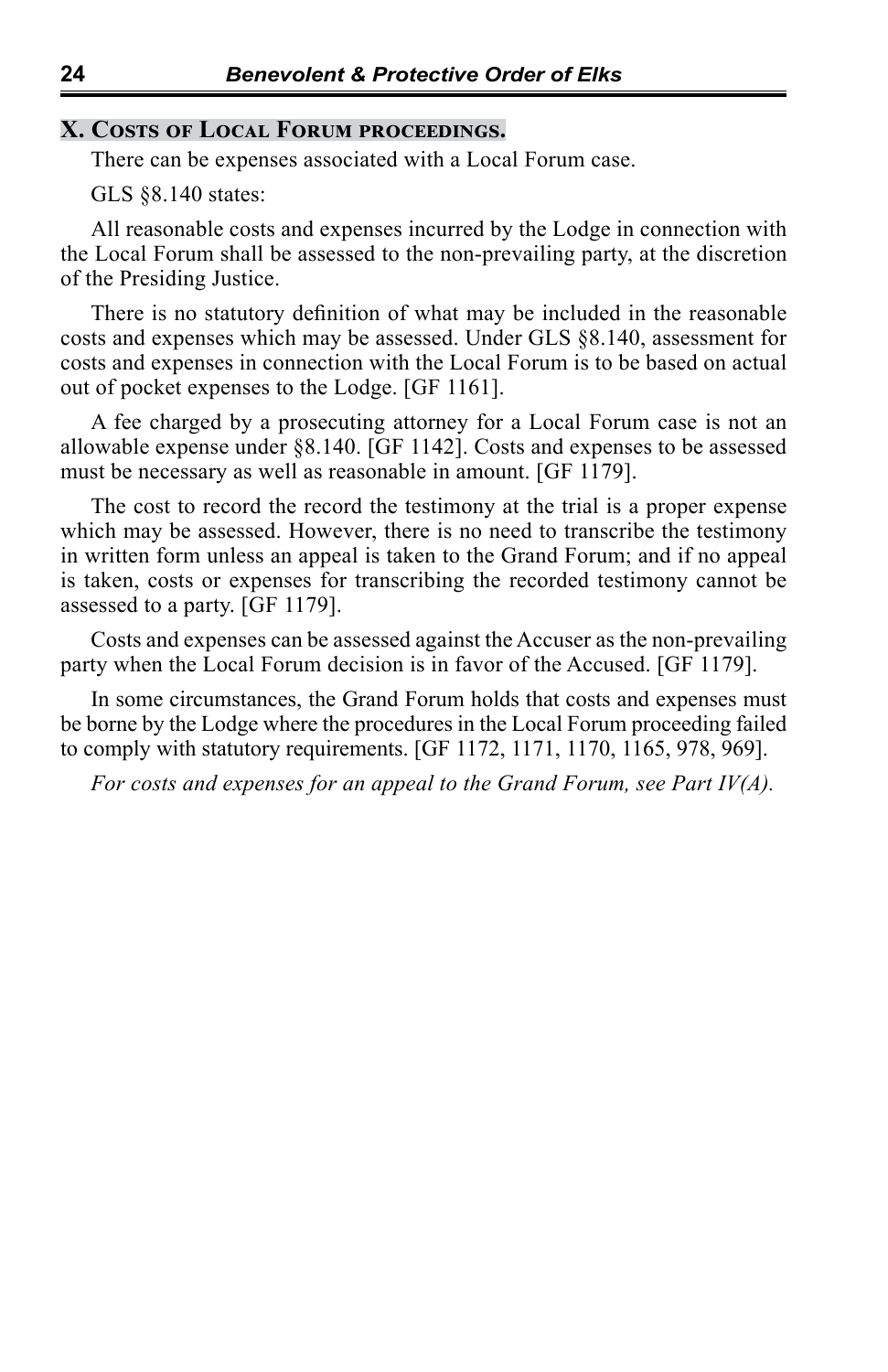# **\* PART IV \* APPEAL OF LOCAL FORUM DECISION**

## **A. Appeal by accused or accuser.**

GLS §8.220 states that appeals to the Grand Forum from decisions of Local Forums may be made by:

- *a.* A Member found guilty and sentenced.
- *b.* The Accuser when an order to dismiss has been granted by the Presiding Justice.
- *c.* The Grand Exalted Ruler from any judgment [*see subsection D below*].

An appeal from a Local Forum is begun with a notice of appeal. The form of notice of appeal is set forth in Exhibit "G" to the Forum Rules in Statutes Annotated, and must be accompanied by the Information Sheet set forth in Exhibit "L." *(See Appendix A.)* The "Respondent" to be identified in the notice of appeal must be the opposing party (accuser or accused) in the Local Forum case. It cannot be the Lodge itself, or the Exalted Ruler, Secretary, or other Lodge officer who was not a party to the case.

 The notice of appeal must be sent by the appealing party to both the Lodge Secretary and the Grand Secretary (as Clerk of the Grand Forum) within thirty days after a judgment of guilty is entered in the Lodge minutes, or an order of dismissal is reported to or entered in the Lodge. [§8.230]. A notice of appeal is "sent" when it is mailed. [GF 985.]

At the same time, the appealing party must serve a copy of the notice of appeal to the opposing party or parties in the Local Forum proceedings. [§8.230]. The notice of appeal shall contain a certificate of service of a copy thereof upon all parties. [GFR 2:7].

The time for appeal cannot be extended. [§8.230; GF 1052, 1024, 1017, 987B]. If an appeal is not timely sent to the Grand Secretary, the appeal must be dismissed by the Grand Forum. [GF 984, 856, 839, 811, 803, 798]. "The Grand Forum can only acquire jurisdiction over a matter before a Local Forum when that matter is properly appealed in a timely fashion to the Grand Forum as required by the Laws of the Order." [GF 1017. Accord, GF 1052, 798, 762]. It is not sufficient to send the notice of appeal only to the Lodge Secretary, without also timely sending the notice to the Grand Secretary. In that case, the notice of appeal will not be considered to be timely filed, and the appeal will be dismissed by the Grand Forum. [GF 1017, 984, 811, 803, 798].

Similarly, failure to timely send a copy of the notice of appeal to the opposing party or parties in the Local Forum proceedings will nullify the appeal and it will be dismissed. [GF 728, 719, 694].

**The duties of the Lodge Secretary upon receiving a notice of appeal are set forth in §8.240 and GFR 2:8, providing that, within 30 days, the Lodge Secretary shall send to the Grand Secretary the complete record of proceedings in the matter in the Local Lodge, including pleadings, minutes, orders, transcripts of any testimony, exhibits and any other relevant papers.**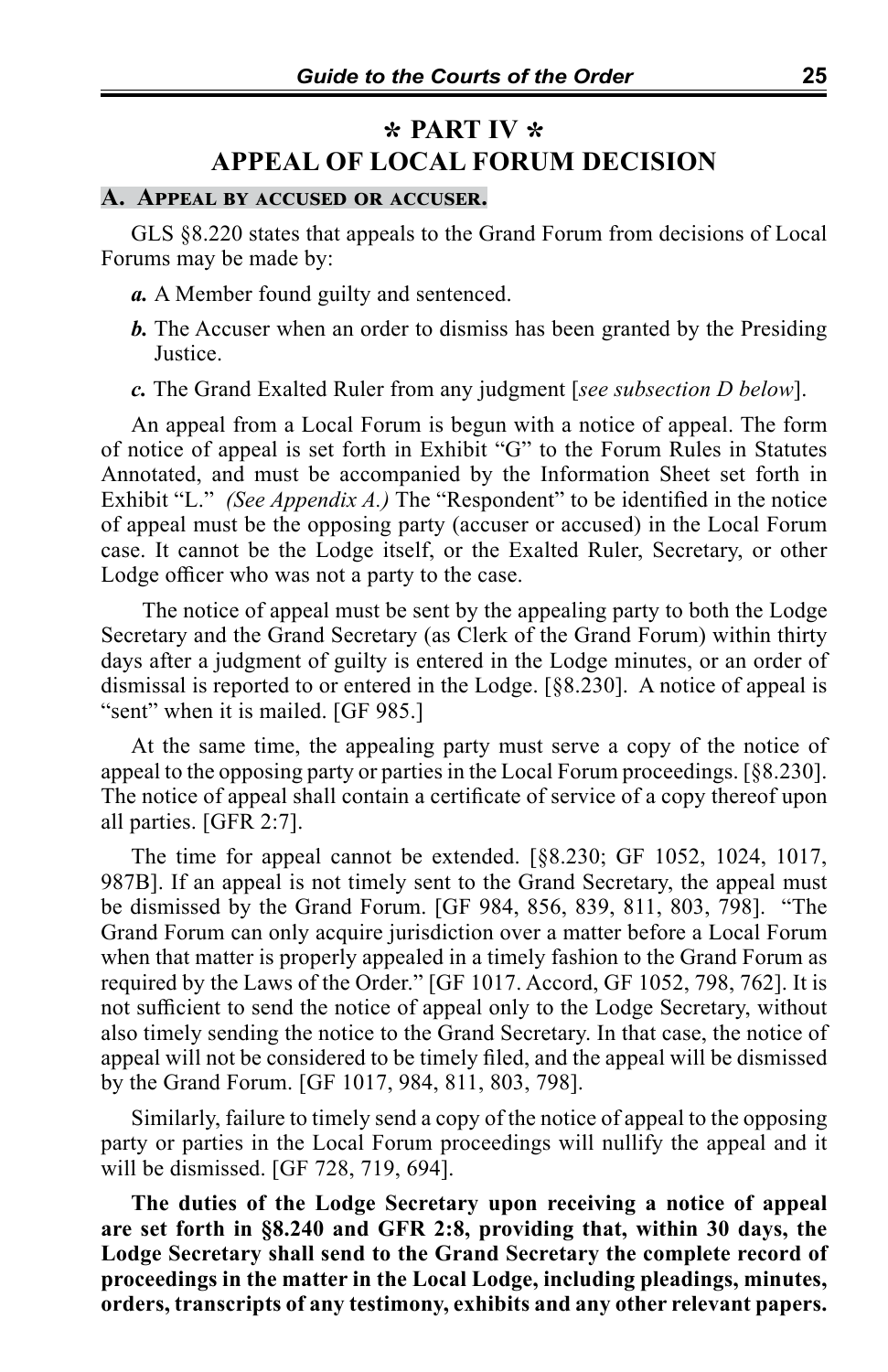Notice of appeal by the accused from a Local Forum guilty judgment shall be accompanied by a \$250 payment to the Lodge as deposit to cover the costs of transcription of the recorded testimony, and the balance of that cost shall be paid within 30 days after completion of the transcript. [§8.230(a); §8.240(a)]. If the appealing party does not pay the deposit and balance after receiving notice to do so, the Grand Forum may dismiss the appeal [§8.240(a); GF 1022, 1011, 999, 994, 893, 696], and can order suspension of membership to continue until the full costs are paid [GF 1044, 969, 938].

When an accuser appeals from a dismissal of his complaint by the Presiding Justice, no advance deposit for costs is required from the accuser. However, an accuser who appeals still has responsibility to pay the costs of the appeal [§8.240(b); GF 1100, 1005A], and the appeal can be dismissed by the Grand Forum for failure or refusal to pay those costs [GF 760].

The Grand Forum holds that the costs of appeal can be assessed against the non-prevailing party [GF 1198], or against the Lodge itself where the procedures followed were improper [GF 1211, 1172].

There is no provision in the Statutes for an accuser to appeal from a Local Forum acquittal of the accused, and such attempted appeals ordinarily will be dismissed by the Grand Forum. [GF 1122, 1017, 987B, 976, 964A, 943]. However, the Grand Forum has also stated, "Where an accused has been found not guilty by a Local Forum and the accuser appeals to the Grand Forum alleging gross irregularities in the trial below which could render that trial a nullity, the Grand Forum will examine the record to ascertain whether substantial justice has been administered." [GF 697]. In another case, an acquittal was reversed where one of the Local Forum members was absent and the verdict was rendered by the remaining members. [GF 1115]. But it must appear on the face of the record that there were errors of procedure, or failure to comply with statutory requirements, of such magnitude that the accuser was deprived of due process in presenting his complaint against the accused. [GF 1169].

*For interlocutory appeal from an intermediate step in a Local Forum proceeding, see Part XI(F).*

## **B. Standards of review.**

On an appeal, the Grand Forum considers only the record from the Local Forum decision as supplied by the Lodge Secretary, and briefs of the parties. *(See Part XI (B) and XI(C) for description of the record on appeal and filing of briefs)*.

"The Local Forum shall be the sole judge of the facts proven." [§8.130; GF 672].

The scope of review by the Grand Forum is stated in Const. Art. VI, Sec. 6:

**The Appellate Forum shall review and determine errors of law occurring upon the trial, including the question of whether there was any legal evidence to sustain the findings of facts, and shall affirm or reverse the decision, or remand the same for a new trial or other proceedings in accordance with the opinion.**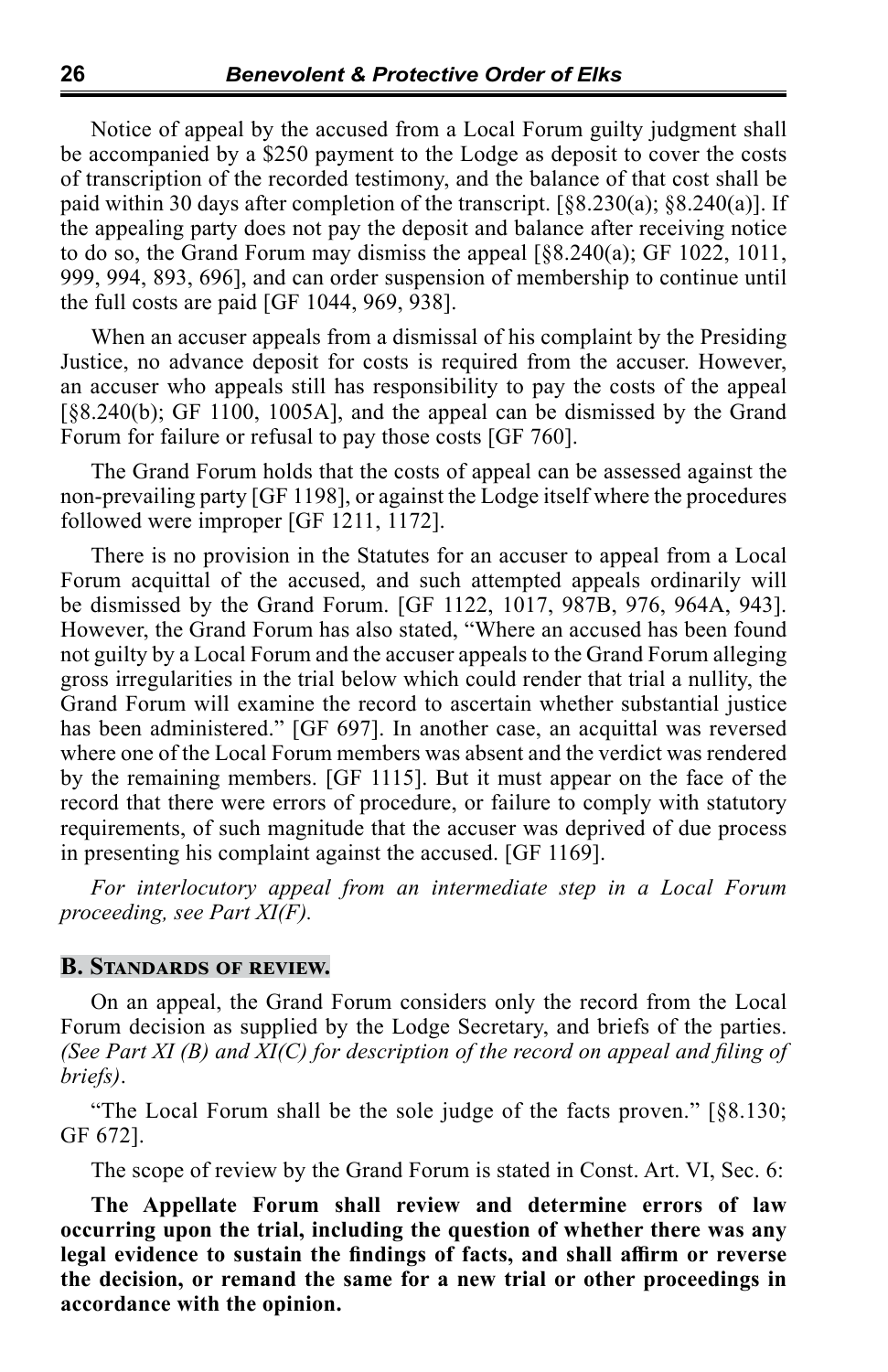Many Grand Forum appeals involve claimed errors of law. When the Grand Forum concludes that procedural errors were so substantial as to deny the accused a fair trial, or there was otherwise a denial of due process during the conduct of the proceeding, a judgment of guilty by the Local Forum will be reversed and set aside. [GF 1172, 1153, 1137, 1087, 1082, 1050].

Likewise, if the Grand Forum concludes that the charges made in the complaint do not constitute an offense under the Laws of the Order, a guilty judgment will be reversed and the complaint dismissed. [GF 821, 775].

With respect to the merits of the case, the issue before the Grand Forum is only whether there was "any legal evidence" to sustain a Local Forum guilty judgment. [Const. Art. VI, Sec. 6; GF 294, 194].

Legal evidence means competent and admissible evidence as judged by ordinary legal standards. [GF 970, 848, 747, 672, 661].

The question of the weight of the evidence cannot be considered by the Grand Forum when sitting as an appellate court. [*GF1159, 934,* 840, 294, 194; GFR 2.20(1)]. Nor can the Grand Forum "substitute [its] judgment for that of the Local Forum." [GF 1159].

But the sufficiency of the evidence to support a finding is a matter of law to be determined by the Grand Forum. [GF 1250].

The burden is on the accuser to support his/her charge by presenting competent and admissible evidence. [GF 807,708, 693, 691].

Some competent and admissible evidence must be found in the record in support of the charge to sustain a finding against the accused. [GF 693, 562].

If there is some competent and admissible evidence as judged by ordinary legal standards to sustain the verdict, it will be upheld. [GF 1130, 1125, 1018, 970, 926, 848].

Conversely, a Local Forum conviction cannot be sustained where there is a lack of competent and admissible evidence to support the charge. [GF 1286, 1250, 1131, 915, 858, 835, 813, 807].

## **C. Disposition by Grand Forum.**

On an appeal by an accused found guilty by a Local Forum, the Grand Forum is authorized to affirm the decision, or to reverse the decision and either (1) set it aside or (2) remand the matter for retrial with instructions. The Grand Forum can also increase a sentence if less than the statutory minimum, or reduce a sentence if it exceeds the statutory maximum. [§7.090].

When a Local Forum decision and sentence is reversed by the Grand Forum, the disposition of the case will depend upon the grounds of the Grand Forum ruling.

When the reversal is due to procedural irregularities that occurred before or during the Local Forum trial, the usual remedy is remand to the Lodge for a new trial to be held before the Local Forum in accordance with the provisions of Chapter 8 of the Statutes of the Order. For retrial of the case, a new Local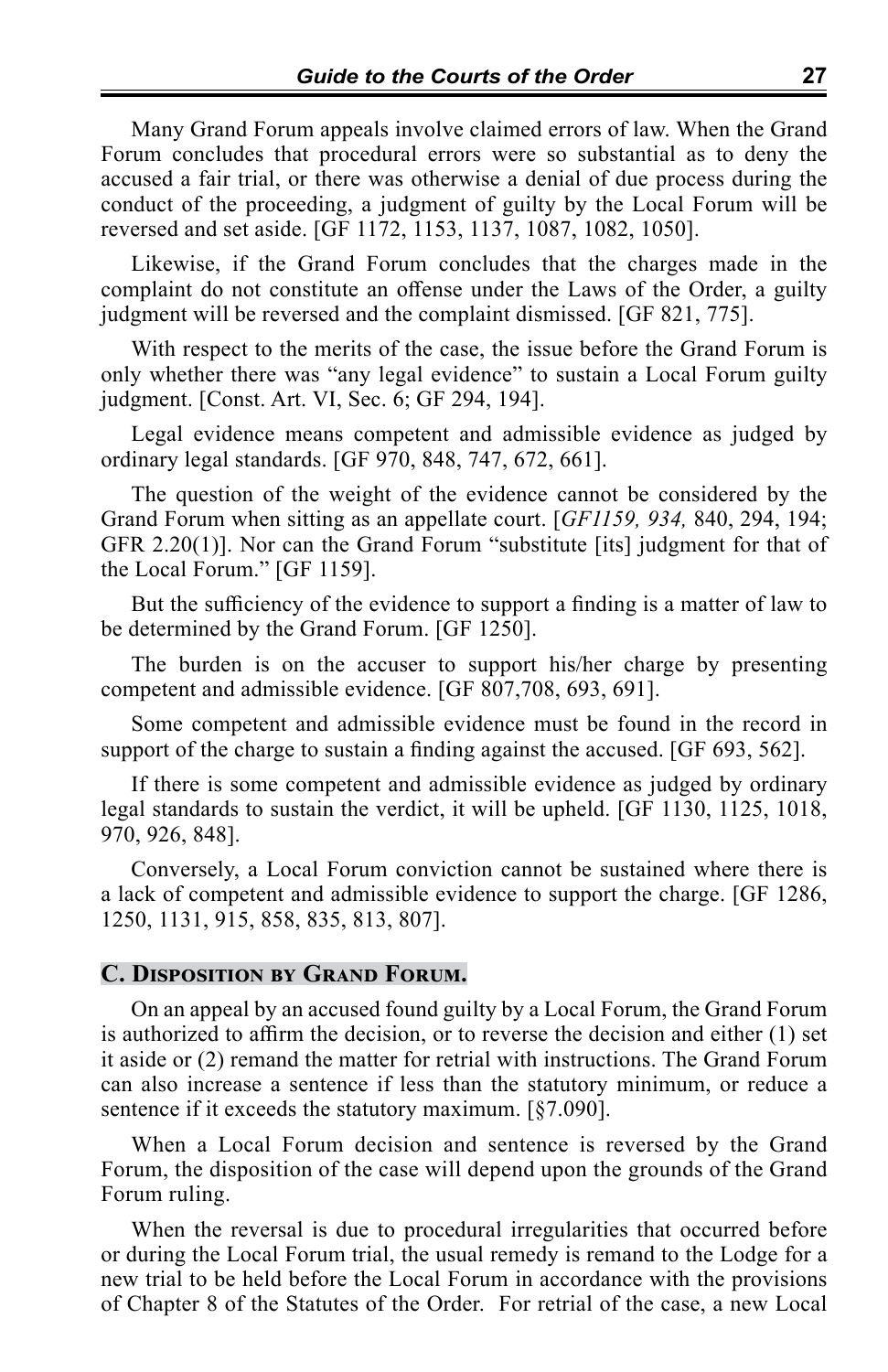Forum must be appointed, with the members of the preceding Local Forum (except the Presiding Justice) to be ineligible for appointment to the new Local Forum. [§8.160].

In some cases, rather than remand a case for retrial, the Grand Forum may dismiss the complaint in its entirety, for example: where the complaint was not filed by a proper party [GF 784]; where there was failure to file a notice of intent [GF 886]; failure to provide sufficient specificity in the complaint [GF 1029, 787B]; or failure to follow instructions of the Grand Forum on a prior remand [GF 969].

The Grand Forum has also held that it is fully warranted in reversing a conviction by a Local Forum, and in dismissing the complaint with prejudice, based on procedural irregularities, when it is apparent that substantial justice has not been not done and where no useful purpose would be served by subjecting the accused to a second trial. [GF 1156, 1153, 1103, 816, 747, 702]. When that is the result, retrial in the Local Forum would not be permissible.

When the Grand Forum concludes that the complaint did not state a valid cause of action for violation of the Laws of the Order, notwithstanding that the Local Forum made a finding of guilt, the Grand Forum will reverse and dismiss the complaint in its entirety without provision for retrial. [GF 1104, 1097, 1006, 992, 963, 858].

Where the Grand Forum finds there was not sufficient competent evidence on which the Local Forum could find the accused guilty, the conviction will be reversed, and the case will be dismissed with no provision for retrial. [GF 1170, 1131, 995, 932, 915, 835].

When a Local Forum conviction is reversed, the accused member is automatically restored to all rights and privileges of membership in the Order, subject to any further decision by the Local Forum if the case is remanded for a new trial.

The Grand Forum has continuing supervisory authority over a Local Forum proceeding. [GF 1323]. Failure or refusal to obey a process or order of the Grand Forum may constitute contempt punishable by suspension of membership for a period not to exceed three years. [§7.150].

The equitable principles of res judicata bar an action where it is shown: (1) A final judgment on the merits in a prior suit by a competent court; (2) The claims in the second matter are based on the same cause of action involved in the prior proceeding; and (3) The parties are identical in the two actions. [GF 1483, 2020]

## **D. Appeal by Grand Exalted Ruler.**

The Grand Exalted Ruler can appeal from a decision in any Local Forum proceeding in any Lodge. [Const. VI(6); §8.220(c)]. This authority may be exercised where a Local Forum decision is considered by the Grand Exalted Ruler to be contrary to the best interests of the Order.

Retrial on appeal by the Grand Exalted Ruler does not violate any legal principle of "double jeopardy." The rights and liabilities of members of the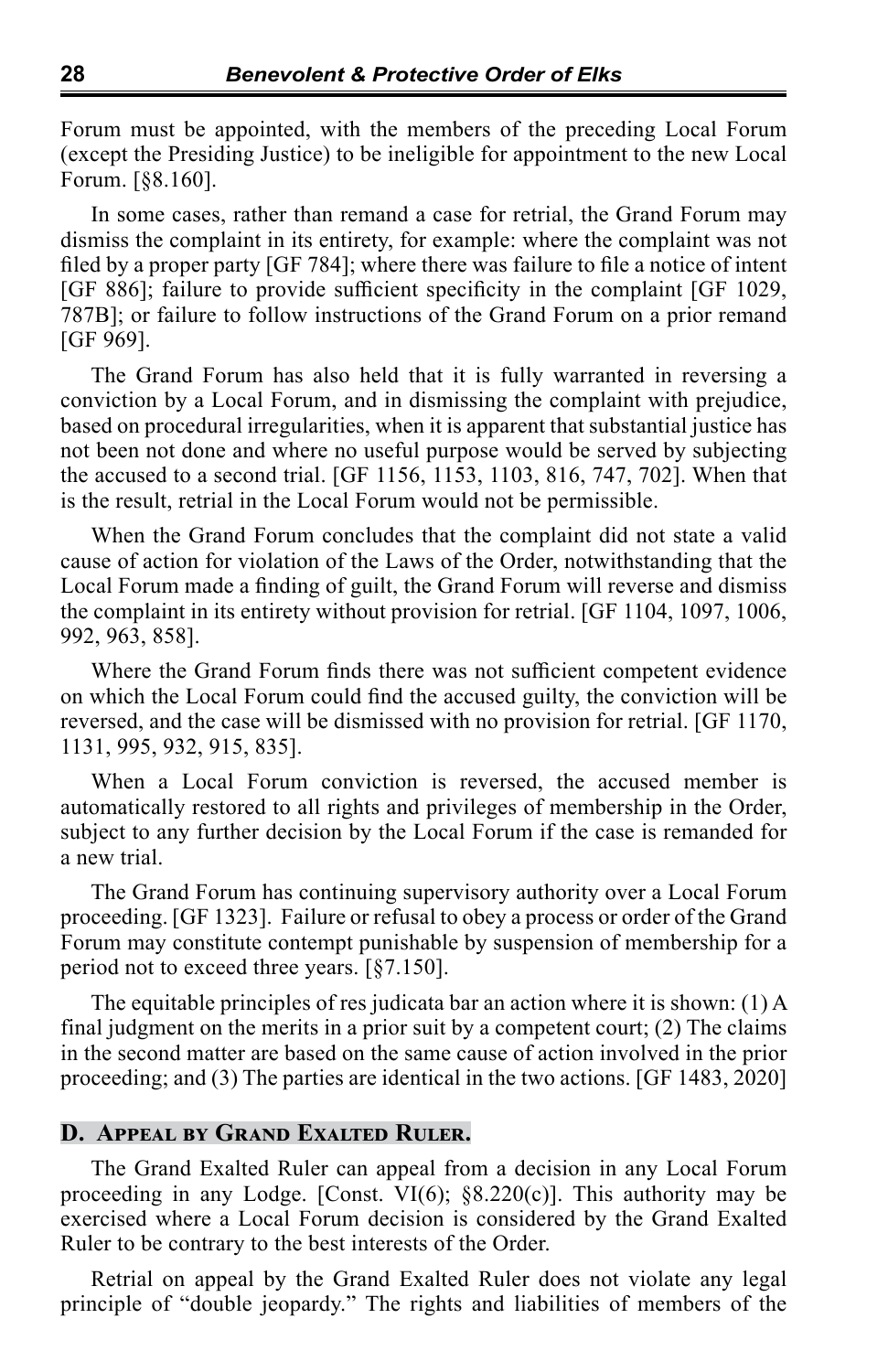Order are governed solely by the Constitution and Statutes of the Order. [GF 898, 749, 657]. The accused may be found guilty in the retrial notwithstanding that he/she had been acquitted by the Local Forum. [GF 961, 753].

The time for appeal by the Grand Exalted Ruler is different than for a party to the proceeding. The Grand Exalted Ruler may file notice of appeal within thirty days after receipt of written notice of the judgment of the Local Forum but in no case more than 240 days from the date the judgment was entered upon the minutes of the Lodge. A copy of the notice of appeal must be sent to the parties in the Local Forum proceeding. [§8.230(c)].

The accused is entitled to file motions, for example, to dismiss or make more specific, within fifteen days after service of the notice of appeal. [§7.030]. After ruling on motions (unless dispositive), the Grand Forum Justice is to set a trial date as expeditiously as possible, at a time agreeable to all parties, no later than 90 days after ruling on the last motion. [§7.050].

On an appeal by the Grand Exalted Ruler, the case will be retried on its merits before a single Justice of the Grand Forum who is designated by the Chief Justice.  $[\frac{88.240(c)}{80.240(c)}]$ . However, the decision of the appeal will be made by the Grand Forum en banc based on the transcribed testimony at the trial. [GFR 4:9].

The Grand Forum alone will determine the guilt or innocence of the accused. The Grand Forum is the judge of the facts in the trial. [GF 764].

A complete new trial de novo before the Grand Forum Justice is ordinarily required. [GF 657]. However, where the Grand Forum determines that there is no additional relevant evidence to be presented by either side, and a party is entitled to judgment as a matter of law, the case can be decided upon the record of the trial before the Local Forum. [GF 1073, 1040, 888]. *(See Part XI(D) regarding procedure for summary judgment.)*

The same trial procedures applicable to a Local Forum case will apply to the trial of the appeal by the Grand Exalted Ruler. [§7.080].

The burden is on the Grand Exalted Ruler to prove the allegations of the original complaint, and if not proven the action of the Local Forum will be upheld. [GF 903A/B, 888].

Failure or refusal by the accused to appear for the trial after due notice does not nullify proceeding to trial so long as proceeding without the accused does not prejudice the decision. [GF 749].

Where the Grand Forum on retrial reverses the Local Forum and finds the accused guilty, the Grand Forum will determine the sentence to be applied. [GF 1040]. No further proceedings before a Local Forum are necessary or permissible.

The Grand Exalted Ruler can appeal from a Local Forum conviction of guilty where the Local Forum did not set an appropriate sentence, and the Grand Forum can impose the appropriate sentence. [GF 814, 754, 713].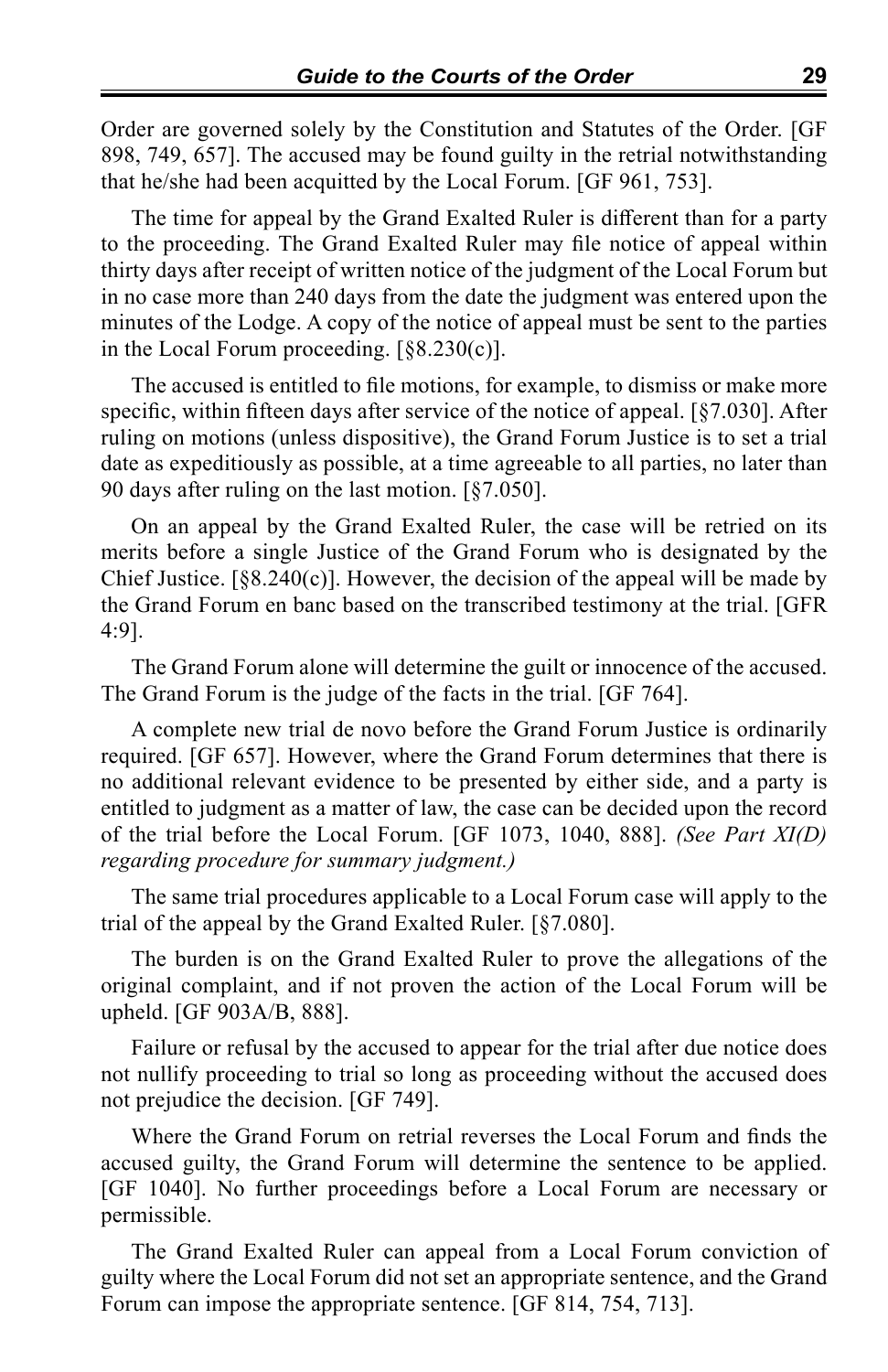## **\* PART V \* EXPULSION of MEMBER for CRIMINAL CONVICTION**

Criminal conviction of a member is of particular importance in the Order so will be covered separately here.

## **A. Conviction while a member**

GLS §9.060*d* states that a member shall be expelled from the Order upon being found guilty by a Local Forum of, "Having plead guilty, entered a plea of nolo contendere or been finally convicted of a felony *(Section 1.030)* or a misdemeanor involving moral turpitude *(Section 1.110)*."

Expulsion under that section would require the same Local Forum complaint and procedures as for any other offense, and the provisions described previously for Local Forum proceedings would be applicable.

But another section, GLS §9.090, prescribes a short form of proceedings for expulsion of a member who has "been finally convicted of or entered a plea of guilty or nolo contendere to a felony or misdemeanor involving moral turpitude." Under that section, upon being informed of the conviction, the Lodge Secretary is to follow these procedures:

The Secretary of the Lodge shall thereupon obtain and file in his/her office a certified transcript of the final judgment or the entry of such pleas and sentence imposed. The Secretary shall then immediately give thirty days' notice to the Member by personal service or by Certified Mail, Return Receipt Requested, in a sealed envelope, postage prepaid, addressed to the person upon whom it is to be served, at the address of record. The Secretary shall report the final conviction or entry of the plea to the Presiding Justice, who shall enter an order expelling the Member from the Order. This order shall be entered in the minutes of the Lodge and shall have the same force and effect as a final decision and sentence of the Local Forum.

No formal complaint is required for proceeding under §9.090 because the 30-days letter is sufficient notice. [GF 906].

But notice to the accused member is required. An order of expulsion under §9.090 was vacated where there was no showing that notice was given to the accused by personal service or certified mail. [GF 907].

If the accused member does not contest the notice *(in the manner hereafter described)*, the Presiding Justice must enter an order of expulsion, and the Grand Forum has no jurisdiction over an appeal from that order. [GF 852, 830]. The formal order of expulsion must be entered by the Presiding Justice. [GF 907]. The order cannot be entered by the Exalted Ruler or the Secretary. [GF 853].

GLS §9.090 does not prescribe a procedure for the accused member to contest the notice from the Secretary. However, LFR 2.5.2 says, "Said Member may, within the 30-day period stated in Sec. 9.090, Laws of the Order, file a written demand for hearing before the Local Forum." If such demand is filed by the accused member, then "the matter shall proceed before the Local Forum as in other cases when a Complaint has been filed." [LFR 2.5.3].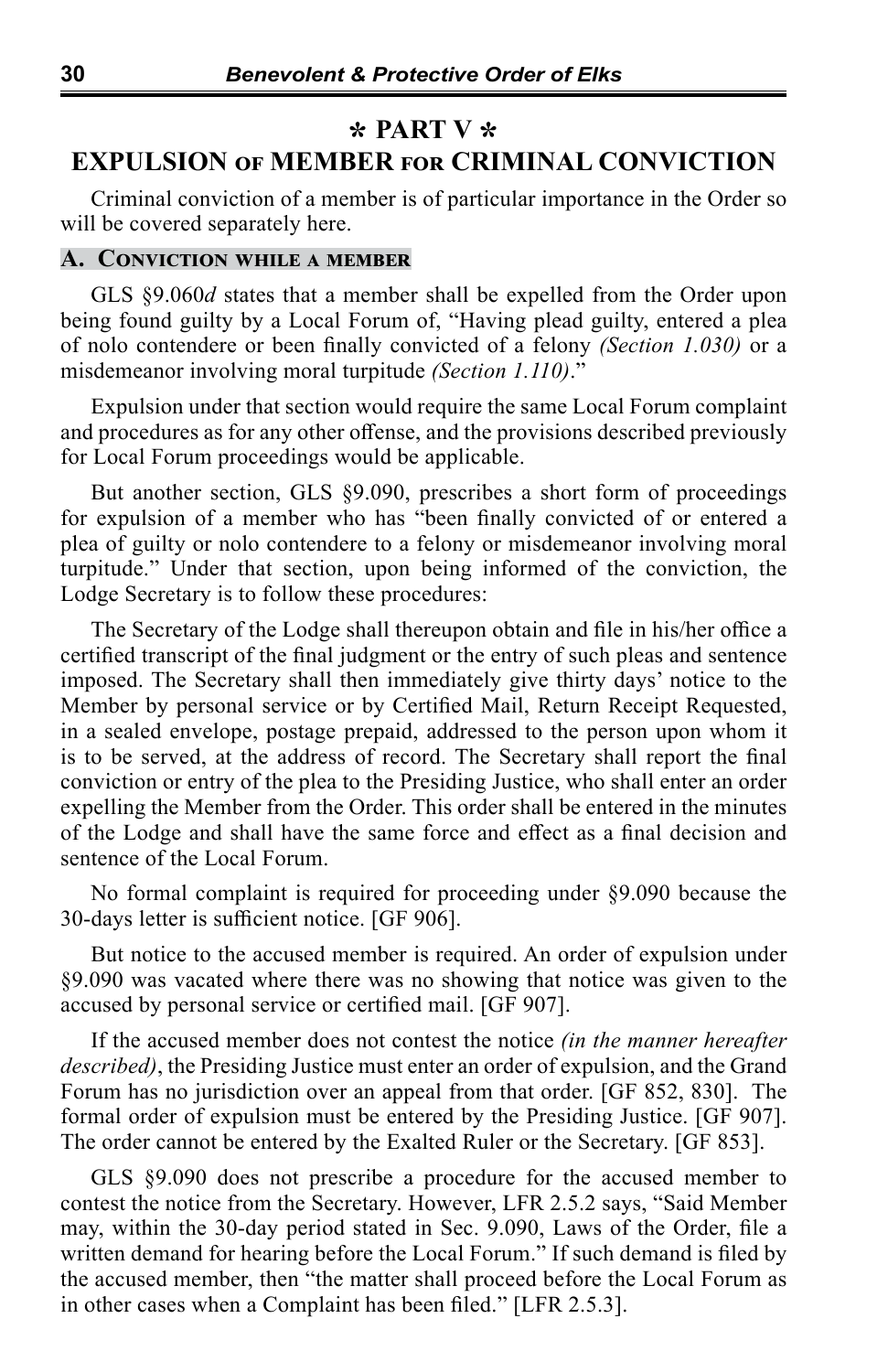When a demand for hearing is filed, no expulsion can be effective until completion of that hearing before the Local Forum. [GF 853].

Where no hearing before the Local Forum was accorded notwithstanding the accused requested a hearing, expulsion of the member by the Presiding Justice is improper and must be reversed. [GF 1289, 906, 853].

In a Local Forum hearing under §9.090, the issues are: (1) Was the person charged in the criminal complaint the same person as the member? (2) If so, was the member finally convicted? (3) If so, was the conviction for a felony or a misdemeanor involving moral turpitude? [GF 906, 879; GFR 2:5-9].

The Local Forum cannot inquire into the guilt or innocence of the accused for the offense of which the accused stands convicted. [GF 510, 332].

Where the accused plead nolo contendere and was found guilty of a felony but the court suspended imposition of sentence and placed the accused on probation with special conditions, that did not relieve the accused from charges under §9.090, as it is the anti-social conduct of the member that the Statute seeks to condemn. It is immaterial that the State law may not consider the accused to be a convicted felon. [GF 864].

Where the criminal conviction or plea was for a misdemeanor, the issue whether it involved moral turpitude is a question of law. [GF 879].

"The phrase 'moral turpitude' means moral turpitude as recognized by civil law. Crimes are divided according to their nature into crimes of 'mala in se' and 'mala prohibitia.' The former comprises those acts which are inherently immoral and wrong such as murder, rape, arson, burglary, theft, etc. and are crimes of 'moral turpitude.' The latter are made crimes because they are prohibited by statute such as driving offenses, licensing violations, etc. and therefore are generally not crimes of moral turpitude." [COJ Opinion 01 to GLS §1.110].

The Grand Forum holds that under the laws of the Order, any form of larceny, theft, fraud, embezzlement, or bribery is an offense involving moral turpitude and expulsion is required. [GF 920, 879, 874, 688]. The Grand Forum has also said that a misdemeanor involves moral turpitude "where it involves conduct of a base, degrading and immoral nature." [GF 510].

The Grand Forum has appellate jurisdiction under §7.020(c) of an order of expulsion after a Local Forum hearing in the same manner as appeal of any other Local Forum decision.

#### **B. Conviction before membership.**

If an applicant falsely omits disclosure of a prior criminal conviction in an application for membership, and is voted into membership, the applicant will be subject to charges under GLS §9.060(b). [GF 608]. That section requires expulsion for, "Any willful material misrepresentation with respect to initiation or admission."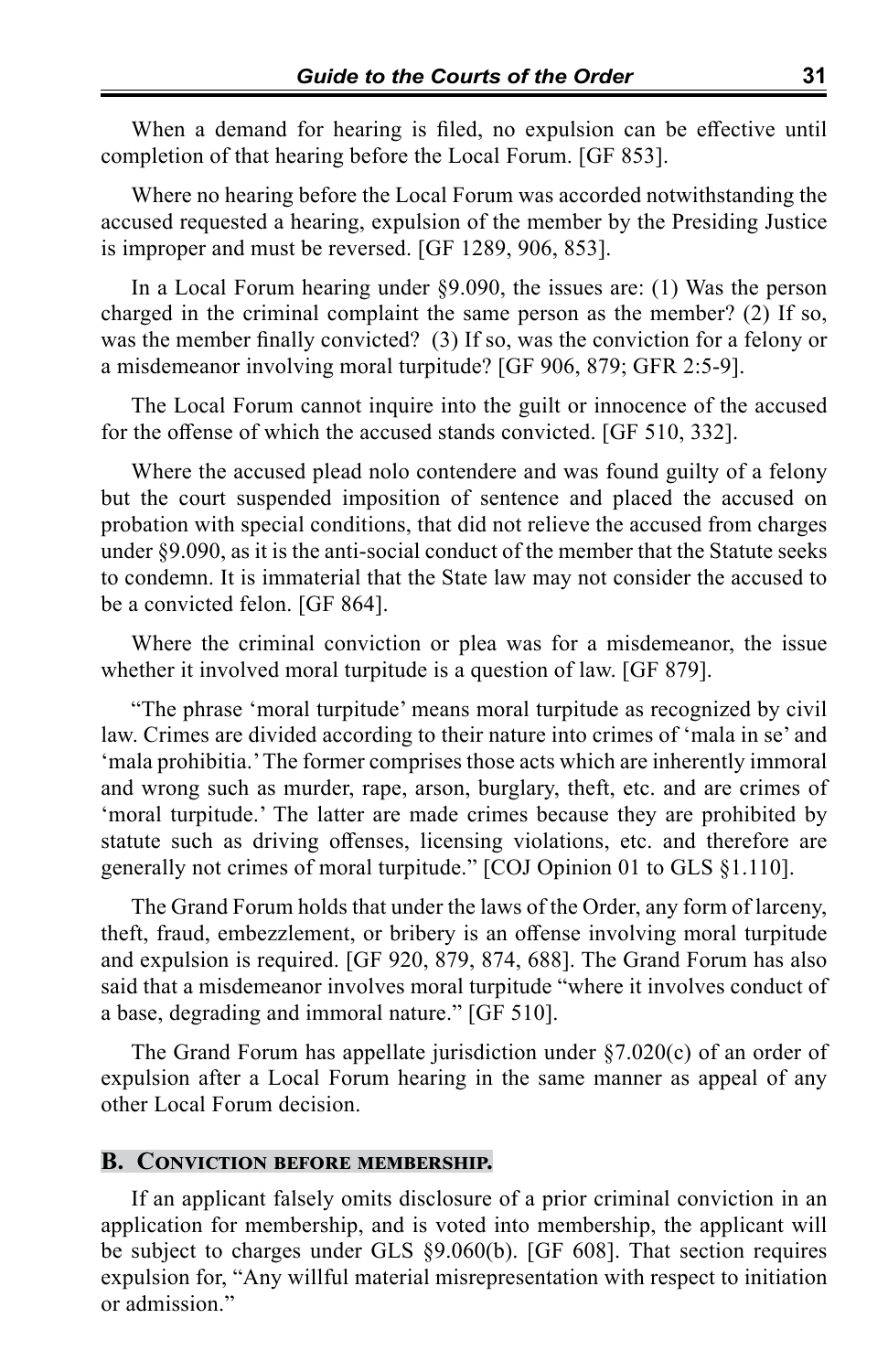An applicant for membership who answers "no" to the question in the application whether the applicant has ever pleaded guilty or been convicted of a felony, or a misdemeanor involving moral turpitude, when in fact the evidence reveals such conviction, is guilty of violation of GLS §9.060(b) requiring a verdict of guilty and expulsion from the Order. [GF 1162, 1073, 944A, 935, 843]. It is not a meritorious defense that the proposer and investigating committee knew about the prior conviction. [GF 944A, 935].

The GLS §9.090 short form proceeding for expulsion of a member for criminal conviction, described in Part V(A) above, applies also to a member who falsely failed to disclose on the application a prior criminal conviction or plea of guilty or nolo contendere to a felony or misdemeanor involving moral turpitude. Upon being informed of such a conviction, the Lodge Secretary is to follow the same procedures described in Part V(A) for criminal conviction of a member.

If the applicant fully discloses a prior criminal conviction, the Lodge must determine whether the applicant meets the prescribed standards of eligibility set forth in Const. Art. VII, Sec. 4 and GLS §14.010. [See COJ Op. 14 to §14.010].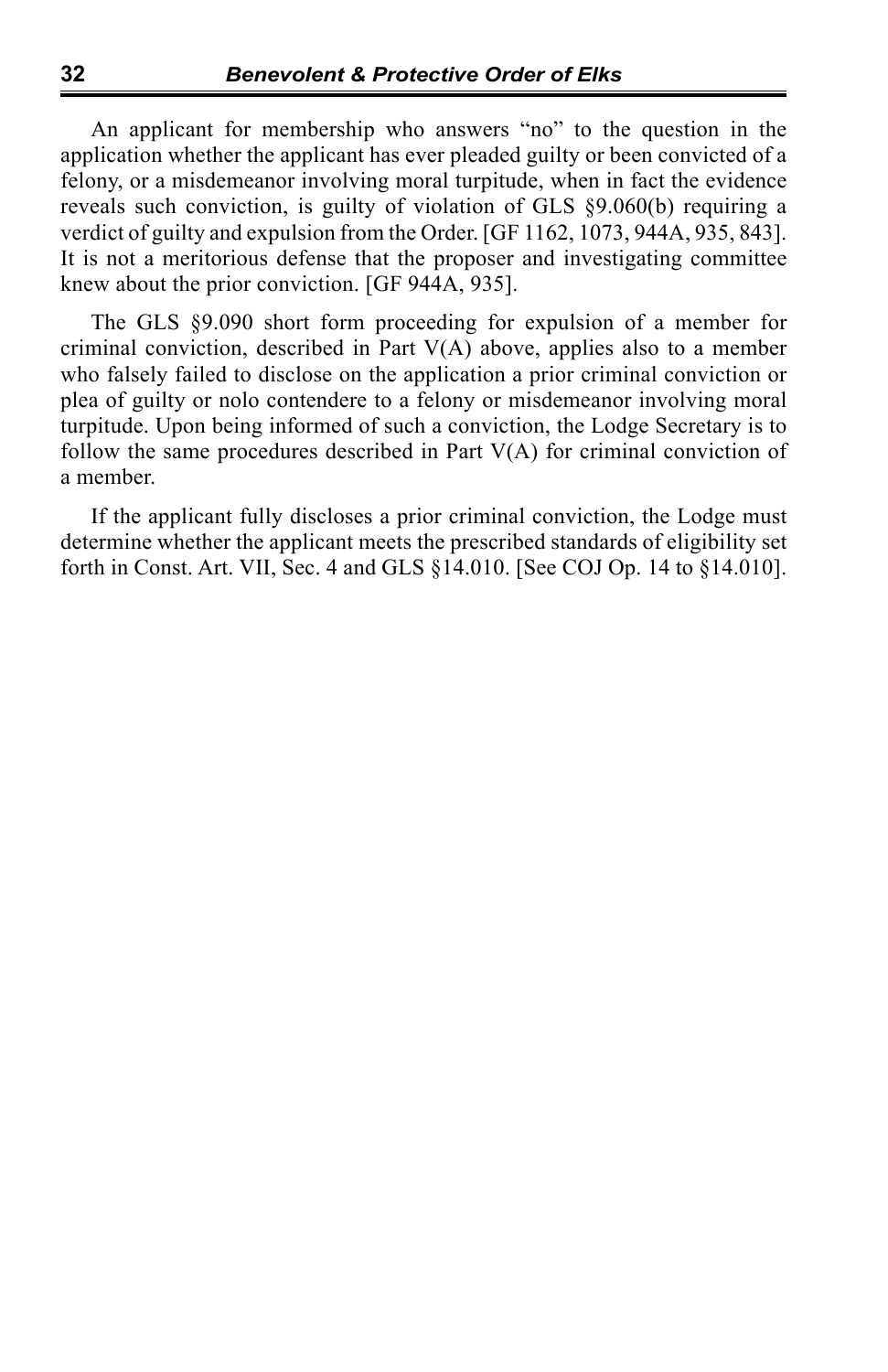## **\* PART VI \***

## **LODGE ACTIONS AGAINST OFFICERS or MEMBERS**

#### **A. Lodge action against officer.**

#### **1. Removal from office for misconduct or abuses**

GLS §12.141 allows a Lodge to remove an officer, including a Trustee, for "immoral conduct, abuses in office, or actions which may dishonor the Order."

The Grand Forum has outlined the requirements of GLS §12.141 to be followed in removing an Officer as follows [GF 1092]:

- 1. A written complaint must be filed with the Lodge Secretary setting forth specific facts constituting the alleged immoral conduct, abuses in office or dishonorable acts.
- 2. At the next Lodge meeting, the Exalted Ruler shall set a hearing date at the next regularly scheduled Lodge meeting to consider the complaint.
- 3. The accused officer shall be given at least 5 days written notice of the specific charges and date of hearing.
- 4. At the initial hearing, formal charges shall be read and presented to the Lodge without argument for or against the charges.
- 5. A vote of the members present at the initial hearing to proceed with a formal hearing shall then be taken, with two-thirds of those voting required in order to proceed to a formal hearing.
- 6. If the formal hearing is approved, the Exalted Ruler shall immediately set a hearing date at a regular Lodge session not more than 30 days thereafter.
- 7. The Secretary shall give written notice to the accused and to the Lodge members not less than 5 days prior to the hearing date, stating that a vote will be taken at the formal hearing to remove or not remove the accused officer.
- 8. The accused officer has the right to be present at the formal hearing and defend against the complaint.
- 9. Two-thirds of those voting shall be required to remove the accused officer.

The complaint must set forth with reasonable particularity the acts constituting the alleged violation. [GF 683].

The Secretary must give notice to the officer not less than five days before the initial hearing of the specific charges and the date of the initial hearing. Failure to provide the accused officer with five days prior notice of the initial hearing is a violation of due process for which Lodge action must be reversed. [GF 1189, 1092, 683].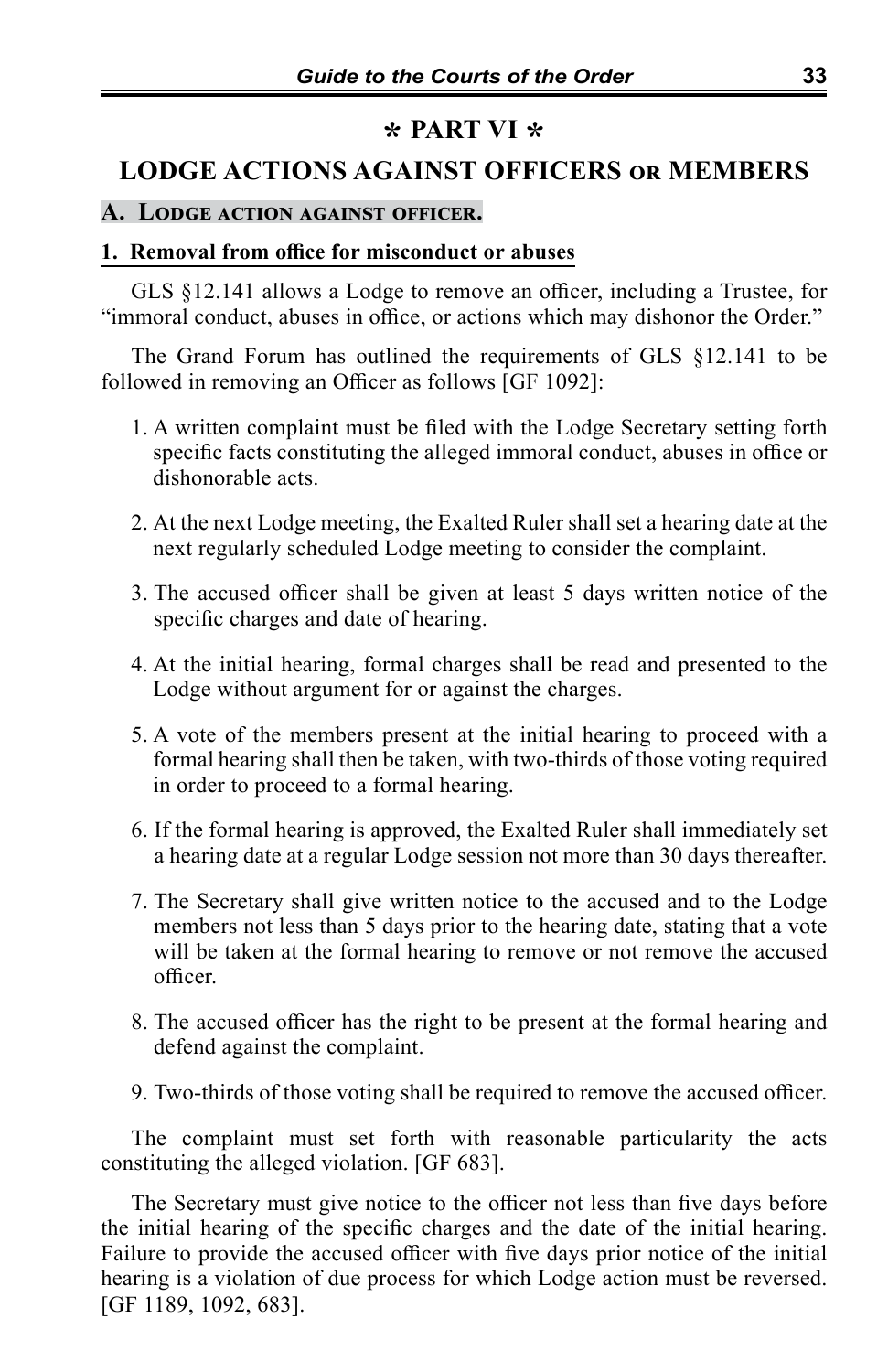At the meeting for the initial hearing, the charges in their entirety must be read to the members present so they may know the particulars of the complaint. [GF 1158]. At that meeting, there is to be only a vote to decide whether to proceed to a formal hearing (i.e., impeachment), without argument for or against the charges. [GF 683].

If the Exalted Ruler at the initial hearing fails to set a specific formal hearing date within the next thirty days for the Lodge to vote on removal, that is error requiring reversal of any subsequent Lodge action. [GF 1158, 1092].

Failure to allow the accused officer full opportunity to defend oneself against the allegations of misconduct at the formal hearing is a violation of the accused officer's due process rights. [GF 1158].

All votes under §12.141 are to be taken in open meeting by voting sign of an Elk. [Statutes Annotated, App. I(D)(2); GF 1158]. But the Lodge, by majority vote, can choose to have a particular vote taken by secret ballot. [GLS §15.080].

Notices served in connection with a proceeding under §12.141 are to be served personally or by regular mail to the address of record of the accused officer. [GLS §16.130].

A written complaint for removal of an officer under §12.141 is not immediately a Lodge record subject to inspection by members. Until formal charges are read and presented to the Lodge, the complaint can be withdrawn by the complaining member. [GF 1181].

#### **2. Removal from office for absences**

GLS §12.140 allows a Lodge to remove an officer, including a Trustee, who "is absent from meetings of the Lodge, or duty, during two consecutive months without good cause." Under this section, the Lodge is to give at least five days written notice to the officer to appear at the next regular Lodge meeting and give good cause, if any, why he/she should not be replaced. This section requires only a single Lodge meeting for the action of the Lodge.

If the officer cannot show good cause for absence, or why he/she should not be replaced, the Lodge shall vacate the office. [GF 1004].

There is no prescribed definition for good cause, so it is up to the Lodge to determine whether or not to accept the explanation.

There is no requirement for advance notice to Lodge members that removal will be considered at the Lodge meeting.

Removal of the accused officer requires the affirmative vote of a majority of those voting at the meeting. The vote is to be taken in open meeting by voting sign of an Elk. [Statutes Annotated, App.  $I(A)(11)$ ]. But the Lodge by majority vote can choose to have a particular vote taken by secret ballot. [GLS §15.080].

Notices served in connection with a proceeding under §12.140 are to be served personally or by regular mail to the address of record of the accused officer. [§16.130].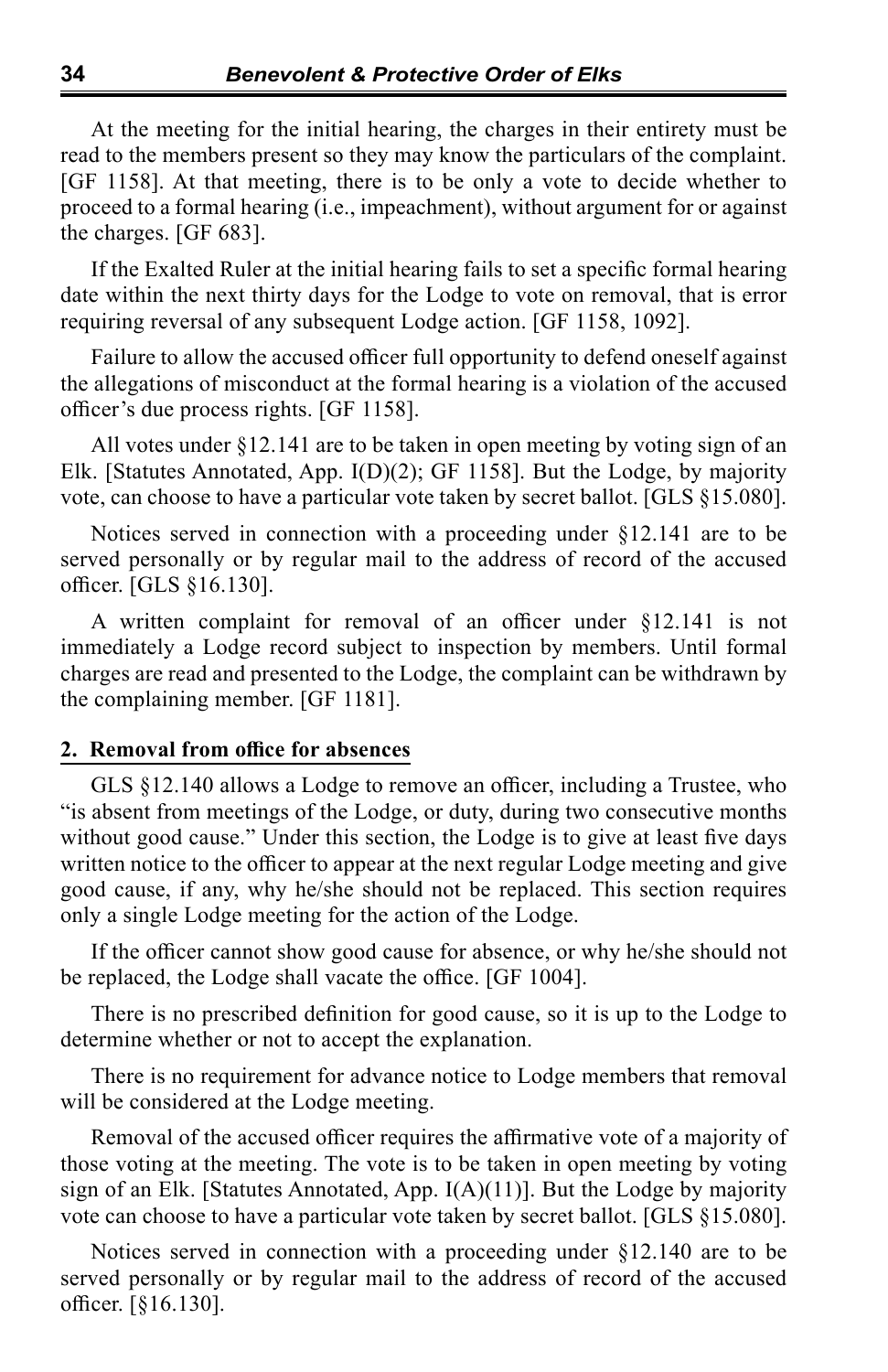#### **3. Appeal to Grand Forum by removed officer**

The Grand Forum has jurisdiction of an appeal by a removed officer "for review of compliance with the procedural provisions of Sections 12.140 and  $§12.141$  in applicable cases." [GLS  $§7.020(c)$ ].

The Grand Forum cannot review the propriety of the Lodge vote for removal. The Grand Forum is only charged with the responsibility of seeing that the procedural provisions of the Statute are complied with and there has not been a failure of due process. [GF 1319, 1158, 1092, 896, 837].

If the Grand Forum finds failure to comply with the procedural requirements and failure of due process, it will set aside the Lodge removal of the officer and restore him/her to office. [GF 1158, 683].

The Statutes do not specify the time for filing an appeal from action under §12.140 or §12.141. The Grand Forum has dismissed an appeal which was filed sixty days after the Lodge voted to remove the officer. [GF 686]. To assure that an appeal will not be denied for untimely filing, the notice of appeal should be sent to the Grand Secretary and the Lodge Secretary within thirty days after the date of the Lodge action (the same as required for appeal from a Local Forum decision).

The form of notice of appeal from a Lodge action is set forth in Exhibit "H" to the Forum Rules in Statutes Annotated, and must be accompanied by the Information Sheet set forth in Exhibit "L." *(See Appendix A*.)

Notice of appeal must be sent both to the Grand Secretary and the Lodge Secretary.

No deposit for costs or fees is required for an appeal by an officer from one's removal from office by the Lodge.

#### **B. Lodge action against member for indebtedness.**

#### **1. Dropping member from rolls for indebtedness.**

GLS §14.170 allows a Lodge to drop a member from the Lodge rolls for unpaid indebtedness to the Lodge or Club.

This provision does not apply to nonpayment of annual dues (which separately requires suspension of membership privileges under §14.160), but rather to additional obligations such as money owed for use of club or dining facilities, or for any other money owed to the club or Lodge. It can also be used where it is alleged that a member owes for unaccounted expense advances or misuse of Lodge funds.

The Lodge Secretary is to report the alleged indebtedness at a regular Lodge meeting, and the Exalted Ruler shall then set a hearing and Lodge vote on the matter at a regular Lodge meeting not less than thirty nor more than sixty days thereafter. The Secretary must provide the accused member with thirty days written notice of the scheduled hearing. At the hearing, evidence may be presented and the member may be dropped from the rolls by vote of two-thirds of members present at the meeting.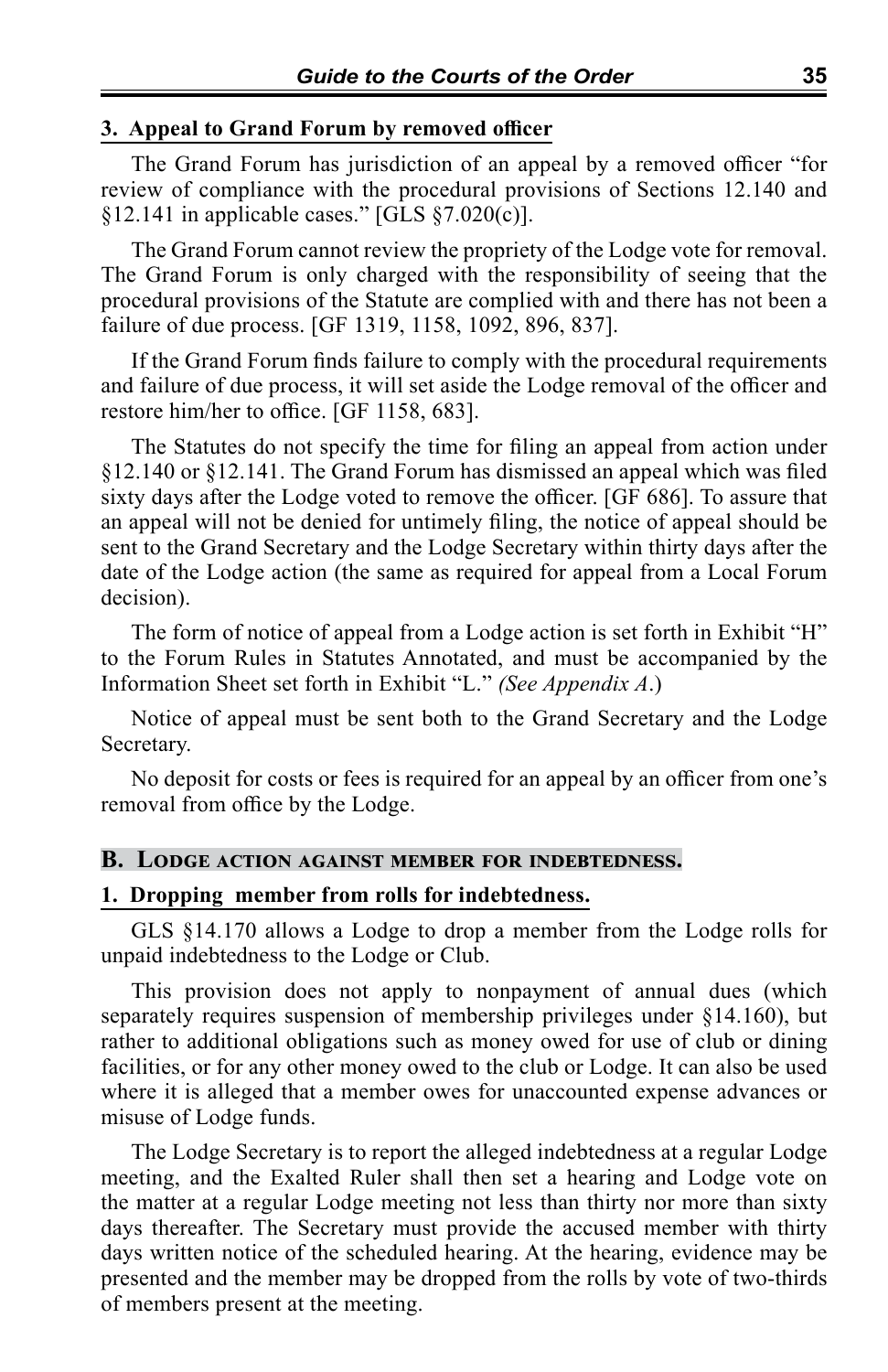The vote is to be taken in open meeting by voting sign of an Elk. [Statutes Annotated, App.  $I(E)(8)$ . But the Lodge, by majority vote, can choose to have a particular vote taken by secret ballot. [GLS §15.080].

Notices served in connection with a proceeding under §14.170 are to be served personally or by regular mail to the address of record of the member. [§16.130].

The Lodge action will be reversed where there was failure to give thirty days prior written notice of the meeting at which the Lodge voted to drop the member. [GF 1041].

A dropped member may apply for reinstatement in the Lodge by making payment of his/her indebtedness in addition to the reinstatement fee provided in the Lodge By-Laws. [§14.170].

#### **2. Appeal to Grand Forum by dropped member.**

A member who is dropped from the rolls may lodge an appeal to the Grand Forum within thirty days after the Lodge vote. [§14.170].

The form of notice of appeal from a Lodge action is set forth in Exhibit "H" to the Forum Rules in Statutes Annotated, and must be accompanied by the Information Sheet set forth in Exhibit "L." *(See Appendix A*.)

 Notice of appeal must be sent both to the Grand Secretary and the Lodge Secretary.

No deposit for costs or fees is required for an appeal by a member who is dropped from the Lodge rolls for indebtedness.

There must be competent and admissible evidence in the record that the member was in fact indebted to the Lodge, or else the Lodge action will be reversed by the Grand Forum. [GF 891].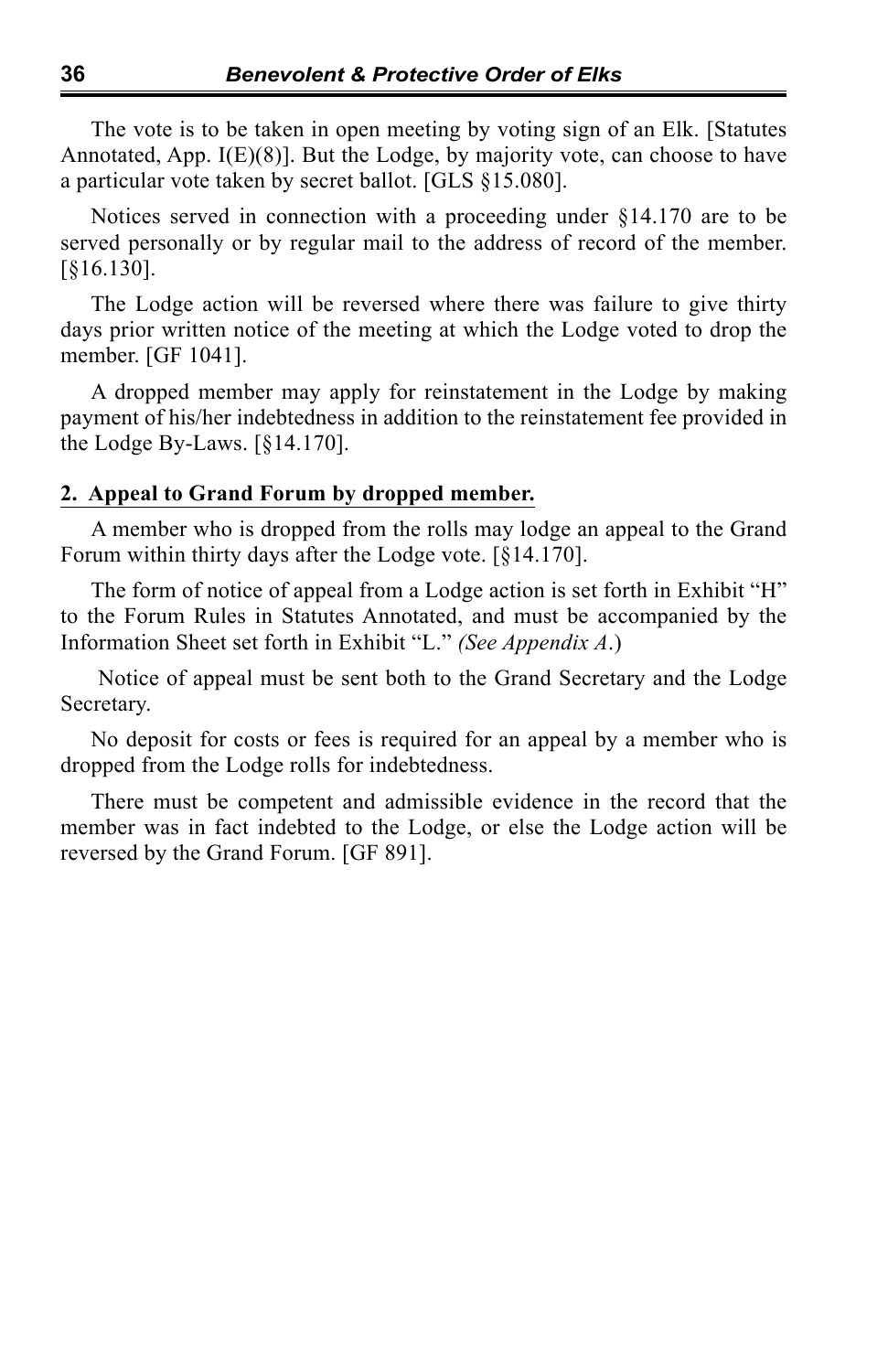# **\* PART VII \* CLUB MANAGING BODY SUSPENSION ORDERS**

#### **A. Authority of managing body.**

Each Lodge is to have a managing body for "the Club, social parlor, or other facility established in connection with the Lodge." [§16.041].

The composition of that body must be established by a Lodge in its By-Laws in one of the forms prescribed by §16.040, pars. a, b, c, or d.

GLS §16.041 further provides:

The supervising or managing body of the Club, social parlor or other facility shall have power to suspend a Member from Club, social parlor, or other facility privileges for a period not exceeding one (1) year, for violation of rules duly adopted by the Lodge and approved by the Committee on Judiciary for such Club, social parlor or other facility, or Conduct Unbecoming An Elk on such premises, after ten days written notice to the Member served personally or by regular firstclass mail and after a hearing before the supervising or managing body.

A complaint can be made by any member having knowledge of the alleged violations. The managing body itself can initiate charges where an allegation of violation is made by a non-Elk. [GF 1135, 1110].

In order for a managing body to have jurisdiction, conduct unbecoming an Elk must be on the premises of the Club, social parlor, or other facility. [GF 1280, 1188, 1140, 897; COJ Opinion 03 to GLS §16.041]. A suspension proceeding cannot be based on alleged misconduct on the Lodge floor [GF 897], or conduct that takes place completely outside the Club premises [GF 1140]. For alleged misconduct that does not occur on Club premises, the proper remedy is by complaint to the Local Forum.

The Grand Forum [in GF 978 and 1002] has set forth the necessary procedures to follow for a managing body suspension proceeding as follows.

- *1.* A Hearing is held after giving the Member ten days written notice served either personally or by regular first class mail. Said notice should specifically state the charges.
- *2.* The Hearing is before the managing or supervisory body.
- *3.* At the Hearing before the managing or supervisory body, the Member must be given his or her due process of law which will include but not be limited to the managing or supervising body of the Lodge strictly following the provisions of Section 16.041 if there is an intention to suspend a Member from privileges of the Club or home.
- *4.* The managing or supervisory body would then decide whether or not suspension is appropriate. A notice of suspension in writing must be served personally or by registered first class mail to the Member.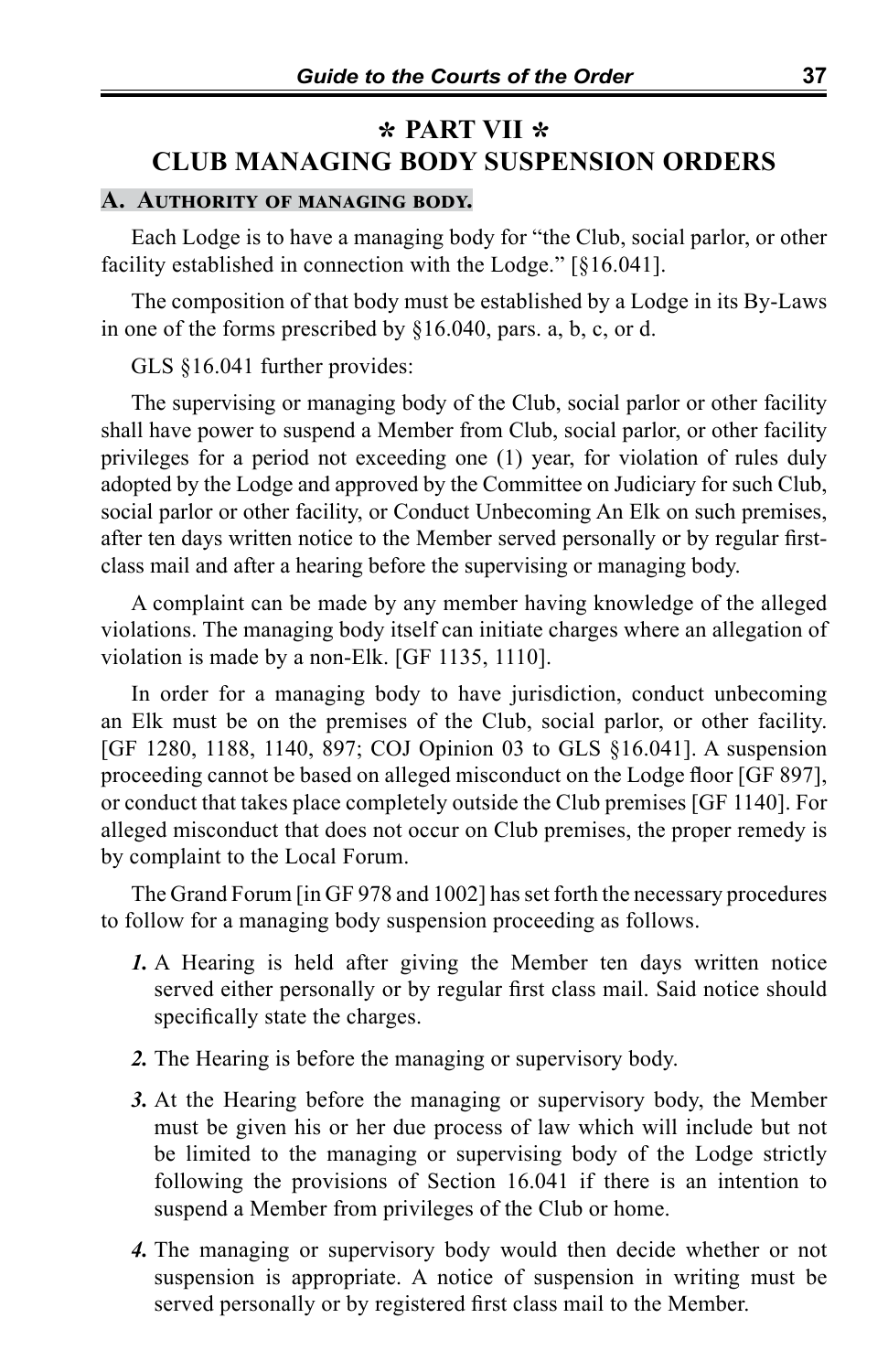- *5.* The Member may Appeal the Suspension to the Lodge if done so within ten days of receipt of the Notice of Suspension by filing a Notice of Appeal either by personal service or first class mail to the Lodge Secretary.
- *6.* If the Member Appeals a Suspension to the Lodge, the suspension is stayed until the appeal to the Lodge has been completed.
- *7.* After a Notice of Appeal has been filed with the Secretary, the Secretary reports the Appeal to the Exalted Ruler and to the Lodge at the next regular meeting.
- *8.* The Exalted Ruler at that meeting shall then order a hearing of appeal, the hearing to be held at a regular meeting of the Lodge within 45 days.
- *9.* Notice in writing must be sent to all Lodge Members not less than ten days prior to the Hearing on Appeal.
- 10. At the Hearing, the managing or supervisory body of the Club must present the evidence and the Appealing Member then has an opportunity to defend or refute the charges.
- *11.* After the Hearing portion is completed, a Motion to Modify or reverse the action of the supervisory or managing body must pass by an affirmative secret ballot of two-thirds vote of the Members present. The Secretary should be prepared to distribute paper ballots in the event a motion is made.
- *12.* If no motion is made, the decision of the supervisory or managing body is affirmed.

#### *(These procedures are reproduced in Appendix II to Statutes Annotated.)*

The managing body is required to strictly follow the procedures of Section §16.041 if there is an intention to suspend a member from privileges of the club or home. [GF 1145, 1110, 1046, 1042, 1039, 1036]. The managing body cannot vote to suspend a member without first giving that member a full and fair hearing. [GF 1213, 1145].

A claim of emergency circumstances will not excuse a failure of compliance with those procedures. "No matter how pressing an emergency may appear, the provisions of that section must be strictly followed." [GF 1036; see also GF 1046].

Numerous Grand Forum decisions have held that the requirement of ten days written notice to a member before the hearing of the managing body is essential to due process. The failure to provide written notice of not less than the full ten days constitutes a violation of due process and will require reversal of the suspension decision. Such failure renders all subsequent proceedings a nullity. [GF 1450, 1248, 1240, 1193, 1187, 1145, 1046, 1042, 1039]. Oral notice is not sufficient. [GF 1276, 986].

A change in the scheduled date for the hearing of the managing body cannot be made without sending a new written notice to the accused member at least ten days prior to the rescheduled date. [GF 1318, 1240].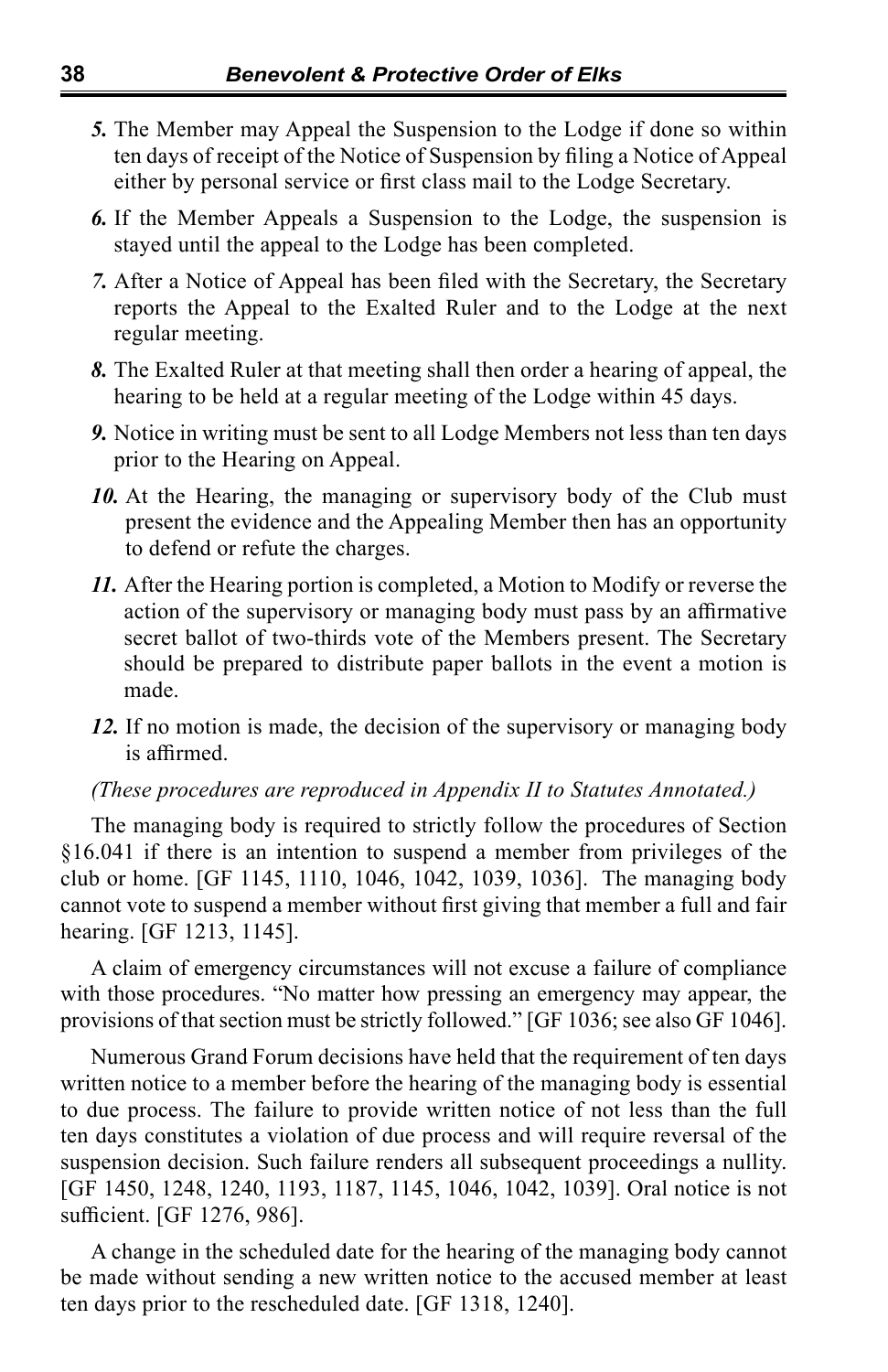Notices served in connection with a suspension proceeding under §16.041 are to be served personally or by regular mail to the address of record of the officer. [§16.130].

"The notice to the Member facing a House Committee hearing must be specific." [GF 1192]. The member must know the charges with sufficient specificity to defend oneself. [GF 1242, 1228, 1146]. A charge was insufficient that on a specified date House Rules were allegedly breached by "'Conduct unbecoming an Elk' — Numerous allegations including but not limited to contumacy, intimidation, bullying, coercion and willfully making unjustified or untruthful charges against a member." [GF 1146].

 Suspension of Club privileges cannot be based upon a ground not cited in the notice of hearing. [GF 1192].

The hearing must be open to all members without exception. [GF 1427, 1280].

In the disciplinary hearing, the material witnesses on a factual issue must appear to testify in person and be subject to cross-examination by the accused member. The absence of any material witness to testify in person against Appellant violates due process rights. [GF 1431, 1244, 1242].

The managing body upon conclusion of the hearing, and without adjournment, can go into closed executive session to discuss, deliberate, consider, and vote upon the matter in issue. But following such closed session the managing body in open session must announce their votes, both in total and by each member of the managing body, and render their final decision and penalty if any. [GF 1244, modifying GF 1110].

If the alleged violation involves the Exalted Ruler or a member of the managing body, that person must be disqualified from participation in the matter until final disposition of the alleged violation. Further, the Exalted Ruler in such event cannot appoint or remove members of a House Committee pending final disposition. [GLS §16.041].

Similarly, if a member of the managing body is a witness to the conduct for which complaint is made, or a family member is a complainant or witness, the managing body member should recuse oneself. [GF 1242; COJ Opinion 16 to GLS §16.040].

The managing body can only suspend Club privileges, and not Lodge membership. [GF 1240, 1135].

The managing body cannot impose sanctions which either require or prohibit actions to be taken or not taken in the future. The suspension order cannot include provision for future suspension of club and social privileges for violation of the provisions of the order. [GF 1244]. The managing body has no authority to impose a period of probation. [GF 1046].

Suspension of the Club privileges of a visiting Elk from another Lodge requires compliance with GLS §16.041 procedures the same as for a member of the home Lodge. [GF 1182].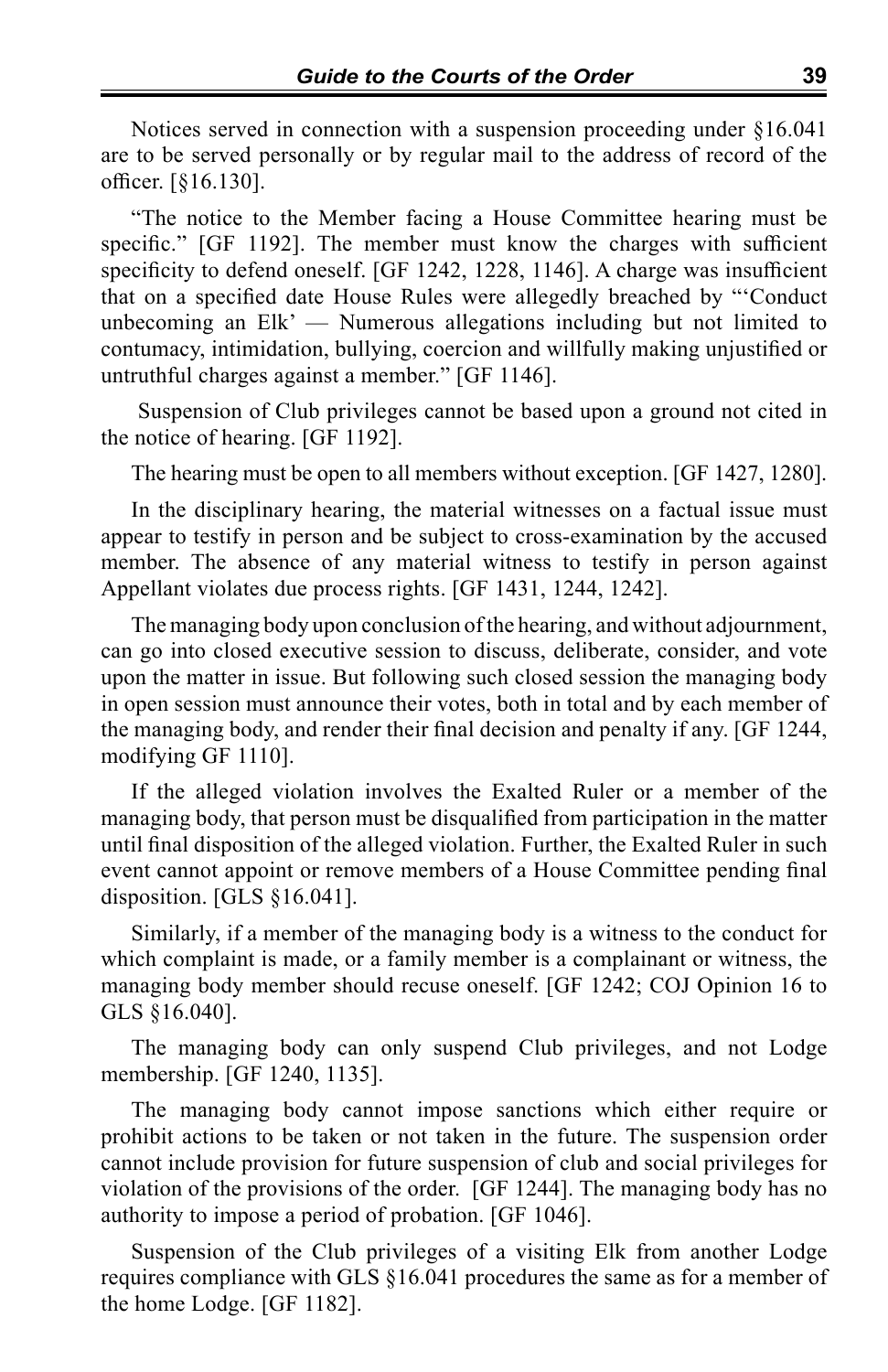#### **B. Appeal to Lodge.**

GLS §16.041 states that a member who is suspended by the managing body can appeal to the Lodge. The suspended member must file notice of appeal with the Lodge Secretary, by personal service or mail, not later than ten days after receipt of notice of suspension. The notice of appeal is to be reported by the Secretary at the next regular Lodge meeting. At that time, the Exalted Ruler is to order a hearing on the appeal to be held at a regular Lodge meeting not later than forty-five days thereafter.

While the order is on appeal to the Lodge, the suspension order is automatically stayed pending disposition of the appeal by the Lodge, and the member retains Club privileges until the Lodge makes a decision. It is improper for the managing body to order suspension of club privileges either prior to its hearing date or during the pendency of an appeal to the Lodge. [GF 1228].

Notice in writing of the Lodge meeting to hear the appeal must be given by the Secretary to all members not less than ten days prior to the date specified for the hearing. Notice less than ten days before the hearing requires reversal of the suspension order. [GF 897].

At the Lodge meeting, the managing body must present the evidence against the member who is suspended, and the appealing member then has an opportunity to defend or rebut the charge. [GF 978].

A motion may be made by any member, including the suspended member, to modify or reverse a managing body suspension, but if no such motion is made and passed the suspension stands. [GF 845]. The vote required to modify or reverse the managing body is two-thirds of the members present, voting by secret ballot. No action is necessary to affirm the decision of the managing body.

The Grand Forum has held that bringing a complaint in a Local Forum against the managing body members for denial of due process is not an appropriate way to proceed, and has affirmed dismissal of such complaints. The Grand Forum has stated: "The Local Forum is not an appropriate vehicle for a Lodge member to exercise his or her disagreement with the official actions of a House Committee." [GF 959. In accord GF 1143, 1072, 1069, 771].

#### **C. Appeal to Grand Forum.**

There is no provision in the Grand Lodge Constitution or Statutes providing for an appeal to the Grand Forum from a suspension of club privileges by a managing body. [GF 897].

Because of the absence of specific statutory authority, the Grand Forum has said many times that it has no jurisdiction to review the propriety of a suspension order properly made under §16.041. [See, e.g., GF 1110, 1106, 1047, 1025, 1002, 978].

But the Grand Forum has held that it can and will intervene and grant relief upon proper petition if it clearly appears that in a club suspension proceeding a member has been deprived of a substantial right of membership without due process of law. [GF 1412, 1110, 1046, 1042, 1036, 1002, 978].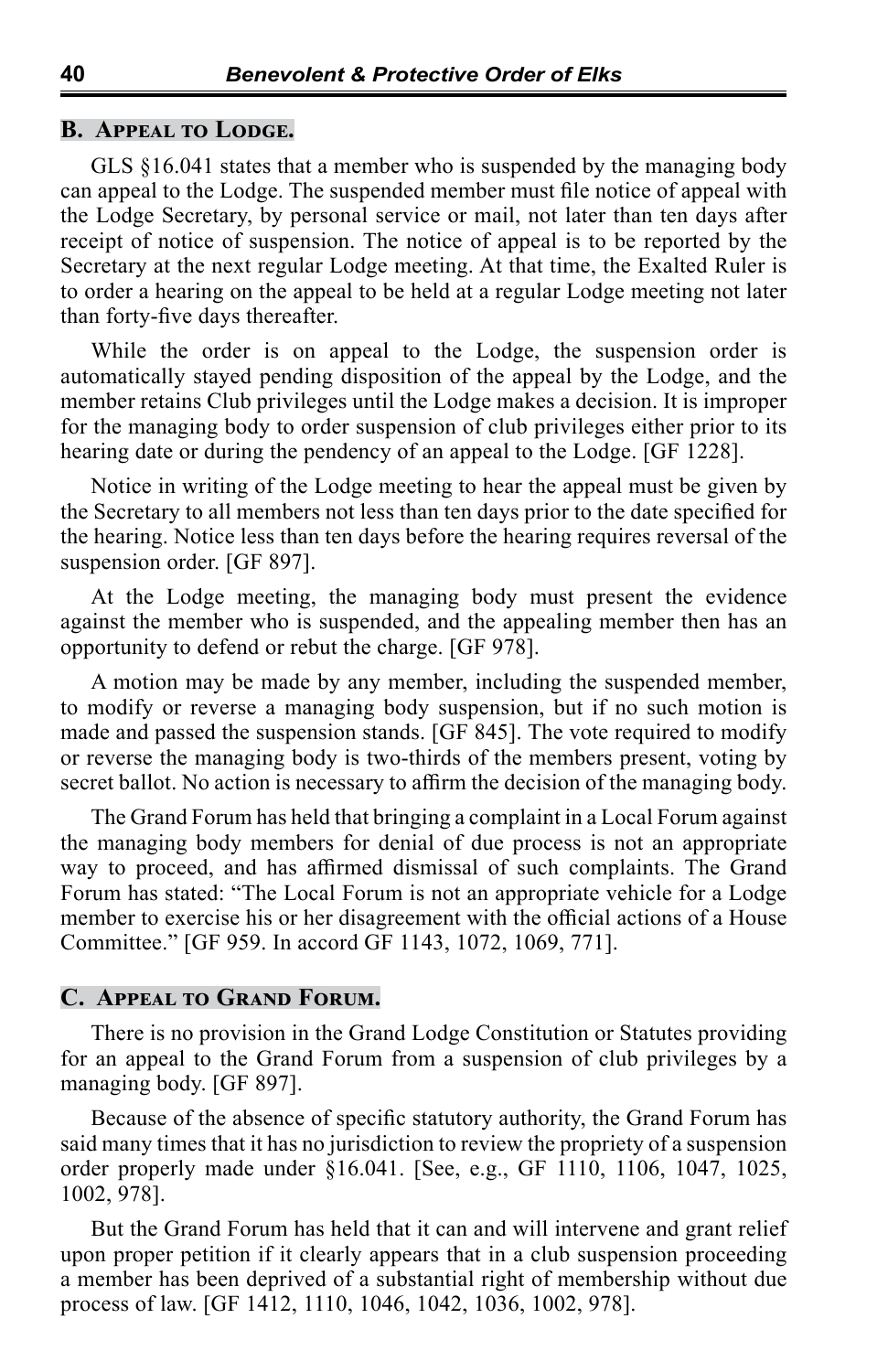A member suspended from Club privileges may appeal to the Grand Forum, based on the contention that the managing body and/or Lodge proceedings deprived the member of due process.[GF 1244, 1002]. If due process is found to be lacking, the Grand Forum will not sustain the suspension order.

The Grand Forum cannot and will not consider the sufficiency of the grounds on which the suspension was based; that can only be raised in an appeal to the Lodge. [GF 1240].

The member cannot appeal both to the Lodge and the Grand Forum at the same time, and if an unresolved appeal to the Lodge is pending the Grand Forum will dismiss an appeal to the Grand Forum. [GFR 2.2.2, GF 1226].

Due process of law implies the right of the accused to receive notice of the hearing, to be present before the tribunal, to be heard by testimony, and to have the right if possible of controverting the proof which bears on the question of right in the matter involved. [GF 1048, 1047, 1046, 1042, 1036, 1035].

Upon reversal of a suspension order for lack of jurisdiction in the managing body (*i.e.*, the conduct complained of did not occur on the Club premises), the Grand Forum will vacate the suspension order without allowance for further proceedings by the managing body. [GF 1188, 1140, 897].

When reversal of a suspension order is for lack of due process in the proceeding (*e.g.,* failure to give notice and hearing), the Grand Forum will similarly vacate the suspension order, but the matter can be remanded to the managing body for further proceedings to be conducted with the necessary due process. [GF 1157, 1146, 1145, 1046, 986]. In some cases, however, the Grand Forum directs that the proceeding be terminated without allowing any further action by the managing body. [GF 1213, 978].

If the Grand Forum reverses a suspension order, it may also order that costs of appeal must be paid by the Lodge. [GF 978].

An appeal to the Grand Forum from a managing body suspension order claiming violation of due process must be sent to the Grand Secretary and the Lodge Secretary within thirty days after the suspension becomes final. [GF 986, GFR 2.2.2].

The form of notice of appeal from a managing body suspension order is set forth in Exhibit "I" to the Forum Rules in Statutes Annotated, and must be accompanied by the Information Sheet set forth in Exhibit "L." *(See Appendix A*.)

The "Respondent" to be identified in the notice of appeal should be the particular managing body (using its proper name). The notice of appeal must be sent both to the Grand Secretary and the Lodge Secretary, and a copy must be served upon the respondent managing body.

No deposit for costs or fees is required for an appeal from a club suspension by a member who alleges a violation of due process of law.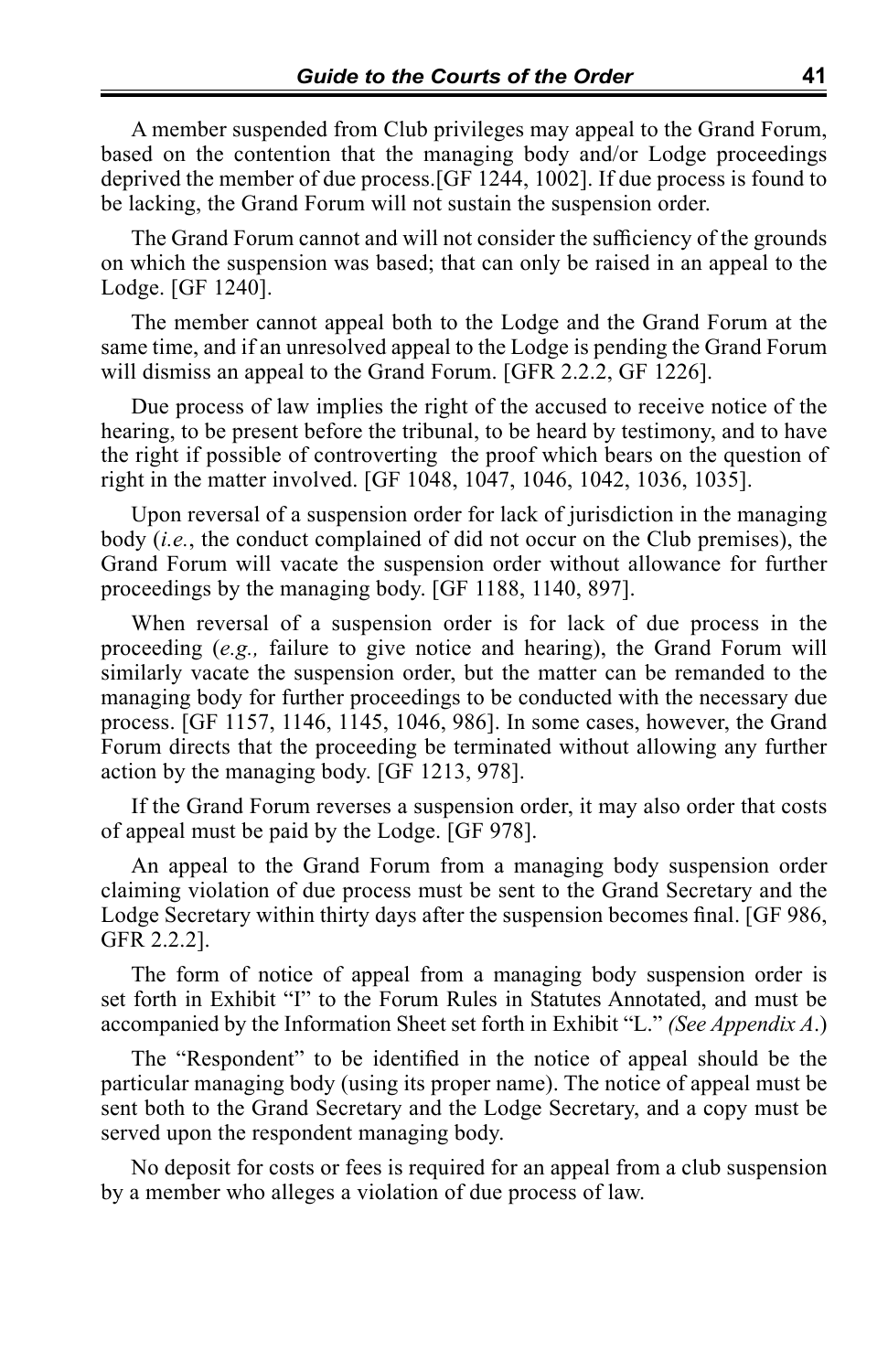# **\* PART VIII \* EXECUTIVE ORDERS AGAINST OFFICERS and MEMBERS**

#### **A. Disqualification and suspension.**

#### **1. Statutory basis**

GLS §9.010 states: "The Grand Exalted Ruler, by written Executive Order specifying the grounds, may remove any Lodge Officer who neglects the duties of his office, is guilty of contumacy or of conduct Injurious to the Order." It is not required that the Member still be an officer at the time of issuance of the Executive Order, but only at the time of the violation alleged. [GF 990-B].

§9.010 also allows for removal of an officer of a separate corporation formed pursuant to §16.030 for any club, home real property, or other facility owned by the Lodge.

GLS §9.011 states: "The Grand Exalted Ruler, by written Executive Order specifying the grounds, may suspend a Member from being a Lodge Officer and from club privileges when that Member has neglected the duties of an office, or is guilty of Contumacy or Conduct Injurious to the Order." On its face, that provision appears to be applicable to any member and not just those who held an office at the time of the violation alleged.

The discussion hereafter is applicable to both §9.010 and §9.011.

The Executive Order may provide for suspension from club privileges for a period not to exceed three years and/or ineligibility to hold office for a period not to exceed three years.

The Grand Exalted Ruler is not required to give a hearing or other opportunity to respond to the allegations prior to issuance of an Executive Order of removal. [GF 901, 427].

An Executive Order under §9.010 or §9.011 cannot suspend membership but rather only Club privileges. [GF 1254, 1221, 1102].

By GLS §9.012, the Grand Exalted Ruler, by written Executive Order specifying the grounds, may suspend any member from membership for violating an existing Executive Order, or may expel the member for a willful violation of an existing Executive Order. The order for suspension or expulsion may be appealed to the Grand Forum within 30 days of its receipt.

An Executive Order to an officer or member is to be served personally or by certified mail return receipt, except that an order issued under §9.010 may also be served by regular mail supported by a certificate of mailing.

#### **2. Application of Statute**

 Conduct injurious to the Order need not be connected with an official function of the Lodge or Order, but may occur entirely independent of an official Elks function. [GF 539].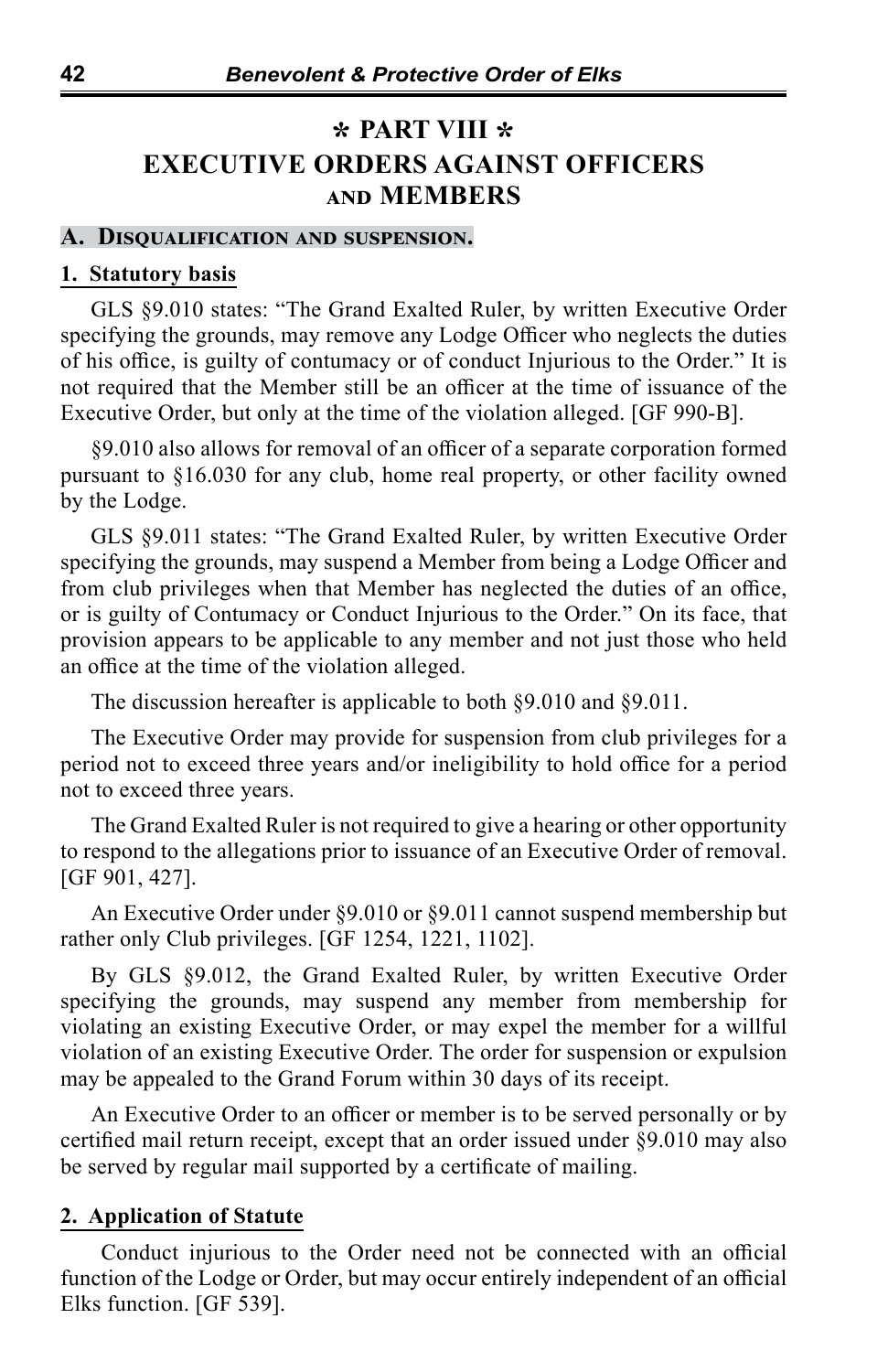The issuance of an Executive Order is not precluded because there has been a prior Local Forum trial of the same member for the same conduct. It makes no difference whether the accused was convicted or acquitted by the Local Forum. [GF 1134, 729, 714]. The authority vested in the Grand Exalted Ruler to issue an Executive Order, and the authority vested in the Local Forum, are separate and distinct from each other. Action by either authority does not constitute a bar prohibiting action by the other. [GF 1134, 898]. Also the fact that the Lodge may remove an officer under  $\S12.130$  or  $\S12.141$  does not preclude the same action by the Grand Exalted Ruler. [GF 1105, 1067].

It is not a defense to allegations of misconduct or neglect that current or officers in the same or other Lodges in the Order are guilty of the same transgressions. Each officer, when entrusted with the duties of office, is charged with responsibilities of the office, and will be judged individually when allegations of misconduct or neglect of duties are involved. [GF 1119, 1088, 1071, 1067, 955]. Nor does reliance on the erroneous advice of other persons provide a defense for neglect of duties. [GF 955].

But the Grand Forum has stated that equal protection of law is implicit in GLS §9.010 and §9.011. Where there are multiple members who are equally responsible for the conduct in question, and who have acted together, it is not proper to place the sole blame on only one of those members. [GF 1065, 654].

Neither good intentions nor ignorance of the Laws of the Order will excuse improper performance of the duties of office. [GF 990B, 779].

However, the Grand Forum generally requires that the conduct of the officer must have been "willful" to sustain an Executive Order of removal. Willful behavior has been defined as "the intentional violation of a known duty; willful acts occur where one intends a result, which actually comes to pass. It is intentional, it is not accidental, and is not involuntary." [GF 1066. Accord, GF 1217, 990-A, 817].

Where the evidence does not show willful conduct (*e.g.,* only shows a nonwillful error in judgment, mistake, or unintentional misunderstanding on the part of an officer), it is insufficient to support a finding of contumacy or neglect of duties justifying removal from office where there is no showing of conduct injurious to the Order. [GF 1217, 1199, 1116, 1074, 990A, 865].

There is also provision in §9.070(g) that a willful violation of §16.050 (requiring a Grand Lodge permit for specified financial transactions) by any member of a Lodge is an offense against the Laws of the Order and shall be grounds for immediate removal by the Grand Exalted Ruler from any office or committee.

#### **B. Appeal to Grand Forum.**

#### **1. Procedure for appeal**

§9.010 and §9.011 say that, "Within ten (10) days of its receipt the Order may be appealed to the Grand Forum by filing a notice of appeal with the Grand Secretary." A copy of the notice of appeal must also be sent to the Grand Exalted Ruler.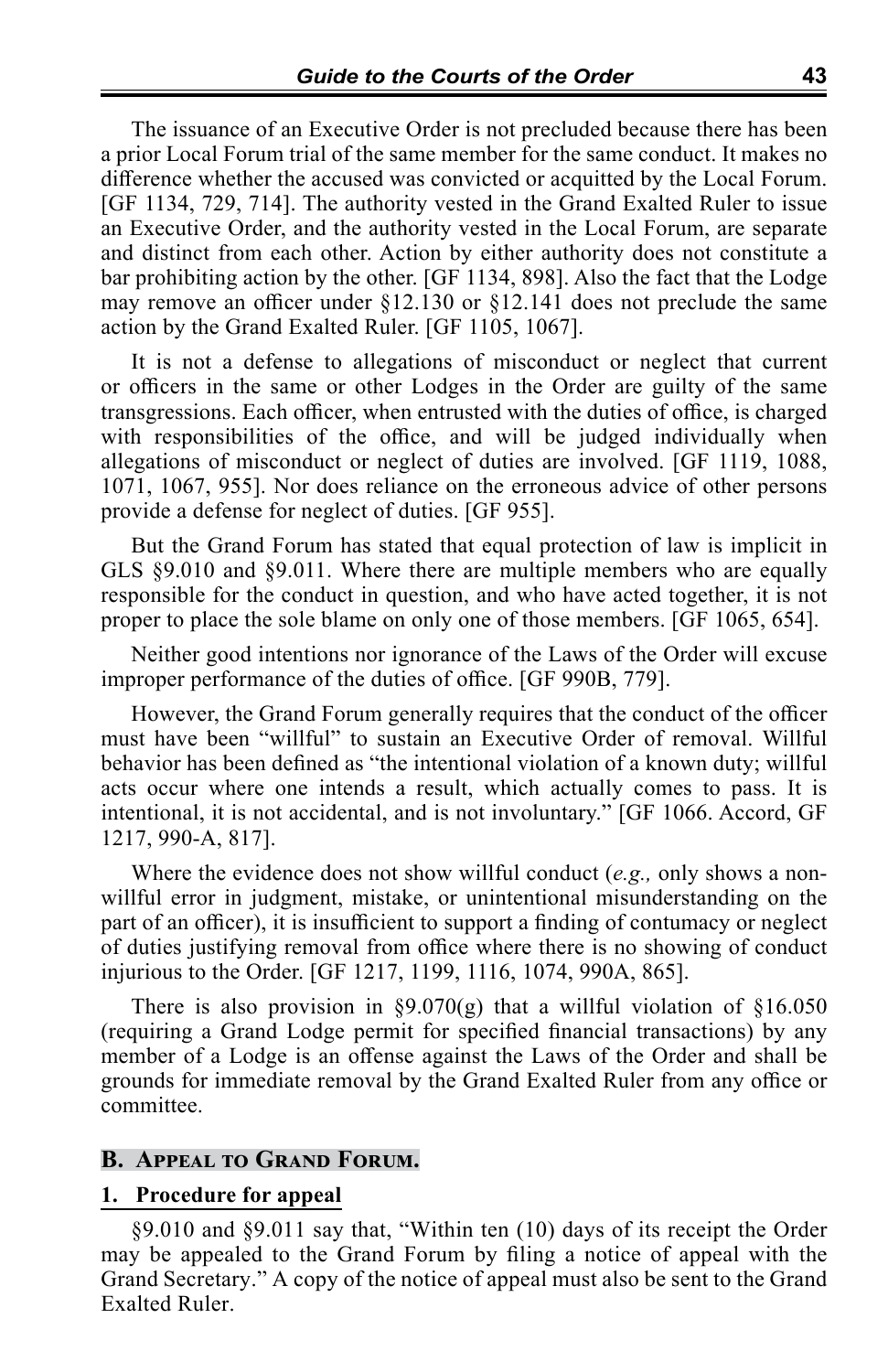If the notice of appeal is not filed within ten days after receipt of the Executive Order, then the appeal will be dismissed for lack of jurisdiction in the Grand Forum. [See GF 1203, 1099, 833.]

The ten days period to file an appeal is counted beginning with the next day after receipt by the suspended member of the Executive Order. [GFR 1.7]. The notice of appeal is timely if mailed on or before the due date (with adequate proof of such mailing). [GF 1227].

GLS §9.012 allows thirty days after receipt for appeal of an Executive Order suspending or expelling a member for violation of a prior Executive Order

The form of notice of appeal from an Executive Order is set forth in Exhibit "J" to the Forum Rules in Statutes Annotated, and must be accompanied by the Information Sheet set forth in Exhibit "L.". *(See Appendix A*.)

A notice of appeal must be accompanied by \$1,000 deposit for costs of recording and transcribing the testimony at trial. [§7.070; GFR 4.4]. The appeal may be dismissed if the appellant fails to pay the required deposit for costs after notice that the deposit must be paid. [GF 1249, 794]. Upon conclusion of the case, the full costs will be assessed against the non-prevailing party, which may result in an additional amount to be paid if that is the removed officer. [§7.070; GF 779, 777]. If the removed officer does not pay the balance of the costs assessed, the Grand Forum may order that the officer's membership in the Order be suspended until the amount is paid. [GF 1201].

#### **2. Trial of appeal**

The trial of an appeal from an Executive Order will be held before a single Justice of the Grand Forum who is designated by the Chief Justice. [§7.030]. However, the decision of the appeal will be made by the Grand Forum en banc based on the transcribed testimony at the trial. [§7.070; GFR 4.1.1]. The removed officer is entitled to a de novo trial.  $\lceil \frac{6}{57.020(b)(1)}$ ; GF 884, 654].

Motions to dismiss or make more specific shall be filed within fifteen days after the filing of the notice of appeal. [§7.040]. (*See GFR 1.2.0 and 1.2.1 regarding procedures for motions.)*

After ruling on motions (unless dispositive), the Grand Justice is to set a trial date within not more than ninety days. [§7.050].

The order of proceeding for the trial of an appeal from an Executive Order is set forth in §7.070.

The trial procedures on appeal of an Executive Order are generally the same as applicable for a Local Forum proceeding. [§7.080]. Therefore, the discussion above in Part III *(especially sections L through T)* should be referred to for appeal of an Executive Order. Grand Forum Rules allow for issuance of subpoenas for witnesses and documents [GFR 4.9], and for taking testimony by electronic means (telephonic or visual) at the discretion of the presiding Grand Justice [GFR 4.8].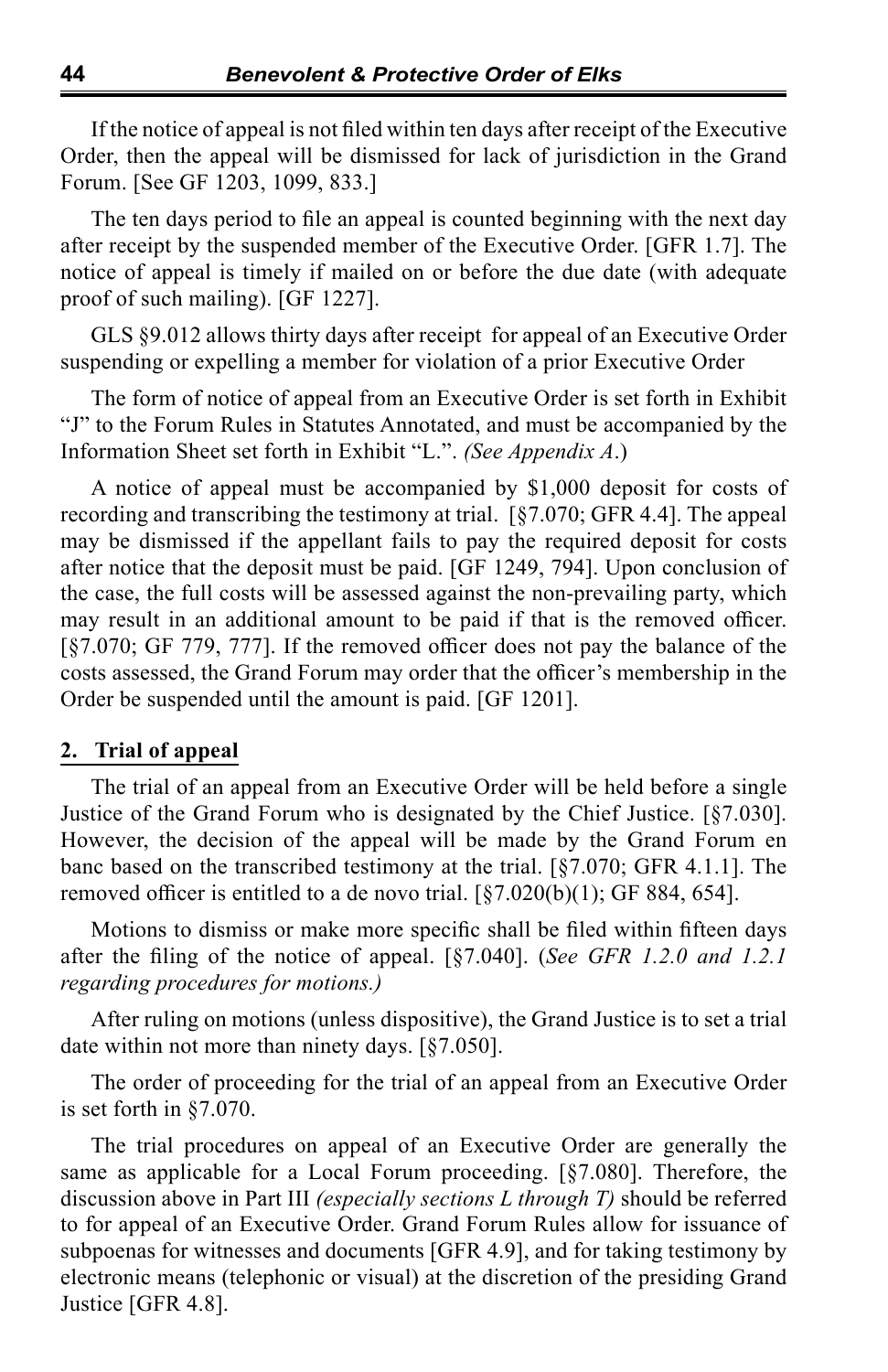The Grand Exalted Ruler, by his/her representative, must present evidence in support of the Executive Order, and the appealing member is entitled to present evidence on his/her behalf.

The appealing member is entitled to rebut that evidence, and present any other desired evidence. The appealing member may be represented by counsel, who must be a member of the Order unless otherwise ordered by the Chief Justice. [§7.070].

The "four corners" of the Executive Order establish the basis for the relevance of evidence offered in a trial. The Grand Forum will not accept evidence for a charge for which was not listed as a factual basis in the Executive Order. [GF 1129].

Counsel for the Grand Exalted Ruler is entitled to call the appealing member as a witness since this is in the nature of a civil case. [GF 901].

Letters of non-appearing witnesses are not admissible in evidence because it would violate the constitutional requirement of confrontation and crossexamination. [GF 663].

When a party fails to call a witness whom it would be natural under the circumstances to call in support of the case, the "missing witness" presumption allows the inference that the testimony, if produced, would be unfavorable to that party. [GF 1199].

The case cannot be decided based upon the record of any prior Local Forum proceeding. But instead of having a trial, the parties by agreement can submit the case on a written stipulation of facts. [GF 1084]. Also, the Grand Forum can decide the case by summary judgment without trial de novo where when there is no genuine issue as to any material fact, and the facts show a party is entitled to judgment as a matter of law. [GFR 1.2.0; GF 1073, 1070]. (*See Part XI(D) regarding procedure for summary judgment.)*

#### **3. Standards of review**

The manner in which the Grand Exalted Ruler exercises discretionary authority is subject to review by the Grand Forum. [GF 665, 660]

It is the duty of the Grand Forum on appeal from an Executive Order to weigh the evidence at trial to determine whether the Executive Order can be sustained. [GF 1134, 1119, 1113, 1105, 1088].

The Grand Exalted Ruler has the burden to present evidence sufficient to show a factual basis for the action taken in the Executive Order. [GF 1199, 1129]. The standard of proof to be applied is "clear and convincing" evidence to establish one or more material allegations. The evidence must be sufficient to persuade the trier of fact it is highly probable that the matter asserted is true. This is a higher burden than "preponderance of the evidence," but less than "beyond a reasonable doubt." [GF 1230].

If no evidence is offered in support of an allegation, the allegation will not be considered by the Grand Forum in determining the validity of the Executive Order. [GF 1129].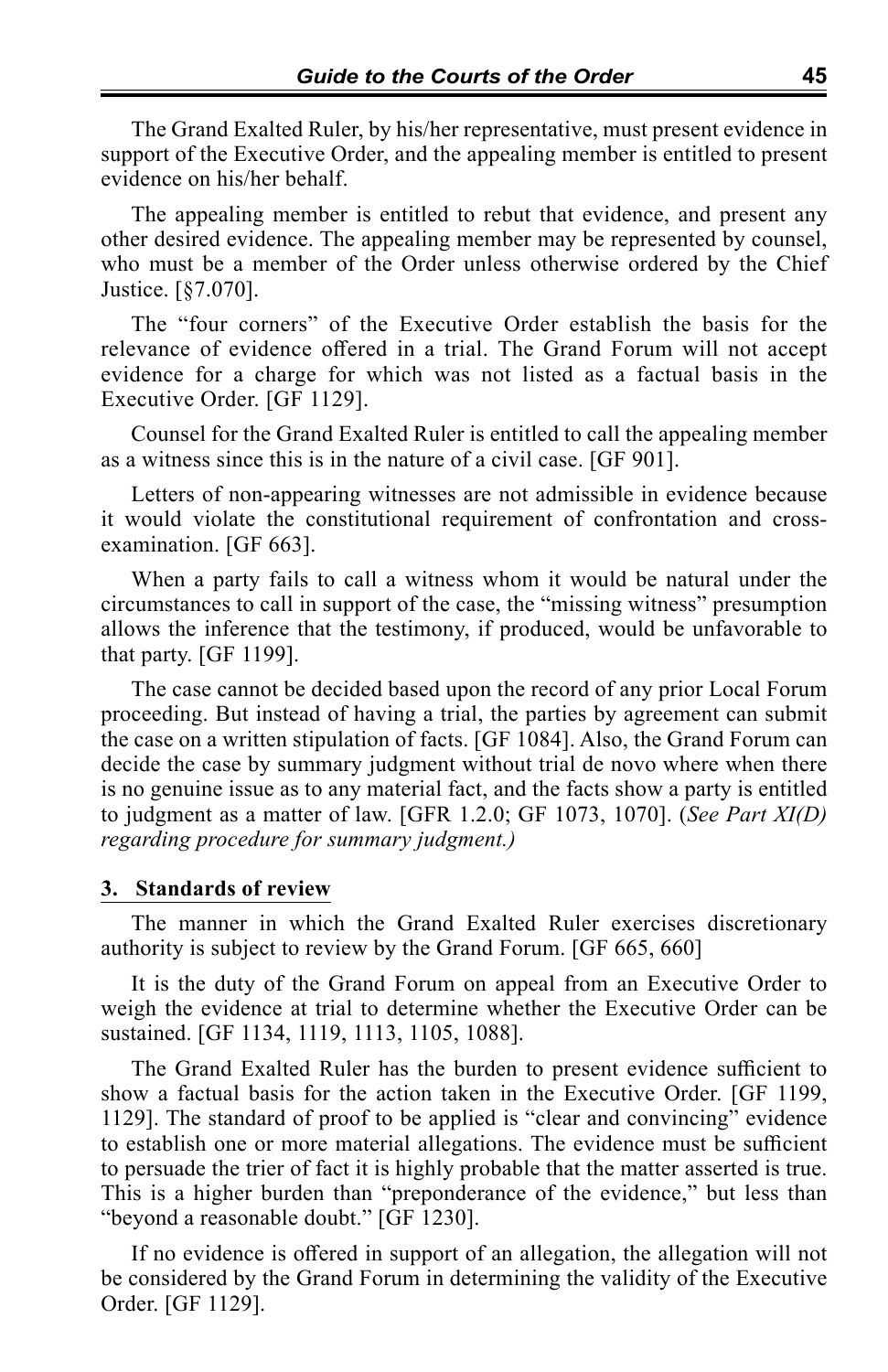The extent of authority of the Grand Forum on appeal from an order of the Grand Exalted Ruler removing a Lodge Officer is to determine whether the Order was issued in accordance with the Law, and whether or not there was an abuse of discretion (by acting arbitrarily or capriciously). [GF 1134, 1113, 1105, 1088].

An Executive Order of the Grand Exalted Ruler will be sustained on appeal where one or more of the grounds stated in the Executive Order are proven (even if some of the other allegations are not proven). [GF 1223, 1173, 1129, 1119, 1107, 1102, 1074].

An Executive Order is not issued in accordance with the Law unless it contains sufficient reasonable specifications both of the statutory violations alleged and the bases of the Order. [GF 1129, 669, 665, 663, 619]. Mere recital of statutory reasons is not sufficient. [GF 1252, 710]. An Executive Order that does not set forth adequate and specific grounds is not issued in accordance with law. [GF 710, 619]. An Executive Order saying only it was issued for "conduct injurious to his Lodge" is insufficient specification of grounds and is not in accordance with Law and constitutional due process requirements embedded in our Laws. [GF 619].

But insufficiency of specifications in an Executive Order of removal will not be considered where it is raised for the first time at trial and the appealing member did not timely file a motion to dismiss or make more specific under §7.040. [GF 1134].

When the evidence shows that the Executive Order was issued in accordance with law, and the Grand Exalted Ruler did not act arbitrarily or capriciously, the order of removal must be sustained. [GF 1209, 1207, 1201, 1134, 1129, 1119].

In July 2013, the Grand Forum, reversing previous policy, ruled that penalties imposed by an Executive Order which are materially disproportionate to the severity of the offense are deemed to be arbitrary and capricious. In such case, the Grand Forum may reduce the penalties. [GF 1269].

But an Executive Order will not be sustained in the absence of factual proof supporting the exercise of discretionary authority. [GF 1252, 1227, 1199, 1116, 990A, 865, 660, 654].

Where an Executive Order is not sustained, the Grand Forum will restore the suspended member to all rights and privileges of membership in the Order, including the right to hold office. [GF 1217, 1199, 1116]. In some (but not all) cases, the Grand Forum also orders the officer restored to the office from which the member was removed. [GF 1225, 654].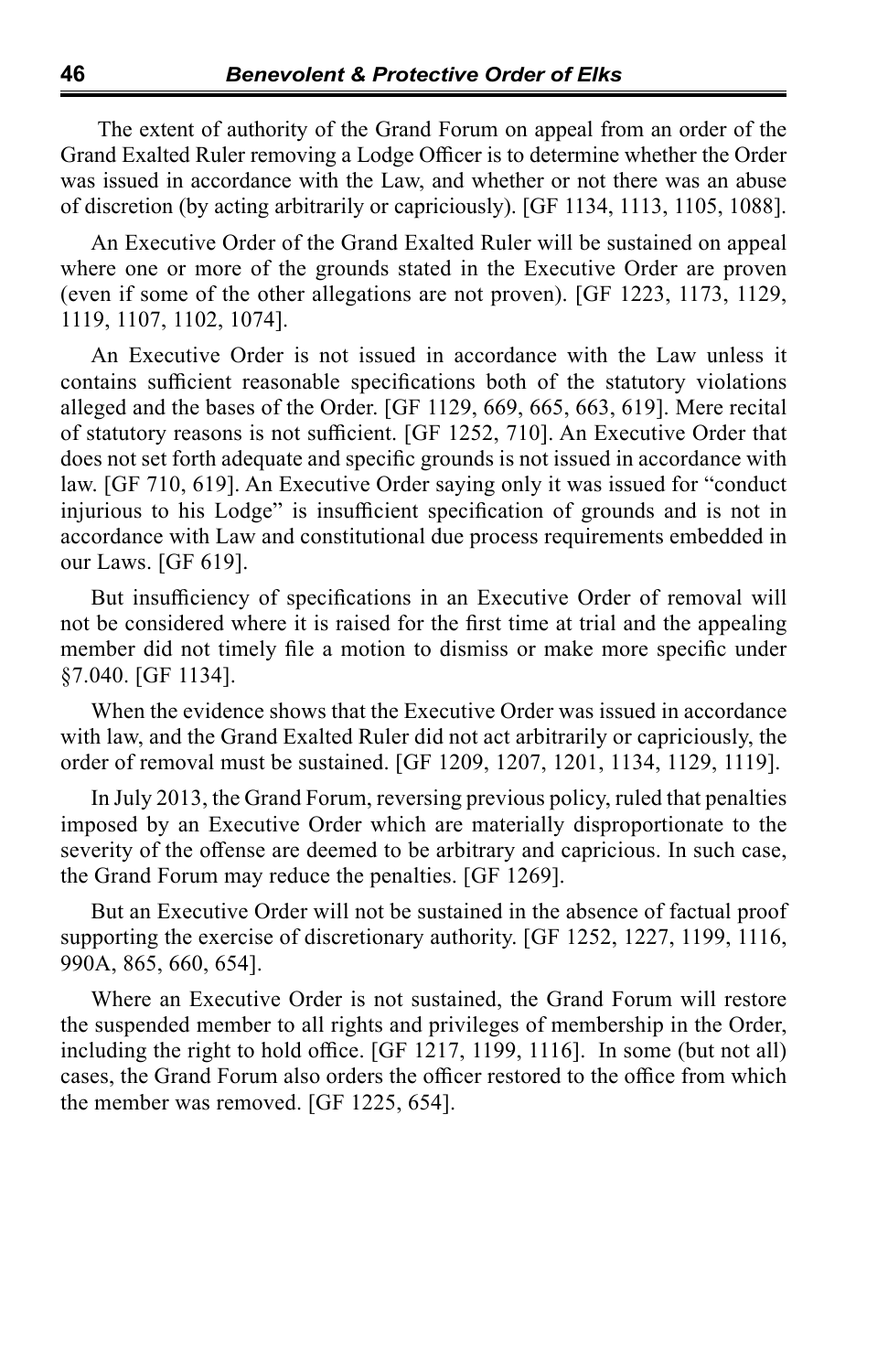## **\* PART IX \* EXECUTIVE ORDERS AGAINST LODGES**

GLS §9.130 defines offenses by a Lodge. GLS §9.160 specifies penalties which may be imposed upon a Lodge. Those penalties include: reprimand or censure; fines; probation under specified conditions; or suspension or revocation of the Lodge charter. The Grand Exalted Ruler has authority to order those penalties, except that for suspension or revocation of a Lodge charter the consent of a majority of the Grand Trustees is also required. If a Lodge charter is suspended or revoked, §9.170 provides that, upon the final adjudication by the Courts of the Order, the Grand Exalted Ruler may appoint trustees to take over the Lodge property.

An Executive Order for probation, suspension, or revocation becomes effective upon being served upon the Exalted Ruler or any other officer of the Lodge. [GLS §9.160].

The timely filing of request for appeal stays execution of any portion of the Executive Order that relates to the appointment of trustees, except as otherwise ordered by the Grand Forum upon a showing of necessity of immediate execution of the Executive Order.

§9.160 provides that, "The Order may be appealed to the Grand Forum by a majority of the Officers of the Lodge filing a written request therefore with the Grand Secretary within ten days after the service of the Executive Order." The form of notice of appeal is set forth in Exhibit "J" to the Forum Rules in Statutes Annotated, and must be accompanied by the Information Sheet set forth in Exhibit "L." *(See Appendix A*.*)* A copy of the notice of appeal must also be sent to the Grand Exalted Ruler.

The notice of appeal must be accompanied by \$1,000 deposit for costs of transcription of the testimony. [§7.070; GF 1099]. Upon conclusion of the case, the full costs will be assessed against the non-prevailing party, which may result in an additional amount to be paid if that is the appellant. [§7.070; GF 779, 777, 765].

If a notice of appeal is not timely filed within the ten days allowed, the appeal will be dismissed. [GF 1099, 833]. The appeal may also be dismissed if the appellant fails to pay the required deposit for costs after receiving notice that the deposit must be paid. [GF 794]. (*See Part VIII(B)(1) above as to time of filing.)*

The notice of appeal must be signed by a majority of the Lodge officers, which includes both elected and appointed officers (a minimum of thirteen) designated in Constitution Art. VII, Sec. 2. If the notice of appeal is not signed by a majority of the officers, "the Grand Forum has no jurisdiction over said matter except to dismiss the same" [GF 650], and the appeal will be dismissed by the Grand Forum [GF 1247, 1208, 1099, 1010, 881, 794, 752]. A recital that the appeal was approved by a majority of the officers is not effective to comply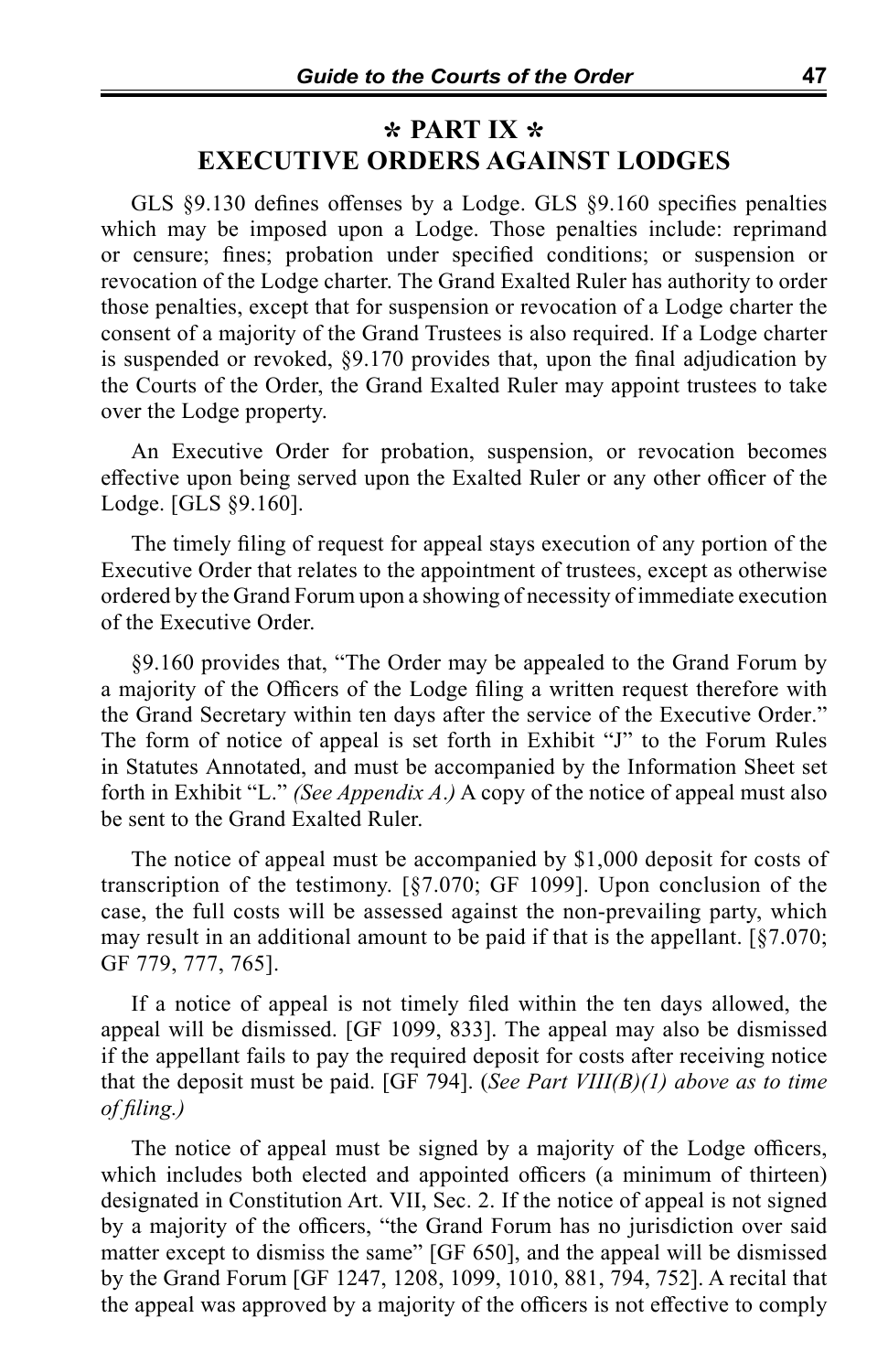with the signature requirement; rather the actual signatures are required. [GF 1160]. Nor can a notice of appeal be amended to supply officers' signatures after the ten days time period for appeal has expired. [GF 1160].

The notice of appeal by a Lodge is invalid when executed by officers who have not been properly installed as shown in Lodge minutes or records. [GF 1063].

When a proper appeal is made, the Grand Forum is required to consider the matter de novo upon the merits. [GF 884, 654]. The procedures that apply for an appeal by a Lodge are the same as for appeal of an Executive Order removing an officer, as described in Part VIII above.

On appeal, the Grand Forum will examine the facts to see if they support the Grand Exalted Ruler in the exercise of discretionary power to issue the Executive Order. [GF 1085].

The extent of the authority of the Grand Forum on appeal from an Executive Order against a Lodge is (a) to determine whether the Order was issued in accordance with the Law, and (b) whether or not there was an abuse of discretion. If the Executive Order has not been issued arbitrarily or capriciously, the Executive Order must be sustained. [GF 1085,887, 881, 765].

It is not a defense to an Executive Order against a Lodge that other Lodges of the Order may have engaged in the same conduct or may fall under the same circumstances. [GF 765].

An Executive Order against a Lodge will be sustained on appeal where one or more of the allegations are proven, even if other allegations are not proven. [GF 1119, 1085].

The powers of the Grand Exalted Ruler under §9.160 are broad, and include implied powers that are necessary or incidental to make the express powers effective; thus, the Grand Exalted Ruler may properly appoint a special committee to have authority for the operation and management of a Lodge placed on probation. [GF 887].

In July 2013, a statutory amendment was adopted to allow a Lodge to appeal to the Grand Forum from the appointment of a Special Representative under GLS §4.510. To appeal, a majority of the Officers of the Lodge must file a written request with the Grand Secretary within ten days after service of the Executive Order. [GLS §4.510].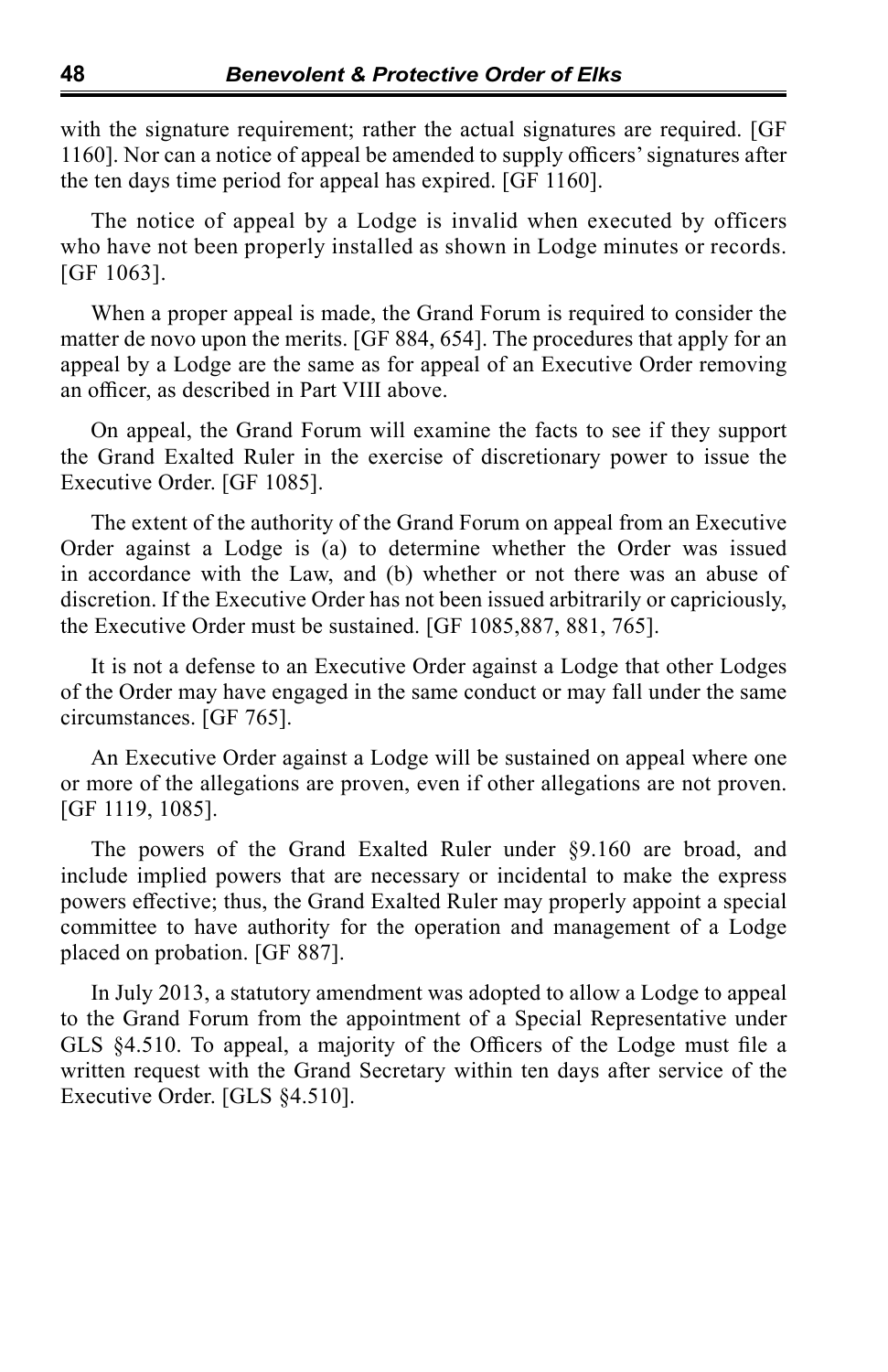## **\* PART X \* ORIGINAL ACTIONS BEFORE GRAND FORUM**

GLS §7.020(a), subsections (1) and (2), grant the Grand Forum "original jurisdiction" over "Complaints against a Lodge by another Lodge," or "Complaints against a Lodge by a Member of the Order."

An original complaint against a Lodge is to be filed with the Grand Secretary, with a copy to be served upon the Lodge against which the complaint is filed. [§7.030; GFR 3:2]. The complaint must specify in concise terms with reasonable certainty the facts and circumstances, with the date, place, and particulars of the alleged offense. [GFR 3:2-2].

The form for an original complaint is set forth in Exhibit "K" to the Forum Rules in the Statutes Annotated, and must be accompanied by the Information Sheet set forth in Exhibit "L." *(See Appendix A.)*

An original complaint will require a trial before a single Justice of the Grand Forum who is designated by the Chief Justice. The procedures for the trial are set forth in GLS §7.060. Any motions made by the parties must be filed within fifteen days after service of the complaint. [§7.030]. *(See GFR 1:8-1 and 1:8-2 regarding procedures for motions.)*

The Lodge or Member who files the Complaint will be responsible to obtain and pay the cost of a court reporter to record the testimony at the trial. [GFR 3:2-3]. The Grand Forum Justice will not schedule the case for trial until proof of compliance with that requirement is provided.

Decision of the case is made initially by the designated Grand Justice who presides at the trial. That decision is subject to rehearing by the entire Grand Forum on motion of the non-prevailing party made within thirty days after the decision was rendered. If a motion for rehearing is made, the testimony must be transcribed, with the cost of transcription to be paid by the party requesting rehearing. The procedures to be followed by the parties in the rehearing are set forth in GLS §7.060 and GFR 3:8.

Summary judgment can be granted by the Grand Forum without trial where there is no genuine issue as to any material fact and a party is entitled to judgment as matter of law. [GFR 1:8-1; GF 1200, 1194.] *See Part XI(D) regarding procedures for summary judgment.*

The offenses that can be committed by a Lodge are set forth in GLS §9.130, paragraphs (a) through (k). If the complaint does not allege violation of one of those provisions of §9.130 [GF 929, 908], or is not sufficiently specific as to such charges [GF 1059], the complainant has not stated a legal cause of action against a Lodge, and the Grand Forum is without jurisdiction to proceed and will dismiss the complaint.

The Grand Forum does not have original jurisdiction to decide questions arising out of alleged irregularities in nomination or election of Lodge officers,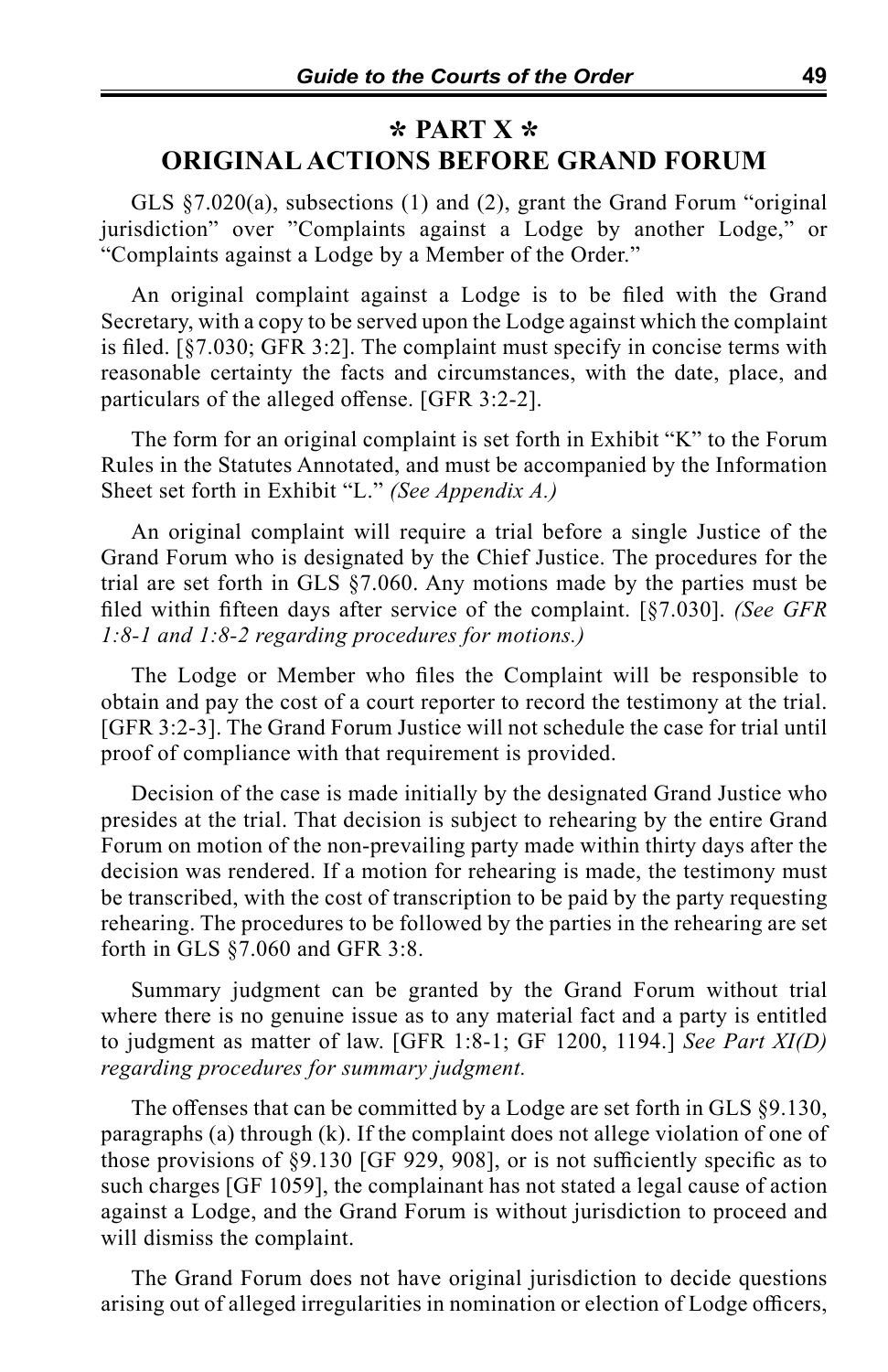and under GLS §3.100 such questions must be submitted to the Grand Exalted Ruler. [GF 576]. Also, the Grand Forum does not have original jurisdiction over (a) actions to contest Club managing body suspensions [GF 1005E], or (b) an action by a member to recover payment for breach of contract for services provided to a Lodge [GF 1184].

The Grand Forum does not have original jurisdiction in a petition of a member against the Officers and Committees of a Lodge, but which is not against the Lodge itself. [GF 1030, 1019, 1005E]. Rather, such charges must be made to the Local Forum of the Lodge. [GF 1256, 521].

A Lodge violates §9.130(i) by refusing without good cause to select and assemble a Local Forum to consider a complaint filed by a member, and the Grand Forum can issue a mandate to compel the Lodge to proceed with the hearing and determination of the charges in the complaint. [GF 1196, 1194, 1190B, 1155, 298].

The provisions of GLS §7.020(a) are not often used in practice, and on those occasions where such complaints have been filed, they have usually been unsuccessful.

The problem that the Grand Forum has perceived is that such complaints require an investigation which the Grand Forum is not empowered to conduct; the penalties that can be imposed upon a Lodge are almost exclusively to be imposed by the Grand Exalted Ruler; the charges are better addressed to the Grand Exalted Ruler as more effective; and Grand Forum consideration would not be in the best interest of the Order. Therefore, the Grand Forum has generally declined jurisdiction over such original actions against Lodges. [GF 951, 929, 928. See also GF 768 (Grand Forum has no authority to order probation of Lodge)].

Under GLS  $\S7.020(a)(3)$  and  $\S9.080$ , the Grand Forum also has original jurisdiction over any complaint brought against an unaffiliated Elk whose Lodge of prior affiliation is no longer in existence. [See GF 852].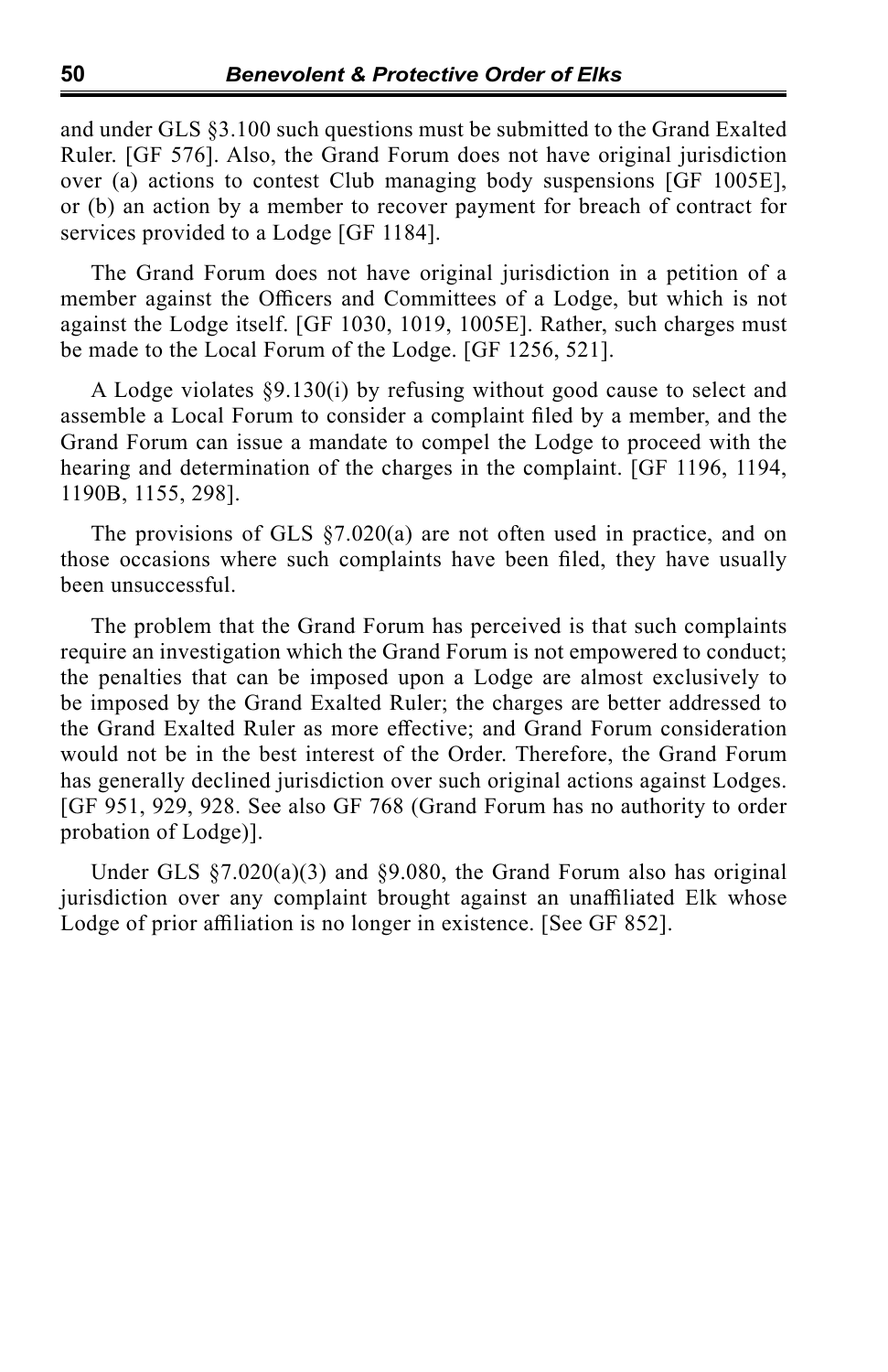## **\* PART XI \* OTHER GRAND FORUM PROCEDURES**

In this Part XI, there will be discussed particular matters of procedures before the Grand Forum which are prescribed by Statutes or by Grand Forum Rules.

#### **A. Stay of penalty.**

 GLS §7.100 allows an appellant to request the Chief Justice of the Grand Forum to stay execution of a penalty assessed by a Local Forum, or the provisions of an Executive Order.

Under GFR 2:19(4), a request for stay can be made also in other cases, such as appeals from Lodge actions against officers or members, or from managing body suspension orders alleging denial of due process. [GF 1042, 1002].

The request should be forwarded in writing or by email to the Chief Justice with a copy sent to the Grand Secretary. For a Local Forum (or other Lodge) penalty, a copy of the request also must be served upon the Lodge Secretary. For an Executive Order penalty, a copy must be served upon the Grand Exalted Ruler. The party served with the request has ten days after receipt of the request to oppose the stay. The Chief Justice within seven days thereafter shall grant or deny the request. [§7.100.].

An appellant who requests a stay should provide a statement of the specific reasons supporting the request.

#### **B. Record before Grand Forum.**

In any case before the Grand Forum, that body must arrive at its decision based on the information properly provided to it. That information is known as the "record" before the Grand Forum. [GFR 2:8]. "The Grand Forum cannot pass upon an appeal without being furnished with a record of the Local Forum proceedings." [GF 760].

What constitutes the record can vary according to the type of proceeding before the Grand Forum, but invariably will consist only of documents generated in the trial or other proceedings in the Local Lodge, and the briefs of the parties properly filed. (S*ee Part XI(C) below*).

Upon receiving a copy of notice of appeal to the Grand Forum, the Lodge Secretary, within thirty days thereafter, must transmit to the Grand Secretary the complete record of the proceedings in the Lodge, including pleadings, minutes, orders, transcript of any testimony taken, exhibits, and other relevant papers in the Lodge records. [§8.240; GFR 2:8]. The Lodge Secretary must certify to the accuracy of the submission, and must notify all parties in writing of the date on which the record of proceedings was sent to the Grand Secretary. [GFR 2:8].

If the Lodge Secretary fails to provide the necessary documents and information, the Grand Forum may rely wholly upon information and documents provided by the appealing party. [GF 1318, 1193, 1157].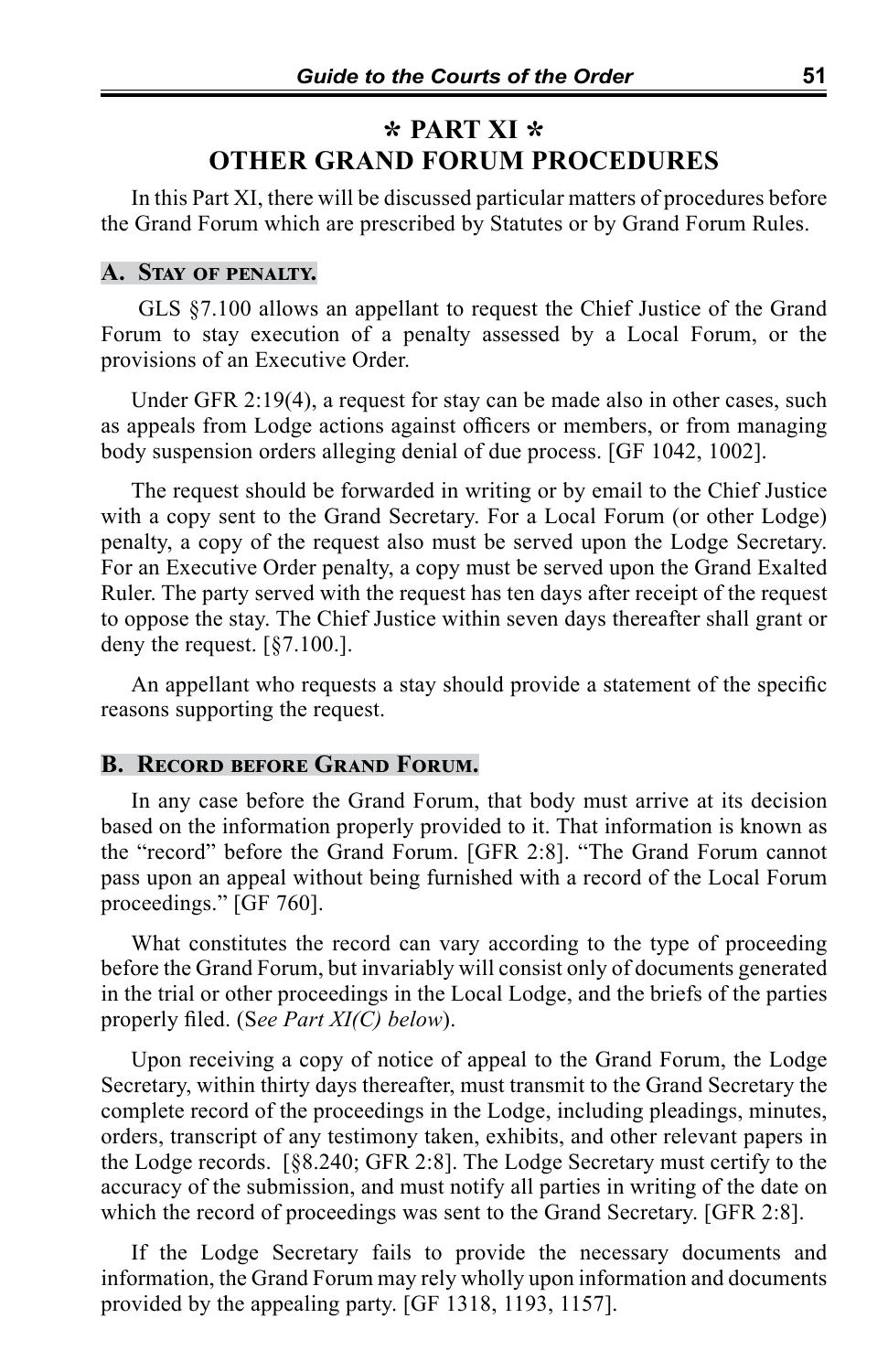The record before the Grand Forum does not include any other communications, unsolicited letters, or additional testimony or documents that are not part of the original record on appeal. [GF 1177, 1137, 1132, 1121, 1097, 892]. Any such submissions are inappropriate and will be disregarded by the Grand Forum. (However, a party can move the Grand Forum to re-open the record for taking additional evidence (see §7.110)).

#### **C. Briefs to Grand Forum.**

In an appeal from a Local Forum conviction, or from other Lodge action, each party is entitled to file a brief to the Grand Forum. [§8.250]. The proper form of brief is set forth in GFR 2:13 to 2:16. The appellant's brief is to be filed within fourteen days after the filing with the Grand Secretary by the Lodge Secretary of the record of the proceedings in the Lodge. The respondent may serve an answering brief within fourteen days after receipt of the appellant's brief. Finally, the appellant may serve a reply brief within ten days after service of the respondent's brief. The schedule for briefs, however, may be modified by the Grand Forum in a particular case. [GFR 2:17(4)].

Copies of all briefs are to be sent to the Grand Secretary and to the opposing party.

For all briefs (or any other documents) filed with Grand Secretary, the submission must be accompanied by a certificate that the submission has been sent to the opposing party. [GFR 1:7-3].

If either one or both of the parties fail to file briefs, the Grand Forum may proceed to consider the case on the record received from the Lodge Secretary and any brief received from a party. [GF 1115, 1044, 1038, 1009].

A party may make a request for oral argument, by filing a request with the Grand Secretary, which it will be within the discretion of the Grand Forum whether or not to grant. [GFR  $2:21(1)$ ]. Grand Forum cases are almost always decided without oral argument from the parties.

#### **D. Summary Judgment.**

Summary judgment is a method generally allowed in court cases to permit a judge to determine and decide a case before trial where there is no genuine issue as to any material fact and a party is entitled to judgment as matter of law. In a case where summary judgment is entered, the need for a full trial with witnesses and testimony is eliminated.

Grand Forum Rules allow for summary judgment. This procedure is particularly applicable in cases involving appeals from an Executive Order entered against a Lodge officer or member (*see Part VIII*) or against a Lodge (*see Part IX*); an original action against a Lodge (*see Part X*); or a decision of a Local Forum appealed by the Grand Exalted Ruler (*see Part IV, subsection D*).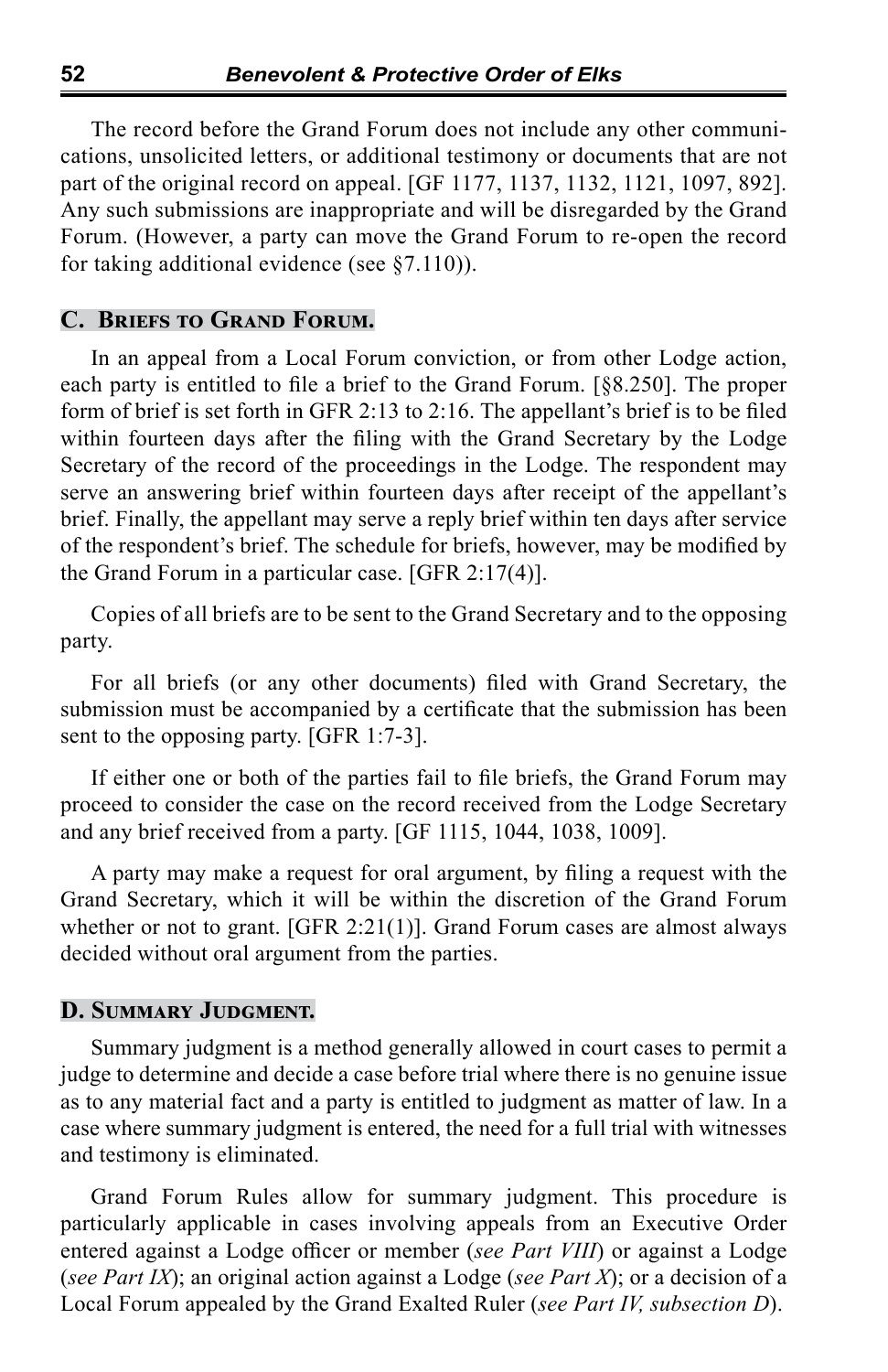Summary judgment is not generally appropriate in cases involving the appellate jurisdiction of the Grand Forum (*i.e.*, appeals from a Local Forum, Lodge removal of an officer, suspension of member for indebtedness, or suspension of club privileges). Those appeals are usually decided based upon the record and the briefs of the parties.

Grand Forum Rule 1:8-1 sets forth the procedures and bases for summary judgment. A party may file a written motion for summary judgment setting forth the grounds upon which it is made and the nature of the relief sought. There must also be filed a memorandum showing there is no genuine issue as to any material fact, and that the moving party is entitled to judgment as a matter of law. The opposing party may file an opposition to the motion. If the motion or response thereto relies on facts not of record or not subject of judicial notice, it shall be supported by affidavit made on personal knowledge setting forth any facts which are admissible in evidence to which the affiant is competent to testify, and which may have annexed thereto certified copies of papers or parts thereof referred to therein. Motions shall be deemed uncontested unless responsive papers are timely filed and served stating with particularity the basis of the opposition to the relief sought. [GFR 1:8-2].

The motion is submitted and decided by the Grand Forum without oral argument, unless otherwise ordered by the Grand Forum. If the documents of record, discovery materials, and affidavits show there is no genuine issue as to any material fact and that a party is entitled to judgment as matter of law, the Grand Forum can enter summary judgment in favor of that party.

#### **E. Request for rehearing of Grand Forum decision.**

After the Grand Forum has issued its decision in a case before it, a party may apply for rehearing and recall of the decision by filing and serving a motion for such purpose, stating the ground relied upon and supported by a brief. The motion must be filed with the Grand Secretary within thirty days after entry of the decision, with a copy of the motion to be sent to the opposing party. The moving party must certify in its motion that it is submitted in good faith and not for purposes of delay. [GFR 2:21(3)].

The opposing party may file an answering brief within ten days of service of the motion, and the moving party may file a reply brief within ten days thereafter. The Grand Forum will then determine whether or not to grant rehearing.

A motion for rehearing will be denied: (a) if not filed within thirty days after the decision was entered, or (b) if no certificate of good faith is included in the filing. [GF 1065, 954].

#### **F. Interlocutory appeals; certification.**

An interlocutory appeal is taken from an intermediate step in a Lodge proceeding, rather than from a final verdict or order. An example would be denial by a Presiding Justice of a motion to disqualify the Presiding Justice, or of a motion by the accused to dismiss the complaint; or the Presiding Justice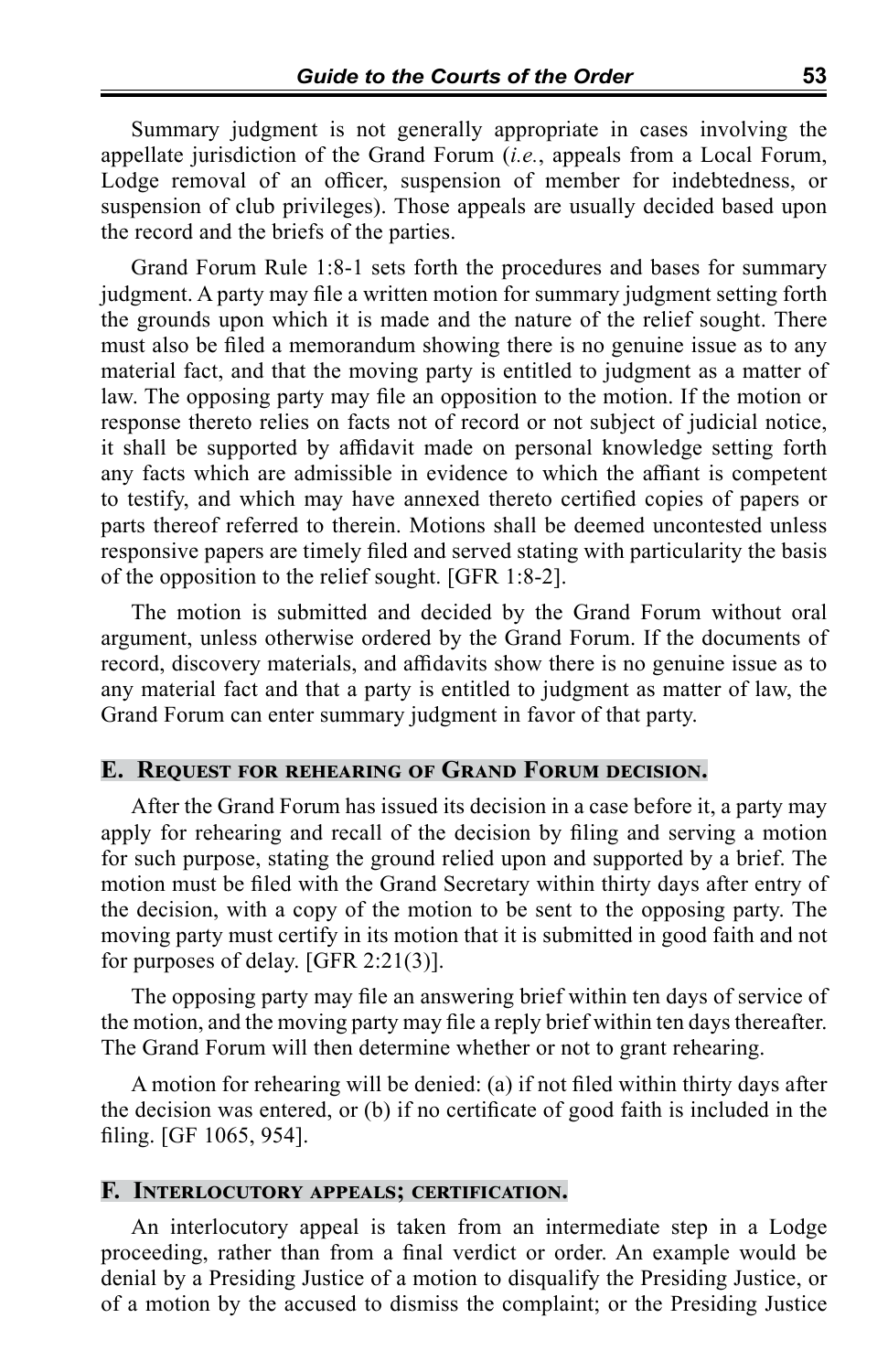granting a motion to dismiss one count of a complaint. If a party desires to appeal from that ruling, that would be an interlocutory appeal. [See GF 1186, 1029, and 1474 where Grand Forum reversed Presiding Justice rulings on interlocutory appeal].

The Grand Forum Rules provide a means for interlocutory appeals but only with leave of the Grand Forum. GFR  $2:1(c)$  states that an interlocutory appeal can be entertained when necessary to prevent irreparable injury, and on certification by the Grand Forum to the Local Forum. A request to the Grand Forum is to be made by a motion for leave to appeal from interlocutory order within ten days after the entry of the order from which appeal is taken, to be filed with the Grand Secretary with a copy sent to the opposing party and the Presiding Justice. [GFR 2:11 and 2:12]. The motion is to state the grounds upon which it is made and the nature of the relief sought. The adverse party to the motion shall have fifteen days after service of the motion to file an answer stating with particularity the basis of the opposition to the relief sought. [GFR 1:8-1 and 1:8-2].

*Certification* may be granted in "an action or proceeding pending in any Local Forum, Local Lodge or Department of the Order." [GFR 5:2].

Certification can be granted by the Grand Forum on its own or upon motion of an interested party. The grounds and procedures for certification are set forth in GFR 5:1 to 5:6.

Certification will be granted only if the request presents a question or issue of general importance to the Order which has not been but should be settled by the Grand Forum; a conflict with any other decision of the Grand Forum; calls for the exercise of Grand Forum supervision; or the interest of justice requires. [GFR 5:3].

If certification is granted, the matter proceeds to hearing or appeal procedures in the same manner as for other Grand Forum cases.

The Grand Forum has declined to grant certification where the applicant had another available remedy [GF 1210, 942], or where it was considered that the issue should best be left to administrative consideration and determination [GF 1238]. But the Grand Forum has held that by certification it has authority to review and reverse denial by the Committee on Judiciary of a requested Lodge By-Laws amendment. [GF 1292]. The Grand Forum has also held by certification that it has authority to hear an unacted upon motion of accused to dismiss. [GF 1463].

#### **G. Pardons for expelled or suspended members.**

A member who has been expelled from membership in the Order (by decision of a Local Forum or the Grand Forum, or by order of the Grand Exalted Ruler under §9.012) can only be restored to membership by pardon of the Grand Exalted Ruler. [§10.030].

Application for pardon must be made to the Board of Pardon Commissioners which has the responsibility to hear applications for pardons and make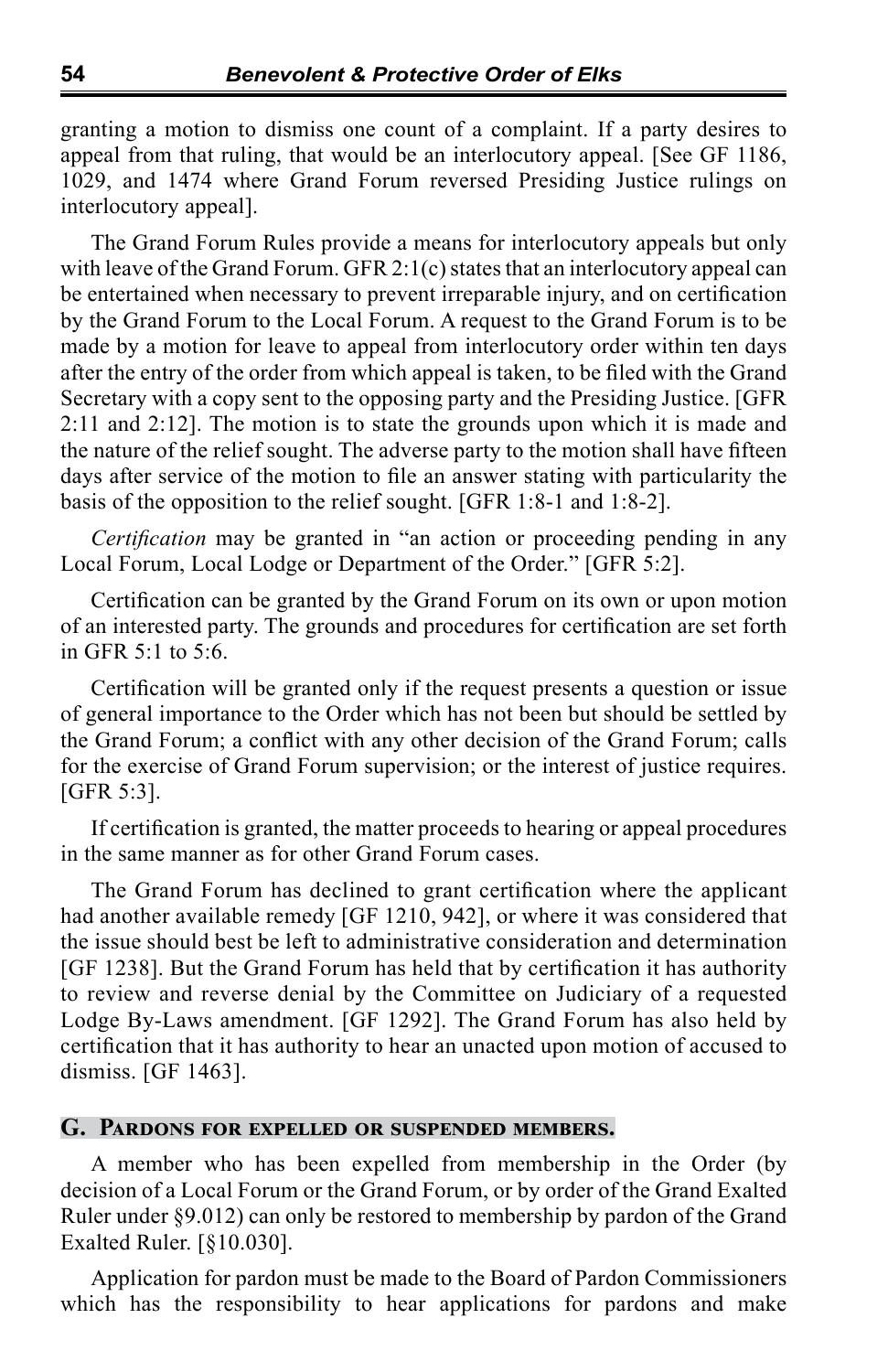recommendation to the Grand Exalted Ruler. [Const. Art. VI, Sec.7; §10.020]. The Chief Justice of the Grand Forum is Chairman of the Board of Pardon Commissioners.

Chapter 10 of Statutes Annotated sets forth the procedures for an expelled member to apply for a pardon. The necessary steps are summarized as follows:

- *1.* The expelled member must give to the Lodge Secretary written notice of intention to request a pardon at least thirty days before filing application, with copy to be sent to the Chairman of the Board of Pardon Commissioners.
- *2.* The expelled member must fully complete the prescribed form of application for pardon and send to the Lodge Secretary with a copy sent to the Chairman of the Board of Pardon Commissioners. The prescribed form of application is available from the Chairman of the Board of Pardon Commissioners, and that form should be obtained and used by the applicant.
- *3.* After it is received by the Lodge Secretary, the request for pardon is to be reported at the next regular Lodge meeting. The Exalted Ruler must then order a hearing to be held on the request for pardon at a regular Lodge meeting within the following 30 days.
- *4.* The Lodge must send written notice of the hearing to all Lodge members not less than 10 days before the scheduled hearing.
- *5.* At the Lodge meeting for the hearing, the request for pardon is to be considered. The expelled member can provide a written statement of the reasons he/she should be pardoned which should be put before the Lodge by the presiding officer. Members at the meeting may speak in support of, or in opposition to, the proposed request for pardon.
- *6.* The request for pardon should be put to vote of the members present. The members may vote to support the request for pardon, or to oppose it. The number of votes for and against should be recorded.
- *7.* The Lodge must send to the Chairman of the Board of Pardon Commissioners a report of the action taken by the Lodge upon the pardon application. A form for that report can be obtained from the Chairman of the Board of Pardon Commissioners.

The expelled member must follow all the steps outlined above, or else an application for pardon will not be considered to be complete and cannot be accepted. A report of action voted by the Lodge is mandatory, and without it the application will be dismissed.

By GLS §10.050, the action voted by the Lodge shall not be binding on the Board of Pardon Commissioners. But, as stated by the Committee on Judiciary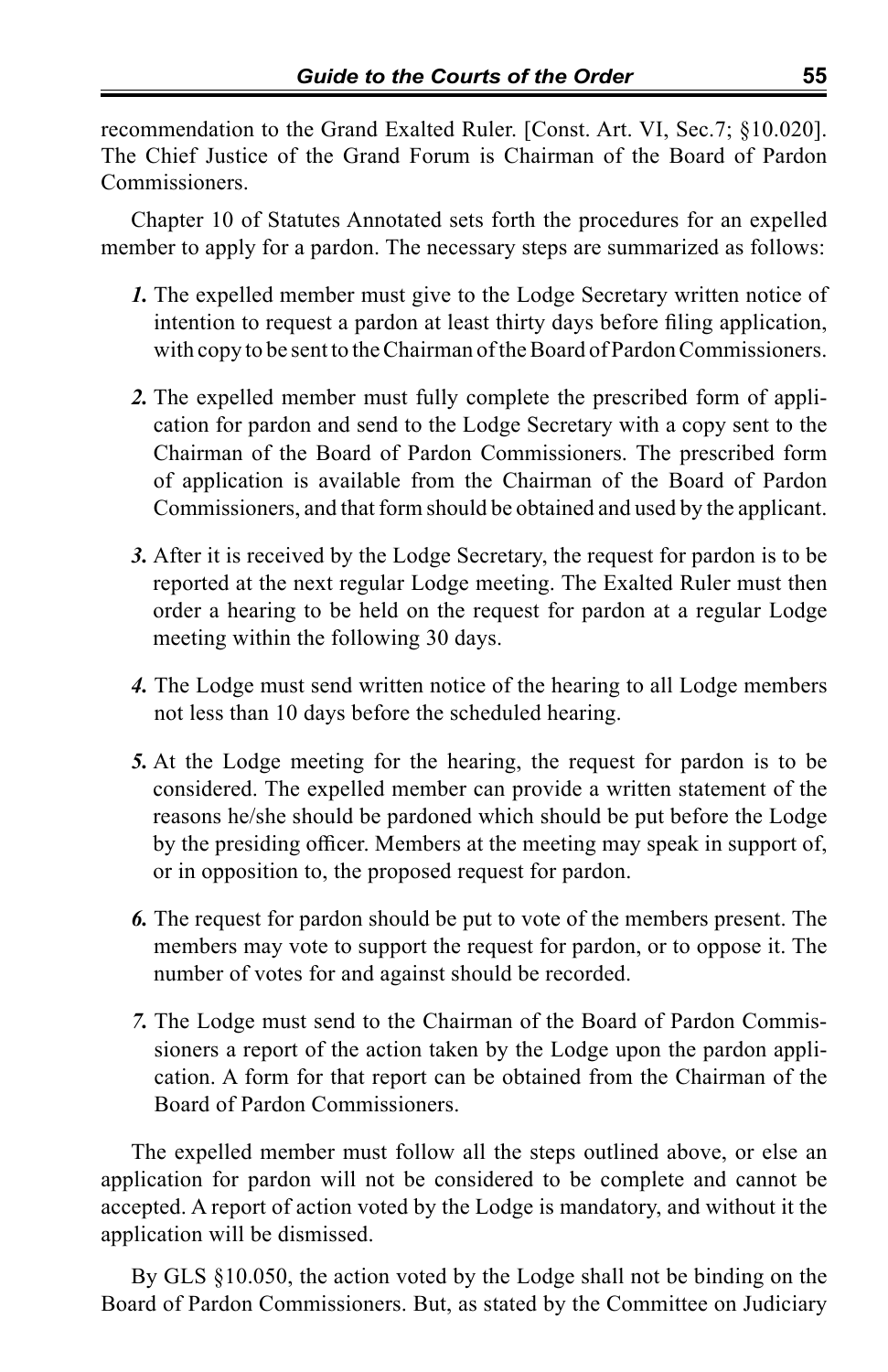"The recommendation of the Local Lodge is in no sense binding on the Board of Pardon Commissioners, but such a recommendation may carry considerable weight, and it is to be desired." [COJ Op. 7 to Sec. 166, Stats. 1981].

The applicant and the Lodge will be notified of the time and place for the Board of Pardon Commissioners' hearing on the application for pardon (which normally will be at the next Grand Lodge Session), and both the applicant and a lodge representative shall be entitled to appear before the Board of Pardon Commissioners and be heard in person. [§10.060]. It will be up to the applicant to present facts and circumstances supporting the application.

It is discretionary with the Board of Pardon Commissioners whether or not to recommend pardon, and with the Grand Exalted Ruler whether or not to grant pardon. There is no provision for appeal from any decision on application for pardon.

 "The effect of a pardon being granted is that said member automatically and without further action, excepting only payment of dues, becomes again a member in good standing in his Lodge." [COJ Op. 2 to Sec. 166, Stats. 1981].

If pardon is denied, another application will not be considered until the expiration of two years after denial of the pardon. [§10.070].

GLS §10.040 also allows a member to make application for "commutation," which in legal terms is defined as the change of a punishment from a greater to a lesser one – for example, to reduce an expulsion to a suspension, or to shorten the term of a suspension. To apply for a commutation, a member must follow the same procedures described above for a pardon.

The Board of Pardon Commissioners cannot entertain an application for pardon or commutation for a removal from or ineligibility to hold a Lodge office, or a suspension from club privileges. The Board can only entertain an application of a member who has been expelled or suspended from membership in the Order. [Ruling of Pardon Board, 2012].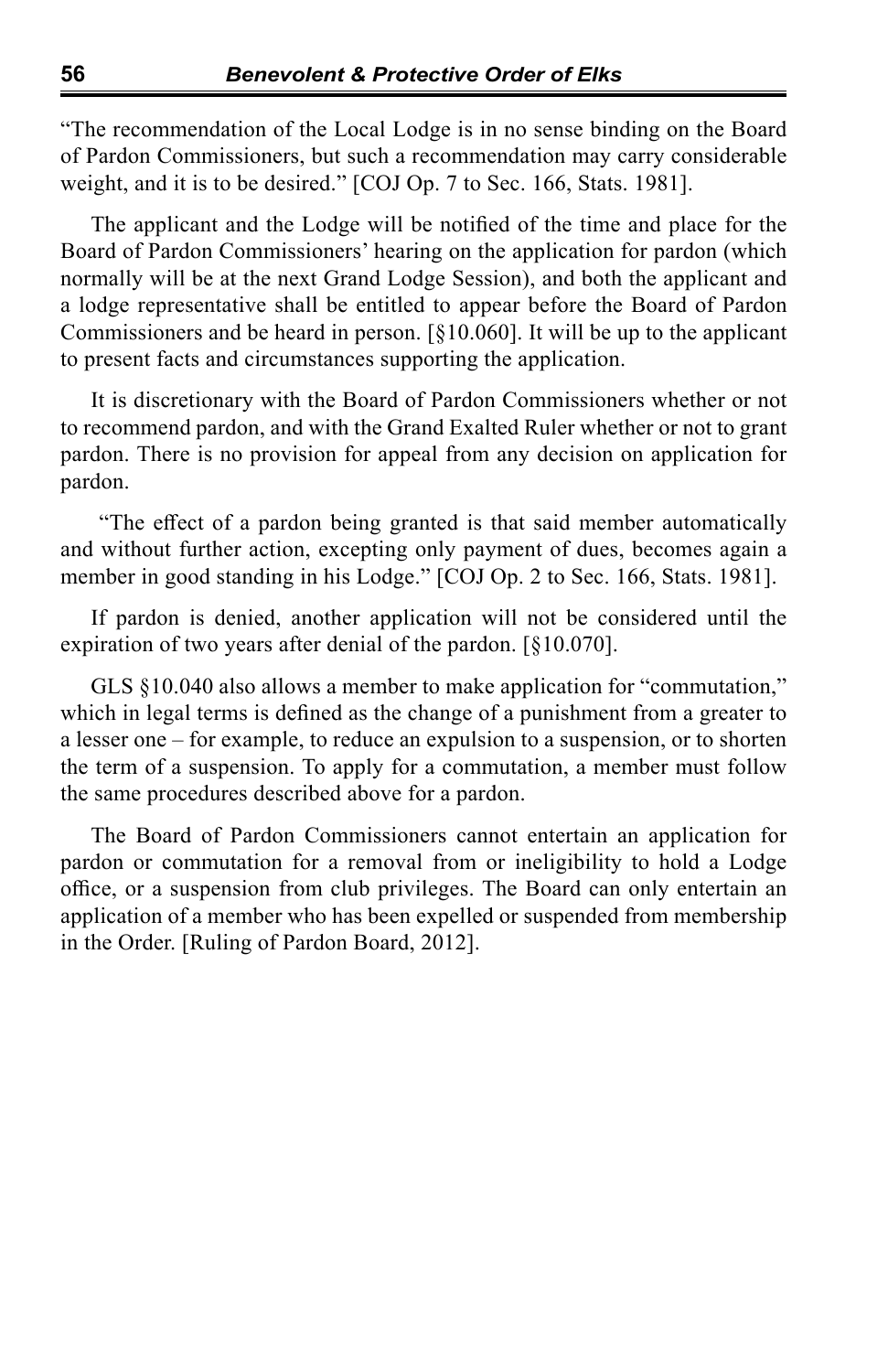# APPENDICES

- A. Forms for Forum Proceedings
- B. Local Forum Process Guidelines
- C. List of Grand Forum Decisions (cited in Guide)
- D. Digest of selected cases (cited/uncited in Guide)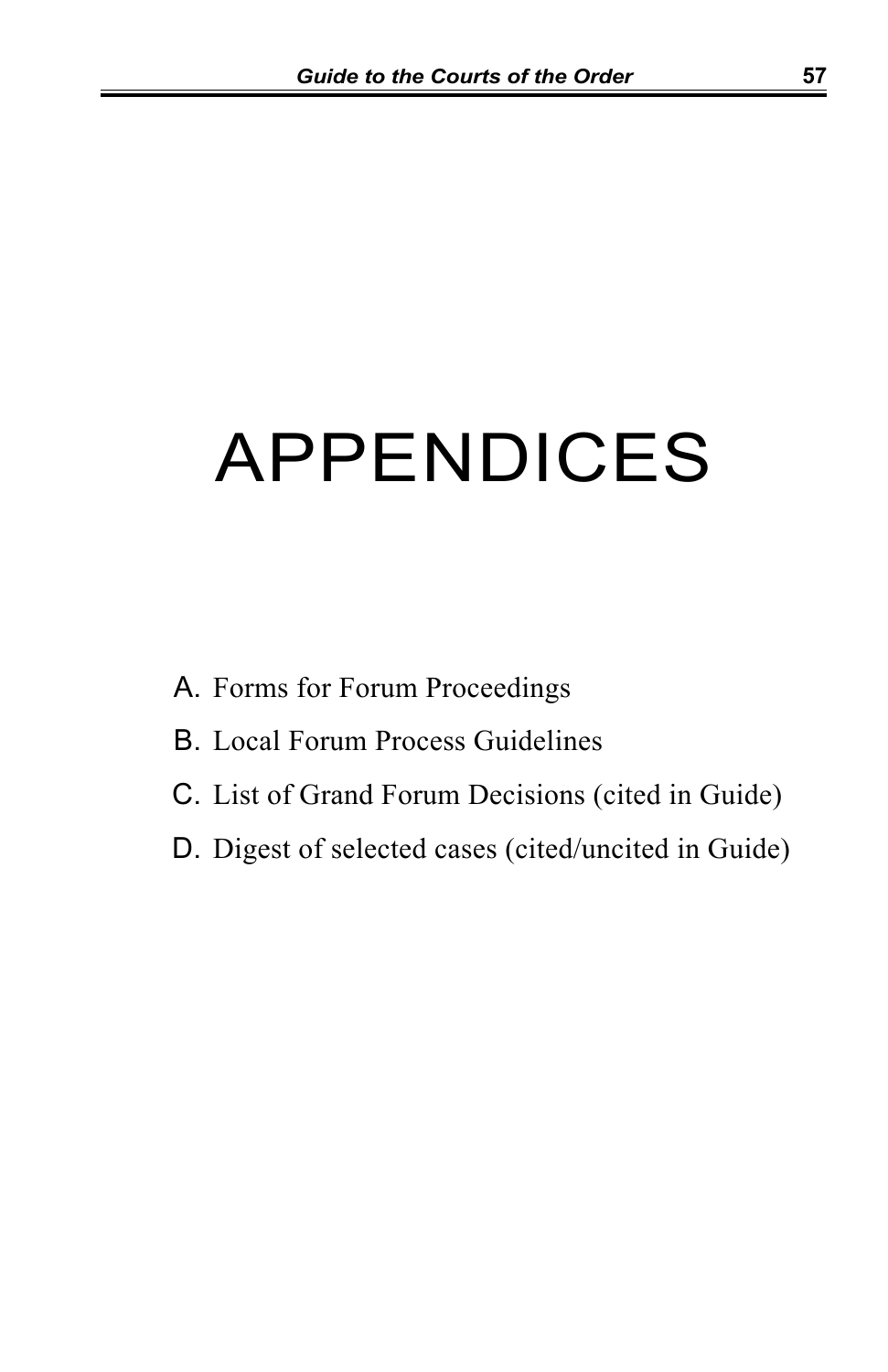# **FORMS FOR FORUM PROCEEDINGS**

The following are reproductions of the forms set forth in the Exhibits to the Forum Rules in Statutes Annotated. (The parenthetical references in the list below are to the main statutory provisions to which the Form relates.) Explanatory notes have been added to the Forms.

- **A.** NOTICE OF INTENT TO FILE COMPLAINT [GLS §8.015]
- **B.** WRITTEN MEDIATION STATEMENT [GLS §8.015]
- **C.** COMPLAINT IN LOCAL FORUM [GLS §8.020, 8.030]
- **D.** MOTION TO MAKE MORE SPECIFIC [GLS §8.060, 8.070]
- **E.** MOTION TO DISMISS [GLS §8.060, 8.070]
- **F-1.** OATHS FOR WITNESSES [GLS §8.110]
- **F-2.** OATH FOR LOCAL FORUM MEMBERS [LFR 4.6.3]
	- **G.** NOTICE OF APPEAL FROM LOCAL FORUM DECISION [GLS §8.220, 8.230]
	- **H.** NOTICE OF APPEAL FROM LODGE ACTION [GLS §12.140, 12.141; 14.170]
	- **I.** NOTICE TO APPEAR BEFORE THE HOUSE COMMITTEE AT A SUSPENSION HEARING PURSUANT TO GLS 16.041
	- **J.** NOTICE OF SUSPENSION OF YOUR CLUB PRIVILEGES PURSUANT TO GLS 16.041
	- **K.** NOTICE OF APPEAL FROM CLUB SUSPENSION [GLSJ §16.041]
	- **L.** NOTICE OF PROPOSED EXPULSION FROM MEMBERSHIP IN THE BENEVOLENT and PROTECTIVE ORDER OF ELKS PURSUANT TO GLS 9.090
	- **M.** NOTICE OF APPEAL FROM EXECUTIVE ORDER [GLS §9.010, 9.011, 9.012, 9.160]
	- **N.** COMPLAINT IN ORIGINAL ACTION AGAINST LODGE [GLS §7.020(a); GFR Part III]
	- **O.** INFORMATION SHEET FOR APPEAL TO GRAND FORUM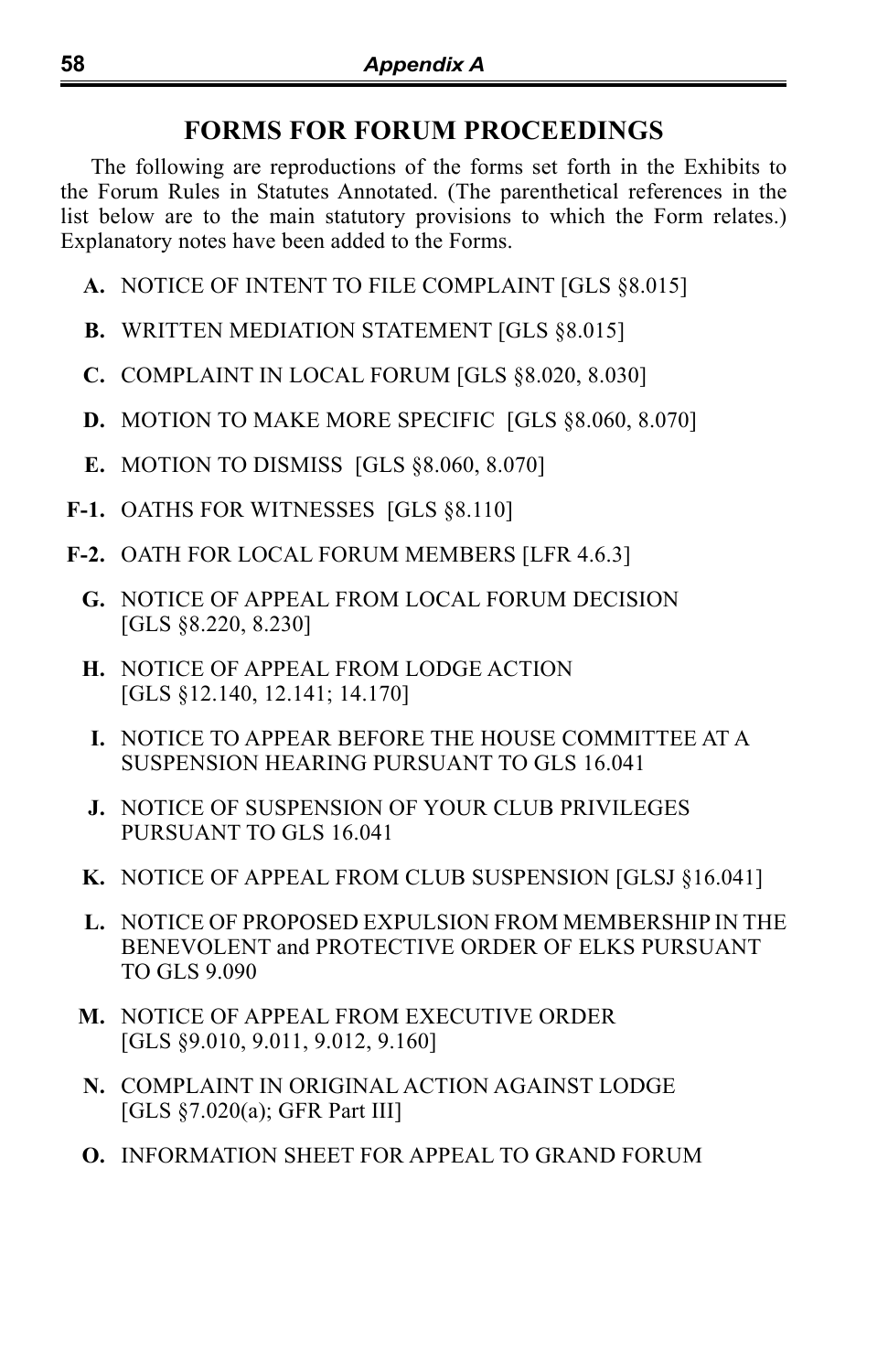# **EXHIBIT "A"**

## **FORM OF NOTICE OF INTENT TO FILE COMPLAINT**

## $\mathop{\rm LODGE}\nolimits$  NO. BENEVOLENT AND PROTECTIVE ORDER OF ELKS U.S.A.

|         | NOTICE OF INTENT                             |
|---------|----------------------------------------------|
| Accuser | TO                                           |
| VS.     | FILE COMPLAINT                               |
| Accused | Pursuant to Sec. 8.015,<br>Laws of the Order |

\_\_\_\_\_\_\_\_\_\_\_\_\_\_\_\_\_\_\_\_\_\_\_\_\_\_\_\_\_\_\_\_, Accuser, a Member in good standing in Lodge No.  $\blacksquare$ , B.P.O. Elks, under the Obligation of the Order, hereby serves upon the Secretary and gives  $\,$ , a Member of \_\_\_\_\_\_\_\_\_\_\_\_\_\_\_\_\_\_\_\_\_\_\_\_\_\_\_\_\_\_\_\_Lodge No. \_\_\_\_, B.P.O. Elks, notice of his/her intent to prefer charges by filing a Complaint against the Accused charging him/her with the offense(s) of

> *[here, set forth the text and section of the Statute allegedly violated, as for example: "Violation of his Obligation, Sec. 9.070(h), Laws of the Order … in that he, the Accused did, on or about …" (here specify the date, place and the specific facts constituting the offense to be charged).]*

DATED:

(Signed)

Accuser

\_\_\_\_\_\_\_\_\_\_\_\_\_\_\_\_\_\_\_\_\_\_\_\_\_\_\_\_\_\_\_\_, under the Obligation of the Order, says

that he/she is the above named Accuser, that he/she has read the foregoing Notice of Intent to File Complaint, knows the contents thereof, and believes the same to be true.

(Signed)

Accuser

**Note:** The Notice of Intent is to be filed *(three copies)* by the Accuser with the Lodge Secretary.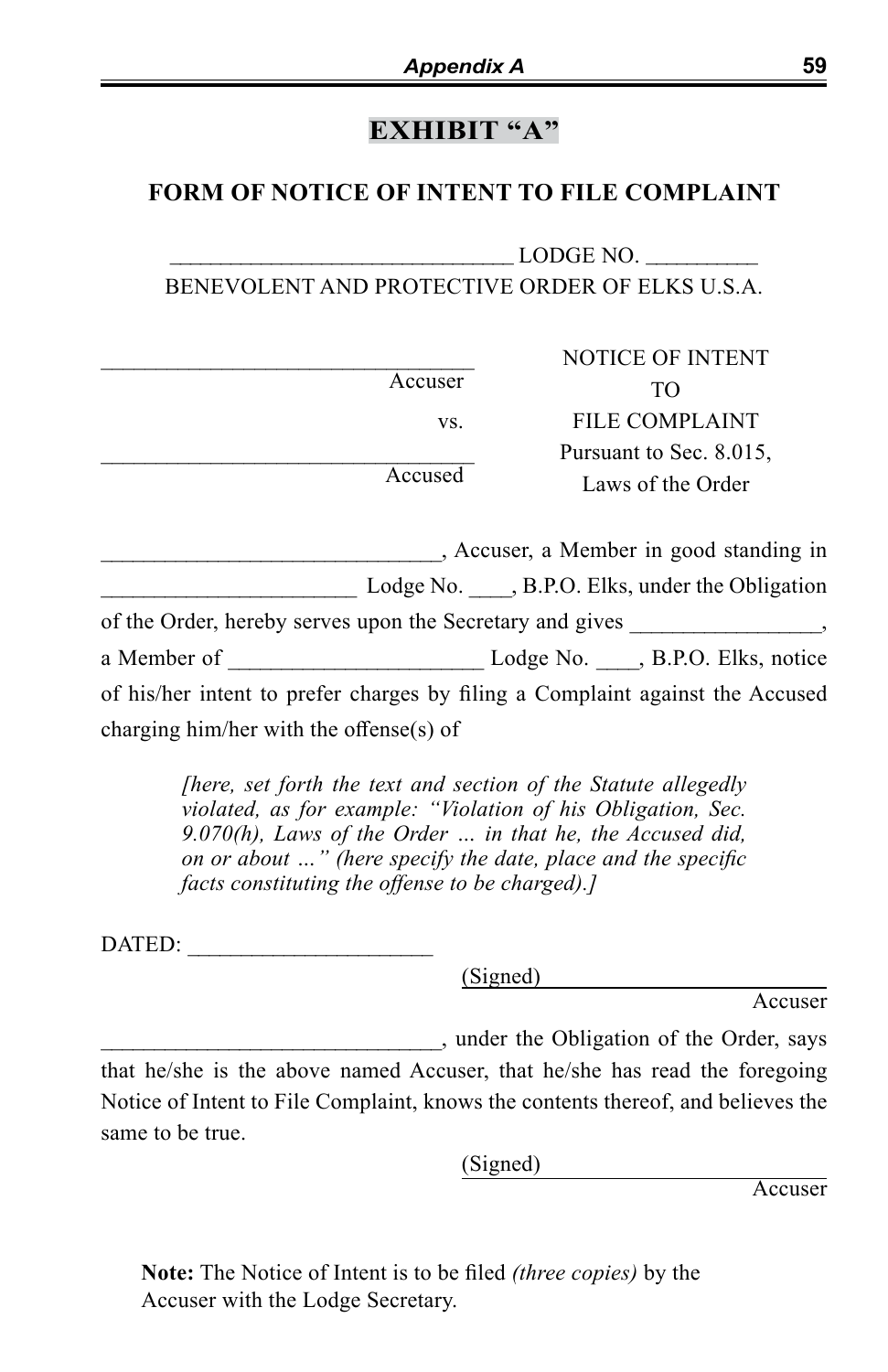# **EXHIBIT "B"**

# **FORM OF WRITTEN MEDIATION STATEMENT REQUIRED BY SEC. 8.015(***e.***), LAWS OF THE ORDER**

## $\text{LODGE NO}.$ BENEVOLENT AND PROTECTIVE ORDER OF ELKS U.S.A.

| Accuser | <b>FORM OF MEDIATION</b>      |
|---------|-------------------------------|
| VS.     | <b>STATEMENT</b>              |
|         | Pursuant to Sec. $8.015(e)$ , |
| Accused | Laws of the Order             |
|         |                               |

\_\_\_\_\_\_\_\_\_\_\_\_\_\_\_\_\_\_\_\_\_\_\_\_\_, the Mediator, a Member in good standing in \_\_\_\_\_\_\_\_\_\_\_\_\_\_\_\_\_\_\_\_\_\_\_\_\_ Lodge No. \_\_\_\_\_\_\_\_\_, B.P.O. Elks, under the reporting requirements of Sec. 8.015 of the Laws of the Order, hereby reports as follows:

 $\mathcal{L}_\mathcal{L} = \mathcal{L}_\mathcal{L} = \mathcal{L}_\mathcal{L} = \mathcal{L}_\mathcal{L} = \mathcal{L}_\mathcal{L} = \mathcal{L}_\mathcal{L} = \mathcal{L}_\mathcal{L} = \mathcal{L}_\mathcal{L} = \mathcal{L}_\mathcal{L} = \mathcal{L}_\mathcal{L} = \mathcal{L}_\mathcal{L} = \mathcal{L}_\mathcal{L} = \mathcal{L}_\mathcal{L} = \mathcal{L}_\mathcal{L} = \mathcal{L}_\mathcal{L} = \mathcal{L}_\mathcal{L} = \mathcal{L}_\mathcal{L}$ \_\_\_\_\_\_\_\_\_\_\_\_\_\_\_\_\_\_\_\_\_\_\_\_\_\_\_\_\_\_\_\_\_\_\_\_\_\_\_\_\_\_\_\_\_\_\_\_\_\_\_\_\_\_\_\_\_\_\_\_\_\_\_\_\_\_\_\_ \_\_\_\_\_\_\_\_\_\_\_\_\_\_\_\_\_\_\_\_\_\_\_\_\_\_\_\_\_\_\_\_\_\_\_\_\_\_\_\_\_\_\_\_\_\_\_\_\_\_\_\_\_\_\_\_\_\_\_\_\_\_\_\_\_\_\_\_  $\mathcal{L}_\mathcal{L} = \mathcal{L}_\mathcal{L} = \mathcal{L}_\mathcal{L} = \mathcal{L}_\mathcal{L} = \mathcal{L}_\mathcal{L} = \mathcal{L}_\mathcal{L} = \mathcal{L}_\mathcal{L} = \mathcal{L}_\mathcal{L} = \mathcal{L}_\mathcal{L} = \mathcal{L}_\mathcal{L} = \mathcal{L}_\mathcal{L} = \mathcal{L}_\mathcal{L} = \mathcal{L}_\mathcal{L} = \mathcal{L}_\mathcal{L} = \mathcal{L}_\mathcal{L} = \mathcal{L}_\mathcal{L} = \mathcal{L}_\mathcal{L}$ 

 $\_$  , and the set of the set of the set of the set of the set of the set of the set of the set of the set of the set of the set of the set of the set of the set of the set of the set of the set of the set of the set of th

1. Accuser's name and address:

2. Accused's name and address:

3. Date Notice of Intent filed with Lodge Secretary:

4. Date Lodge Secretary served copy of Notice of Intent on Accused:

5. Date Mediator was notified of filing of Notice of Intent:

6. Date Mediator contacted Accused and Accuser:

7. Date Mediation actually held:

8. If Mediation continued, date continued to:

9. Results of mediation:

\_\_\_\_\_\_\_\_\_\_\_\_\_\_\_\_\_\_\_\_\_\_\_\_ \_\_\_\_\_\_\_\_\_\_\_\_\_\_\_\_\_\_\_\_\_\_\_\_\_\_\_\_\_\_\_\_\_\_\_ Dated Lodge Mediator

Accuser Accused

**Note:** The mediation statement is to be filed by the Mediator with the Lodge Secretary.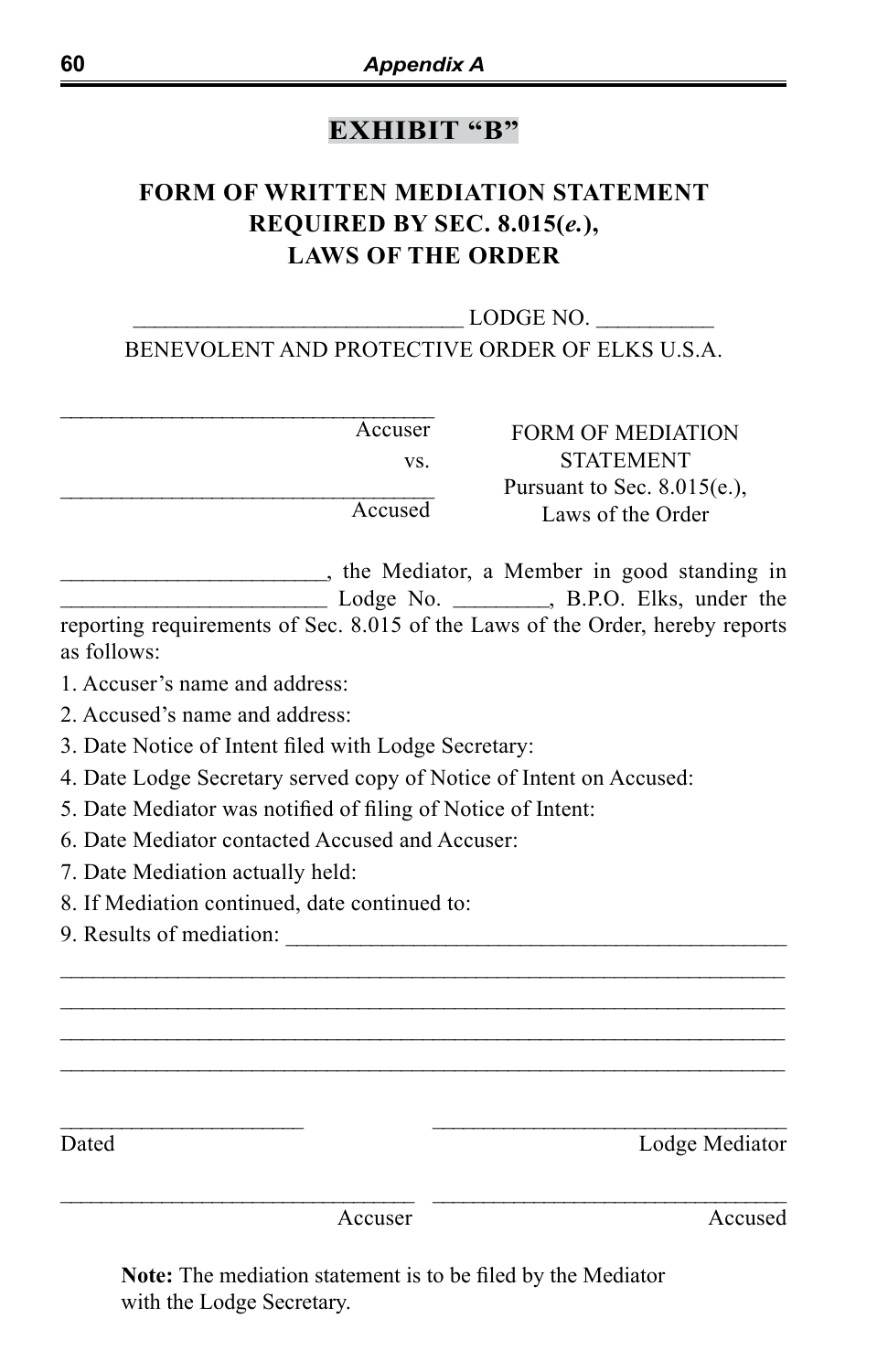## **EXHIBIT "C"**

## **FORM OF COMPLAINT IN LOCAL FORUM**

LOCAL FORUM OF LODGE, NO. BENEVOLENT AND PROTECTIVE ORDER OF ELKS U.S.A.

Accuser

vs. COMPLAINT

Accused

\_\_\_\_\_\_\_\_\_\_\_\_\_\_\_\_\_\_\_\_\_\_\_\_\_\_\_\_\_\_\_, Accuser, a Member in good standing in Lodge No. \_\_\_\_\_\_\_\_, B.P.O. Elks, under the Obligation of the Order, hereby accuses \_\_\_\_\_\_\_\_\_\_\_\_\_\_\_\_\_\_\_\_, a Member of \_\_\_\_\_\_\_\_\_\_\_\_\_\_\_\_\_\_\_\_\_\_\_\_\_\_\_ Lodge No. \_\_\_\_\_\_\_\_, B.P.O. Elks, with the offense(s) of

*[here set forth the text and section of the Statute allegedly violated, as for example: "Violation of his Obligation — Sec. 9.070(h), Laws of the Order"]*

in that the Accused did on or about

 $\mathcal{L}_\text{max}$  and  $\mathcal{L}_\text{max}$  and  $\mathcal{L}_\text{max}$  and  $\mathcal{L}_\text{max}$ 

 $\mathcal{L}_\text{max}$  and  $\mathcal{L}_\text{max}$  and  $\mathcal{L}_\text{max}$  and  $\mathcal{L}_\text{max}$ 

*[here specify the date, place and particulars constituting the offense charged]*

DATED:

(Signed)

Accuser

\_\_\_\_\_\_\_\_\_\_\_\_\_\_\_\_\_\_\_\_\_\_\_\_\_\_\_\_\_\_\_, under the Obligation of the Order, says that he/she is the above named Accuser, that he/she has read the foregoing Complaint, knows the contents thereof, and believes the same to be true. I am submitting to the Lodge Secretary a check or money order in the amount of \$100.00 as a deposit against the costs of the Lodge.

(Signed)

Accuser

**Note:** The complaint is to be filed *(three copies)* by the Accuser with the Lodge Secretary.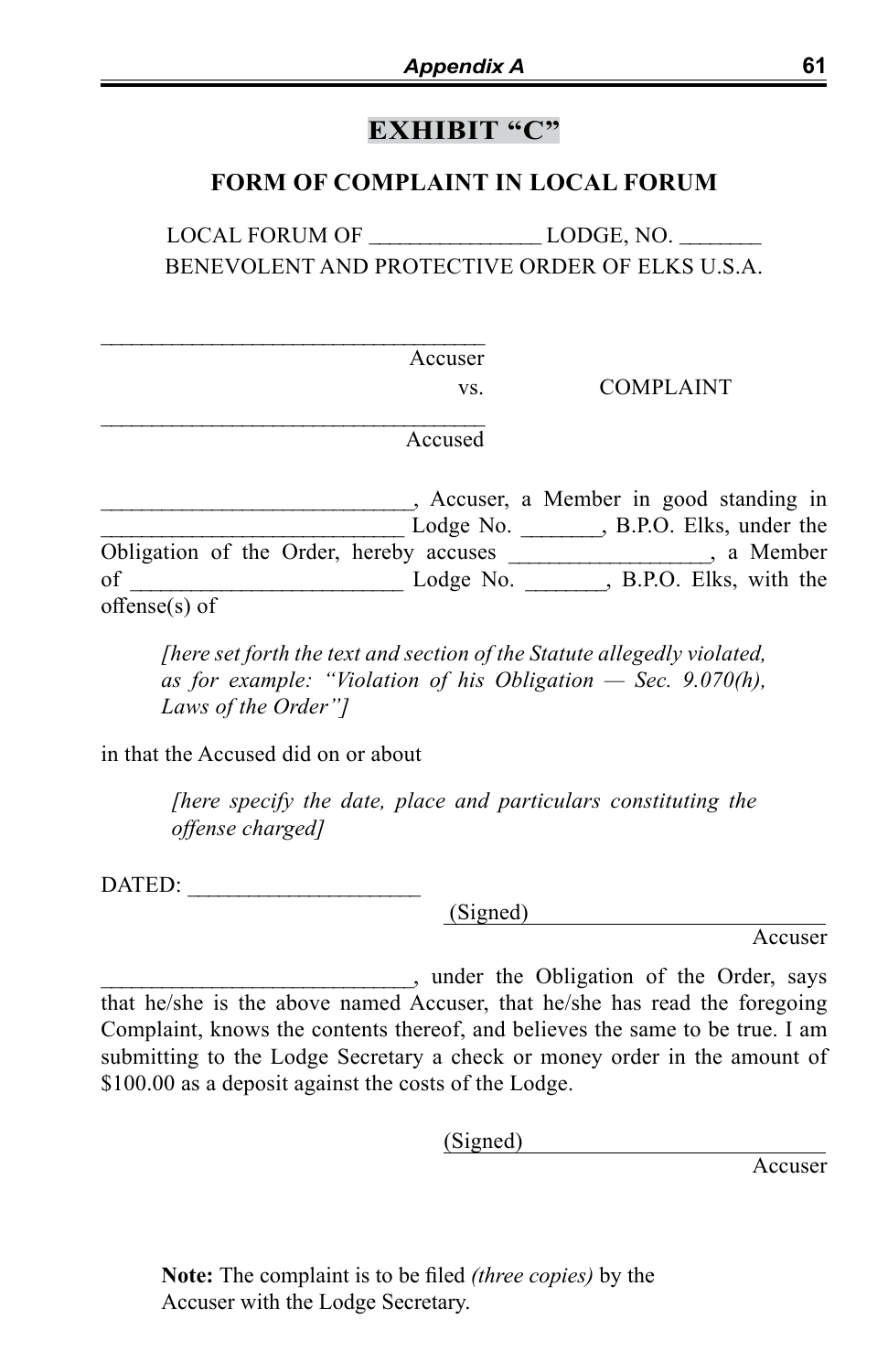# **EXHIBIT "D"**

## **FORM OF MOTION TO MAKE MORE SPECIFIC**

LOCAL FORUM OF LODGE, NO. BENEVOLENT AND PROTECTIVE ORDER OF ELKS U.S.A.

Accuser MOTION TO MAKE vs. COMPLAINT MORE SPECIFIC \_\_\_\_\_\_\_\_\_\_\_\_\_\_\_\_\_\_\_\_\_\_\_\_\_\_\_\_\_\_\_\_\_\_\_\_\_ BY AMENDMENT

Accused

\_\_\_\_\_\_\_\_\_\_\_\_\_\_\_\_\_\_\_\_\_\_\_\_\_\_\_\_\_\_\_, the Accused, moves for an order requiring the following allegations of the Complaint herein

> *[here specify the allegations by reference thereto, the defects complained of, and the details desired]*

be made more definite and certain by amendment for the reason that the Complaint does not sufficiently inform the undersigned to enable me to properly defend myself.

DATED: \_\_\_\_\_\_\_\_\_\_\_\_\_\_\_\_\_\_\_\_\_

 $\mathcal{L}_\text{max}$  , where  $\mathcal{L}_\text{max}$  and  $\mathcal{L}_\text{max}$  and  $\mathcal{L}_\text{max}$ 

(Signed)

Accused

**Note:** The motion should be filed with the Lodge Secretary with copies sent to the Presiding Justice and the Accuser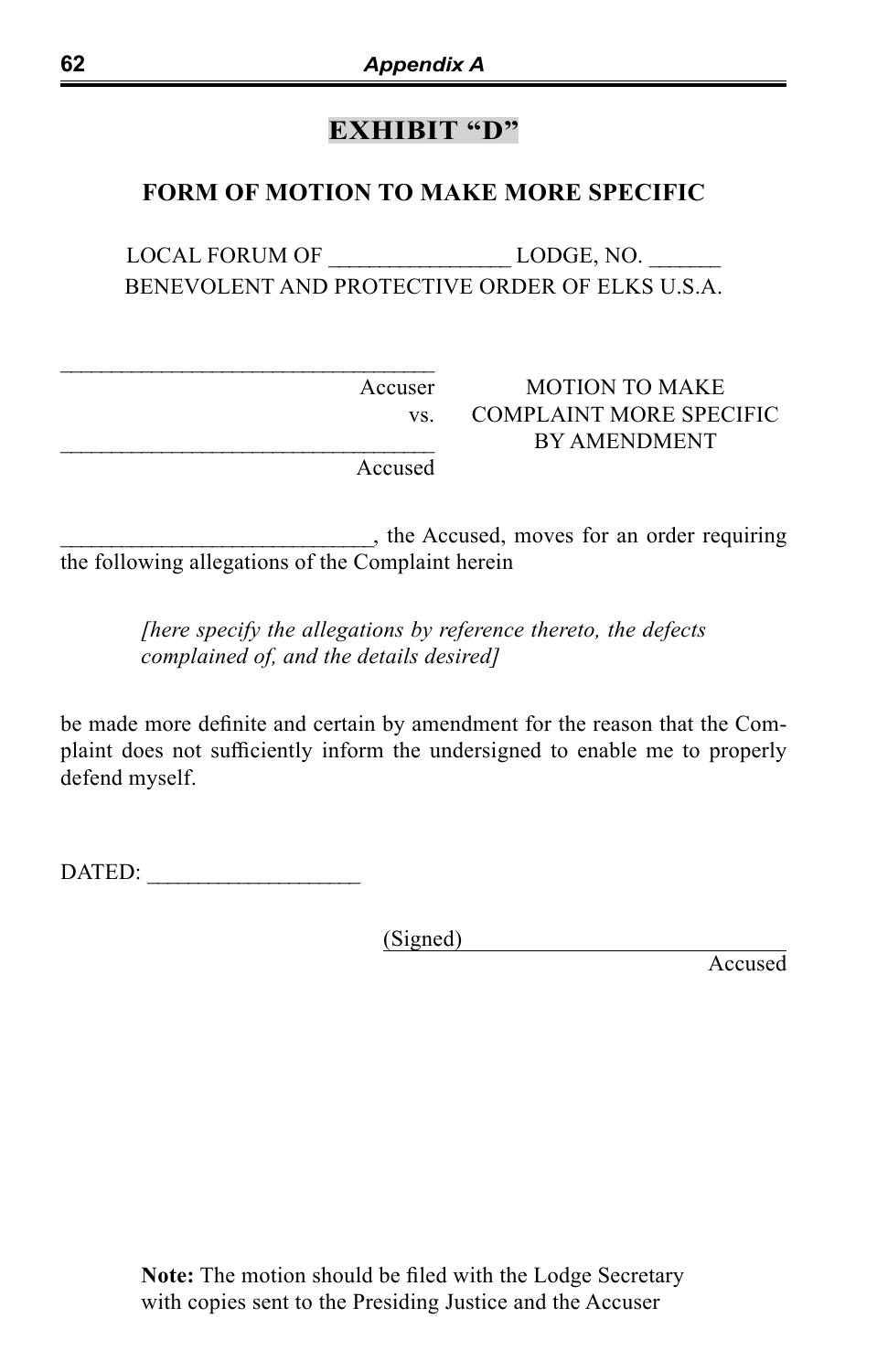# **EXHIBIT "E"**

## **FORM OF MOTION TO DISMISS**

LOCAL FORUM OF LODGE, NO. BENEVOLENT AND PROTECTIVE ORDER OF ELKS U.S.A.

Accuser

vs. MOTION TO DISMISS

Accused

\_\_\_\_\_\_\_\_\_\_\_\_\_\_\_\_\_\_\_\_\_\_\_\_\_\_\_\_\_\_\_, the Accused, moves that the Complaint be Dismissed on the following grounds:

*[here set forth the specific facts that the accused says support dismissal]*

DATED:

 $\mathcal{L}_\text{max}$  and  $\mathcal{L}_\text{max}$  and  $\mathcal{L}_\text{max}$  and  $\mathcal{L}_\text{max}$ 

 $\mathcal{L}_\text{max}$  and  $\mathcal{L}_\text{max}$  and  $\mathcal{L}_\text{max}$  and  $\mathcal{L}_\text{max}$ 

(Signed)

Accused

**Note:** The motion should be filed with the Lodge Secretary with copies sent to the Presiding Justice and the Accuser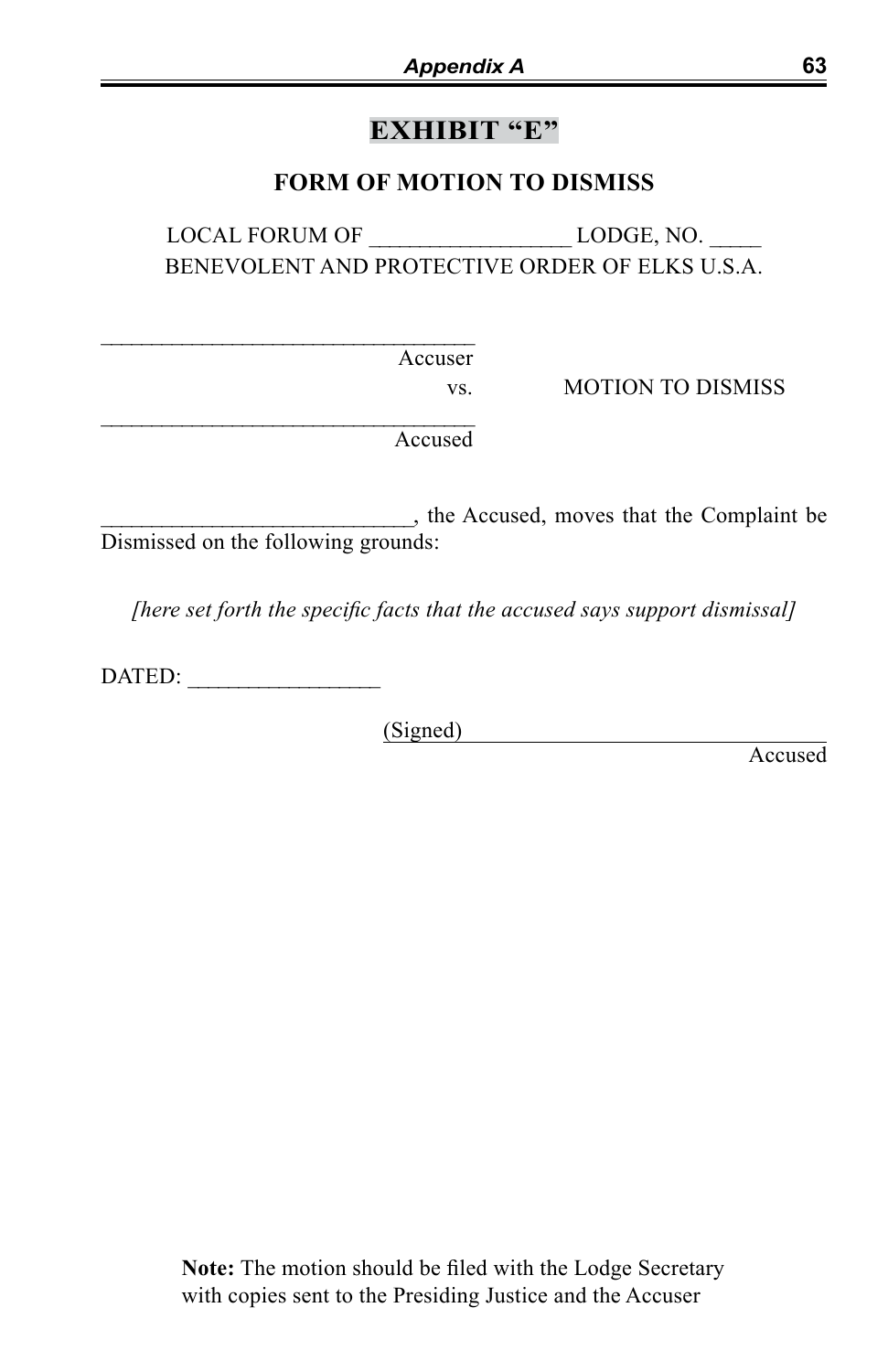## **EXHIBIT "F-1"**

### **FORM OF OATHS FOR WITNESSES**

#### *Oath to be administered to an Elk Member:*

"Do you solemnly promise and swear, under your Obligation as an Elk, that the testimony you are about to give is the truth and nothing but the truth?"

#### *Oath to be administered to a Non-Elk:*

"Do you solemnly swear that the testimony you are about to give is the truth, the whole truth and nothing but the truth, so help you God?"

#### *Affirmation for a Non-Elk who declines to take an oath:*

"Do you affirm that the testimony you are about to give is the truth and nothing but the truth?"

## **EXHIBIT "F-2"**

#### **FORM OF OATH FOR LOCAL FORUM MEMBERS**

"Do each of you, as a designated member of this Local Forum, solemnly promise and declare, under your Obligation as an Elk, that you will truly try and determine the matter before this Local Forum and will make determination herein for the good of the Order?"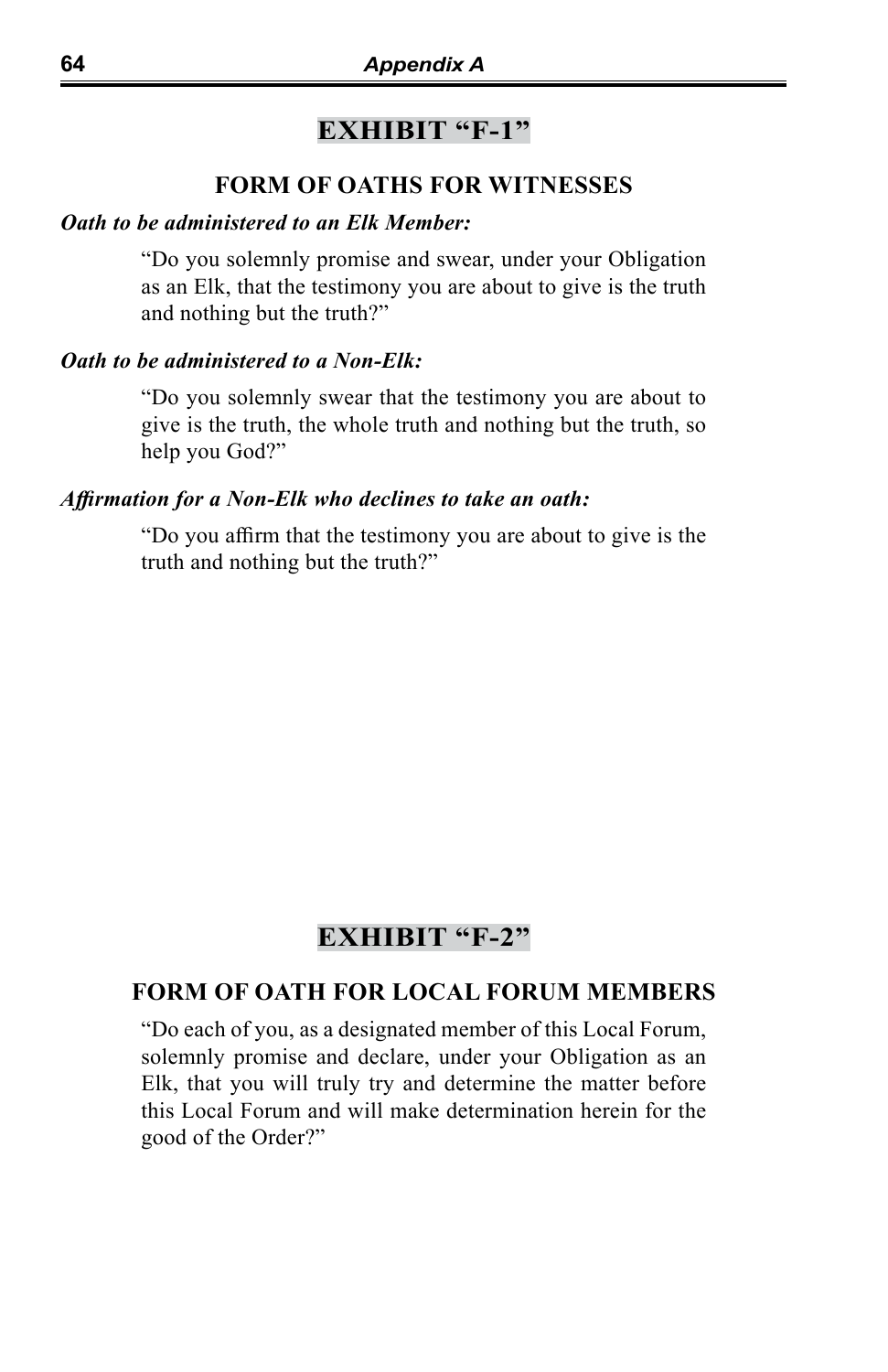## **EXHIBIT "G"**

# **NOTICE OF APPEAL FROM DECISION IN LOCAL FORUM**

## **[Important: Complete and file Information Sheet (Exhibit "O") with your appeal]**

| Name | Appellant  |                    |
|------|------------|--------------------|
|      |            | <b>APPEAL FROM</b> |
|      | VS.        | LOCAL FORUM        |
| Name | Respondent |                    |

NOTICE IS GIVEN THAT (Appellant-Accused] *or* [Appellant-Accuser] appeals to the Grand Forum of the Benevolent and Protective Order of Elks from the [verdict and sentence] *or* [the order dismissing the Complaint] of the Local Forum of \_\_\_\_\_\_\_\_\_\_\_\_\_\_\_\_\_\_\_ Lodge No. \_\_\_\_\_\_\_\_ B.P.O. Elks, in accordance with Sec. 8.220, Laws of the Order.

The Accused certifies that this Appeal is being filed with the Grand Secretary by him or her within 30 days after judgment is entered in the minutes of the Lodge, or the accuser certifies that this Appeal is being filed with the Grand Secretary within 30 days after the order to Dismiss the Complaint is reported to or entered in the minutes of the Lodge.

If applicable, I am submitting to the Lodge Secretary a check or money order payable to the Lodge in the amount of \$250.00 as a deposit toward the costs of transcription of the recorded testimony, and will pay any balance of those costs upon receipt of notice thereof.

Appellant

 $\mathcal{L}_\text{max}$  , where  $\mathcal{L}_\text{max}$  and  $\mathcal{L}_\text{max}$  and  $\mathcal{L}_\text{max}$ 

\_\_\_\_\_\_\_\_\_\_\_\_\_\_\_\_\_\_\_\_\_\_\_\_\_\_\_\_\_\_\_\_

I CERTIFY that a copy of this Notice of Appeal has been served upon the Secretary of  $Lodge No.$  and upon the Respondent on \_\_\_\_\_\_\_\_\_\_\_\_\_, \_\_\_\_\_\_\_\_.

Appellant

**Note:** The Respondent is the opposing party in the Local Forum. The original is to be sent to the Grand Secretary, with copies sent to the Lodge Secretary and the Respondent.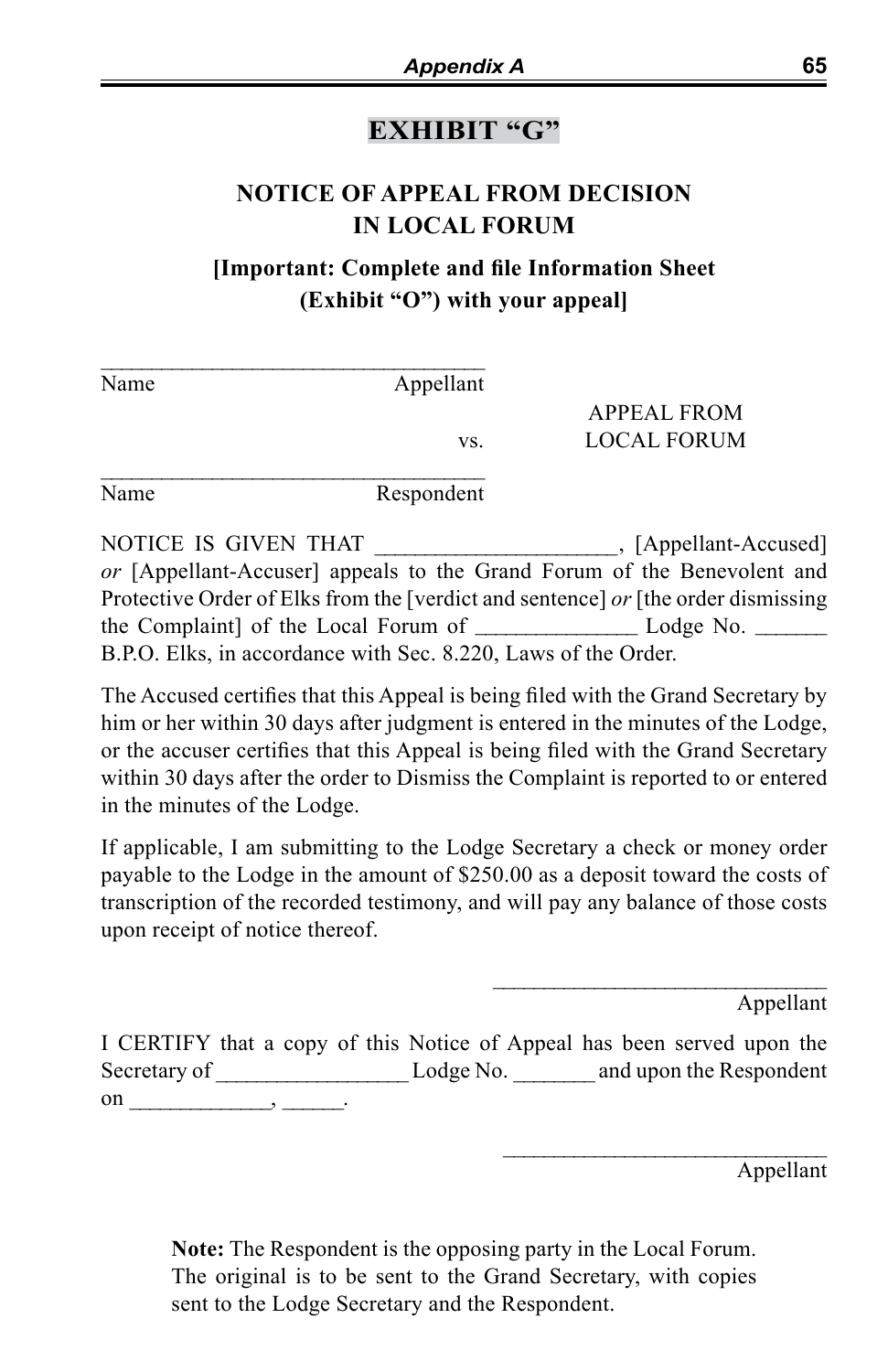# **EXHIBIT "H"**

## **NOTICE OF APPEAL FROM LODGE ACTION**

**[Important: Complete and file Information Sheet (Exhibit "O") with your appeal]**

| Name | Appellant                                                                   |                                                                                |
|------|-----------------------------------------------------------------------------|--------------------------------------------------------------------------------|
|      |                                                                             | <b>APPEAL FROM</b>                                                             |
|      | VS.                                                                         | <b>LODGE ACTION</b>                                                            |
|      | Lodge No.                                                                   |                                                                                |
| Name | Respondent                                                                  |                                                                                |
|      | Lodge action shown below (select):                                          | to the Grand Forum of the Benevolent and Protective Order of Elks from the     |
|      | $\Box$ (1) Removal from Office under Statutes 12.140 or 12.141; OR          |                                                                                |
|      | $\Box$ (2) Suspension of membership for indebtedness under Statutes 14.070. |                                                                                |
|      | taken by $\_\_\_\_\_\_\_\_\_\$ Lodge No. $\_\_\_\_\_\_\_\$ B.P.O. Elks.     |                                                                                |
|      | days after the effective date of the Lodge action.                          | This Appeal is being filed with the Grand Secretary by the Appellant within 30 |
|      |                                                                             | Appellant                                                                      |
|      |                                                                             |                                                                                |

I CERTIFY that a copy of this Notice of Appeal has been served upon the Secretary of \_\_\_\_\_\_\_\_\_\_\_\_\_\_\_\_\_\_\_ Lodge No. \_\_\_\_\_\_\_\_ on \_\_\_\_\_\_\_\_\_\_, \_\_\_\_\_\_.

Appellant

\_\_\_\_\_\_\_\_\_\_\_\_\_\_\_\_\_\_\_\_\_\_\_\_\_\_\_\_\_\_\_\_\_

**Note:** The original is to be sent to the Grand Secretary, with copy sent to the Lodge Secretary. No deposit for costs is required.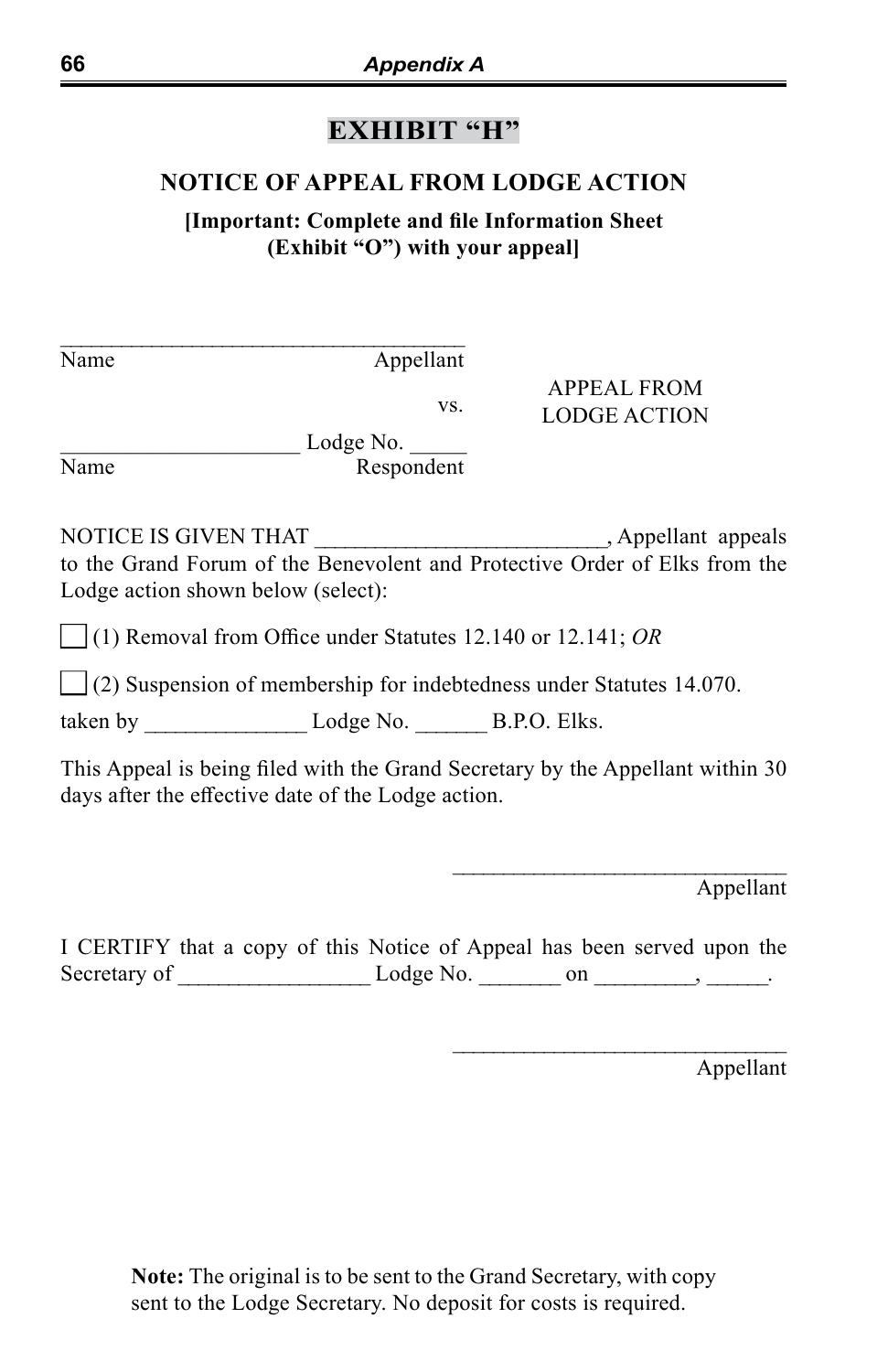# **EXHIBIT "I"**

[Lodge letterhead] [Date]

[Name and address of Member]

# **NOTICE TO APPEAR BEFORE THE HOUSE COMMITTEE OF LODGE #**

# **AT A SUSPENSION HEARING PURSUANT TO GLS 16.041**

#### **Dear (Name of Member),**

Pursuant to Grand Lodge Statute Section 16.041, the members of the house committee/Managing Body of (Lodge name) will hold a hearing on (date) at (time) at the Lodge to determine if your club privileges are to be suspended, and if so, for how long, which can be for up to one year.

The proposed suspension of your club privileges arises from an incident which occurred at the Lodge on (date) whereby you allegedly:

[Describe in detail the conduct that forms the basis for the proposed suspension.]

You are entitled to appear at the hearing to present any witnesses, facts, information, defenses or mitigating factors concerning the incident, which you want the house committee/Managing Body to be aware of before they decide whether to suspend your club privileges.

Please take notice that any suspension which may be imposed will be applicable to and enforced by all Lodges of the Order.

*Fraternally yours,*

[Name of person signing the letter; a contact phone number is optional]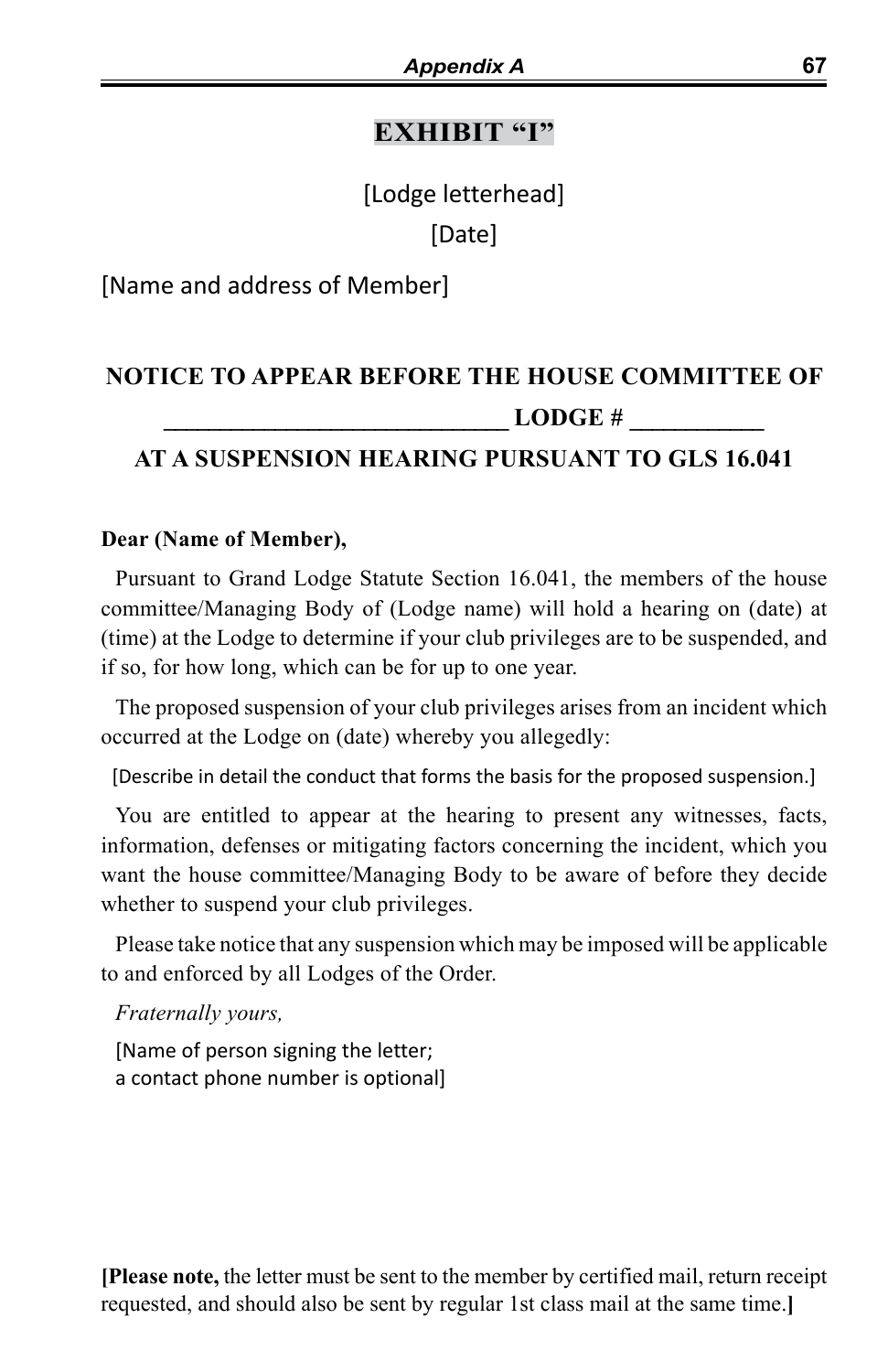#### **EXHIBIT "J"**

[Lodge letterhead]

[Date]

[Name and address of Member]

# **NOTICE OF SUSPENSION OF YOUR CLUB PRIVILEGES PURSUANT TO GLS 16.041**

#### **(Name of Member),**

#### PLEASE BE ADVISED THAT YOUR CLUB PRIVILEGES HAVE BEEN SUSPENDED FOR A PERIOD OF

The suspension of your club privileges was decided by the house committee/ Managing Body of the Lodge at the hearing held on (date) after careful consideration of all facts and information presented at the hearing.

THE SUSPENSION OF YOUR CLUB PRIVILEGES IS EFFECTIVE IMMEDIATELY AND APPLIES TO AND IS ENFORCIBLE IN ALL LODGES OF THE BENEVOLENT AND PROTECTIVE ORDER OF ELKS.

During the period of suspension, you are not permitted to attend any social functions of this or any other Elks Lodge or be present in, use or enjoy the social quarters, social parlor, lounge or bar area of this or any other Lodge of the Benevolent and Protective Order of Elks. To do so would be a violation of the suspension which may subject you to further disciplinary actions.

This is not a suspension of your membership in the Benevolent and Protective Order of Elks but rather a suspension of your "club privileges." Therefore, during the period of suspension, you are allowed to attend Lodge meetings and be present in the Lodge for official Lodge business; however, you cannot at any time visit or be present in the social parlor, lounge or bar area of the Lodge before or after the meetings and may not attend any social functions of the Lodge.

If you disagree with this action you have the right to appeal this decision to the Lodge for consideration by the membership pursuant to G.L. Statue 16.041. If you wish to appeal, you must notify the Lodge Secretary in writing within ten (10) days of your receipt of this Notice of Suspension.

*Fraternally,*

**[NOTE:** This letter should be typed up on Lodge letterhead and be signed by the House Committee Chairperson, the Exalted Ruler, or Lodge Secretary. The letter must be sent to the member by certified mail, return receipt requested, and it is recommended that the letter should also be sent by regular 1st class mail at the same time.**]**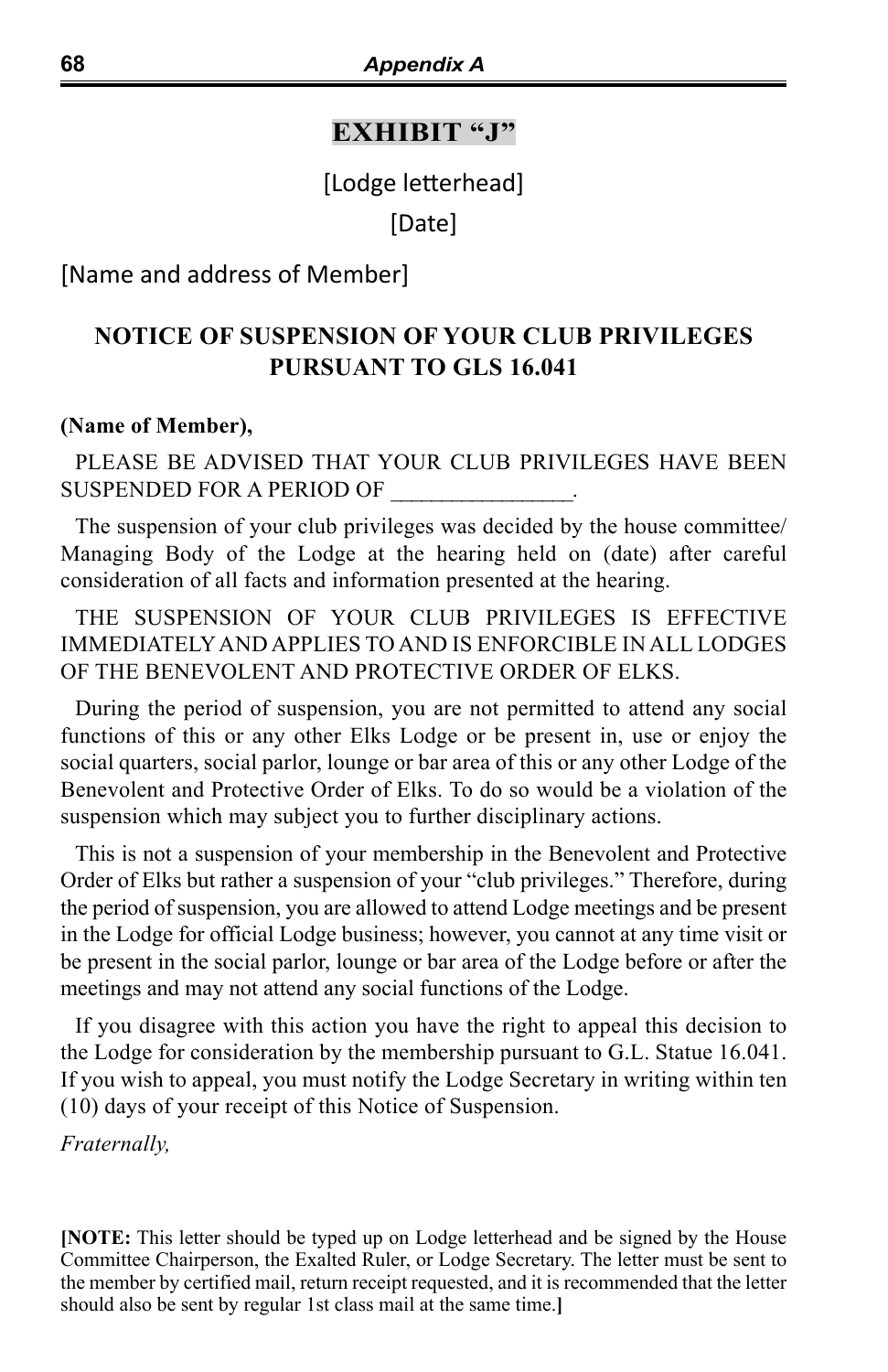# **EXHIBIT "K"**

## **NOTICE OF APPEAL FROM CLUB SUSPENSION**

**[Important: Complete and file Information Sheet (Exhibit "O") with your appeal]**

| Name | Appellant |                                       |
|------|-----------|---------------------------------------|
|      | VS.       | APPEAL FROM<br><b>CLUB SUSPENSION</b> |

Name Respondent

NOTICE IS GIVEN THAT \_\_\_\_\_\_\_\_\_\_\_\_\_\_\_\_\_\_\_\_\_\_\_\_\_\_\_, Appellant appeals to the Grand Forum of the Benevolent and Protective Order of Elks from the suspension of his/her Club privileges in Lodge No. B.P.O. Elks in violation of his/her due process rights.

This Appeal is being filed with the Grand Secretary by the Appellant within 30 days after the effective date of the suspension, or within 30 days after the date of the Lodge meeting to consider the appeal to the Lodge (whichever is applicable).

Appellant

\_\_\_\_\_\_\_\_\_\_\_\_\_\_\_\_\_\_\_\_\_\_\_\_\_\_\_\_\_\_\_\_\_

\_\_\_\_\_\_\_\_\_\_\_\_\_\_\_\_\_\_\_\_\_\_\_\_\_\_\_\_\_\_\_\_\_

I CERTIFY that a copy of this Notice of Appeal has been served upon the Secretary of \_\_\_\_\_\_\_\_\_\_\_\_\_\_\_\_\_\_\_\_\_\_\_Lodge No. \_\_\_\_\_\_\_\_\_ and upon the Respondent on \_\_\_\_\_\_\_\_\_\_\_\_\_\_\_, \_\_\_\_\_\_\_.

Appellant

**Note:** The Respondent is the Supervising Body of the Club. The original is to be sent to the Grand Secretary, with copies sent to the Lodge Secretary and the Chairman of the Respondent Supervising Body. No deposit for costs is required.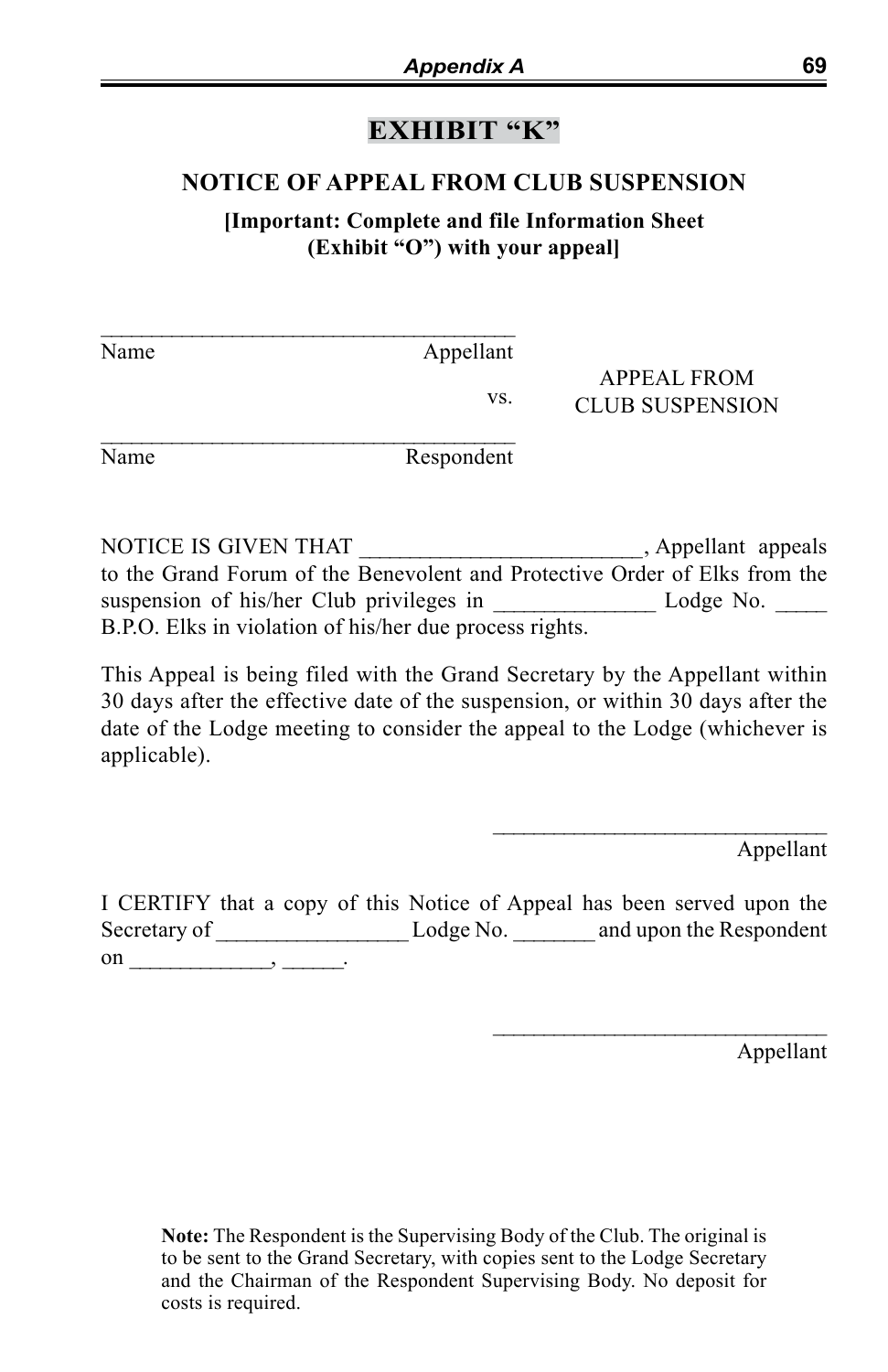#### **EXHIBIT "L"**

[Lodge letterhead]

[Date]

[Name and address of Member]

## **NOTICE OF PROPOSED EXPULSION FROM MEMBERSHIP IN THE BENEVOLENT and PROTECTIVE ORDER OF ELKS PURSUANT TO GLS 9.090**

#### **Dear (Name of Member),**

It has been brought to the attention of the Lodge that you have pled guilty to or been convicted of misdemeanor involving Moral Turpitude or Felony *(Please find attached a complete copy of the criminal records and information in question.)* Grand Lodge Statute Section 9.090 specifically provides that any member who has been convicted of or pled guilty to a crime as defined by the statute, or one who has failed to disclose such conviction or plea of guilty on his application for membership, must be expelled from the Order.

THEREFORE, YOU ARE HEREBY NOTIFIED THAT YOU WILL BE EXPELLED FROM THE BENEVOLENT AND PROTECTIVE ORDER OF ELKS UNLESS YOU ARE ABLE TO DISPUTE THE CRIMINAL RECORDS IN QUESTION, BY SHOWING THAT THEY ARE UNTRUE, INACCURATE, CURRENTLY UNDER APPEAL, HAVE BEEN REVERSED ON APPEAL OR ARE OTHERWISE ERRONEOUS. YOU MUST FILE YOUR DISPUTE IN WRITING WITH THE LODGE SECRETARY WITHIN 30 DAYS OF THE DATE OF THIS NOTICE. IF YOU FAIL TO DO SO, AN ORDER WILL BE ENTERED PERMANENTLY EXPELLING YOU FROM MEMBERSHIP IN THE ORDER.

Once the Order of Expulsion is entered, you will no longer be a member, you will lose all membership rights and you will not be allowed to be present in or visit any Lodge of the Order for any purpose.

The only way you will be able to regain your membership will be to request a Pardon by following the procedures set forth in Chapter 10 of the Grand Lodge Statutes.

If you should have any questions, do not hesitate to contact me.

*Fraternally yours,*

(Secretary name) Lodge Secretary

**[Please note,** the letter must be sent to the member by certified mail, return receipt requested, and should also be sent by regular 1st class mail at the same time.**]**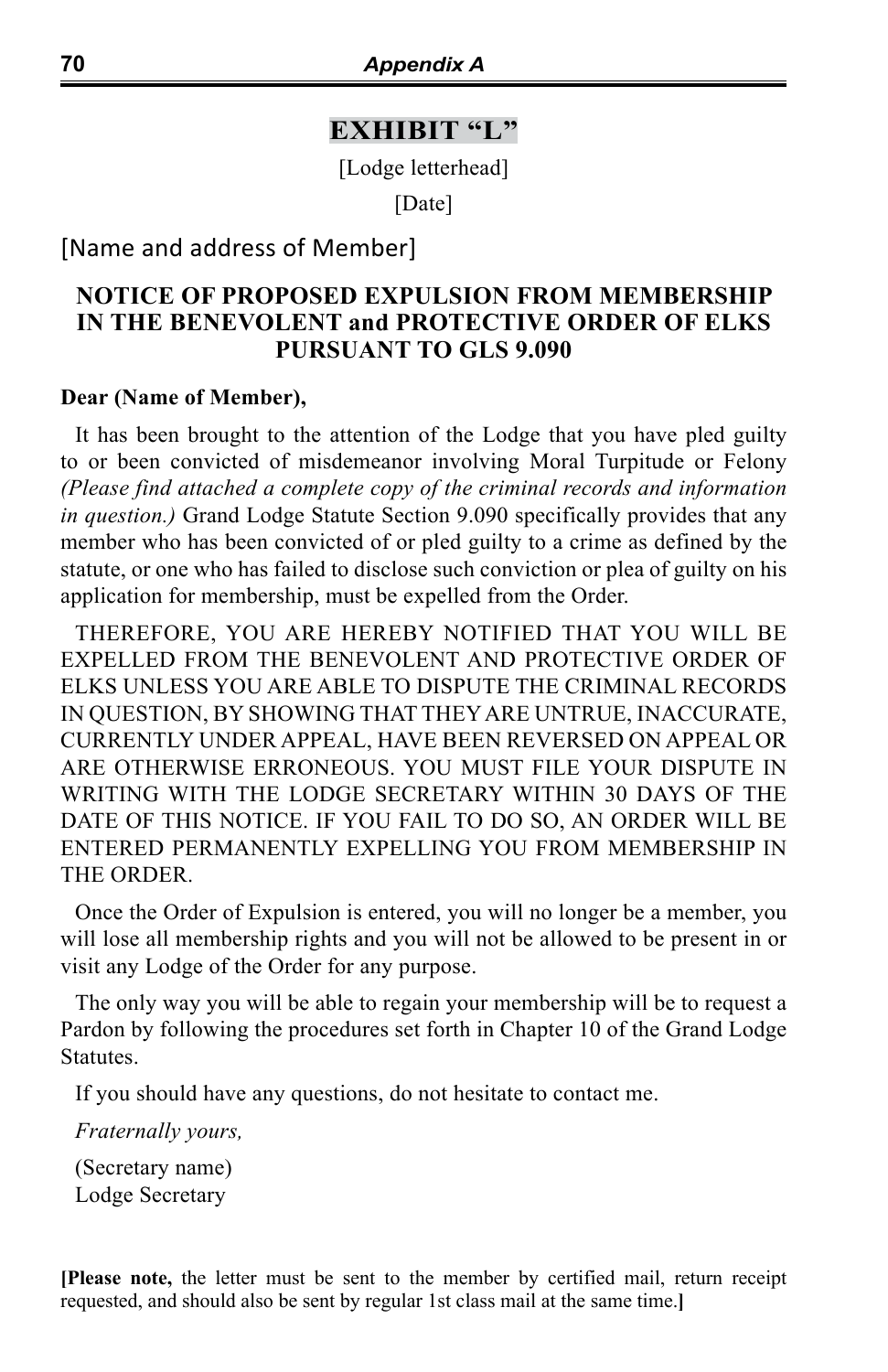# **EXHIBIT "M"**

# **NOTICE OF APPEAL FROM EXECUTIVE ORDER**

**[Important: Complete and file Information Sheet (Exhibit "O") with your appeal]**

| Name | Appellant<br>VS. | APPEAL FROM<br>EXECUTIVE ORDER NO. |
|------|------------------|------------------------------------|
|      |                  |                                    |

Grand Exalted Ruler Respondent

NOTICE IS GIVEN THAT \_\_\_\_\_\_\_\_\_\_\_\_\_\_\_\_\_\_\_\_\_\_\_\_\_\_\_\_, Appellant, appeals to the Grand Forum of the Benevolent and Protective Order of Elks from Executive Order No. 2012.

This Appeal is being filed with the Grand Secretary within 10 days from the receipt of the Executive Order and attached hereto is check or money order in the amount of \$500.00 as a deposit toward the costs of transcription.

Appellant

 $\mathcal{L}_\text{max}$  and  $\mathcal{L}_\text{max}$  and  $\mathcal{L}_\text{max}$  and  $\mathcal{L}_\text{max}$ 

 $\mathcal{L}_\text{max}$  and  $\mathcal{L}_\text{max}$  and  $\mathcal{L}_\text{max}$  and  $\mathcal{L}_\text{max}$ 

[Any additional signatures necessary should be shown on an attached page.]

I CERTIFY that a copy of this Notice of Appeal has been served upon the Grand Exalted Ruler and upon the Secretary of \_\_\_\_\_\_\_\_\_\_\_\_\_\_\_\_\_\_ Lodge No.  $\_\_\_\_$  on  $\_\_\_\_\_\_$ 

Appellant

**Note:** The original is to be sent to the Grand Secretary, with copy sent to the Grand Exalted Ruler. An appeal by a Lodge under GLS § 9.160 must be signed by a majority of the Lodge officers.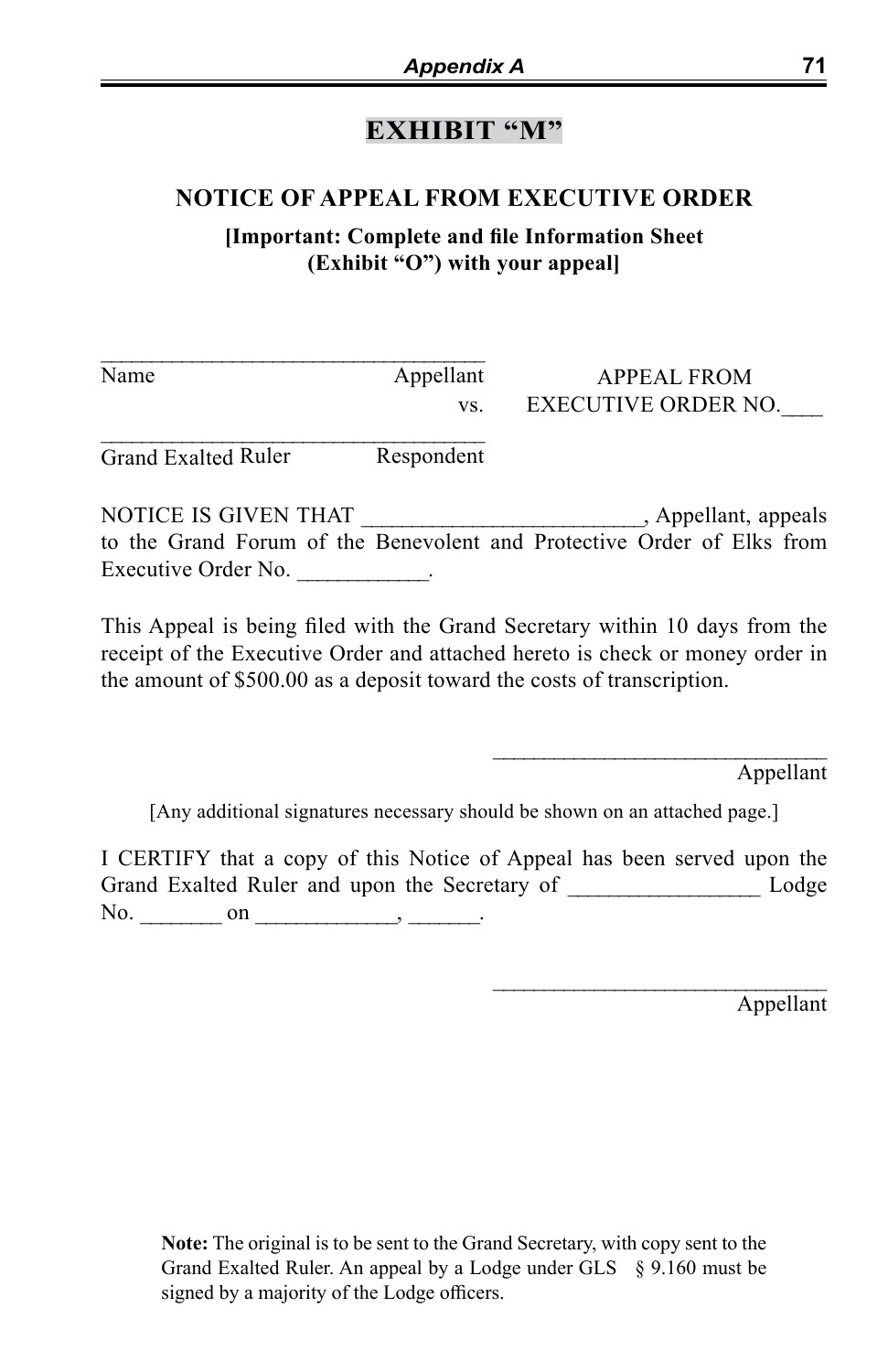# **EXHIBIT "N"**

# **FORM OF COMPLAINT IN ORIGINAL ACTION AGAINST LODGE**

## **[Important: Complete and file Information Sheet (Exhibit "O") with your Complaint]**

# GRAND FORUM BENEVOLENT AND PROTECTIVE ORDER OF ELKS

| Name                | Complainant |                                                |
|---------------------|-------------|------------------------------------------------|
|                     | VS.         | <b>COMPLAINT IN</b>                            |
|                     | Lodge No.   | ORIGINAL ACTION                                |
| Name                | Respondent  |                                                |
|                     |             | , Complainant (a Lodge of the Order) (a Member |
| in good standing in | Lodge No.   | B.P.O. Elks), under                            |

the Obligation of the Order, hereby accuses \_\_\_\_\_\_\_\_\_\_\_\_\_\_\_\_\_\_\_\_\_\_ Lodge No. \_\_\_\_\_, B.P.O. Elks, with the offense(s) of

*[here set forth the text and section of the Statute allegedly violated, as for example: "Violation of Sec. 9.130(i), Laws of the Order"]*

in that the Respondent did on or about

*[here specify the date, place and facts supporting the offense charged]*

DATED:

(Signed)\_\_\_\_\_\_\_\_\_\_\_\_\_\_\_\_\_\_\_\_

Complainant

\_\_\_\_\_\_\_\_\_\_\_\_\_\_\_\_\_\_\_\_\_\_\_\_\_\_\_\_\_\_\_\_, under the Obligation of the Order, says that he/she is the above named Complainant, that he/she has read the foregoing Complaint, knows the contents thereof, and believes the same to be true. I understand that I will be responsible to secure and pay the cost of a court reporter to record the testimony at the trial.

 $(Signed)$ 

Complainant

**Note:** The complaint is to be filed by the Complainant with the Grand Secretary, with copy sent to the Secretary of the Respondent Lodge.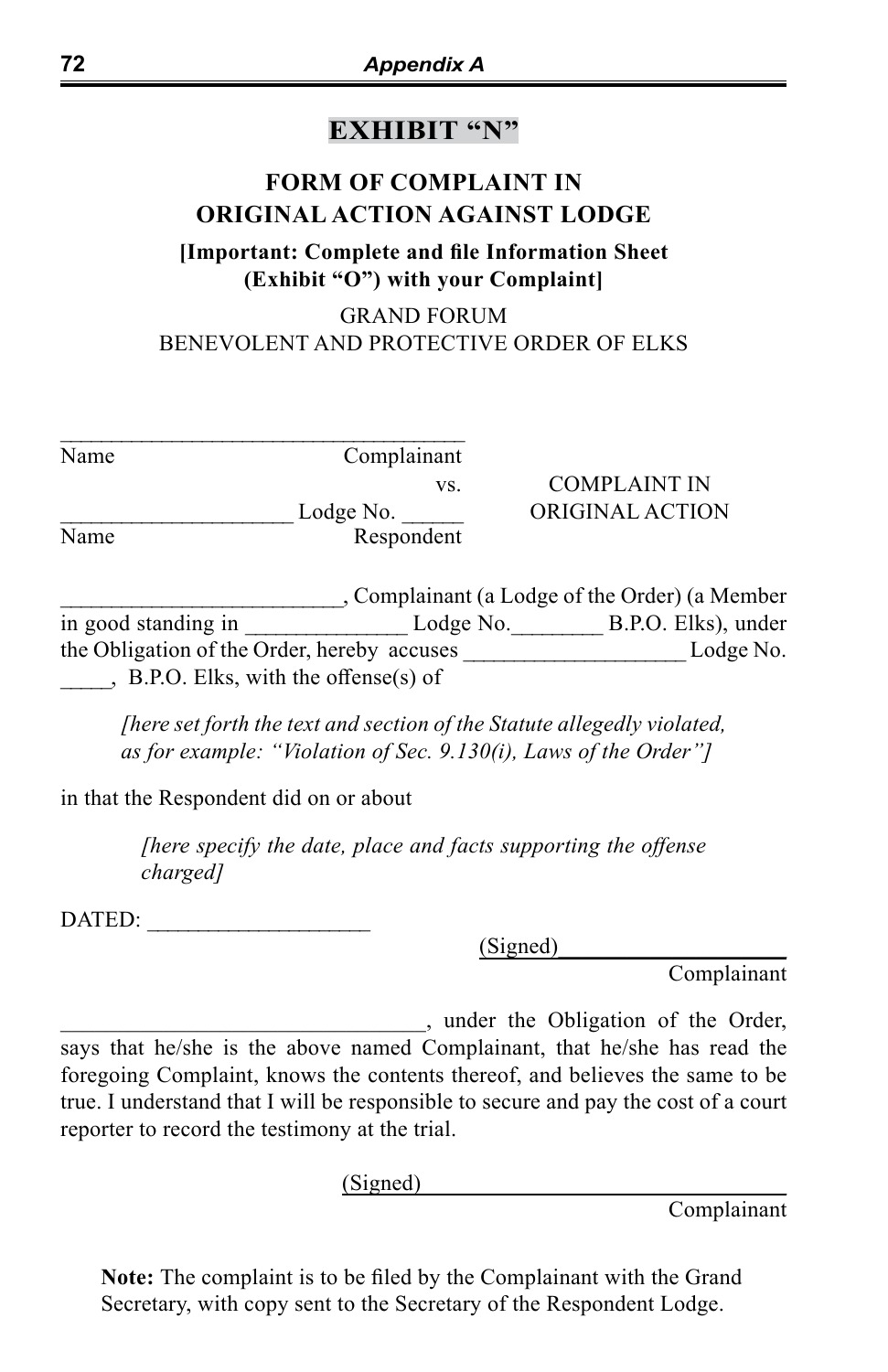# **EXHIBIT "O"**

# **INFORMATION SHEET FOR APPEAL TO GRAND FORUM**

| AFFLLLANI                                                                                                                                                                                                                                         |  |
|---------------------------------------------------------------------------------------------------------------------------------------------------------------------------------------------------------------------------------------------------|--|
|                                                                                                                                                                                                                                                   |  |
| Address:                                                                                                                                                                                                                                          |  |
|                                                                                                                                                                                                                                                   |  |
|                                                                                                                                                                                                                                                   |  |
| Telephone No. $(\_\_)$                                                                                                                                                                                                                            |  |
|                                                                                                                                                                                                                                                   |  |
|                                                                                                                                                                                                                                                   |  |
| the control of the control of the control of the control of the control of the control of the control of the control of the control of the control of the control of the control of the control of the control of the control<br>Lodge Name & No. |  |
|                                                                                                                                                                                                                                                   |  |
| <b>RESPONDENT</b>                                                                                                                                                                                                                                 |  |
|                                                                                                                                                                                                                                                   |  |
|                                                                                                                                                                                                                                                   |  |
|                                                                                                                                                                                                                                                   |  |
|                                                                                                                                                                                                                                                   |  |
|                                                                                                                                                                                                                                                   |  |
| Telephone No. (Compared a contract of the Machinese Compared and Telephone No. (Compared and Telephone Compared and Telephone Compared and Telephone No. (Compared and Telephone Compared and Telephone Compared and Telephone                    |  |
|                                                                                                                                                                                                                                                   |  |
| Lodge Name & No.                                                                                                                                                                                                                                  |  |
|                                                                                                                                                                                                                                                   |  |
| TYPE OF APPEAL (mark applicable type):                                                                                                                                                                                                            |  |
| □ Local Forum verdict                                                                                                                                                                                                                             |  |
| □ Dismissal of Complaint in Local Forum                                                                                                                                                                                                           |  |
| Suspension from Club privileges                                                                                                                                                                                                                   |  |
| $\Box$ Lodge action                                                                                                                                                                                                                               |  |
|                                                                                                                                                                                                                                                   |  |
| $\Box$ Executive Order                                                                                                                                                                                                                            |  |
| □ Original Complaint                                                                                                                                                                                                                              |  |
|                                                                                                                                                                                                                                                   |  |

**APPELLANT**

**INSTRUCTIONS TO APPELLANT:** You **MUST** complete and send this sheet with your appeal to the Clerk of the Grand Forum. Also send a copy to other parties to whom the notice is sent.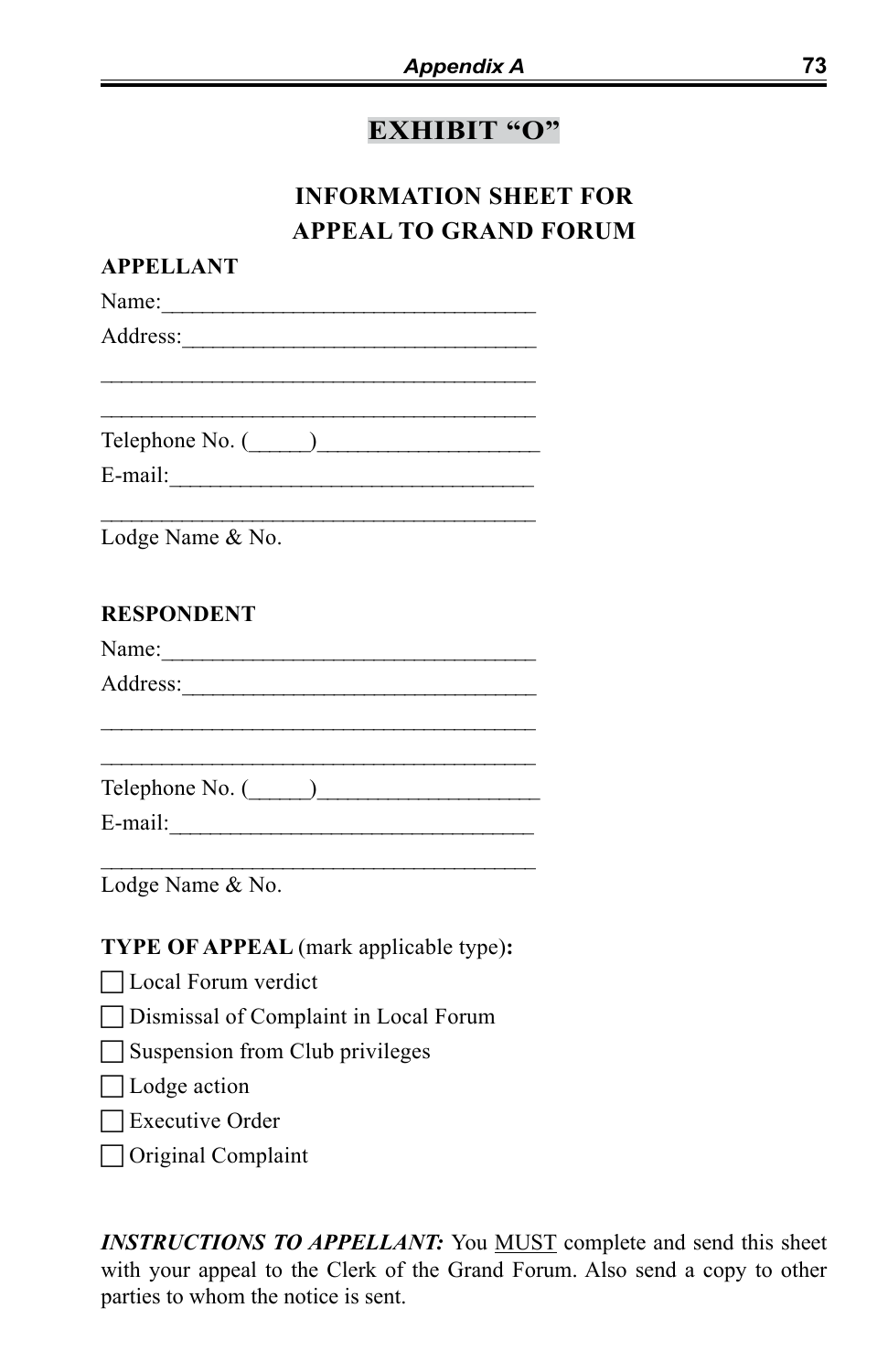|                           |                                                                                | <br> <br> <br> <br> <br> <br>                                           | )<br>-<br>-<br>-<br>-<br>-<br>į         |                        |
|---------------------------|--------------------------------------------------------------------------------|-------------------------------------------------------------------------|-----------------------------------------|------------------------|
| $c$ currence              | <b>Duties</b>                                                                  | Time Frame                                                              | Notes                                   | <b>GLS</b> Section     |
| <b>Offense</b>            | Start action                                                                   | within 4 years of occurrence                                            |                                         | GLS 9.190              |
| Notice of Intent AccusER- | files Notice with Secretary                                                    |                                                                         | 2nd Notice of Intent cannot be filed    | GLS 8.015              |
|                           | - serves the Accused<br><b>SECRETARY</b>                                       | promptly                                                                | while 1st Notice is pending between     | see GLS Ex. A          |
|                           | - notifies the Mediator                                                        | ► within 2 business days (if not done,<br>ER appoints another mediator) | Accused and Accuser                     |                        |
|                           | contacts Accused & Accuser<br>MEDIATOR-                                        |                                                                         |                                         |                        |
|                           |                                                                                | within 5 days                                                           | If no Mediation agreement is reached,   | see GLS Ex. B          |
|                           | – arranges Mediation<br>– files Mediation Statement                            | at conclusion of Mediation                                              | proceed with Complaint within 10 days   |                        |
| Complaint                 |                                                                                | within 10 days after                                                    |                                         | GLS 8.020              |
|                           | AccusER<br>- files Complaint with Secretary                                    | Mediation Statement                                                     | file 3 copies of Complaint              | see GLS Ex. C          |
|                           | - serves the Accused<br><b>SECRETARY</b>                                       | promptly                                                                |                                         |                        |
|                           | - notifies Exalted Ruler                                                       | promptly                                                                |                                         |                        |
|                           | esiding Justice<br>- notifies Pr                                               | promptly                                                                |                                         |                        |
| Local Forum               | appointed<br>Local Forum                                                       | at next regular meeting                                                 |                                         | GLS 8.040              |
| Appointed                 | - send list of Local Forum<br>members to Accused & Accuser<br><b>SECRETARY</b> | within 3 days                                                           |                                         |                        |
|                           | 6 names each<br>Accused and Accuser<br>- may strike                            | within 7 days                                                           |                                         |                        |
|                           | EXALTED RULER - appoints 4<br>unchallenged names on list                       | → at next regular meeting                                               | see 8.040 if insufficient number remain |                        |
| Preliminary<br>Hearing    | for Preliminary Hearing<br>PRESIDING JUSTICE<br>- sets time                    | promptly                                                                |                                         | GLS 8.050<br>GLS 8.060 |
|                           | iminary Hearing<br>- holds Prel                                                | within 5-10 days                                                        | Local Forum not present                 | GLS 8.070              |
|                           | ss, or accept plea<br>- may dismi                                              | at Hearing                                                              | at Preliminary Hearing                  |                        |

LOCAL FORUM PROCESS GUIDELINE (GLS - CHAPTER 8) **LOCAL FORUM PROCESS GUIDELINE (GLS – CHAPTER 8)**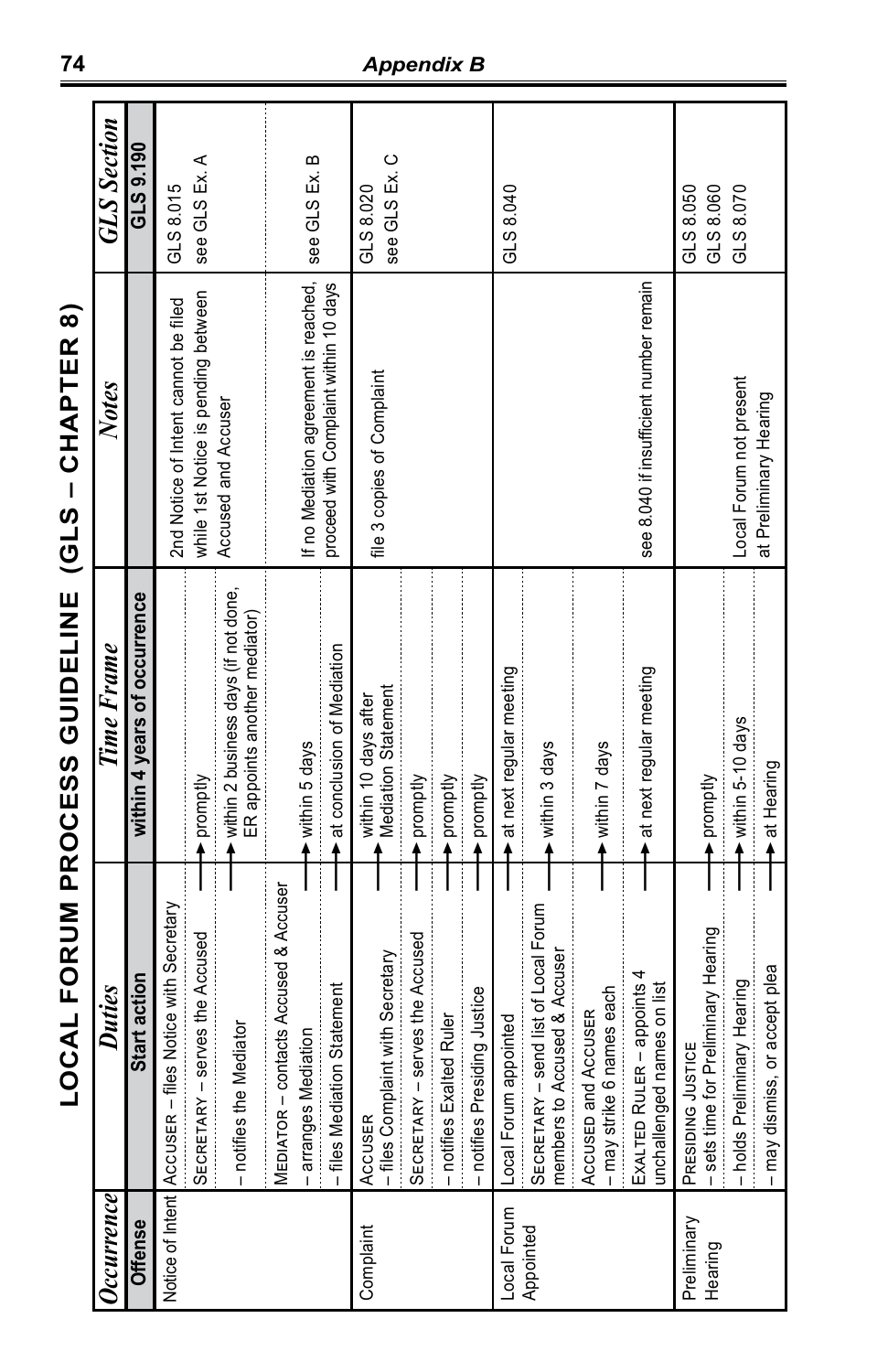|          | - notifies Accused and<br>Accuser of Preliminary Hearing<br><b>SECRETARY</b>        | promptly                                           |                                                     |                                      |
|----------|-------------------------------------------------------------------------------------|----------------------------------------------------|-----------------------------------------------------|--------------------------------------|
|          | may file a Motion to<br>be More Specific<br>AccusED-                                | by time of Preliminary Hearing                     |                                                     | see GLS Exs. D & E                   |
|          | <b>Motion to Dismiss</b><br>- may file a                                            | any time up to return of verdict<br>by Local Forum |                                                     |                                      |
|          | – enters Answer, pleading<br>guilty or not guilty                                   | + at Hearing                                       |                                                     |                                      |
|          | ccus∈R – if Complaint is dismissed,<br>may appeal<br>AccusER-                       | within 30 days                                     |                                                     | see GLS 8.230                        |
|          | -- if Motion to be More Specific<br>granted, must comply                            | within 7 days                                      |                                                     |                                      |
| Answer   | PRESIDING JUSTICE - if Accused pleads<br>not guilty, set time for Trial, to be held | within 30 days                                     |                                                     | GLS 8.080                            |
|          | Trial<br>- notice for                                                               | no less than 10 days prior to Trial                |                                                     |                                      |
|          | Sentencing Hearing, to be held<br>pleads guilty, set<br>- if Accused                | within 15 days                                     |                                                     |                                      |
| Trial    | HT-conducts prosecution<br>LOYAL KNIGH                                              |                                                    | open to all Members in good standing                | $GLS 8.090 - 8.140$                  |
| Decision | - signs, and gives to Secretary<br>PRESIDING JUSTICE                                |                                                    | Presiding Justice is a Member<br>of the Local Forum | GLS 8.140                            |
|          | - enters Decision in minutes<br><b>SECRETARY</b>                                    | at next regular meeting                            |                                                     |                                      |
|          | - if acquitted, sends records by<br>certified mail to GER                           | promptly                                           |                                                     |                                      |
| Appeal   | - by Accused                                                                        | within 30 days                                     |                                                     |                                      |
|          | has been granted by Presiding Justice<br>- by Accuser after Order to Dismiss        | within 30 days                                     |                                                     | see GLS 8.220-8.250<br>see GLS Ex. G |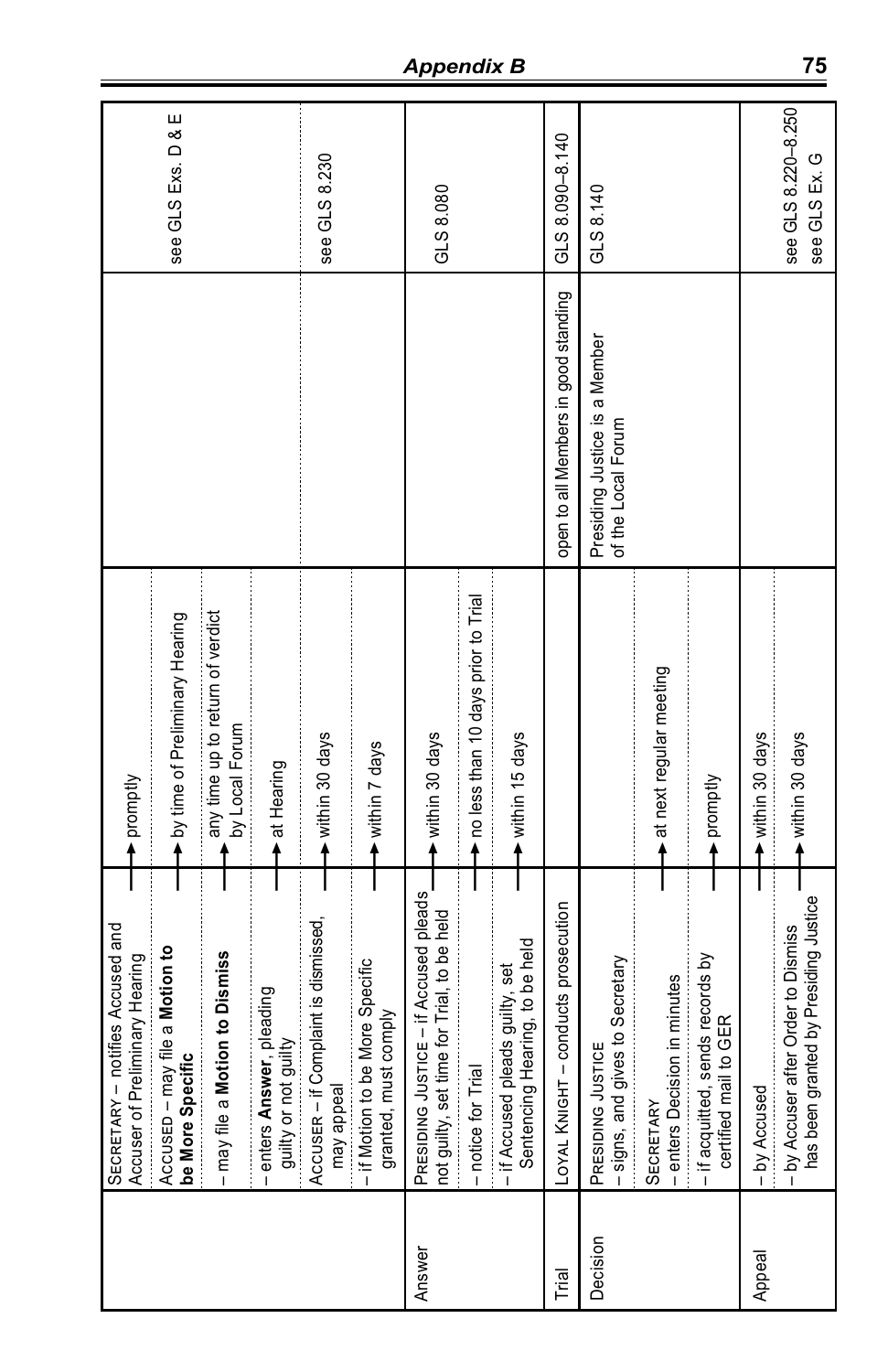# **LIST OF GRAND FORUM DECISIONS** *(cited in Guide)* **[Number; First Party Name; Year; Result]**

| 194 | Los Angeles Lodge, 1919 (affirm conviction)        | 663 | Mahoney, 1983 (affirm EO officer)           |
|-----|----------------------------------------------------|-----|---------------------------------------------|
| 249 | Conneaut Lodge, 1922 (reverse conviction)          | 665 | Gordon, 1983 (affirm EO officer)            |
| 260 | Danville Lodge, 1923 (reverse conviction)          | 668 | Gregory, 1983 (reverse dismissal complaint) |
| 294 | Atlanta Lodge, 1925 (affirm conviction)            | 669 | Miller, 1983 (affirm EO officer)            |
| 298 | DeLamater, 1925 (order Local Forum                 | 670 | Hackett, 1983 (reverse LF penalty)          |
|     | proceed)                                           | 672 | Guist, 1983 (reverse conviction)            |
| 301 | Santa Cruz Lodge, 1926 (affirm conviction)         | 674 | Fling, 1983 (reverse 14.170 suspension)     |
| 323 | Glendale Lodge, 1928 (affirm conviction)           | 675 | St. John, 1984 (affirm expulsion 9.090)     |
| 332 | Hattiesburg Lodge, 1929 (reverse acquittal)        | 676 | Springer, 1984 (reverse conviction)         |
| 417 | Wilkes-Barre Lodge, 1947 (reverse                  | 677 | McGann, 1984 (reverse conviction)           |
|     | conviction)<br>Branscomb, 1950 (affirm EO officer) | 679 | Coleman, 1984 (reverse conviction)          |
| 427 |                                                    | 682 | Daraio, 1984 (reverse conviction)           |
| 456 | Allentown Lodge, 1955 (dismiss appeal)             | 683 | Cox, 1984 (reverse 12.141 removal officer)  |
| 480 | Rehrmann, 1961 (affirm conviction)                 | 684 | Pelt, 1985 (reverse dismissal complaint)    |
| 510 | Wilson Lodge, 1965 (reverse acquittal)             | 685 | Gray, 1985 (reverse dismissal complaint)    |
| 512 | Randolph Lodge, 1965 (disqualify ER, Sec.)         | 686 | Depue, 1984 (dismiss appeal untimely)       |
| 521 | Dixon, 1967 (dismiss original action)              | 687 | McCarthy, 1985 (reverse sentence)           |
| 539 | Wood, 1971 (affirm EO officer)                     | 688 | Beauchene, 1985 (affirm 9.090 expulsion)    |
| 560 | Parker, 1973 (affirm conviction)                   | 690 | Briggs, 1985 (reverse dismissal complaint)  |
| 562 | Acheson, 1974 (reverse conviction)                 | 691 | Chorney, 1985 (reverse conviction)          |
| 576 | Gould, 1976 (dismiss appeal)                       | 693 | Presson, 1985 (affirm conviction)           |
| 608 | Kavanaugh, 1979 (reverse conviction)               | 694 | Girompiny, 1985 (dismiss appeal untimely)   |
| 619 | Dennis, 1980 (reverse EO officer)                  | 696 | Melosky, 1985 (dismiss appeal)              |
| 637 | Tuthill, 1982 (affirm conviction)                  | 697 | Johnston, 1985 (affirm acquittal)           |
| 640 | Tuthill, 1982 (affirm conviction)                  | 702 | Johnson, 1985 (reverse conviction)          |
| 641 | Tuthill, 1982 (reverse conviction)                 | 703 | Stewart, 1985 (reverse conviction)          |
| 644 | Ward, 1982 (affirm dismiss complaint)              | 708 | Leech, 1986 (reverse conviction)            |
| 648 | Fairbanks, 1983 (reverse conviction)               | 709 | Pearson, 1986 (affirm dismissal complaint)  |
| 649 | Hanevik, 1982 (reverse conviction)                 | 711 | Tucker, 1986 (affirm conviction)            |
| 650 | Yazoo City Lodge, 1982 (dismiss appeal)            | 713 | Traynor Lodge, 1986 (reverse sentence)      |
| 651 | Crawford, 1983 (reverse dismissal complaint)       | 714 | DeLucca, 1986 (affirm conviction)           |
| 652 | Presti, 1982 (reverse conviction)                  | 715 | Grant, 1986 (affirm conviction)             |
| 654 | Ziemniak, 1982 (reverse EO officer)                | 719 | Ebert, 1986 (dismiss appeal)                |
| 656 | Murphy 1983 (affirm conviction)                    | 720 | Crosby, 1986 (reverse dismissal complaint)  |
| 657 | Arnold/Menlow, 1983 (reverse acquittal)            | 724 | Singewald, 1987 (affirm dismissal complaint |
| 660 | Reyes, 1983 (reverse EO officer)                   | 725 | Oliver, (affirm dismissal complaint         |
| 661 | Presti, 1983 (affirm conviction)                   | 726 | Davis, 1987 (reverse dismissal complaint)   |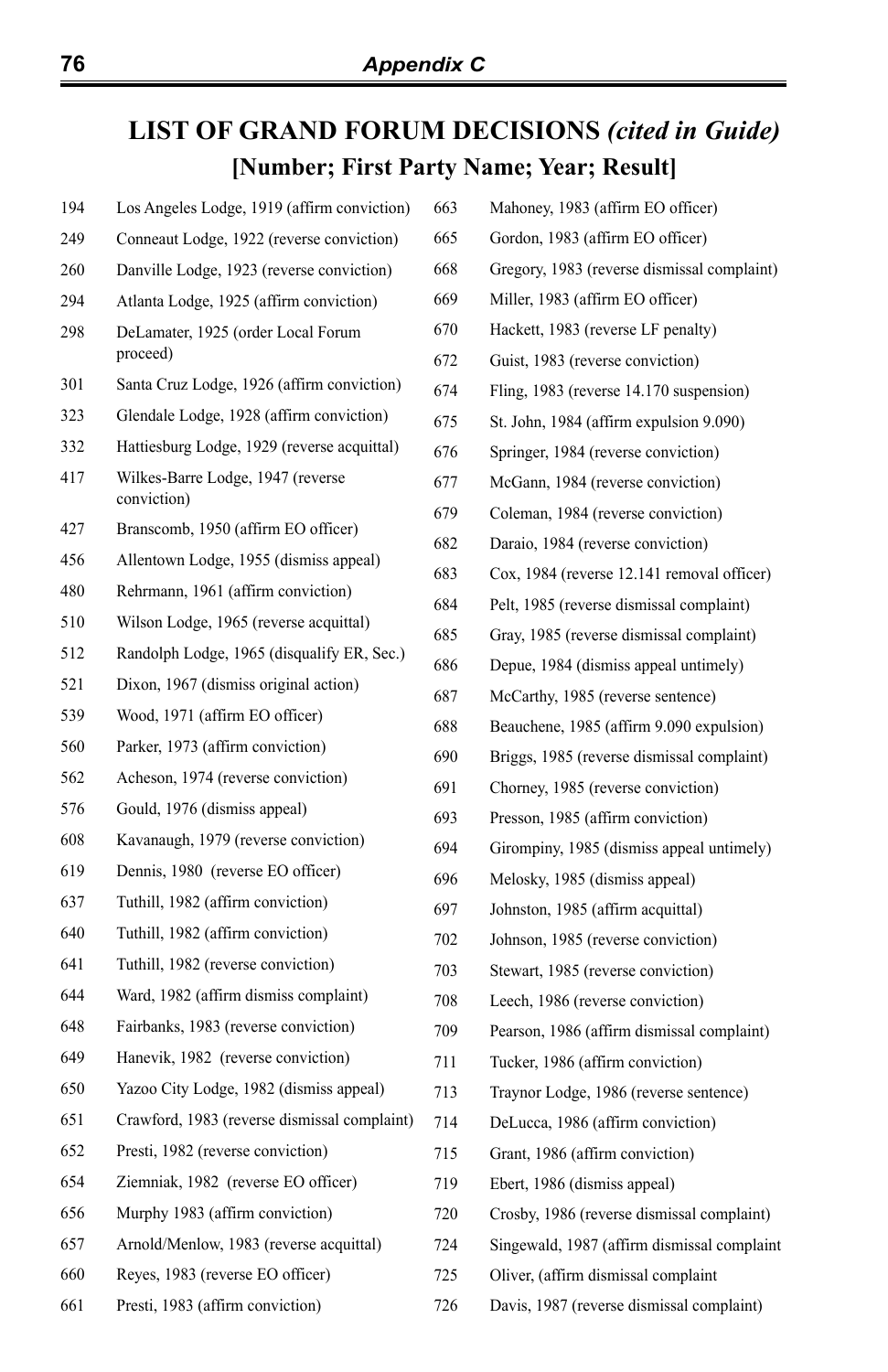| 728  | Stupple, 1987 (dismiss appeal)                | 792  | Goodner, 1990 (reverse conviction)                |
|------|-----------------------------------------------|------|---------------------------------------------------|
| 729  | Kaisner, 1987 (affirm EO officer)             | 794  | Everett Lodge, 1990 (dismiss appeal EO)           |
| 731  | James, 1987 (reverse conviction)              | 798  | Yates, 1990 (dismiss appeal untimely)             |
| 733  | Smith, 1987 (reverse conviction)              | 800  | Crowder, 1990 (reverse conviction)                |
| 734  | Battaglia, 1987 (reverse dismissal complaint) | 801  | Stooksbury, 1990 (reverse dismissal               |
| 740  | Stone, 1987 (affirm dismissal complaint)      |      | complaint)                                        |
| 742  | Tyree, 1987(affirm dismissal complaint)       | 802  | Bryant, 1990 (affirm conviction, mod.<br>penalty) |
| 743  | Adams, 1987 (reverse dismissal complaint)     | 803  | Sousa, 1990(dismiss appeal untimely)              |
| 745  | Paulaski, 1988 (reverse conviction)           | 804  | Dowling, 1990 (affirm dismissal complaint)        |
| 747  | Coleman/Parker, 1988 (reverse conviction)     | 807  | Morris, 1991 (reverse conviction)                 |
| 748  | Coleman/Reichman, 1988 (reverse dismissal)    | 810  | Hegarty, 1991 (affirm dismissal complaint)        |
| 749  | Callicott GER, 1988 (reverse acquittal)       | 811  | Daub, 1991 (dismiss appeal untimely)              |
| 750  | Brown, 1988 (reverse conviction)              | 813  | Dindino, 1991 (reverse conviction)                |
| 751  | Lance, 1988 (reverse conviction)              | 814  | Damon GER, 1992 (reverse acquittal)               |
| 752  | Davis, 1988 (dismiss appeal EO Lodge)         | 815  | Covel, 1991 (affirm dismissal of complaint)       |
| 753  | Callicott GER, 1988 (reverse acquittal)       | 816  | Pope, 1991 (reverse conviction)                   |
| 754  | Callicott GER, 1988 (modify sentence)         | 817  | Wehrley, 1991 (affirm conviction)                 |
| 756  | Dunaway, 1998 (reverse dismiss action)        | 818  | Glovaas, 1991 (reverse dismissal complaint)       |
| 757  | Callicott GER, 1998 (reverse acquittal)       | 819  | Parham, 1991 (affirm dismissal complaint)         |
| 758  | Clark, 1998 (reverse dismissal complaint)     | 821  | Adams, 1991 (reverse conviction)                  |
| 760  | Cody, 1988 (dismiss appeal)                   | 823  | McDonnell, 1991 (dismiss appeal untimely)         |
| 762  | Landers, 1998 (dismiss appeal untimely)       | 825  | Hill, 1992 (affirm EO officer)                    |
| 764  | Sabin GER, 1989 (reverse acquittal)           | 828  | Wortman, 1992 (affirm conviction)                 |
| 765  | Geneva Lodge, 1989 (affirm EO Lodge)          | 829  | McClatchie, 1992 (reverse conviction)             |
| 767  | Catalano, 1989 (reverse dismissal complaint)  | 830  | Meador, 1992 (dismiss appeal 9.090 expulsion)     |
| 768  | Rutzke, 1989 (dismiss original action)        | 831  | Jenkins, 1992 (reverse conviction)                |
| 771  | Brothers, 1989 (affirm dismissal complaint)   | 833  | Seattle Lodge, 1992 (dismiss appeal untimely)     |
| 773  | Orrino, 1989 (affirm dismissal complaint)     | 835  | Wilton, 1992 (reverse conviction)                 |
| 774  | Goudreau, 1989 (affirm conviction)            | 837  | Greer, 1992 (affirm 12.141 removal officer)       |
| 775  | Thorne, 1989 (reverse conviction)             | 839  | Sheehy, 1992 (dismiss appeal untimely)            |
| 776  | Stagner, 1989 (affirm dismissal complaint)    | 840  | Hadsall, 1993 (affirm conviction)                 |
| 777  | Hilliver, 1989 (affirm EO officer)            | 842  | White, 1992 (affirm conviction)                   |
| 779  | Busby, 1990 (affirm EO officer)               | 843  | Madison, 1993 (affirm 9.090 expulsion)            |
| 781  | Witt, Oct. 1989 (reverse conviction)          | 844  | Gill, 1993 (reverse conviction)                   |
| 783  | Wilson, 1990 (reverse conviction)             | 845  | Bucherie, 1993 (affirm Club suspension)           |
| 784  | Harring, 1990 (reverse conviction)            | 846  | Wilson, 1993 (reverse conviction)                 |
| 787A | Cleveland, 1990 (affirm dismissal)            | 848  | Ofiesh, 1993 (affirm conviction)                  |
| 787B | Snider, 1990 (reverse conviction)             | 849  | Flanagan, 1993 (reverse conviction)               |
| 790  | Watts, 1990 (order PJ disqualified)           | 851A | Stewart, 1993 (reverse dismissal complaint)       |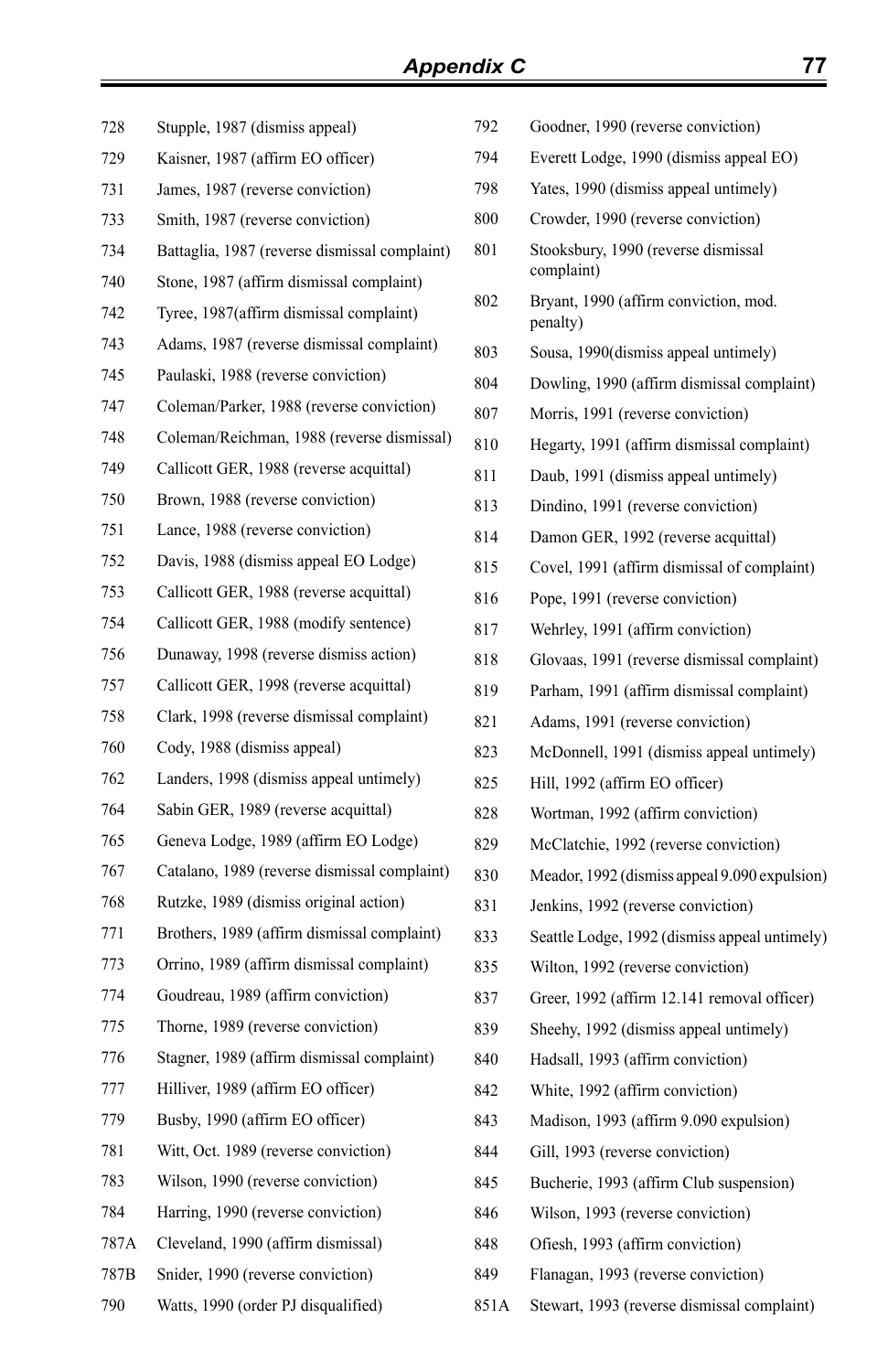| 852 | Rudy, 1993 (expulsion under 9.090)                 | 907  | Winn, 1996 (vacate 9.090 expulsion)           |
|-----|----------------------------------------------------|------|-----------------------------------------------|
| 853 | Bacon, 1993 (reverse 9.090 expulsion)              | 908  | Bolk, et al., 1996 (dismiss original actions) |
| 856 | Walsh, 1993 (dismiss appeal untimely)              | 910  | Tinnin, 1996 (reverse conviction)             |
| 858 | Raffensperger, 1994 (reverse conviction)           | 911  | McClain, 1996 (reverse conviction)            |
| 860 | Ryon, 1994 (reverse dismissal complaint)           | 915  | Cabbibo, 1997 (affirm conviction)             |
| 863 | Flanagan, 1994 (reverse conviction)                | 920  | Williams, 1997 (affirm 9.090 expulsion)       |
| 864 | Eureka-Pac. Lodge, 1994 (reverse 9.090             | 921  | Walsh, 1997 (reverse dismissal complaint)     |
|     | dismissal)                                         | 922  | Smith, 1997 (reverse conviction)              |
| 865 | Clark, 1994 (reverse EO officer)                   | 926  | Walsh, 1997 (affirm conviction)               |
| 868 | Taylor, 1994 (deny appeal Club suspension)         | 927  | Riffle, 1997 (dismiss appeal for lack record) |
| 873 | Stratton, 1994 (affirm conviction)                 | 928  | Jacobs, 1997 (dismiss original action)        |
| 874 | Williams/Brandy, 1995 (reverse 9.090<br>acquittal) | 929  | Puchan, 1997 (dismiss original action)        |
| 875 | Burke, 1995 (affirm conviction)                    | 932  | Keller, 1997 (reverse conviction)             |
| 876 | Rishkowski, 1995 (affirm dismissal                 | 933  | Watts, 1997 (reverse conviction)              |
|     | complaint)                                         | 934  | Strong, 1997 (affirm conviction)              |
| 877 | Miller, 1995 (affirm dismissal complaint)          | 935  | Coates / Thomas, 1997 (reverse acquittal)     |
| 879 | Moore GER, 1995 (reverse 9.090 acquittal)          | 937  | Wood, 1997 (affirm EO officer)                |
| 881 | Henderson NV Lodge, 1995 (affirm EO<br>Lodge)      | 938  | Housman, 1998 (affirm conviction)             |
| 882 | Stewart, 1995 (affirm conviction)                  | 940  | Ruano, 1998 (reverse dismissal complaint)     |
| 883 | Rayburn, 1995 (reverse dismissal complaint)        | 943  | Morrell, 1998 (dismiss appeal acquittal)      |
| 884 | Metras, 1995 (affirm EO officer)                   | 944A | Nelson / Duncan, 1998 (affirm conviction)     |
| 886 | Baxter, 1995 (reverse conviction)                  | 944B | Massey, 1998 (reverse dismissal complaint)    |
| 887 | Massena NY Lodge, 1995 (affirm EO Lodge)           | 944C | Shields, 1998 (reverse dismissal complaint)   |
| 888 | Moore GER, 1995 (reverse acquittal)                | 944E | Nelson, 1998 (reverse dismiss complaint)      |
| 889 | Walsh, 1995 (reverse dismissal complaint)          | 945B | Riffle, 1998 (affirm dismissal complaint)     |
| 891 | Bolk, 1995 (reverse 14.170 suspension)             | 949  | Collins, 1998 (affirm dismissal complaint)    |
| 892 | Wolfe, 1996 (affirm conviction)                    | 951  | Brown, 1998 (dismiss original action)         |
| 893 | Estrada, 1996 (dismiss appeal)                     | 952  | Waterman, 1999 (affirm dismissal complaint)   |
| 896 | Slonaker, 1995 (affirm 12.141 removal              | 954  | Baldock, 1998 (deny rehearing)                |
|     | officer)                                           | 955  | Lemmon, 1999 (affirm EO officer)              |
| 897 | Marianos, 1996 (reverse Club suspension)           | 959  | Nesbitt, 1999 (affirm dismissal complaint)    |
| 898 | Green, 1995 (reverse dismissal complaint)          | 960  | Nesbitt, 1999 (reverse conviction)            |
| 899 | Salazar, 1995 (reverse dismissal complaint)        | 961  | Bates GER, 1999 (reverse acquittal)           |
| 901 | Chavez, 1996 (affirm EO officer)                   | 963  | Duran, 1999 (reverse conviction)              |
| 902 | Madson, 1996 (reverse conviction)                  | 964A | Price, 1999 (reverse dismissal complaint)     |
|     | 903A/B Mahon GER, 1996 (affirm acquittal)          | 967  | Pannell, 1999 (reverse dismissal complaint)   |
| 904 | Baker, 1996 (reverse conviction)                   | 968  | Stanford, 2000 (reverse dismissal complaint)  |
| 905 | Pulito, 1996 (reverse dismissal complaint)         | 969  | Balamotis, 2000, (reverse conviction)         |
| 906 | Williams, 1996 (vacate 9.090 expulsion)            | 970  | Sollanek, 1999 (affirm conviction)            |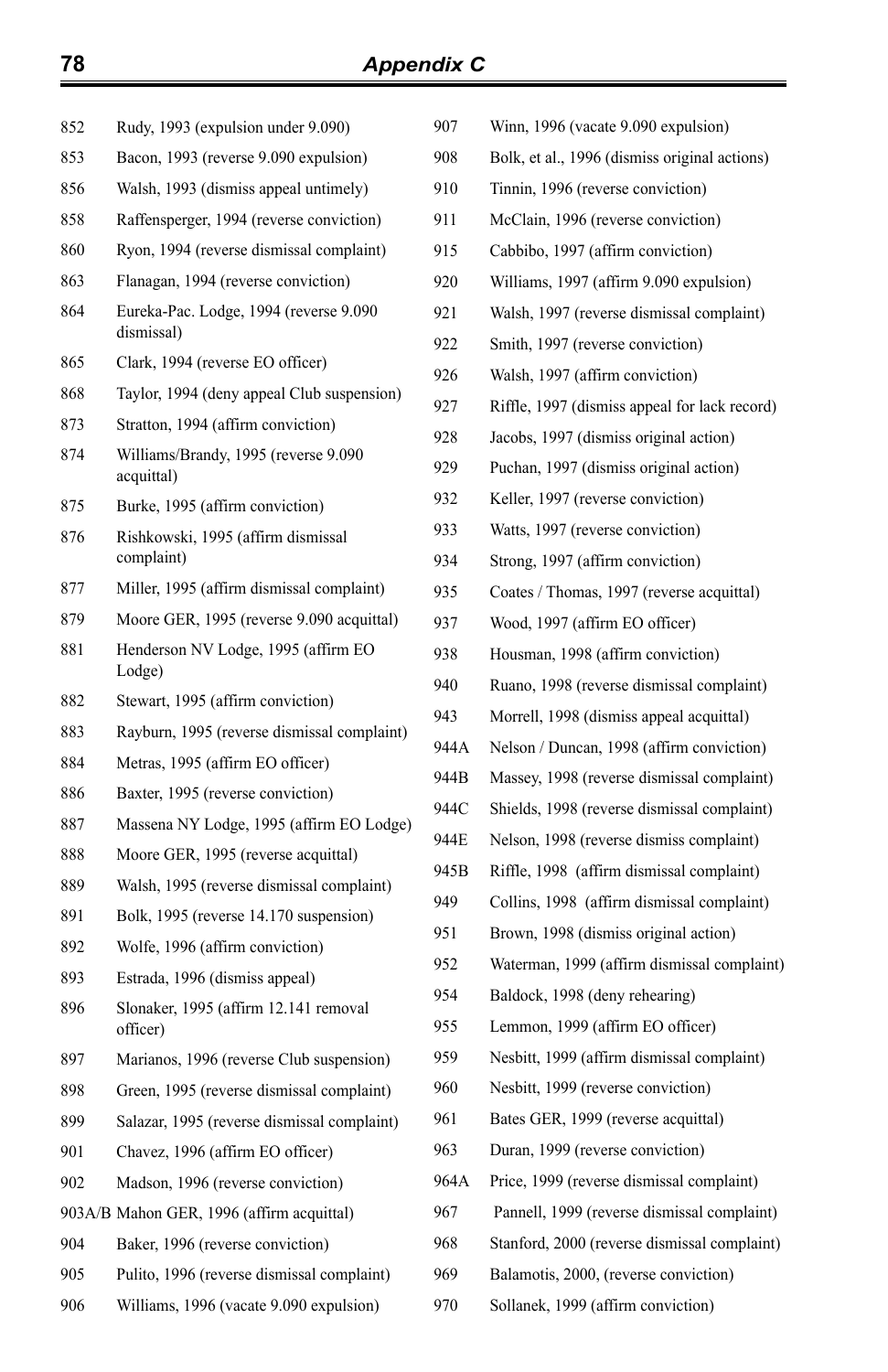| Hollar, 1999 (reverse in part dismissal              | 101                                                                                                                                  |
|------------------------------------------------------|--------------------------------------------------------------------------------------------------------------------------------------|
|                                                      | 102                                                                                                                                  |
|                                                      | $102 -$                                                                                                                              |
|                                                      | 102                                                                                                                                  |
|                                                      | 102                                                                                                                                  |
| Heeseman, 2000 (affirm dismissal complaint)          | 102                                                                                                                                  |
| Baustert, 2000 (affirm dismissal of<br>complaint)    | 103                                                                                                                                  |
| Novosad, 2000 (affirm dismissal of<br>complaint)     | 103<br>103                                                                                                                           |
| Heilig, 2001 (reverse Club suspension)               | 103                                                                                                                                  |
| Boles, 2001 (reverse in part dismissal<br>complaint) | 103<br>103                                                                                                                           |
| Boles, 2001 (dismiss appeal of acquittal)            | 104                                                                                                                                  |
| Ballenger, 2001 (reverse EO officer)                 | 104                                                                                                                                  |
| Karr, 2001 (affirm EO officer)                       | 104                                                                                                                                  |
| Russell, 2001 (reverse conviction)                   | 104                                                                                                                                  |
| Reyes, 2001 (dismiss appeal)                         | 104                                                                                                                                  |
| Miller, 2001 (reverse. conviction)                   | 104                                                                                                                                  |
| Autrey, 2001 (reverse dismissal complaint)           | 104                                                                                                                                  |
| Dawson, 2001 (reverse dismissal complaint)           | 104                                                                                                                                  |
| Jensen, 2001 (reverse dismissal complaint)           | 105                                                                                                                                  |
| Brewer, 2001 (dismiss appeal)                        | 105                                                                                                                                  |
| Kirks, 2001 (reverse in part dismissal<br>complaint) | 105                                                                                                                                  |
| Hubbard, 2001 (reverse Club suspension)              | 106                                                                                                                                  |
| Weber, 2001 (affirm 12.140 removal officer)          | 106<br>106                                                                                                                           |
| Burger, 2001 (affirm dismissal of complaint)         |                                                                                                                                      |
| Burger, 2001 (reverse dismissal of complaint)        | 106                                                                                                                                  |
| Burger, 2001 (reverse dismissal complaint)           | 106                                                                                                                                  |
| Burger, 2001 (dismiss original action)               | 106                                                                                                                                  |
| Eubanks, 2001 (reverse conviction)                   | 107                                                                                                                                  |
| Davidson, 2001 (reverse dismissal complaint)         | 107                                                                                                                                  |
| Dollar, 2001 (reverse conviction)                    | 107                                                                                                                                  |
| Hamilton OH Lodge, 2001 (dismiss appeal)             | 107                                                                                                                                  |
| Simpson, 2001 (dismiss appeal)                       | 107                                                                                                                                  |
| Davidson, 2002 (reverse dismissal complaint)         | 107                                                                                                                                  |
| Valeri, 2002 (affirm dismissal complaint)            | 107                                                                                                                                  |
| Kirks, 2002 (affirm dismissal complaint)             | 108                                                                                                                                  |
| Collins, 2002 (affirm dismissal complaint)           | 108                                                                                                                                  |
| DeCrescenzo, 2002 (affirm conviction)                | 108                                                                                                                                  |
|                                                      | complaint)<br>Ruggiero, 2000 (affirm conviction)<br>Zaccone, 2000 (dismiss accuser appeal)<br>Howard, 2000 (reverse Club suspension) |

| 1019 | Burger, 2002 (dismiss original complaint)         |
|------|---------------------------------------------------|
| 1022 | Hill, 2002 (dismiss appeal)                       |
| 1024 | Blanchard, 2002 (dismiss appeal as untimely)      |
| 1025 | Ferrandini, 2002 (affirm Club suspension)         |
| 1026 | Garcia, 2002 (reverse conviction)                 |
| 1029 | Dreyer, 2002 (dismiss complaint)                  |
| 1030 | Landey, 2002 (dismiss original action)            |
| 1035 | Forbes, 2003 (reverse Club suspension)            |
| 1036 | Hursh, 2003 (reverse Club suspension)             |
| 1037 | Forbes, 2003 (affirm EO officer)                  |
| 1038 | Garcia, 2003 (affirm conviction)                  |
| 1039 | McQuade, 2003 (reverse Club suspension)           |
| 1040 | True GER, 2003 (reverse acquittal)                |
| 1041 | Adams, 2003 (reverse 14.170 drop from rolls)      |
| 1042 | McKinnon,. 2003 (reverse Club suspension)         |
| 1044 | Laquey, 1993 (affirm conviction)                  |
| 1045 | Valeri, 2003 (affirm dismissal complaint)         |
| 1046 | Blake, 2003 (reverse Club suspension)             |
| 1047 | White, 2003 (affirm Club suspension)              |
| 1048 | Alden, 2003 (affirm Club suspension)              |
| 1050 | Apley, 2003 (reverse conviction)                  |
| 1052 | Mulero, 2003 (dismiss appeal untimely)            |
| 1059 | Lorz, 2004 (dismiss original action)              |
| 1060 | Robertson, 2004 (reverse dismissal complaint)     |
| 1062 | Lightsey, 2004 (reverse penalty)                  |
| 1063 | Savannah TN Lodge, 2004 (dismiss Lodge<br>appeal) |
| 1065 | Pinter-Jones, 2004 (affirm EO officer)            |
| 1067 | Schubert, 2004 (affirm EO officer)                |
| 1069 | McCallum GER, 2004 (reverse acquittal)            |
| 1070 | Hall, 2004 (affirm EO officer)                    |
| 1071 | Hammons, 2004 (affirm EO officer)                 |
| 1072 | McQuade, 2004 (affirm dismissal complaint)        |
| 1073 | McCallum GER, 2005 (reverse acquittal)            |
| 1074 | Pulis, 2004 (affirm EO officer)                   |
| 1075 | Paine, 2004 (reverse dismissal complaints)        |
| 1078 | Myers, 2004 (affirm sentence)                     |
| 1080 | Graves, 2005 (reverse dismissal complaint)        |
| 1081 | Skarnes, 2004 (reverse dismissal complaint)       |

12 Graves, 2005 (reverse conviction)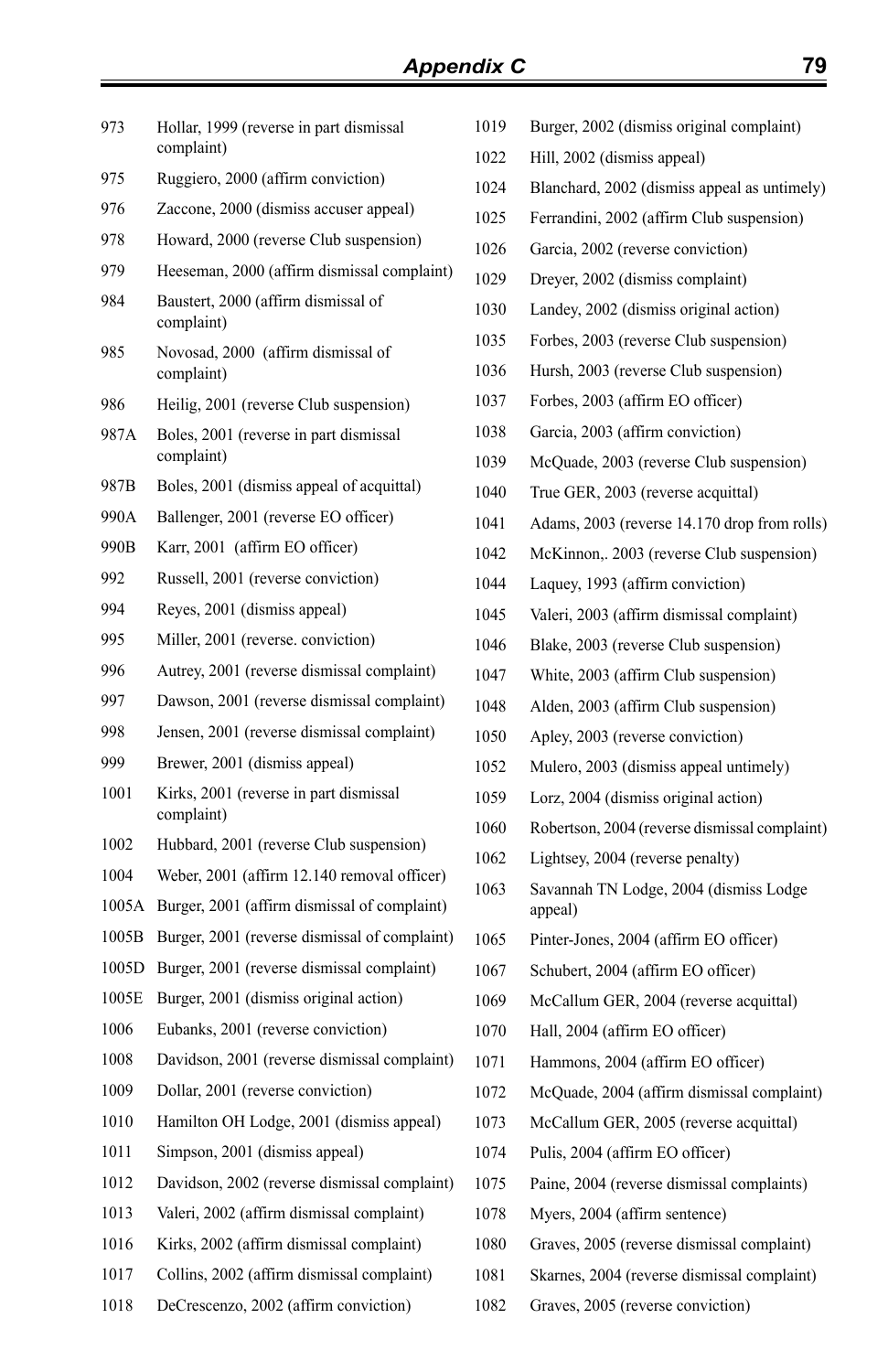| 1083 | Strong, 2004 (reverse dismissal)                    | 1140  | Gill, 2008 (reverse Club suspension)             |
|------|-----------------------------------------------------|-------|--------------------------------------------------|
| 1084 | Kohlhorst, 2005 (affirm EO officer)                 | 1142  | Bontempo, 2008 (affirm conviction)               |
| 1085 | Albany OR Lodge, 2005 (affirm EO Lodge)             | 1143  | Scott, 2008 (affirm dismissal complaint)         |
| 1087 | Hager, 2005 (reverse conviction)                    | 1145  | Wimer, 2008 (reverse Club suspension)            |
| 1088 | Tritz, 2005 (affirm EO officer)                     | 1146  | Albanese, 2008 (reverse Club suspension)         |
| 1092 | Bequette, 2005 (reverse 12.141 removal              | 1150  | Rogers, 2008 (affirm sentence guilty plea)       |
|      | officer)                                            | 1152  | Cantrell, 2008 (affirm dismissal some charges)   |
| 1093 | Goergen, 2005 (reverse dismissal complaints)        | 1153  | Scalise, 2008 (reverse conviction)               |
| 1096 | Thorne, 2005 (reverse conviction)                   | 1155  | Hager, 2009 (dismiss original action)            |
| 1097 | Brannan, 2005 (reverse conviction)                  | 1156  | Garcia, 2008 (reverse conviction)                |
| 1099 | Billings MT Lodge, 2005 (dismiss appeal)            | 1157  | Brooks, 2008 (reverse Club suspension)           |
| 1100 | Gellatly, 2005 (affirm dismissal complaint)         | 1158  | Miller, 2009 (reverse 12.141 removal officer)    |
| 1101 | Noyes, 2005 (reverse dismissal complaint)           | 1159  | Aparicio, 2009 (affirm conviction)               |
| 1102 | Peach, 2006 (affirm EO officer)                     | 1160  | West Shore PA Lodge, 2009 (dismiss Lodge)        |
| 1103 | Hilliard, 2005 (reverse conviction).                |       | appeal)                                          |
| 1104 | Madden, 2005 (reverse conviction)                   | 1161  | Little, 2009 (reverse dismissal complaint)       |
| 1105 | Geil, 2006 (affirm EO officer)                      | 1162  | Helsel GER, 2009 (reverse acquittal)             |
| 1106 | Daughterty, 2005 (affirm Club suspension)           | 1163  | Showstead, 2009 (reverse dismissal               |
| 1107 | Esquibel, 2006 (affirm EO officer)                  |       | complaint)                                       |
| 1109 | Barrett, 2006 (reverse dismissal complaint)         | 1165  | Peterson, 2009 (reverse dismissal complaint)     |
| 1110 | Muldoon, 2006 (reverse Club suspension)             | 1166  | Wentworth, 2009 (reverse dismissal<br>complaint) |
| 1113 | Lund, 2007 (affirm EO officer)                      | 1168  | Eiseman, 2009 (reverse dismissal complaint)      |
| 1115 | Thebo, 2006 (reverse acquittal).                    | 1169  | Hager, 2009 (affirm acquittal)                   |
| 1116 | Hill, 2007 (reverse EO officer)                     | 1170  | F. Fimbres, 2009 (reverse conviction)            |
| 1117 | Borek, 2006 (order reschedule mediation)            | 1171  | J. Fimbres, 2009 (reverse conviction)            |
| 1118 | Wetherington, 2006 (reverse dismissal<br>complaint) | 1172  | F. Fimbres, 2009 (reverse conviction)            |
| 1119 | Dunham, 2007 (affirm EO officer)                    | 1173  | Lyles, 2010 (affirm EO officer)                  |
| 1121 | Williams, 2006 (affirm conviction)                  | 1177  | Franz, 2009 (reverse dismissal complaint)        |
| 1122 | Hunt, 2006 (dismiss accuser appeal acquittal)       | 1179  | Little, 2010 (modify order for costs)            |
| 1123 | Hebbel, 2006 (reverse dismissal complaint)          | 1181  | Graham, 2010 (affirm dismissal complaint)        |
| 1125 | Kirk, 2007 (affirm conviction)                      | 1182  | Van Dyke, 2010 (reverse Club suspension)         |
| 1129 | Tombs, 2007 (affirm EO officer)                     | 1184  | Iannelli, 2010 (dismiss original action)         |
| 1130 | Borek, 2007 (affirm conviction)                     | 1186  | Eiseman, 2010 (reverse dismissal count of        |
| 1131 | McKnight, 2007 (reverse conviction)                 |       | complaint)                                       |
| 1134 | Bourassa, 2007 (affirm EO officer)                  | 1187  | Myers, 2010 (reverse Club suspension)            |
| 1135 | Rinella, 2007 (affirm Club suspension)              | 1188  | Geller, 2010 (reverse Club suspension)           |
| 1137 | Garcia, 2008 (reverse conviction)                   | 1189  | Figgs, 2010 (reverse 12.141 removal officer)     |
| 1138 | Shewmaker, 2007 (reverse conviction)                | 1190A | Abbott, 2010 (dismiss complaint)                 |
| 1139 | Albert Lea Lodge, 2007 (dismiss Lodge               | 1190B | Abbott, 2010 (deny compel mediation)             |
|      | appeal)                                             | 1190C | Abbott, 2010 (reverse dismissal complaint)       |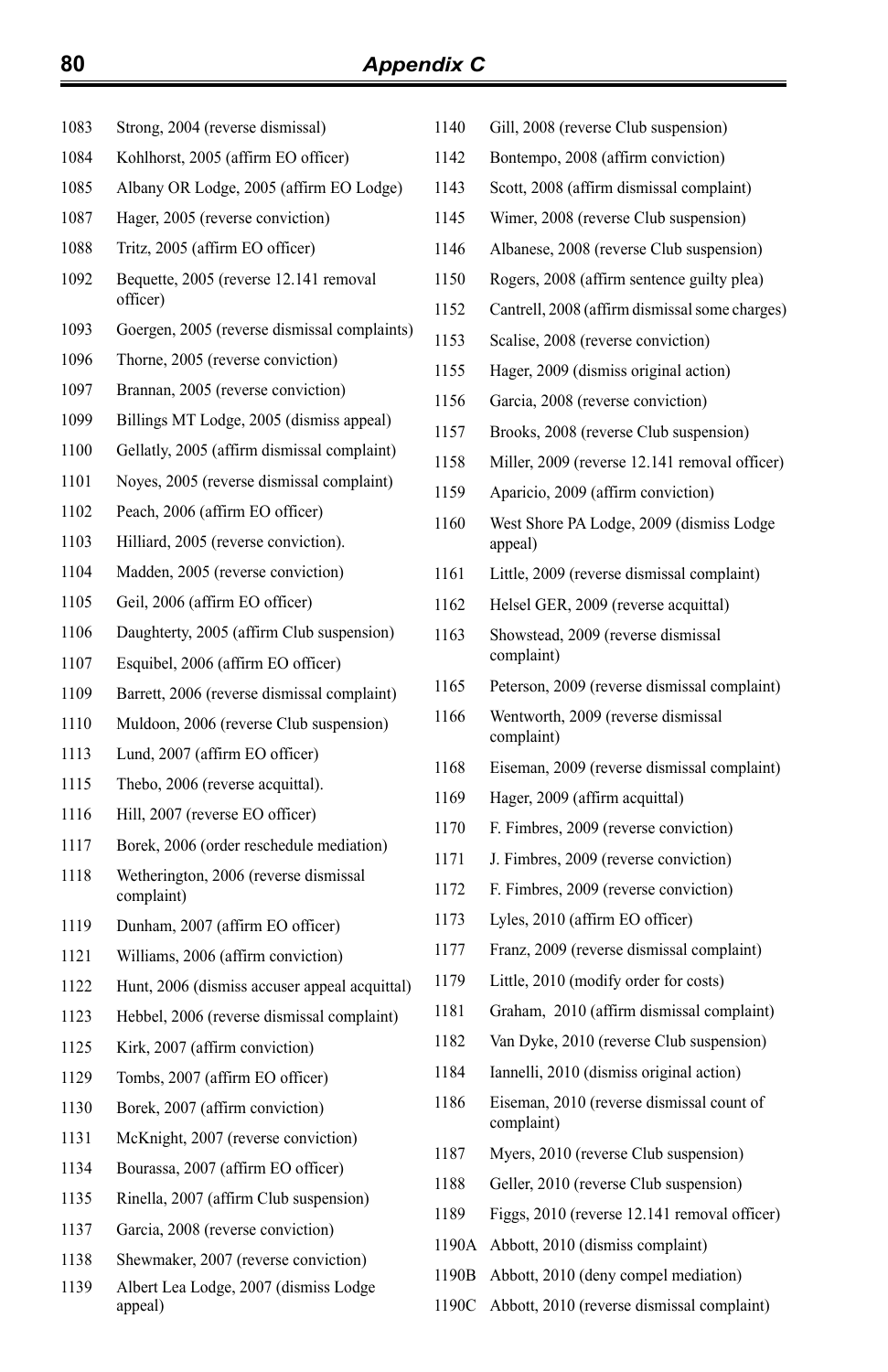- 1191B Abbott, 2010 (deny compel mediation)
- Schaller, 2010 (reverse Club suspension)
- Fischer, 2010 (reverse Club suspension)
- Daume, 2010 (order Local Forum proceed)
- Runci, 2010 (order Local Forum proceed)
- Lloyd, 2011 (reverse, dismiss LF complaint)
- 1199 Bell, 2011 (reverse EO officer)
- 1200 Daume, 2010 (stay complaint filed by accused)
- Witten, 2011 (affirm EO officer)
- Ryan, 2011 (dismiss appeal EO as untimely)
- Brown, 2011 (affirm EO officer)
- 1208 Grants Pass Lodge, 2010 (dismiss appeal EO Lodge)
- Collins, 2011 (affirm EO officer)
- Erickson, 2011 (reverse dismissal complaint)
- Bailey, 2011 (dismiss appeal Club suspension)
- Strong, 2011 (reverse EO officer)
- 1218 Mangan, 2011 (dismiss appeal mediation settlement)
- Griffith, 2011 (affirm EO officers)
- Bishop, 2011 (affirm EO officer)
- Wiesner, 2012 (affirm EO officer)
- Davies, 2012 (reverse EO officer)
- Fischer (dismiss appeal Club suspension)
- McCafferty, 2011 (deny dismiss appeal)
- McCafferty, 2012 (reverse EO officer)
- Bettano, 2012 (reverse Club suspension)
- Davies, 2012 (reverse EO expel member)
- Damon, 2012 (dismiss certification request)
- Lentine, 2012 (reverse EO officer)
- Amy, 2012 (reverse conviction)
- Peck, 2012 (reverse dismissal complaint)
- Frazier, 2012 (reverse dismissal complaint)
- Smith, 2012 (reverse Club suspension)
- Whysong, 2012 (reverse Club suspension)
- Heiden, 2012 (reverse Club suspension)
- Manross, 2012 (reverse dismissal complaint)
- Sandpoint Lodge, 2012 (dismiss appeal EO)
- Smaldon, 2012 (reverse Club suspension)
- Pickarts, 2012 (dismiss appeal EO officer)
- Wood, 2013 (reverse LF verdict)
- Gerbers, 2012 (affirm dismissal complaint)
- Broderick, 2013 (reverse EO officer)
- Turner, 2013 (reverse dismissal complaint)
- Ryan, 2013 (reverse EO expel member)
- Munn, 2012 (dismiss original action)
- Ryan, 2013 (reverse LF verdict)
- Andrews, 2013 (affirm/modify EO officer)
- Lewis, 2013 (reverse Club suspension)
- Hanson, 2013 (reverse Club suspension)
- Brunswasser, 2013 (reverse Club suspension)
- Riner, 2013 (reverse LF verdict)
- Buhl, 2013 (reverse 9.090 expulsion)
- Boyle, 2013 (dismiss appeal mediation)
- 1292 Yakima WA Lodge, 2014 (certification, reverse denial By-Laws amendment)
- Norville, 2013 (reverse dismissal complaint)
- 1303 Brunwasser, 2014 (reverse dismissal complaint)
- Barnes, 2014 (reverse LF penalty)
- 1309 Spence 2014 (reverse LF verdict)
- 1318 Rialti, 2014 (reverse Club suspension)
- 1319 Kneese, 2014 (affirm officer removal under §12.141)
- Norville, 2014 (reverse dismissal complaint)

#### *CONTINUED IN DIGEST, CITED & UNCITED*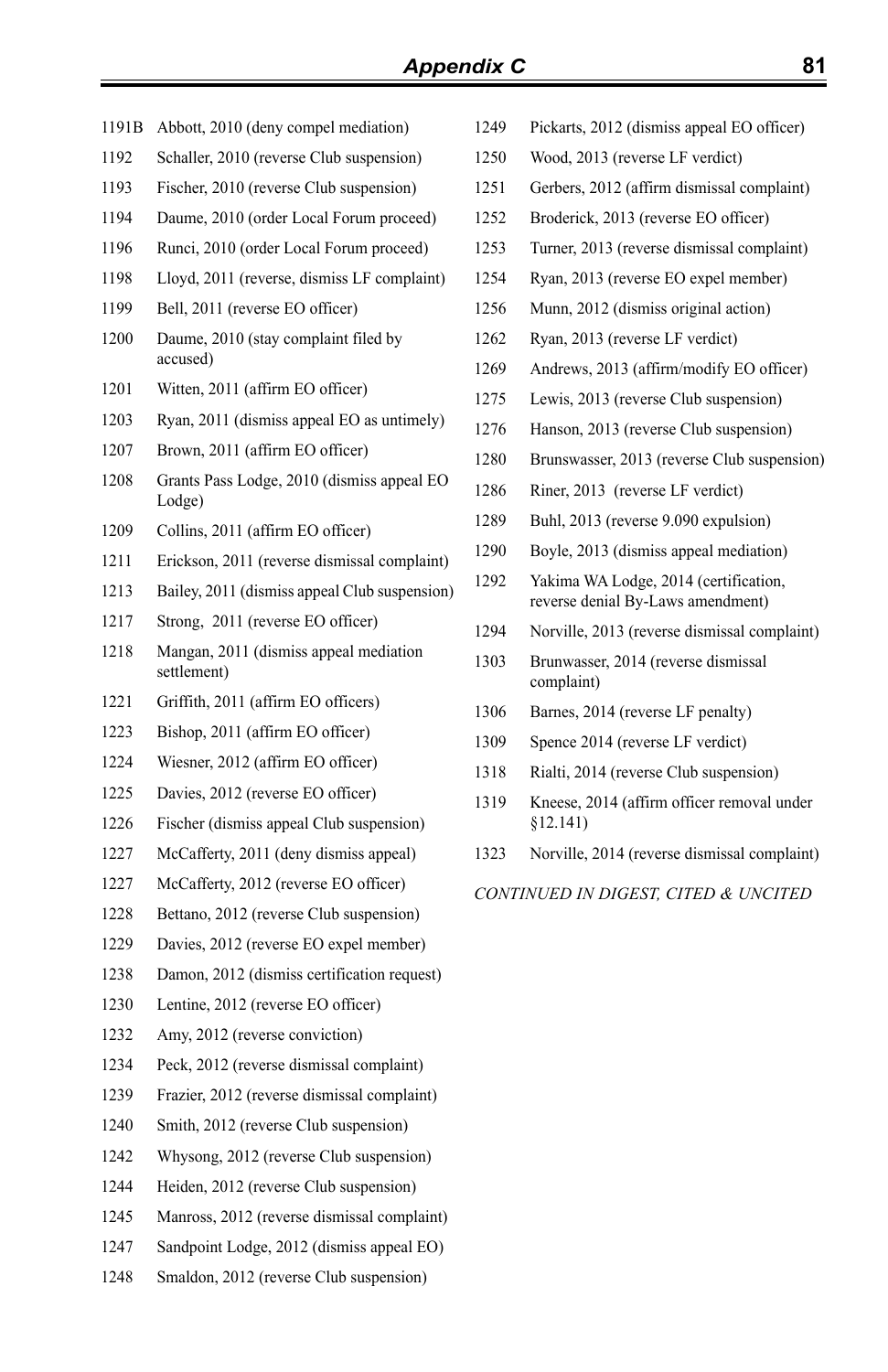# **DIGEST OF SELECTED CASES (2014-2019) CASE #1324-1469 • 2014-2015**

#### 9.070 (e, I, & j)

#### 1324 & 1325 **Monti and B. Zigarelli v. S. Zigarelli** (Nov 15, 2014)

(Confirm conviction) Inappropriate physical touching in Lodge or club is sufficient to sustain conviction when proven by direct testimony though witnesses not in complete agreement.

#### 12.150

#### 1326 **Chang v. Lush** (Nov. 15, 2014)

(Confirm Complaint dismissed upon Summary Decision) It is proper to dismiss a Complaint which does not set forth a basis to find any statutory violation.

#### 16.040

1327 **McNamara v. Hse Com'tee Fullerton Lodge No. 1993** (Nov. 15, 2014) (Reverse House Committee suspension) Improper hearing violated right of due process because there was no hearing; no witnesses, and no cross examination. The meeting doesn't show any semblance of a hearing.

#### 16.040

#### 1328 **Fuller v. Fudge (Hse Com'tee Chairman, Winthrop Lodge No. 1078**  $(Nov. 15, 2014)$

(Confirm House Committee suspension) Appellant's suspension upheld as he was afforded due process, in that, his request to play a video tape to describe the correct tape at original hearing and failed to request same tape at his appeal to the Lodge.

#### 16.040

#### 1331 **Wallis v. Marshall, KY Lodge No. 27 Hse Com'tee** (Nov 15, 2014)

(Reverse House Committee) A substantial deprivation of a right of membership without due process of law because there was no notice given the Appellant of a hearing, no hearing, no witness presented, and no crossexamination of the accusers.

#### 16.040

#### 1335 **Schaub v. Burke, Weymouth, MA Lodge No. 2232, House Committee**  $(Apr 11, 2015)$

(Reverse House Committee) A substantial deprivation of a right of membership without due process of law because there was no notice given the Appellant of a hearing, no hearing, no witness presented, and no crossexamination of the accusers.

#### 9.011

# 1336 **Madden v. John Amen GER** (July 4, 2015)

(Affirm Executive Order) Member held ineligible to hold office and other prohibitions for stated period because of sexual harassment testified to by three witnesses unrefuted by accused, who failed to testify.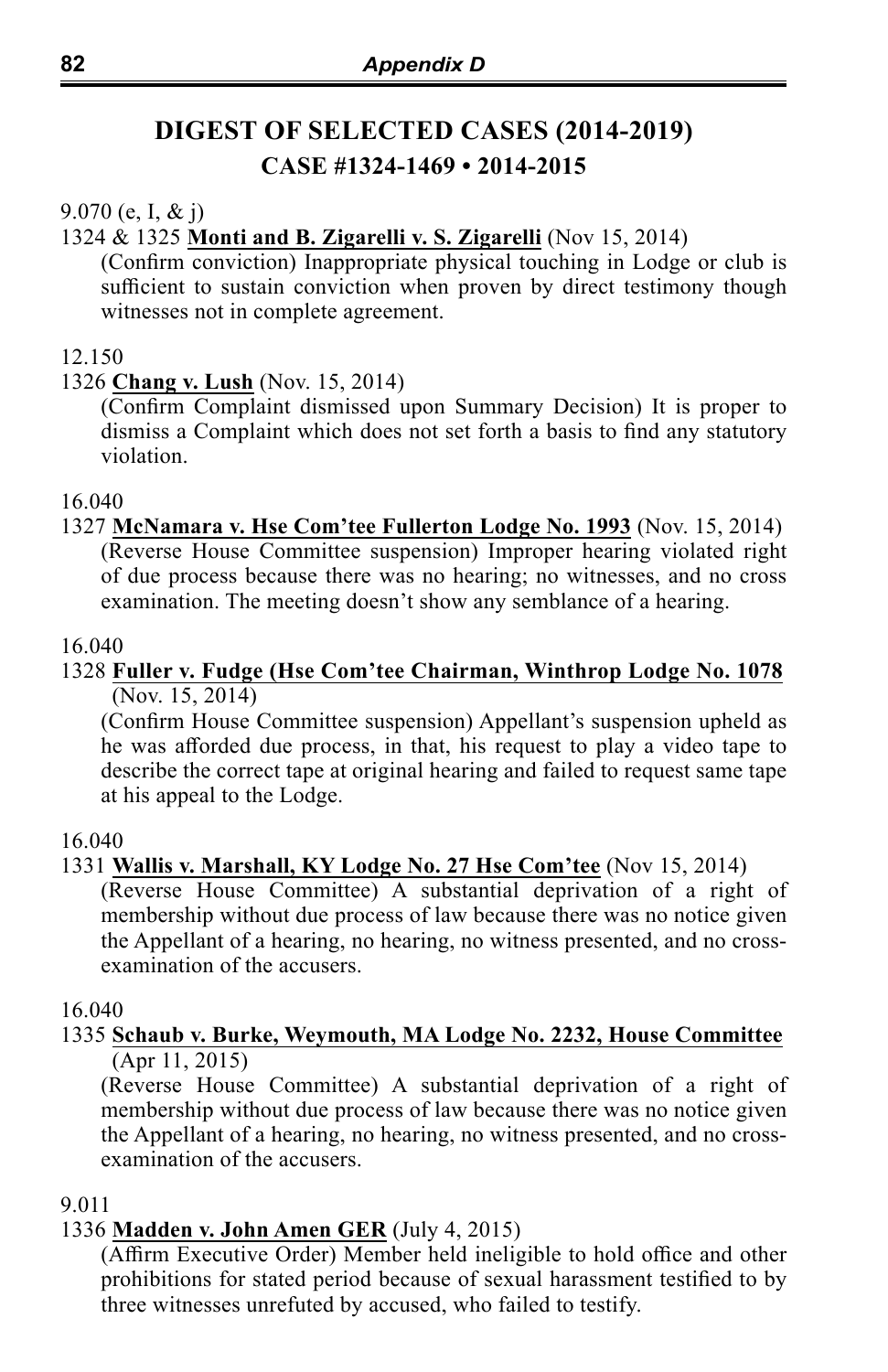# CONST. ART. VI., SEC. 6

#### 1338 **King v. Geis** (Apr 11, 2015)

(Reverse Local Forum verdict) There was no legal evidence to sustain the facts because the conduct complained of by the accused did not constitute an offense, and access to the Courts of the Order is a basic right of membership which will not be abridged by Executive Order.

#### 16040

#### 1339 **Wright v. San Francisco Lodge No. 3, Hse Com'tee** (Apr 11, 2015)

(Reverse House Committee) Lodge Secretary failed to provide information and documents to the Clerk or Administrative Justice which deprives the Appellant of due process of law. The ruling of the House Committee cannot be sustained.

#### 16.040

#### 1340 **Ramser v. San Francisco Lodge No. 3, Hse Com'tee** (Apr 11, 2015)

(Reverse House Committee) Lodge Secretary failed to provide information and documents to the Clerk or Administrative Justice which deprives the Appellant of due process of law. The ruling of the House Committee cannot be sustained.

#### 9.169, 7.070

#### 1341 **Officers of Medford, OR Lodge No. 1168 v. John Amen, GER** (Apr 11, 2015)

(Appeal dismissed, majority of Officers signatures required but did not sign and deposit not paid) There were 11 Officers in this Lodge and only 3 signed the Appeal, majority required. Also, \$1,000 appeal costs required upon filing which remain unpaid after notice by Grand Forum Clerk.

#### 14.130

#### 1342 **Mell v. Las Vegas, NV Lodge No. 1468** (April 11, 2015)

(Affirm decision of Governing Body) Termination of Associate membership of Appellant by the Governing Body which granted it. An appeal of the termination was accepted by the Lodge and upheld by (unnecessary) vote of Lodge.

#### 7.090 Op. 06

# 1343 **McGrath v. Mauro et. al** (May 13, 2015)

(Reverse Local Forum decision) Accused was not afforded due process. Accused was unable to attend hearing due to personal injury sustained from a ladder fall and trial was held without his presence although pictures of his injury and emergency room report were part of record.

#### ART. VI, SEC. 6, CONST, 9.070(f), 9.120

#### 1344 **Norville v. Eisenman** (July 4, 2015)

(Affirm Local Forum decision) Accused found not guilty of solicitation of votes or use of a list of membership for commercial purposes limiting their consideration on appeal to whether the evidence adduced at trial supports the findings of the Local Forum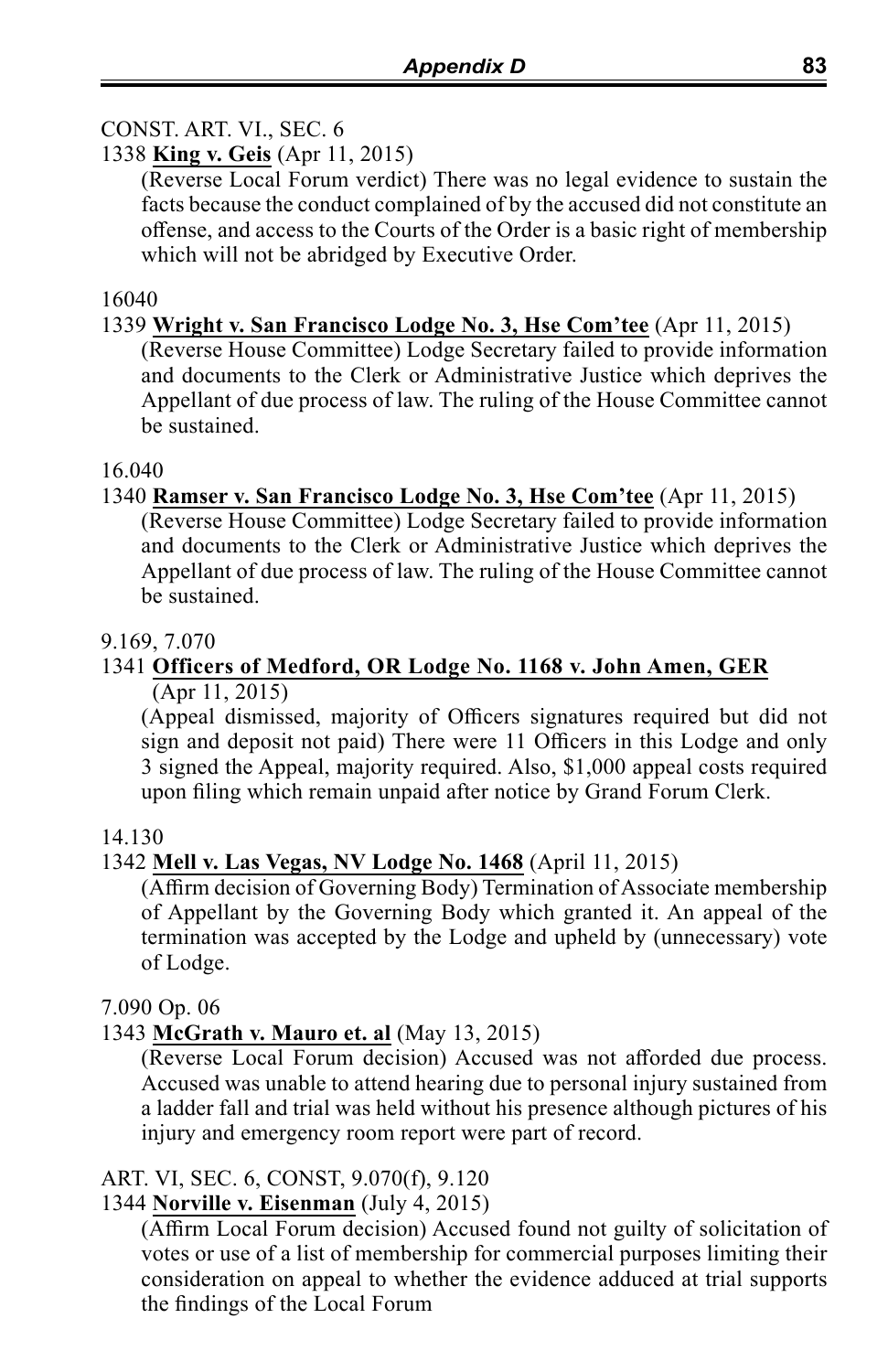1345 **Crepeau v. Milford CT Lodge No. 1589, Hse Com'tee** (Apr 11, 2015) (Affirm action of House Committee) House Committee followed procedural guidelines per statute and no material breaches of due process were found by the Grand Forum upon appeal.

#### 7.020(a), 9.070(h((2)(iv)

#### 1347 **Marcontell v. Dallas Lodge No. 71** (July 4, 2015)

(Decline Jurisdiction) Grand Forum is vested with jurisdiction to conduct a trial, but must consider whether it is in the best interest of the Order. Accuser has alleged has alleged fraud, contumacy, and acting without authority against the interests of the Lodge. These allegations require investigation and perhaps penalties beyond the scope and powers of the Grand Forum. Best suited to the office of the Executive, to wit, the Grand Exalted Ruler and is referred for that purpose.

#### 8.015

#### 1348 **Roseen v. DuMond** (July 4, 2015)

(Dismissal of Local Forum Appeal) Accuser must make a good faith effort to complete a meaningful mediation before filing a Complaint. Although the Complaint was dismissed, the "Notice of Intent to File a Complaint" was reinstated further mediation required.

#### 9.010

#### 1349 **McGrath v Amen** GER (Mar 30, 2015)

(Affirm Executive Order) Executive Order stated three violations statute and only one of which was sustained by clear and convincing proof at hearing. Sufficient to affirm Order and enforce penalty.

#### **• 2015-2016 •**

#### 9.010, 12.070, 1.010

#### 1350 **Paradise v. Amen, GER** (Nov 14, 2015)

(Affirm Executive Order) Proof at hearing established that Appellant willfully failed to notify the steering committee of a specially called board meeting. A second charge failed because no secret meeting occurred outside the Lodge as stated in that allegation, however only necessary to prove one charge to sustain the Order.

#### ART I, SEC. 1, 9.070(e)

#### 1353 **Grubb v. Cook** (Nov 14, 2015)

(Reverse Local Forum decision) Proof showed that the accused requested the City Council de-annex a tract of land adjoining the Lodge, owned by an Officer of the Lodge. Mistakenly, the accuser believed that another Lodge member at the Council meeting heard that the accused stated that the land would be incorporated with the Lodge. In actuality the statement was that the plan was to incorporate cart paths and a common fence.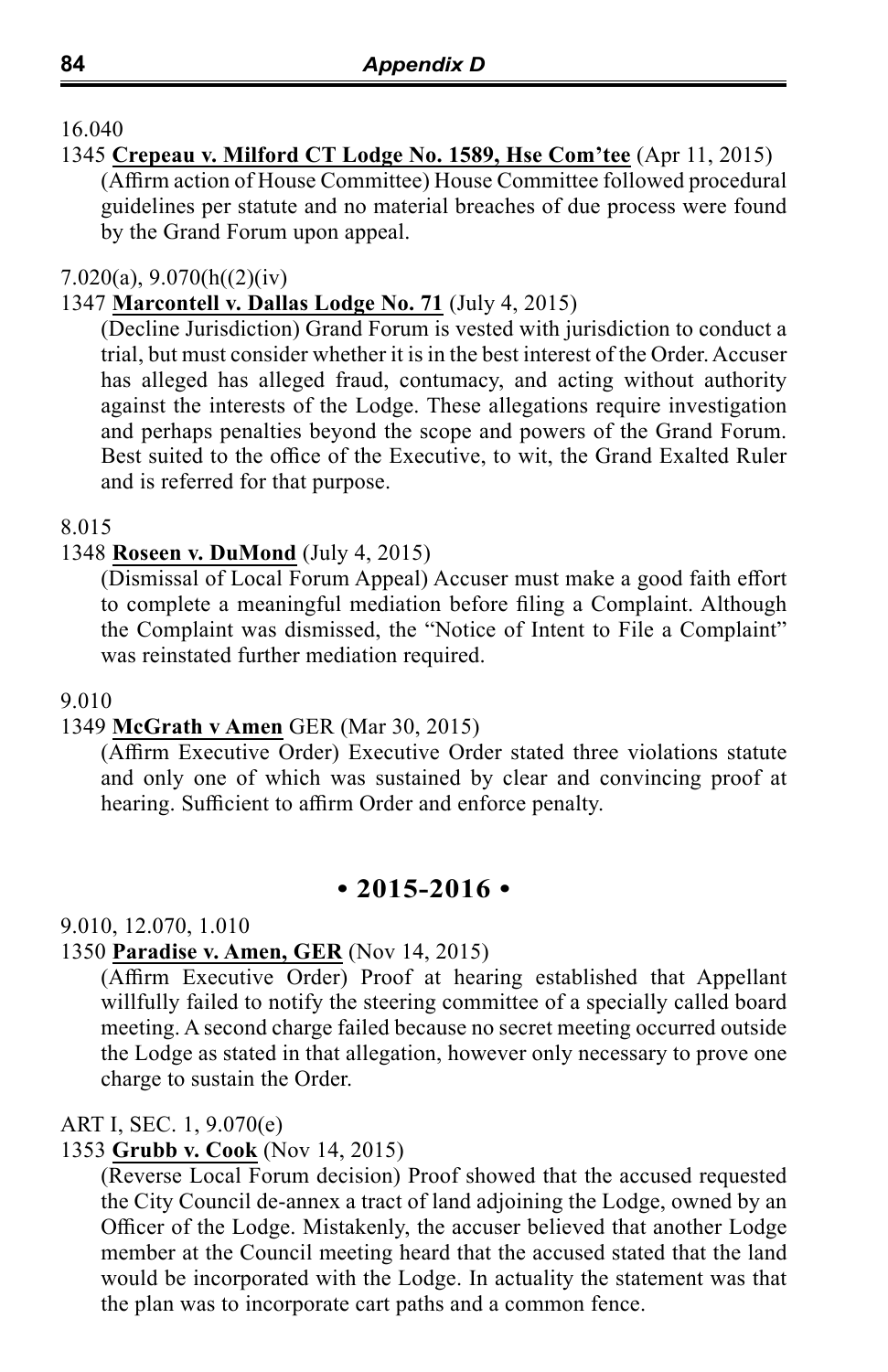Interlocutory Order

# 1354 **Muller v. McCrisken** (July 4, 2015)

(Remand for further action) Copy of transcript prepared by Appellant's Counsel wouldn't be approved by opposing party, and Lodge Secretary retains a copy of the recording. Presiding Justice to hear objections in writing from opposing party to resolve differences.

#### 9.010

# 1355 **Conrad v. Amen GER** (Nov 9, 2015)

(Order approving Settlement) Executive Order removing Officer and suspending him from Club privileges for three years settled by parties, both represented by Counsel, with Appellant agreeing to term of lesser penalties and return of appeal deposit.

#### 1356 **Dunmire v Amen** (Jan 2016)

(Order Dismissing Appeals and Refunding Deposits)

# 1357 **Haney v Amen** (Jan 2016)

(Combined with 1356)

- 1358 **Fox III v. Amen** (Jan 2106) (Combined with 1356)
- 1359 **Fox IV v Amen** (Jan 2016) (Combined with 1356)

# 9.070(f); 9.070(h)

# 1360 **Gray v Williams** (Nov 2015)

(Affirming Local Forum suspension) On appeal of a Local Forum decision the Grand Forum cannot pass upon the weight of the evidence, but is limited to determining whether there is an legal evidence to sustain the finding of fact.

# 8.220

# 1361 **Lane v Hatfield** (Jul 2015)

(Appeal from Local Forum dismissal/pretrial order) Order issued reversing Local Forum decision dismissing complaint.

#### 8.220

# 1362 **Hatcher v Mabe** (Nov 2015)

(Dismissing appeal) The Grand Forum does not have jurisdiction to review the correctness of a Local Forum verdict of not guilty after trial.

#### 16.041

# 1363 **Monreal v Alhambra-San Gabriel House Committee** (Jul 2015)

(Appeal from Local Forum) House Committee held a proper suspension hearing but tabled imposition of sentence until a later time. No notice to the accused Member was given as to the later hearing at which she was assessed a year club suspension. Reversed because the second hearing was held without her being notified.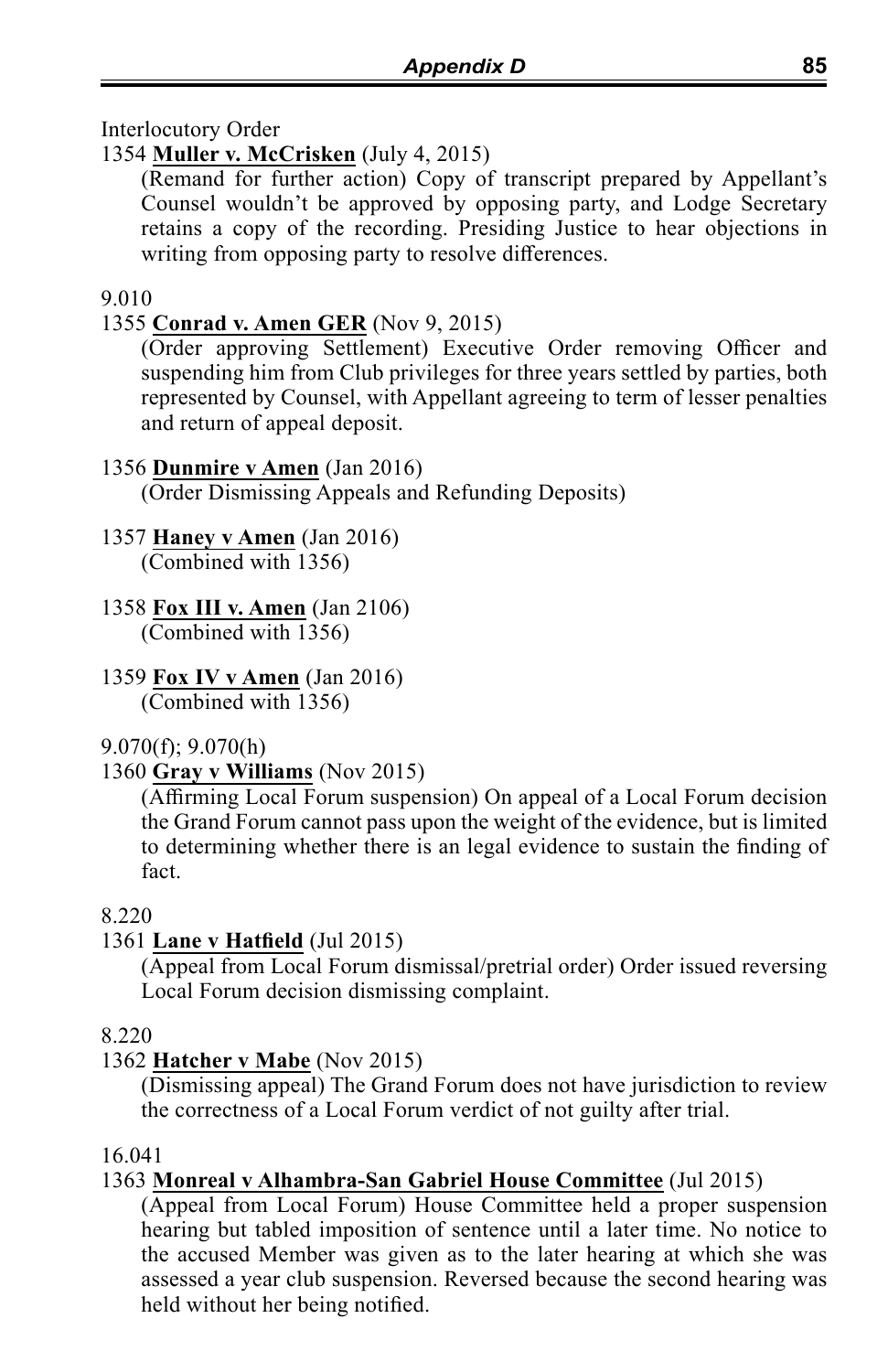#### 8.060; 8.220

#### 1364 **Hynson v Agnew** (Nov 2014)

(Appeal from Local Forum) Grand Forum reversed order of dismissal issued by Local Forum Presiding Justice at preliminary/motion to dismiss hearing because the allegations of conduct unbecoming might be sufficient for consideration by a Local Forum panel at trial.

#### 8.060; 8.220

1365 **Faiella v. Agnew** (Nov 2014) (Combined with 1364)

#### 8.130; LFR 4.6.3

#### 1366 **Curry v Cooke** (Nov 2015)

(Appeal from Local Forum) When there is no showing in the record on appeal that a Local Forum panel has been sworn in, then any resulting conviction must be reversed.

#### 16.041

#### 1367 **Morgan v Alvarez** (Jan 2016)

(House Committee suspension appeals) In cases of multiple house committee suspensions against one Member, the sentences may not be ordered to run consecutively.

#### 1368 **LeCouvre v Mission Viejo-Saddleback Valley Lodge No. 2444 House Committee** (Jan 2016)

(Combined with 1367)

#### 8.220

#### 1369 **Waldren v Hatcher** (Nov 2015)

(Motion to appeal pre-trial orders) In light of resolution of Local Forum case there was no reason for the Grand Forum to entertain an appeal of pretrial orders issued by the Local Forum Presiding Justice.

#### 8.060; 8.220

#### 1370 **Zennershine v Sleasman** (Nov 2015)

(Appeal from Local Forum) Order by Presiding Justice granting motion to dismiss at Local Forum preliminary hearing was properly granted. The failure to specify facts and circumstances of the occurrence of the alleged event in a concise form and with reasonable certainty (in a complaint) is grounds for a motion to dismiss.

#### 8.075; 8.220

#### 1371 **Brunwasser v Shakour** (Mar 2016)

(Appeal from Local Forum) Motions for summary judgment brought against an Accused must be narrowly construed and run the risk of depriving an Accused of due process. Reversal of summary judgment ordered against accused members. A motion to dismiss must be construed in a light most favorable to the non-moving party.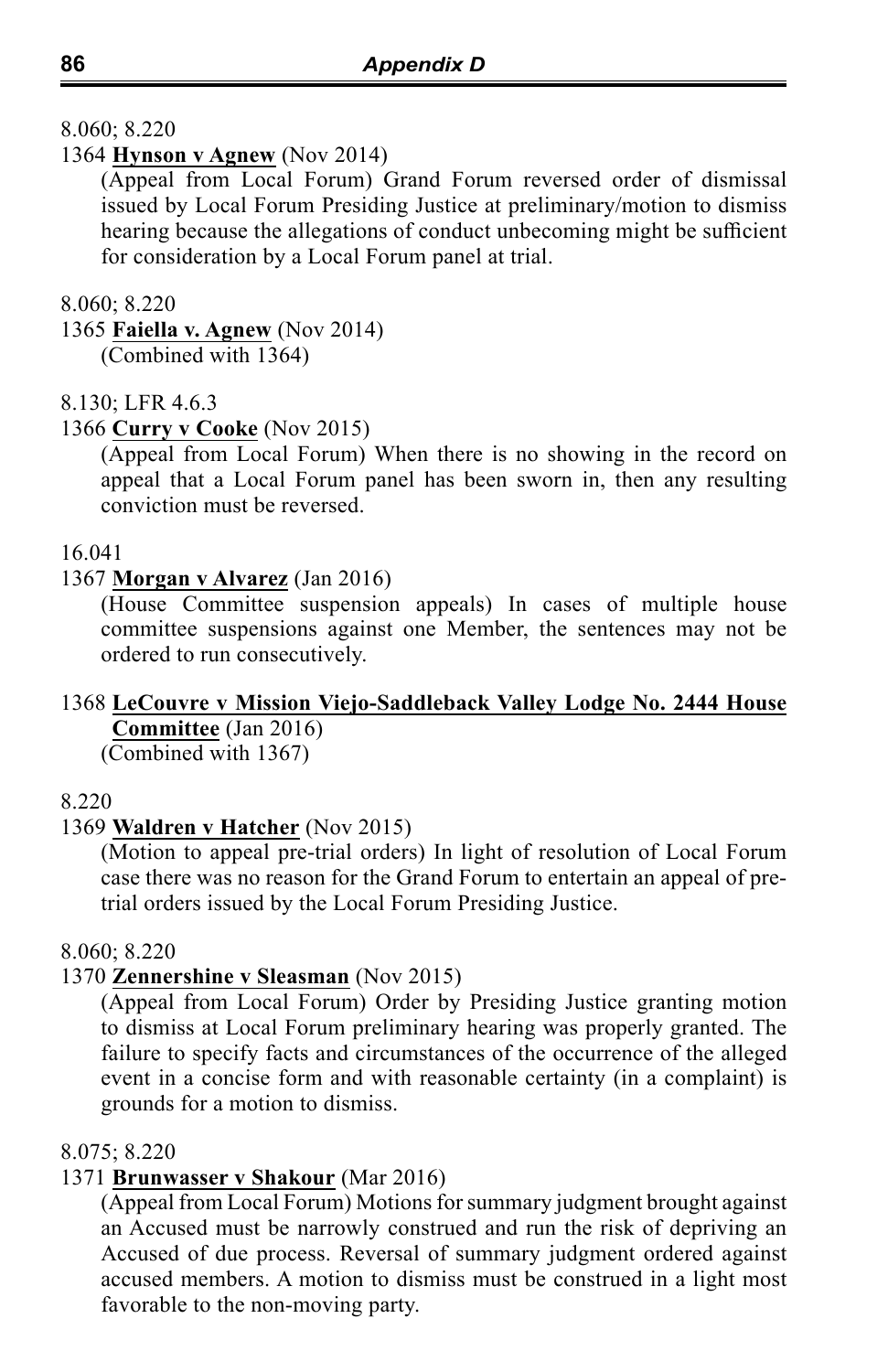# 1372 **Kendrick v Shakour** (Mar 2016)

(Consolidated with 1371)

#### 3.100; 7.020

#### 1373 **Egen v. San Francisco Lodge No. 3** (Feb 2016)

(Order dismissing complaint against Lodge) Alleged irregularities in the election of Lodge officers that resulted in a complaint against a Lodge by a Member is not within the jurisdiction of the Grand Forum, but rather the Grand Exalted Ruler.

#### 9.070(d); 9.070(j)

#### 1374 **Cooke v Brunwasser, Murphy, Hoff, Kendrick** (Mar 2016)

(Consolidated cases affirming granting of summary decision)

#### 16.041; GFR 2.22

#### 1375 **Young v Denison TX House Committee** (Mar 2016)

(House Committee suspension appeal) One year club suspension affirmed as no basis for reversal presented. Findings of fact at a Local Lodge proceeding will not be overturned by the Grand Forum absent a complete lack of foundation therefore.

#### 8.220

#### 1376 **Zapalac v Deal** (Mar 2016)

(Appeal of dismissal of complaint) Reversal of order of dismissal of complaint by Local Presiding Justice and remand for trial where no notice of pending motion to dismiss was given to Accuser/Appellant.

#### 9.160

#### 1377 **Criscuolo v Hicks** (Nov 2016)

(Ruling on Motion to Dismiss) GER revoked charter of Lodge and Lodge appealed. Counsel for GER filed motion to dismiss alleging defects in number of officers who signed the notice of appeal. Upon showing that number of actual signatures was insufficient the motion to dismiss was granted and revocation of charter remained in effect.

#### 9.160

# 1378 **Santa Fe Lodge v Hicks** (Nov 2016)

(Order dismissing appeal) On request of the Appellant Lodge to withdraw their appeal of Executive Order issued against the Lodge, there is an order so withdrawing it.

#### 12.141

#### 1379 **Oates v Gauper/Los Banos Lodge No 2510** (Mar 2016)

(Appeal of Lodge vote to remove Exalted Ruler under 12.141) Reversal of Lodge decision to remove Exalted Ruler under 12.141 due to vote irregularities.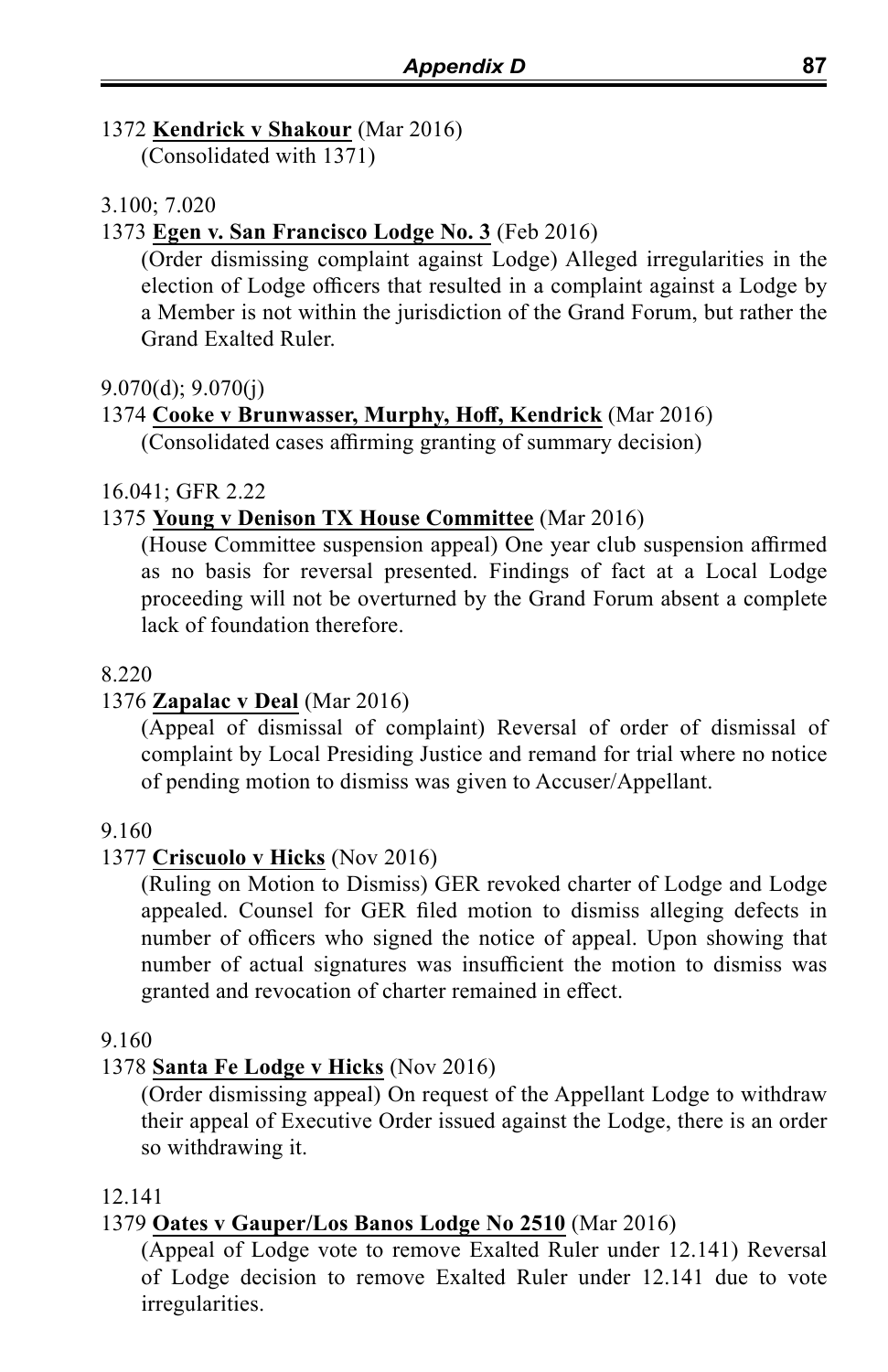#### 1380 **McGrath v Mauro, et al** (July 2016)

(Appeal of Local Forum expulsion) Local Forum order expelling Appellant reversed because the charges the expulsion was based on were without adequate foundation.

16.041

# 1381 **Tucker v Caldwell Lodge House Committee** (Mar 2016)

(Appeal of House Committee suspension) Reversal of suspension. Accused must be given specific facts. Accusers must actually testify with Accused having a right to cross-examine. Hearing must be open to all Members and the Accused during the entire hearing.

16.041

#### 1382 **Walker v Greensboro Lodge House Committee** (Mar 2016)

(House Committee Appeal affirmed) House Committee suspension hearing was initially held without notice, then remanded by the Lodge for a redo. Second hearing was done properly. Result was to affirm the House Committee's second hearing. Grand Forum is limited to a review of procedural propriety in cases of a House Committee hearing.

16.041

## 1383 **Pittman v. Greensboro Lodge House Committee** (Mar 2016)

(Combined with 1382)

#### 8.060; 8.075; 13.020

1384 **McDermott v Taylor** (Mar 2016)

(Appeal from order dismissing Local Forum complaint) Order dismissing count in complaint reversed. Double jeopardy addressed. Motions to dismiss are to be based solely on the contents of the complaint. Issue raised over Presiding Justice being an attorney.

#### 9.070; 7.130

#### 1385 **Shakour v Brunwasser, Murphy, Hoff, Kendrick** (Mar 2016)

(Consolidated appeals from Local Forum) Related to 1371 and 1372. Issue raised re abuse of judicial process. Dismissal ordered with prejudice.

#### 8.220

# 1386 **DeRosa v Hicks** (Jun 2016)

(Appeal from Executive Order) Order dismissing appeal of the issuance of an Executive Order based on a letter to the Grand Forum from the Appellant.

#### 8.060; 8.070; 8.220

#### 1387 **Colon v Flaherty** (Jul 2016)

(Appeal of dismissal of complaint by Presiding Justice) Local Forum complaint was deemed insufficient despite several opportunities to make more specific. Motion to dismiss at preliminary stage granted, and affirmed by the Grand Forum.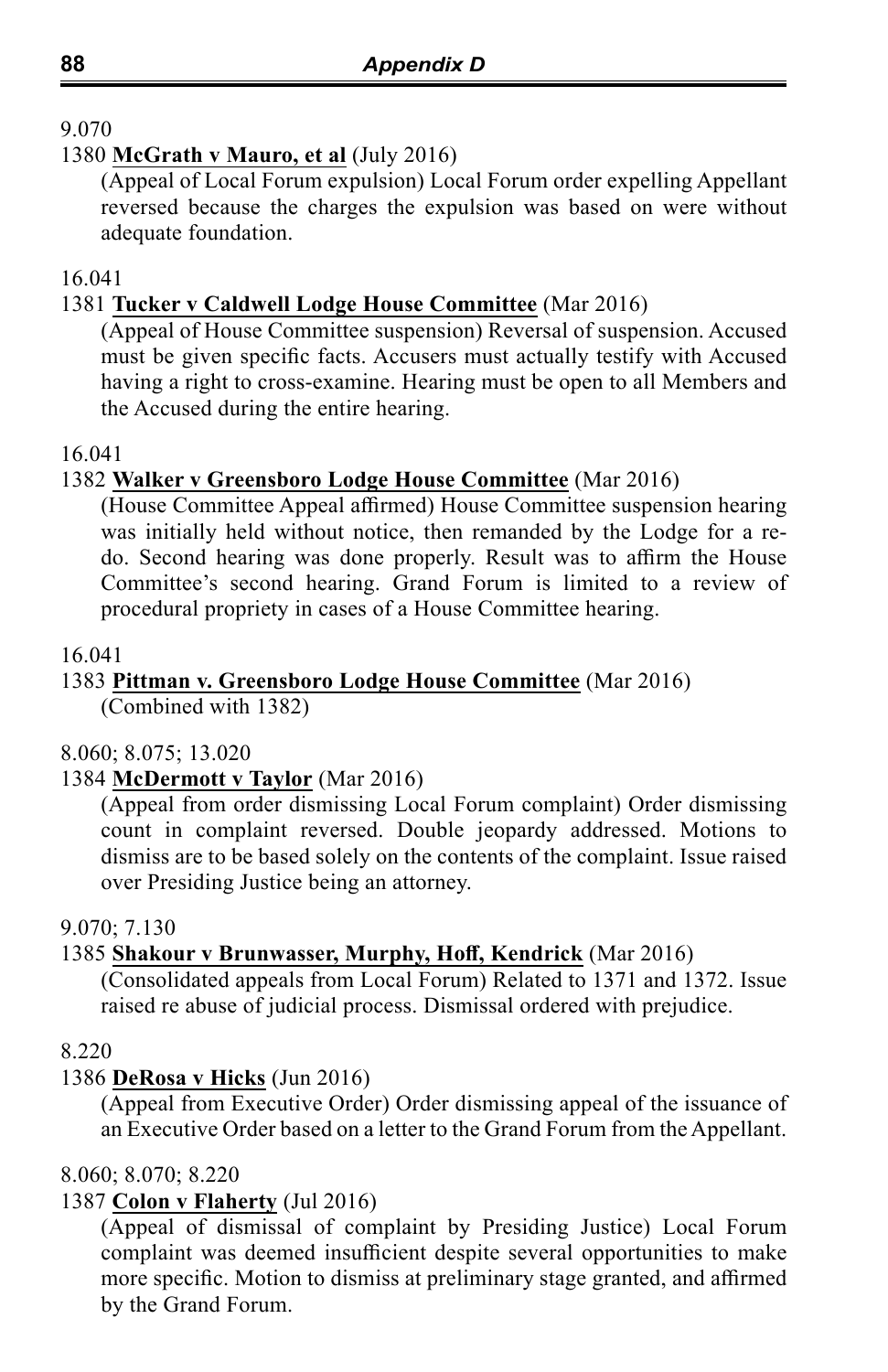## 7.070; 9.160

# 1388 **Officers and Members of Worchester Lodge v Hicks** (Mar 2016)

(Appeal of Executive Order placing Lodge on probation) Dismissal is appropriate when the appeal is submitted beyond the ten days limit and no funds are included as required.

#### 8.230; 8.240

# 1389 **Yau v Howard** (Jul 2016)

(Appeal of dismissal of Local Forum complaint) Dismissal of appeal is appropriate when the service requirements of 8.230 are not complied with. In this case, Appellant failed to serve the Grand Secretary/Clerk of the Grand Forum

# **• 2016-2017 •**

# 1390 **Askew v. Hicks** (March 2017)

(Order Dismissing Appeal and Refunding Deposit)

# GFR 2.21(3)

# 1391 **Hicks v. Capehart**

(Final Order) Order sustaining original Grand Forum Decision and Denying Motion for Rehearing and Recall of Decision.

# 9.130

# 1394 **Ridgewood Lodge No. 1455 v. Hicks** ( November 2016) (Revocation of Charter Sustained)

The decision of the Grand Exalted Ruler to revoke the Charter of a Local Lodge will not be reversed unless clearly wrong.

# GFR 2:7

# 1400 **Fernandez v. Chang** (November 2016)

(Order Denying Motion For Reconsideration Of Decision) An application to the Grand Forum is not to be taken lightly, and each person appealing a decision is solely responsible for statutory compliance.

# 1401 **Hoover v. Hicks** (November 2016)

(Order Approving Stipulation)

# 15.060

# 1402 **Bryant v. House Committee Bartlesville, Lodge No. 1060**

(November 2016)

(No Member of another Lodge has a right to visit another Lodge without its consent) The decision of a Lodge to deny access to a visiting Member makes the House Committee Suspension of that visiting Member a nullity.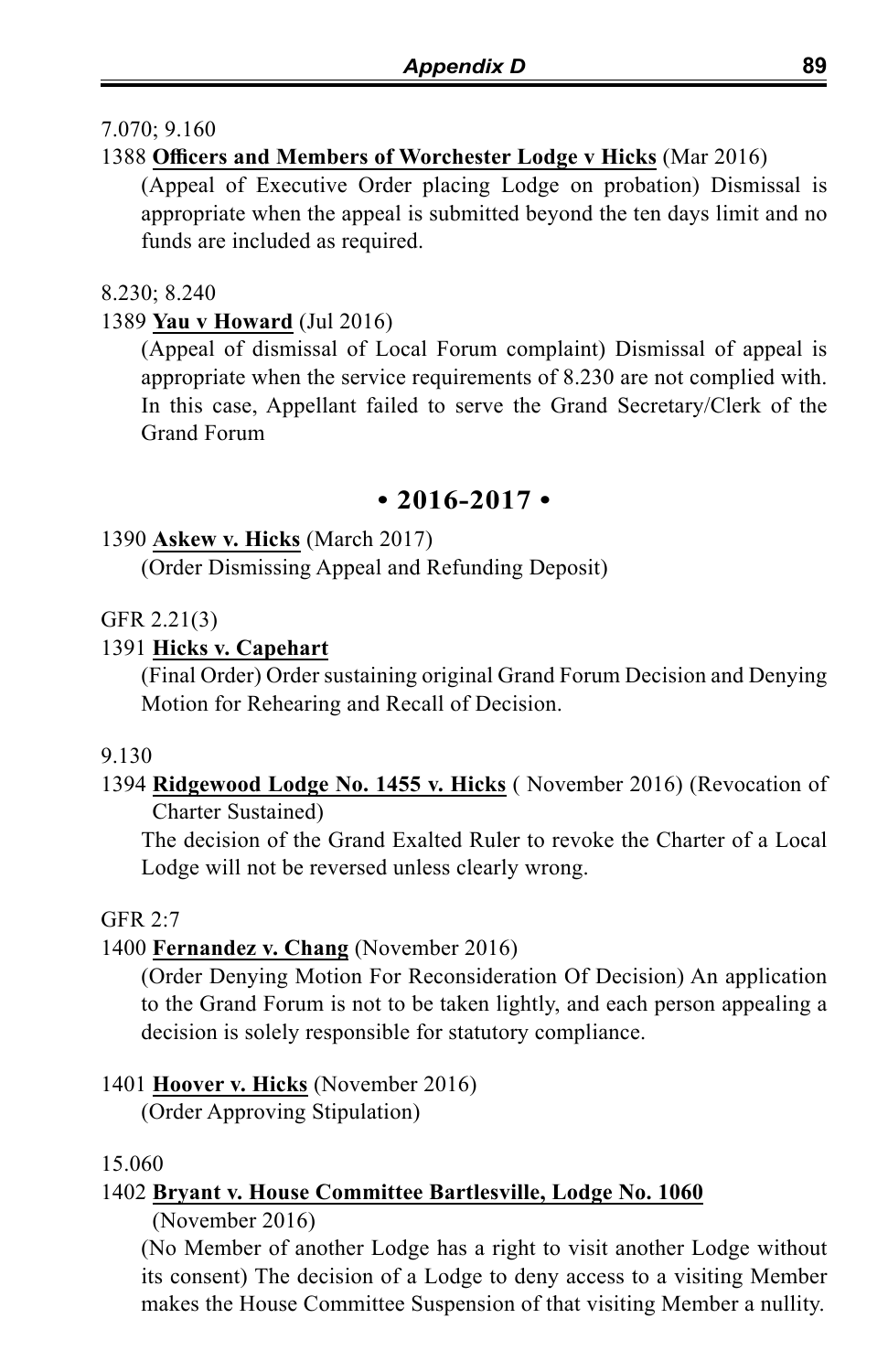#### 1403 **Pittman v. Greensboro Lodge No. 1403** (November 2016)

(House Committee Decision Affirmed) A restriction on the purchase and consumption of alcohol is not a protected interest requiring compliance with GLS 16.041, the action of the House Committee was within its administrative authority, and absent subsequent action by the Lodge to overturn the decision, it is to remain in effect.

#### 9.160

#### 1404 **Las Vegas Lodge No. 1468 v. Zellen** (March 2017)

(Dismissal of Appeal of Executive Order) The Notice of Appeal appealing the probation of a Lodge must be signed by a majority of the Lodge Officers, both elected and appointed. If the Notice of Appeal is not signed by a majority of the officers, the Grand Forum has no jurisdiction over said matter except to dismiss the same, and the appeal will be dismissed by the Grand Forum. Moreover, a recital that the appeal was approved by a majority of the officers is not effective to comply with the signature requirement; rather the actual signatures are required.

#### 9.300

#### 1405 **Sorrells v. Zellen** (July 2017)

(Order Sustaining Executive Order) Appeal of an Executive Order removing a Lodge Officer for failure to follow directions of the Special Representatives appointed by Grand Lodge is sustained. The Lodge Officer continued authorizing cash payment to band of which the Officer is a member contrary to instruction from the Special Representatives.

#### 1406 **Morgan v. Zellen** (July 2017)

(Combined with 1405)

#### 1407 **McDowell v. Zellen** (July 2017)

(Combined with 1405) Executive Order reversed and dismissed for failure to prove any of the allegations by clear and convincing evidence.

#### 1408 **Lightsey v. Zellen**

(Order Approving Stipulation)

# 1409 **Krejci v. Zellen** (January 2017)

(Order Approving Stipulation)

#### 16.040

#### 1410 **Peacock v. Beck** (March 2017)

(House Committee Suspension Appeal) Appeal of House Committee Suspension is sustained for failure to comply with GLS 16.041.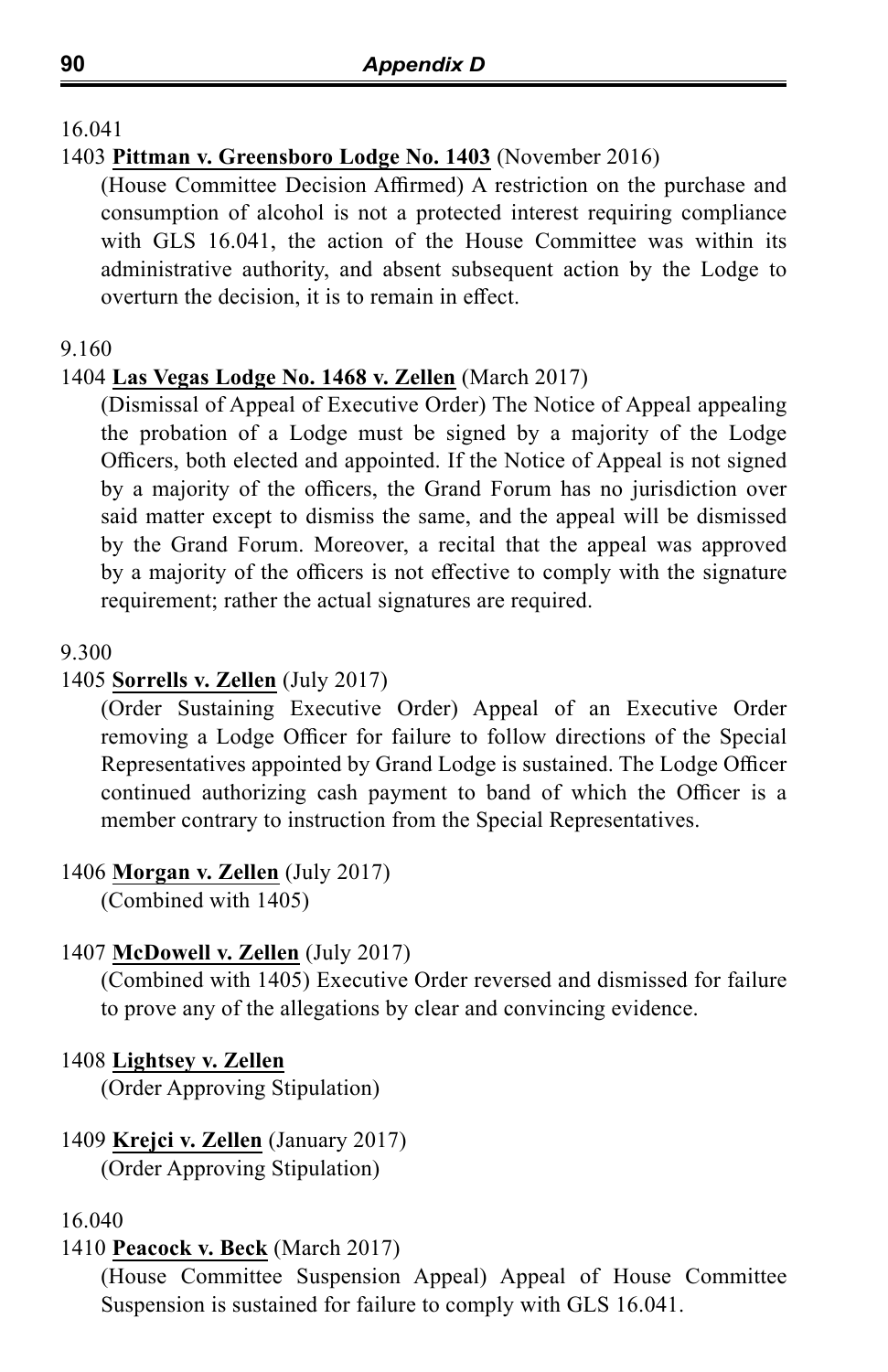#### 16.040; 16.041

#### 1411 **Rebisz v. Boonton, NJ Lodge No. 1405 House Committee** (November 2016)

(Appeal of House Committee Action) A distinction must be drawn between actions taken against a Member's rights as Member as opposed to those of a Member who is an employee or otherwise in service to the club operation. An action taken by the House Committee prohibiting a Member from tending bar was a valid exercise of power under 16.040. This action was not disciplinary in nature that require protections afforded under 16.041.

#### 16.041

#### 1412 **DePriest v.New Port Harbor, CA Lodge No. 1767 Board of Control** (March 2017)

(Appeal of House Committee Action) The Grand Forum has consistently held it has neither appellate nor original jurisdiction to review the propriety of a suspension order issued under GLS 16.041, but this Forum can and will intervene and grant relief upon proper petition if it clearly appears a Member has been deprived of a substantial right of membership without due process of law. Here the Appellant was afforded substantial due process and the stay is vacated and suspension affirmed.

#### **• 2017-2018 •**

#### 8.220; 9.070

#### 1414 **Rodriguez v. Rodriguez** (November 2017)

(Affirming Local Forum Decision) On appeal of a Local Forum decision the Grand Forum cannot pass upon the weight of the evidence, but is limited to determining whether there is any legal evidence to sustain the findings of fact.

#### 9.090

#### 1415 **Swinford v. Keeter** (November 2017)

(Appeal reversing Local Forum decision) Where the membership application form of 2010 inquired "Have you ever been convicted of a felony or a crime of moral turpitude?" did not comport with the current GLS 9.090, the Appellant did not violate the statute in his response.

#### 9.012

#### 1417 **Wilson v. Zellen** (November 2017)

(Appeal of Executive Order suspending a Member from Membership for violation of existing Executive Order) It was not a violation of a club suspension for the Appellant to have attended a Memorial Service at another Lodge; to have attended the Grand Lodge Session in Houston and socialize in the Washington State hospitality room; and to be initiated in the Tacoma, WA Lodge No. 174 Emblem Club and attend meetings thereof.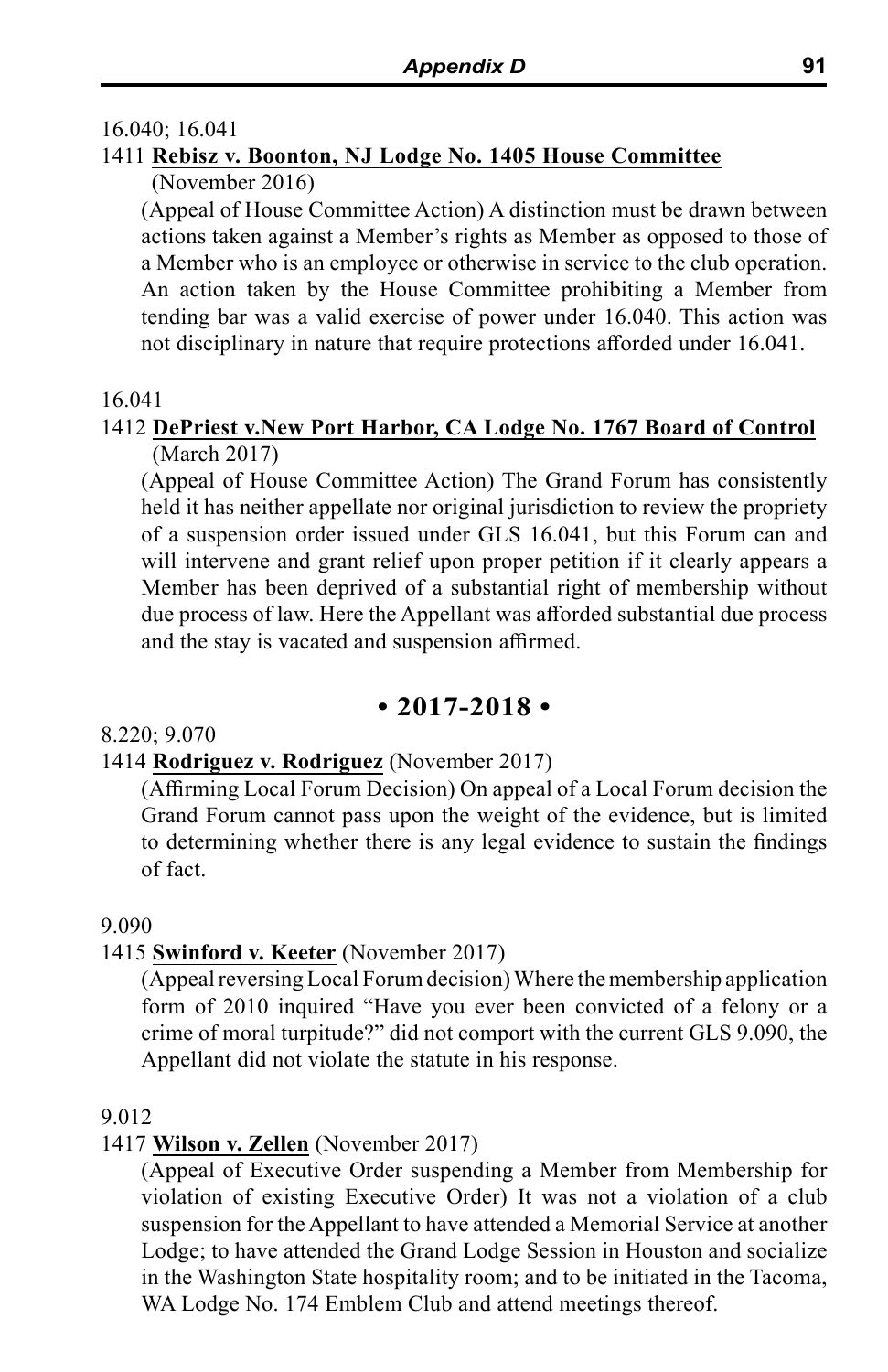# GFR 5.5

#### 1418 **In the Matter of Request for Certification filed by Penny Rebisz** (August 2017)

(Denial of Request for Certification) The Request for Certification failed to receive the affirmative votes of two Justices of the Grand Forum.

#### 8.220; 9.090

#### 1419 **Mendoza v. Phillips** (March 2017)

(Appeal from Local Forum) Appellant had no standing to appeal the decision of the Local Forum as Appellant was not the Accuser in the Local forum Action, and where the Accused has been expelled from the Order for other reasons, the matter is moot.

#### 8.220; 9.090

#### 1420 **Barrett v. Phillips** (March 2017) (Combined with 1419)

8.220; 9.090

1421 **Field v. Phillips** (March 2017) (Combined with 1419)

#### 16.041; 9.090

# 1422 **Donohue v. House Committee Clear Lake Lodge No. 2322**

(November 2017)

(Appeal from House Committee Suspension) While Appellant made timely appeal to the Grand Forum concerning Appellant's House Committee Suspension, she was expelled from the order pursuant to GLS 9.090 for failure to disclose a prior felony conviction. Given that her membership rights have been terminated, she has no standing to prosecute this appeal. The appeal is moot.

#### 16.041

#### 1423 **Lutes v. Scottsdale AZ Lodge 2148** (March 2018)

(Denial of due process in suspension) Reversed suspension of Member who wasn't provided the opportunity to be present during hearing to hear evidence and controvert same.

#### 14.170, 10.030

#### 1424 **Saunders v. Golden Spike UT Lodge 719** (February 2018)

(Expelling Member for indebtedness to the Lodge) Action of Lodge in expelling Member after a finding of indebtedness was beyond the Lodge's authority and is reversed.

#### 16.041

#### 1425 **Dearborn v. Newport Harbor Lodge Board of Control** (February 2018) (Penalty allowed under section 16.041) The only penalty allowed under section 16.041 is a suspension of a Member from certain privileges, and there's no authority for ordering an apology.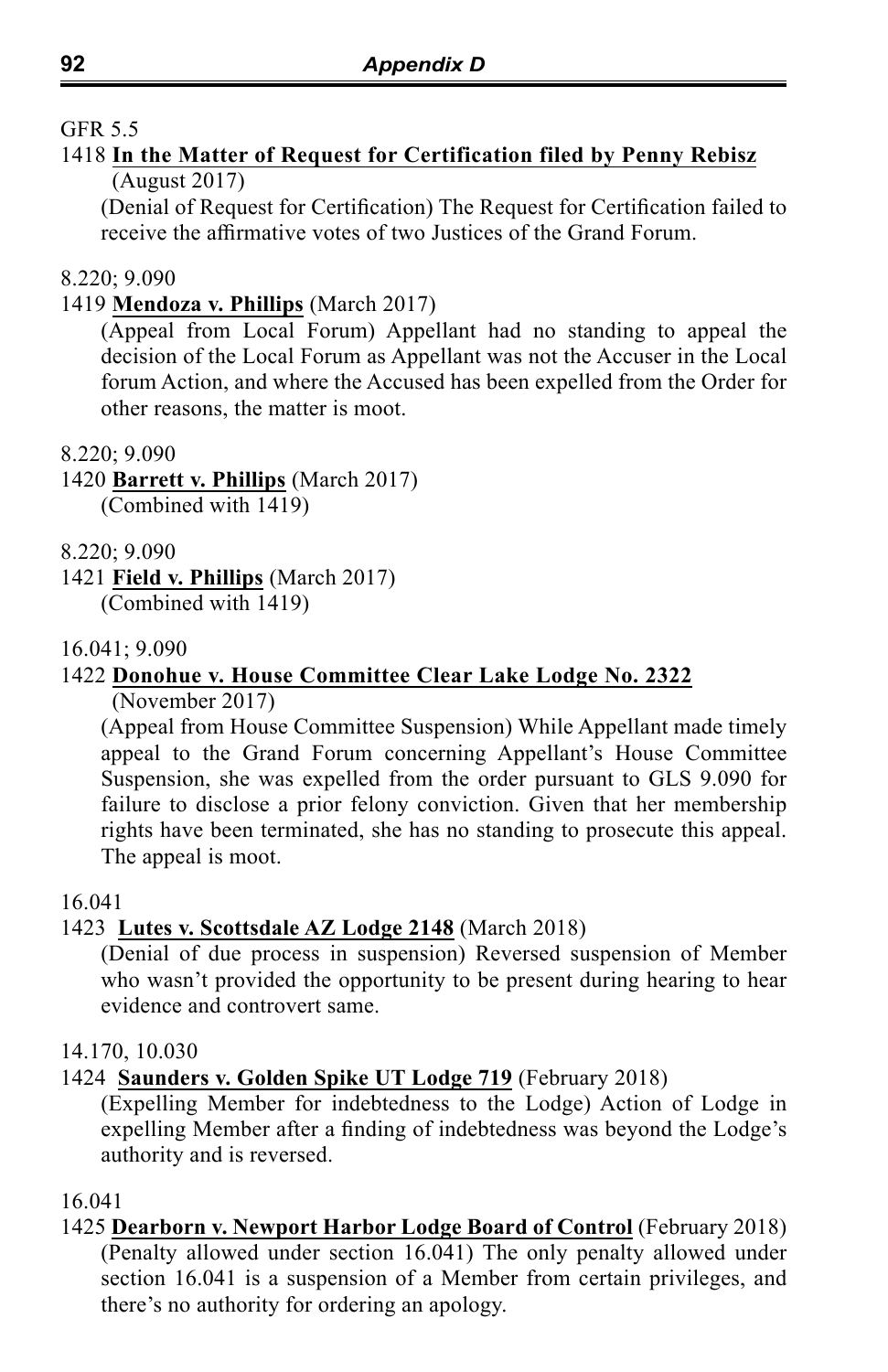#### 1426 **Martin v. McPherson v. McPherson** (June 2018)

(Order dismissing appeal) Exalted Ruler's Appeal of his removal from office by Executive Order settled by agreement.

#### 16.041

# 1427 **Bultman v. Holland Lodge Board of Governors** (July 2018)

(Appeal by the Board of Governors of a suspension of a Member) A Member's suspension after a closed club hearing is reversed.

#### 16.041

#### 1428 **Horvath v. Tempe Lodge House Committee** (March 2018)

(Order reversing House Committee suspension of Member) Suspension reversed for failure of House Committee to hold hearing in open session; to allow an opportunity to present witnesses; and to record the vote of the House Committee.

#### 12.020

#### 1429 **Wood v. Escobedo** (March 2018)

(Order reversing removal of lodge officer) Failure to give a Lodge Officer proper notice of a hearing to remove him for his failure to attend Lodge meetings is a violation of the officer's due process.

#### 16.041

#### 1430 **Organ v. Port St Lucie House Committee** (July 2018)

(Order reversing House Committee suspension of Member) Suspension reversed for failure to give Member notice of suspension hearing even though House Committee alleged that the serious nature of the charges required immediate action.

#### 16.041

# 1431 **Pinnell v. San Antonio House Committee** (July 2018)

(Order reversing House Committee suspension of Member) Suspension reversed for failure to allow Member to confront his Accuser(s). Letters of allegations presented to House Committee without actual testimony was a violation of the Member's due process.

#### 8.030

#### 1432 **Mertins v. McAvoy** (July 2018)

(Order reversing Local Forum suspension of Member) Local Forum suspension of Member reversed. The Local Forum Complaint lacked facts and circumstances designating the place and occurrence of the alleged offense(s) in concise terms and with reasonable certainty, causing a violation of the Member's due process.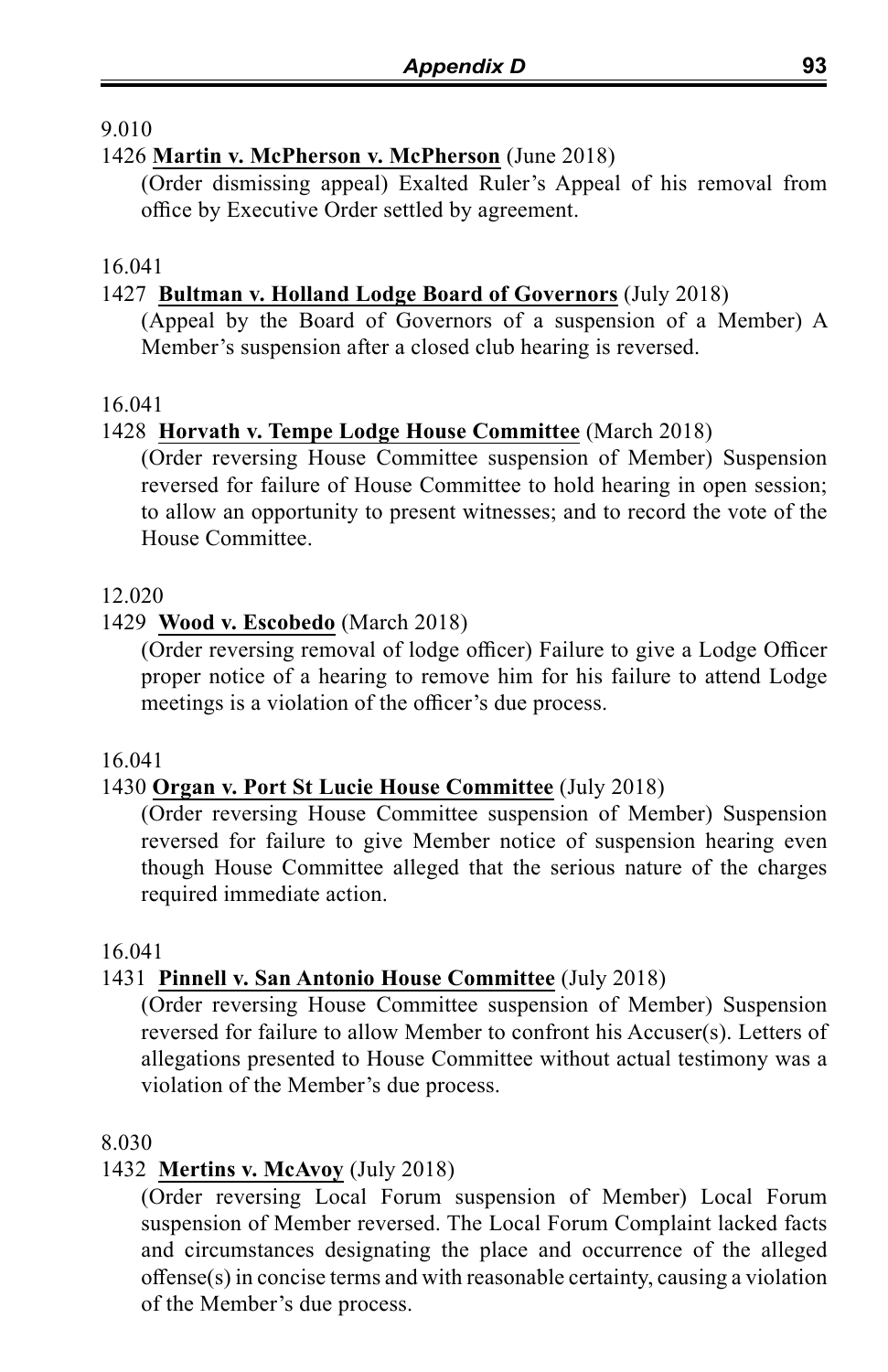# 1433 **Richardson v. Franklin Lodge** (July 2018)

(Lodge removal of Officers affirmed) Lodge complied with the provisions of section 12.141 of the Grand Lodge Statutes in the removal of Lodge Officers.

#### 12.141

# 1434 **Austin v. Franklin Lodge** (July 2018)

(Combined with 1433)

# **• 2018-2019 •**

- 1435 **Obaid v. McPherson** (Withdrawn)
- 1436 **Gassuan v. McPherson** (Withdrawn)
- 1437 **San Francisco Lodge v. McPherson** (Withdrawn)
- 1438 **Repp v. McPherson** (November 2018)

(Order accepting agreement amending Executive Order)

## 1439 **Moreno v. McPherson** (Withdrawn)

1440 **Neal v. McPherson** (Withdrawn)

#### 8.060

1441 **Webb v. Threlkeld** (November 2018)

(Order dismissing complaint) Presiding Justice acted properly in granting Respondent's motion to dismiss for the failure of the complaint to state a cause of action.

# 1443 **Stoermer v. Moeller** (November 2018)

(Order affirming dismissal of complaint)

# 8.060

# 1444 **Trecartin v. House Committee** (March 2019)

At a suspension hearing, the witnesses on a factual issue must appear to testify in person. The absence of a material witness violates the appellant's due process.

# 16.041

# 1445 **Berginc v. House Committee** (November 2018)

(Order reversing the Member's suspension of club privileges) The House Committee failed to provide the Member meaningful due process on multiple levels.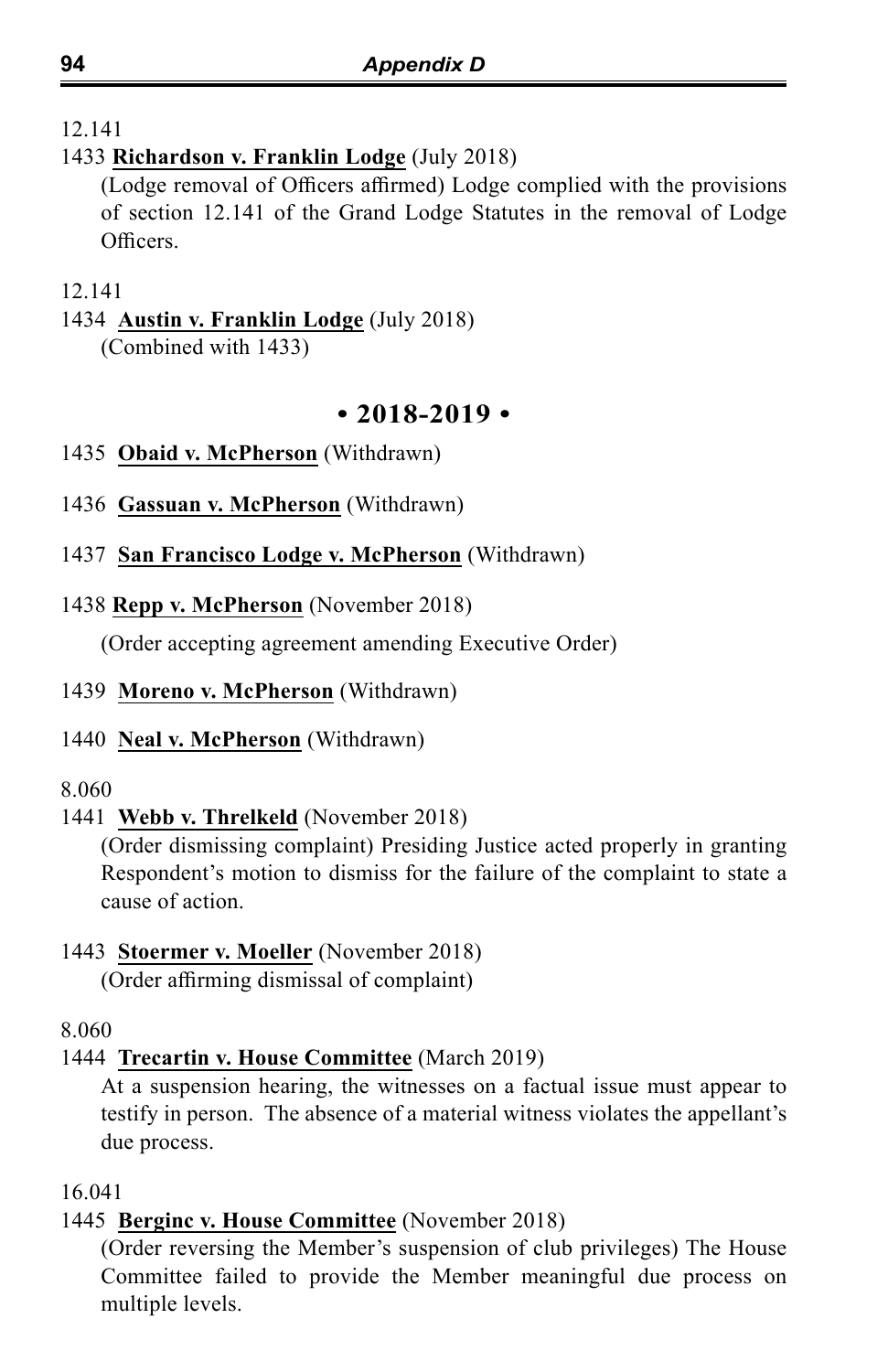## 1446 **Samples v. Lopez** (November 2018)

(Order affirming the granting of summary judgment by the Presiding Justice) Where there is no ill will or bad faith alleged, but only a mistaken application of the Rules, such action does not support a finding of a violation of obligation or conduct unbecoming an Elk.

## 1447 **Summit Lodge v. Luhr** (Withdrawn)

#### 16.041

#### 1450 **Bickford v. House Committee** (March 2019)

The failure of the supervising or managing body to give a member at least ten days written notice before a hearing on his alleged violation of rules or conduct renders all further disciplinary proceedings a nullity.

#### 1459 **Serrato v. Hanson** (July 2019)

An agreement reduced to writing must be strictly construed. When an Accused violates the agreement, the Accuser is within his/her right to proceed with the filing of the complaint in the local forum.

#### 16.041

## 1462 **Durgin v. House Committee** (November 2019)

(Order affirming Member's suspension of club privileges) Where a Non-Elk makes a complaint against a Lodge Member and is not present for the House Committee Hearing; the suspension will be sustained when sufficient evidence is presented through other witnesses.

#### 7.020 & 16.041

#### 1469 **Fuller v. Hse Com'ttee Winthrop MA No. 1078**, (November 2019)

(Hse Committee Suspension appeal must not be to both Lodge and GF at same time) A member cannot appeal to the Lodge and the Grand Forum at the same time. If an unresolved appeal to the Lodge floor is pending, the member is required to allow the Local Lodge Appeal to conclude before Grand Forum review.

#### 1483 **Hanson v. Serrato** (July 2020)

The equitable principles of res judicata bar an action where it is shown: (1) A final judgment on the merits in a prior suit by a competent court; (2) The claims in the second matter are based on the same cause of action involved in the prior proceeding; and (3) The parties are identical in the two actions.